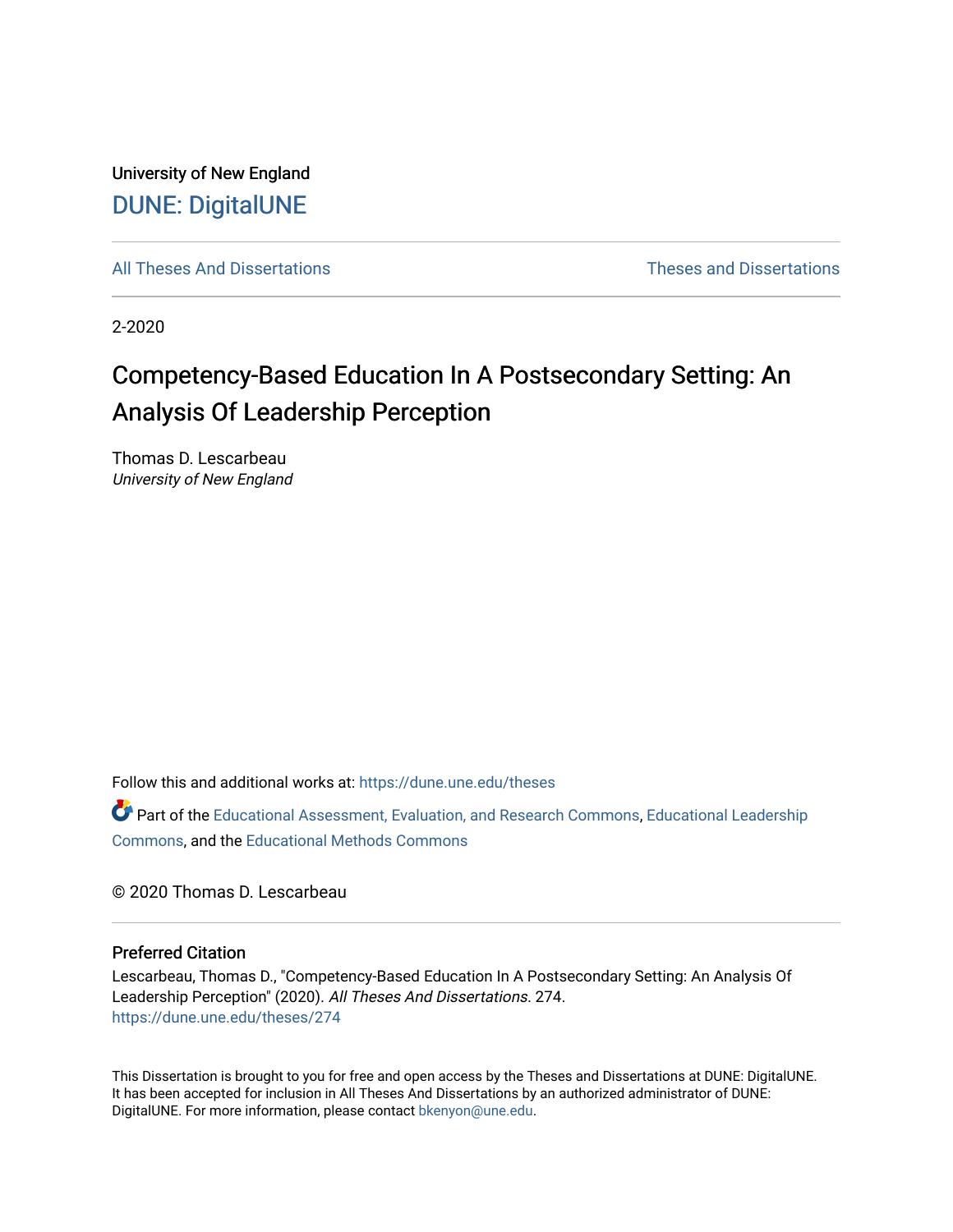Competency-Based Education in a Postsecondary Setting: An Analysis of Leadership Perception

By

Thomas D. Lescarbeau

B.S. Ed. (Westfield State University) 2010

M.A. (Sam Houston State University) 2016

# A DISSERTATION

# Presented to the Affiliated Faculty of

The College of Graduate and Professional Studies at the University of New England

Submitted in Partial Fulfillment of Requirements

For the degree of Doctor of Education

Portland & Biddeford, Maine

February 23, 2020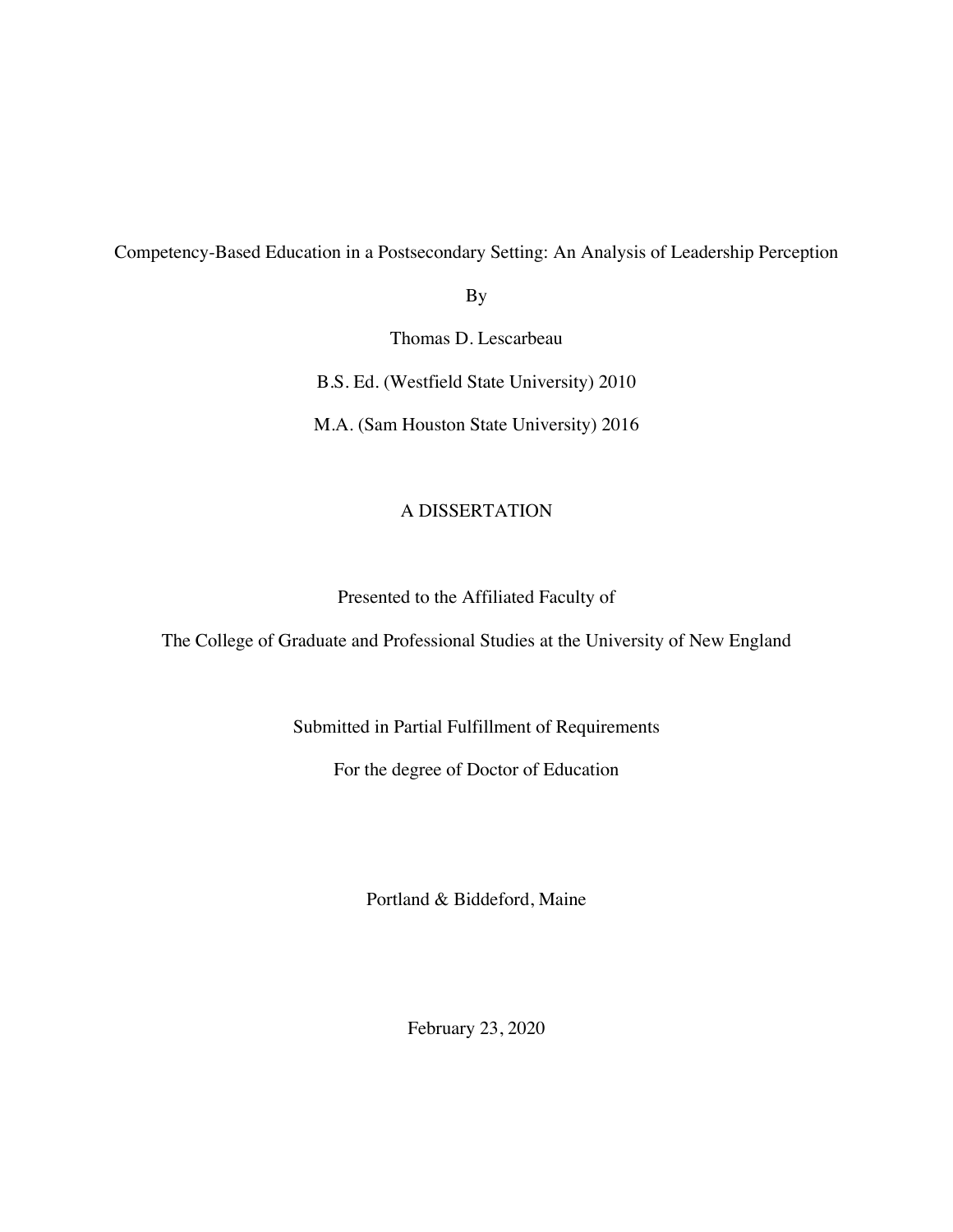Copyright by

# Thomas D. Lescarbeau

2020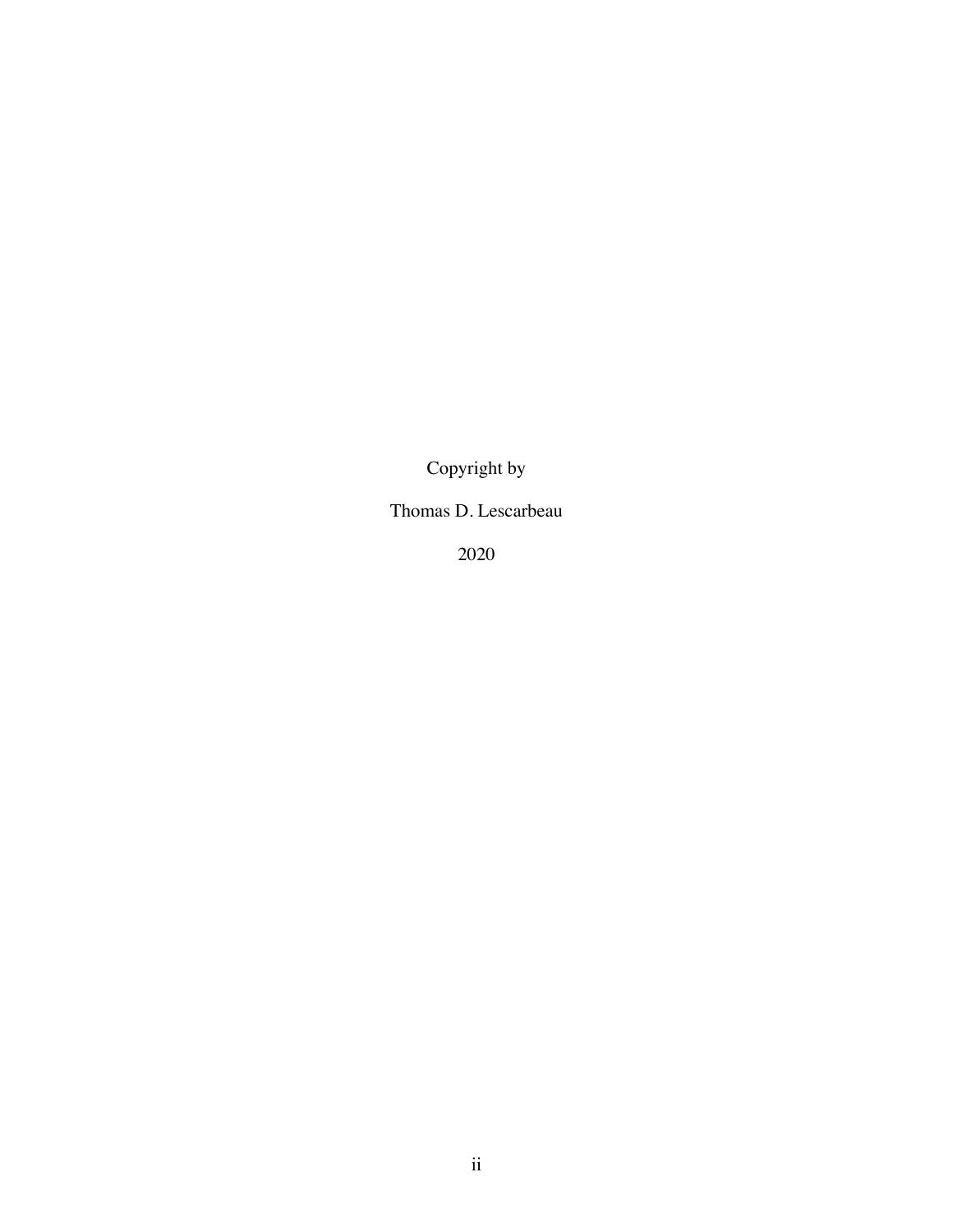# COMPETENCY-BASED EDUCATION IN POSTSECONDARY SETTINGS: AN ANALYSIS OF LEADERSHIP PERCEPTION

# **ABSTRACT**

Competency-based education (CBE) is an initiative that is popular across higher education but has been used with varying results. Much of the literature illustrates efficacy of certain CBE programs and leadership styles during implementation. However, existing research typically includes data from administrators, students, and faculty. This case study of a southern two-year college sought to determine perceptions of leadership during implementation of a large-scale initiative like CBE. Based on previous research and recommendations, business specialists, information technology representatives, and student support service representatives were included for a more holistic understanding. Organizational culture, communication, stakeholder support, and bystander roles were themes that developed. Results showed a positive societal impact when stakeholders better understand CBE and its potential for implementation. Implications were aligned with the literature in three of the four themes that evolved. The study found that, despite extrinsic pressure to develop new CBE programs in vocational and academic programs, inclusivity of representatives from these five specific stakeholder categories (administration, faculty, student support, information technology, and business specialists) to gain multiple perspectives, can increase the potential success of large-scale initiatives like CBE.

iii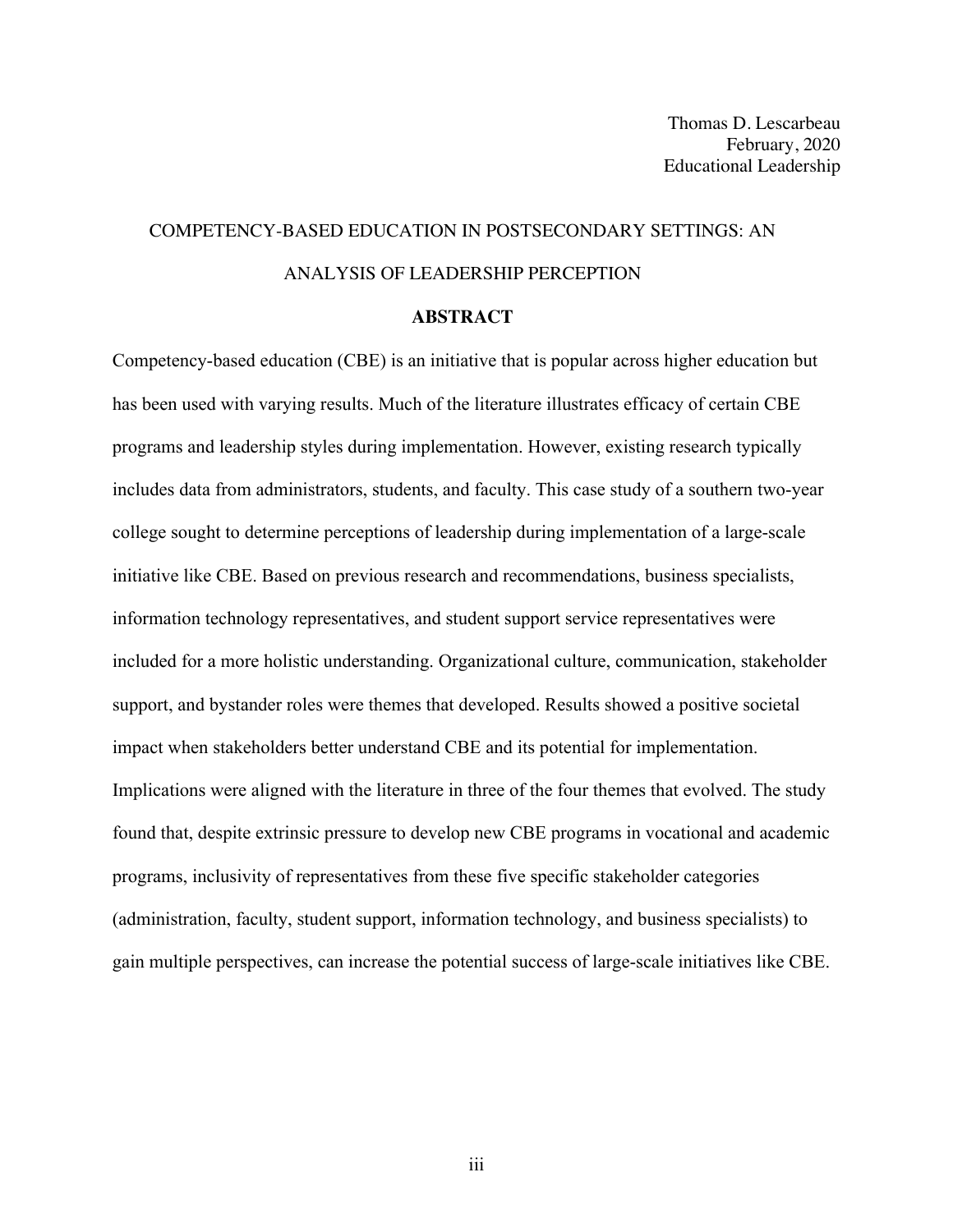University of New England

Doctor of Education Educational Leadership

This dissertation was presented by

Thomas D. Lescarbeau

It was presented on February 23, 2020 and approved by:

Ella Benson, Ed. D., Lead Advisor University of New England

Laura Bertonazzi, Ed. D., Secondary Advisor University of New England

Quentin Wright, Ed. D., Affiliate Member Lone Star College System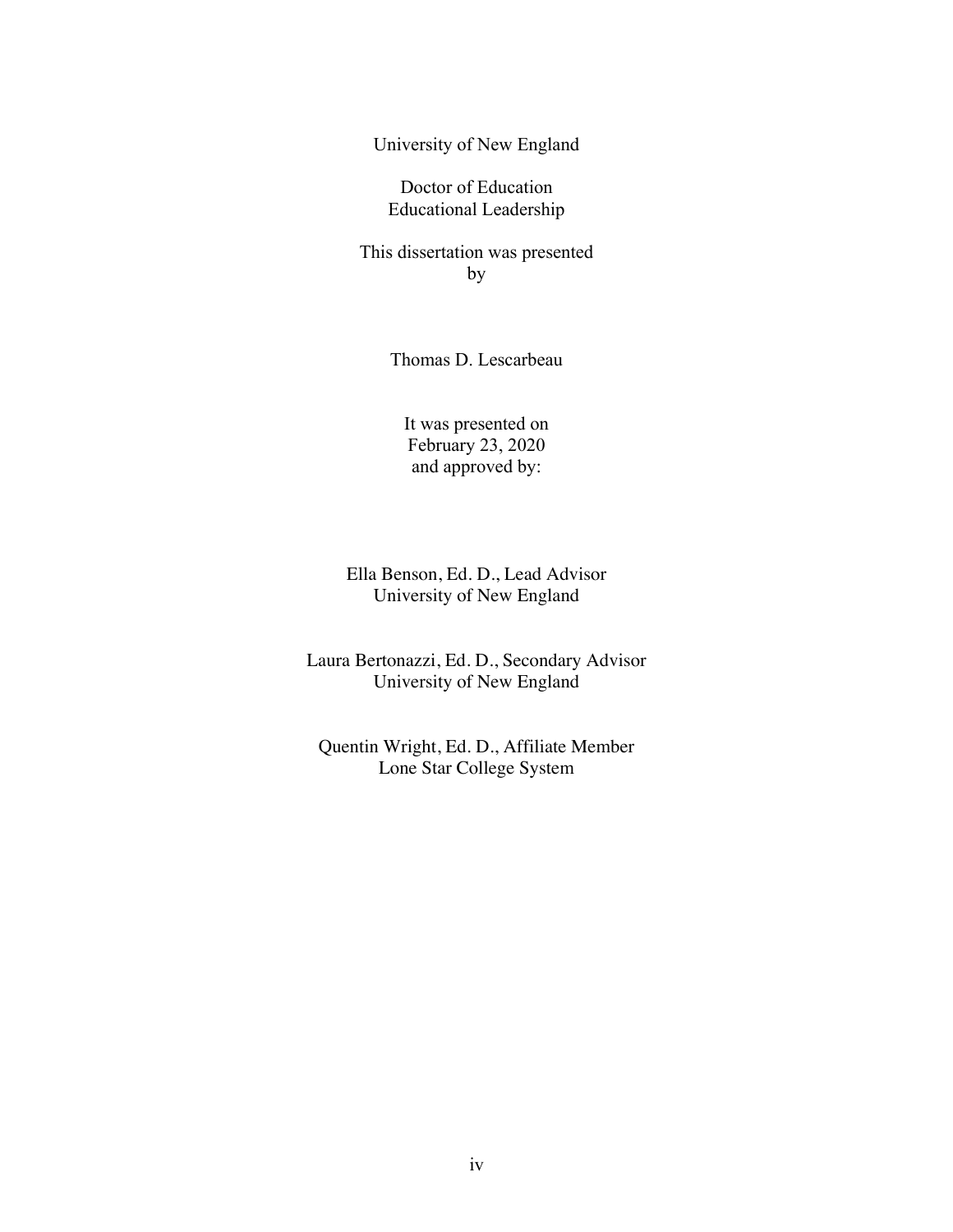# ACKNOWLEDGEMENTS

This work is dedicated to those family, friends, and colleagues that believed in me to achieve my dream. To my parents, your sacrifices were not unnoticed, and I am proud to share this with you. To Heidi, Brodie, and Jaelyn, thank you for your support and understanding the sacrifices we made to reach this mountaintop. This is as much yours as it is mine. To Dr. Cynthia Casparis and Mr. Lamar Casparis, thank you for your friendship and planting the seed to embark on this journey. To Dr. Quentin Wright, thank you for mentoring me and setting the bar high. I will forever be grateful for your guidance. To Mr. Josh Wilk, thanks for always keeping me grounded and focused on what is important.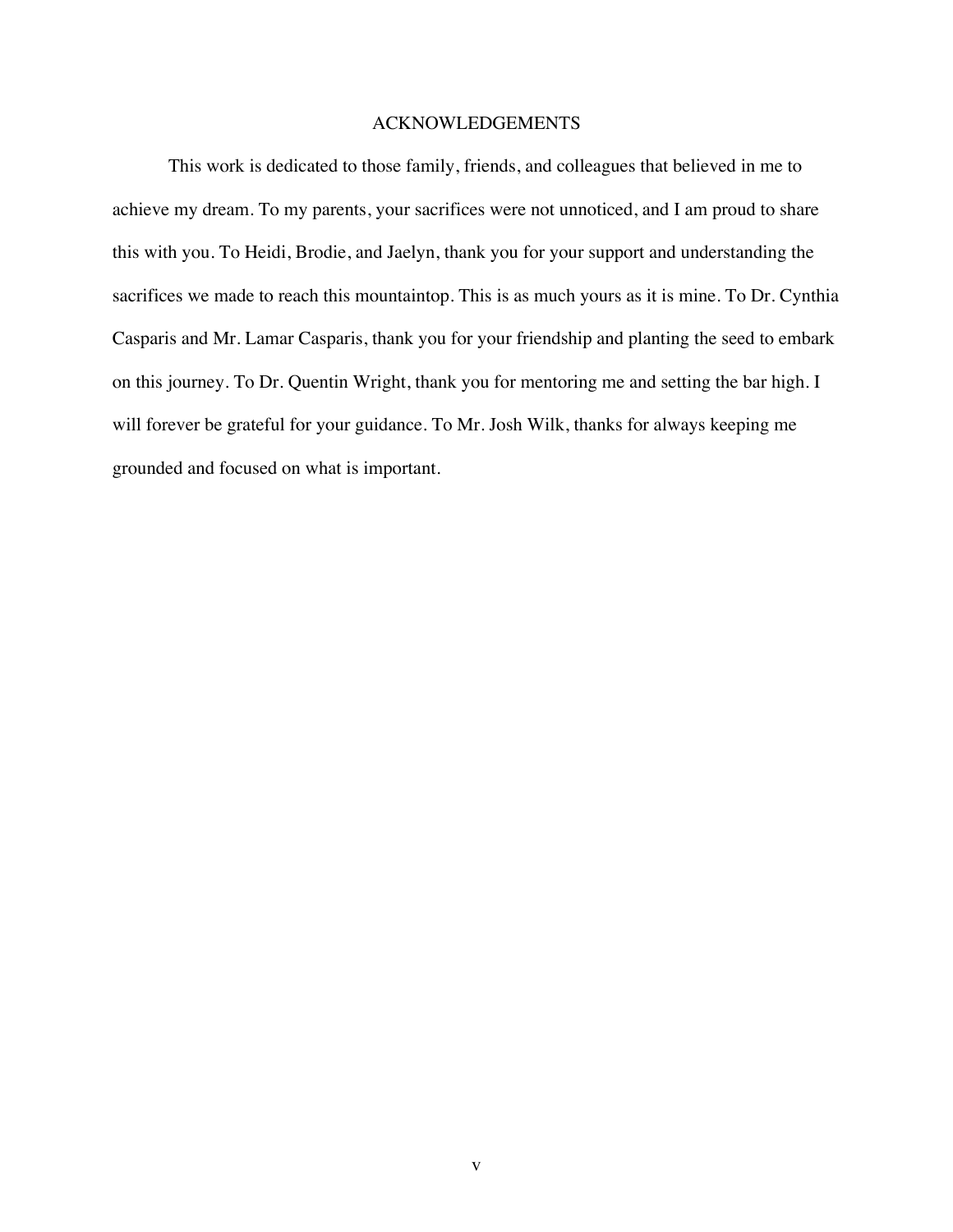# **TABLE OF CONTENTS**

|                                                | 3              |
|------------------------------------------------|----------------|
|                                                | $\overline{4}$ |
|                                                | 4              |
|                                                | 5              |
|                                                | 6              |
|                                                | 8              |
|                                                | 8              |
|                                                | 10             |
|                                                | 10             |
|                                                | 11             |
|                                                |                |
| Understanding Competency-based Education (CBE) | 16             |
|                                                | 18             |
|                                                | 19             |
|                                                | 19             |
|                                                | 20             |
|                                                | 22             |
|                                                | 24             |
|                                                | 26             |
|                                                | 26             |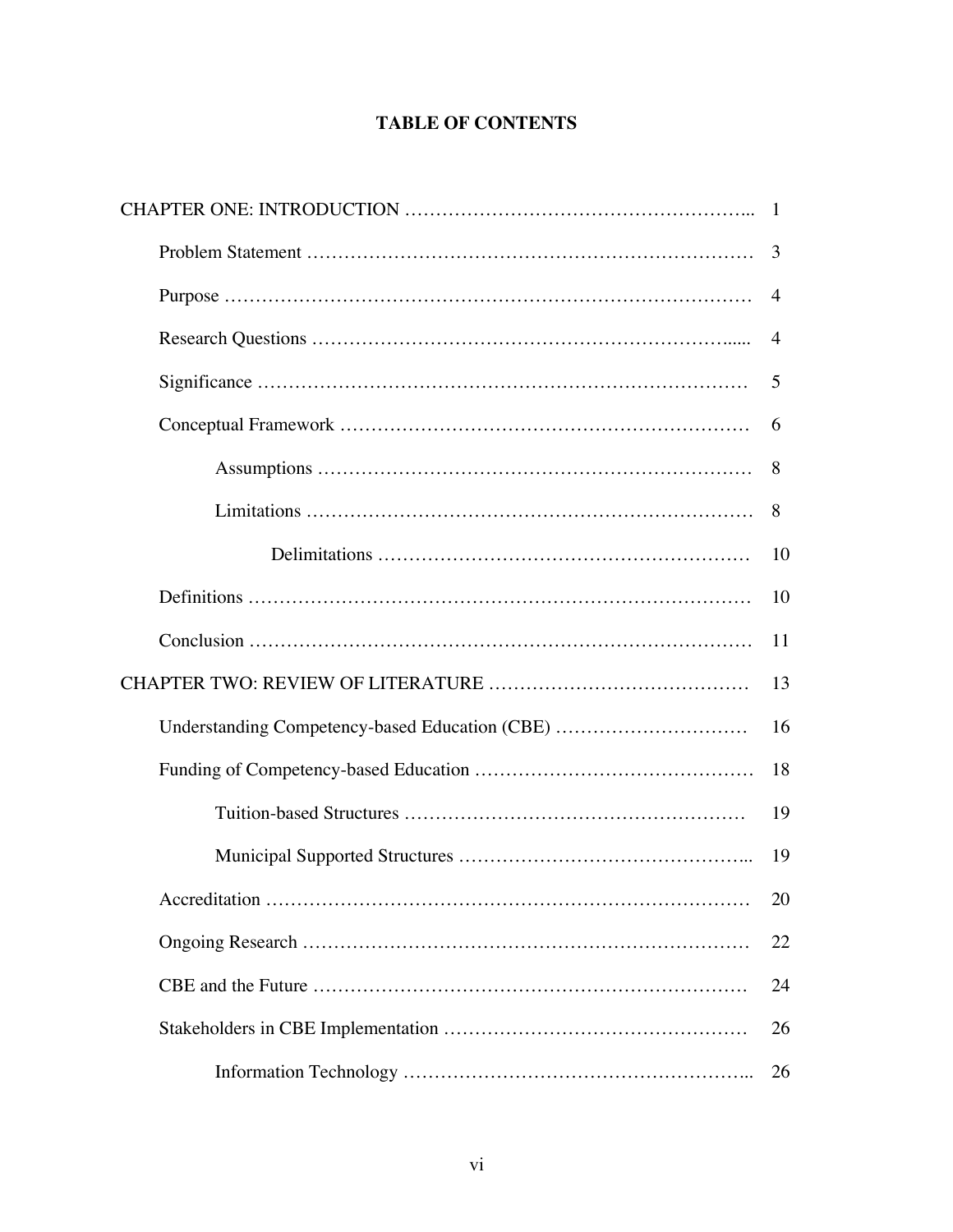|                                                 | 28 |  |
|-------------------------------------------------|----|--|
|                                                 | 28 |  |
|                                                 | 29 |  |
|                                                 | 30 |  |
|                                                 |    |  |
|                                                 | 33 |  |
|                                                 | 34 |  |
|                                                 | 34 |  |
|                                                 | 36 |  |
|                                                 | 36 |  |
|                                                 | 37 |  |
|                                                 | 38 |  |
|                                                 | 39 |  |
|                                                 |    |  |
|                                                 | 41 |  |
|                                                 | 41 |  |
|                                                 | 44 |  |
|                                                 | 45 |  |
|                                                 | 45 |  |
|                                                 | 50 |  |
|                                                 | 53 |  |
| Bystander role in the implementation of changes | 56 |  |
|                                                 | 57 |  |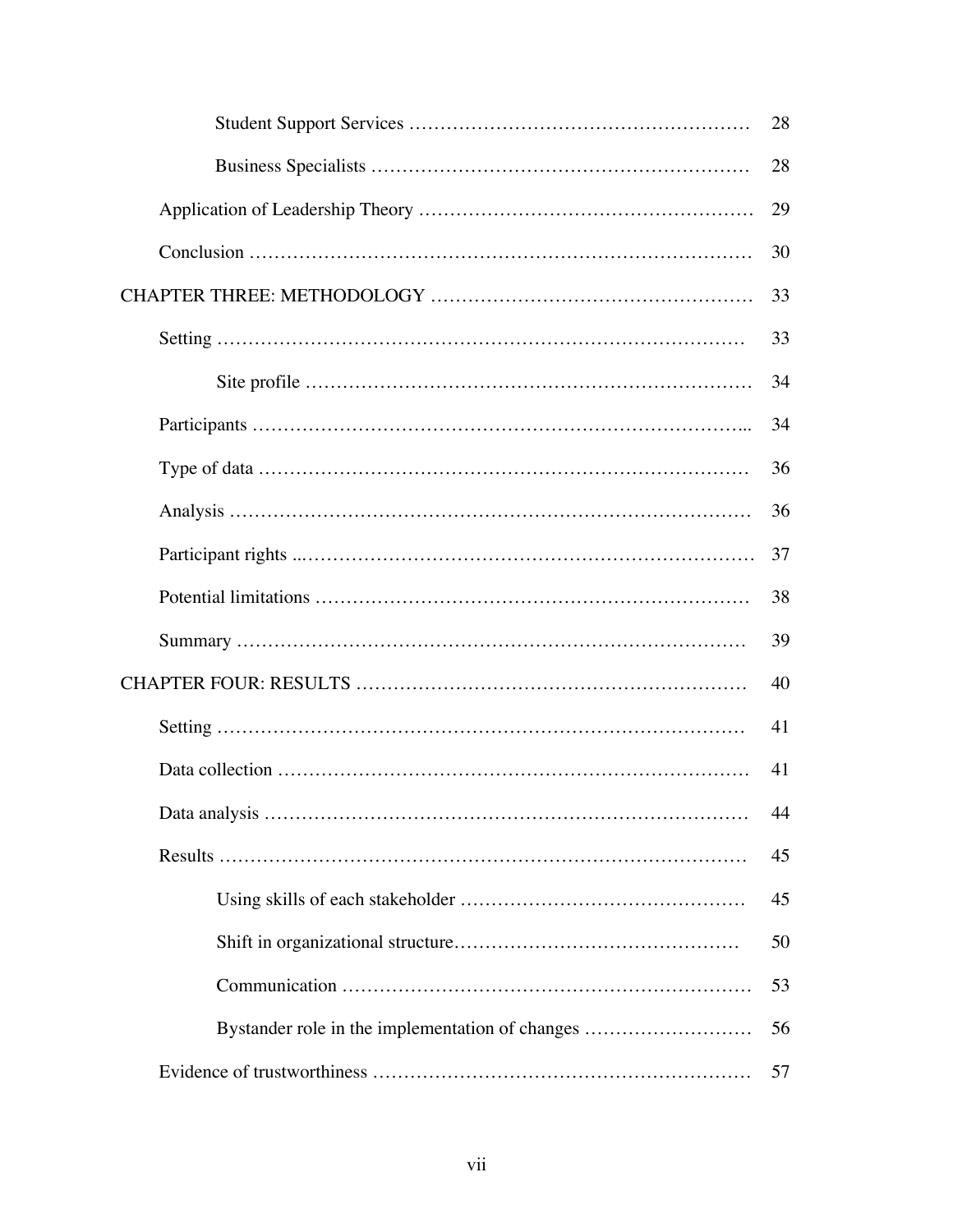|                                                         | 59 |
|---------------------------------------------------------|----|
| CHAPTER FIVE: DISCUSSION, CONCLUSION, & RECOMMENDATIONS | 61 |
|                                                         | 64 |
|                                                         | 65 |
|                                                         | 66 |
|                                                         | 67 |
|                                                         | 68 |
|                                                         | 69 |
|                                                         | 69 |
|                                                         | 72 |
|                                                         | 73 |
|                                                         | 73 |
| Methodological, theoretical, and empirical implications | 74 |
|                                                         | 75 |
|                                                         | 78 |
|                                                         | 80 |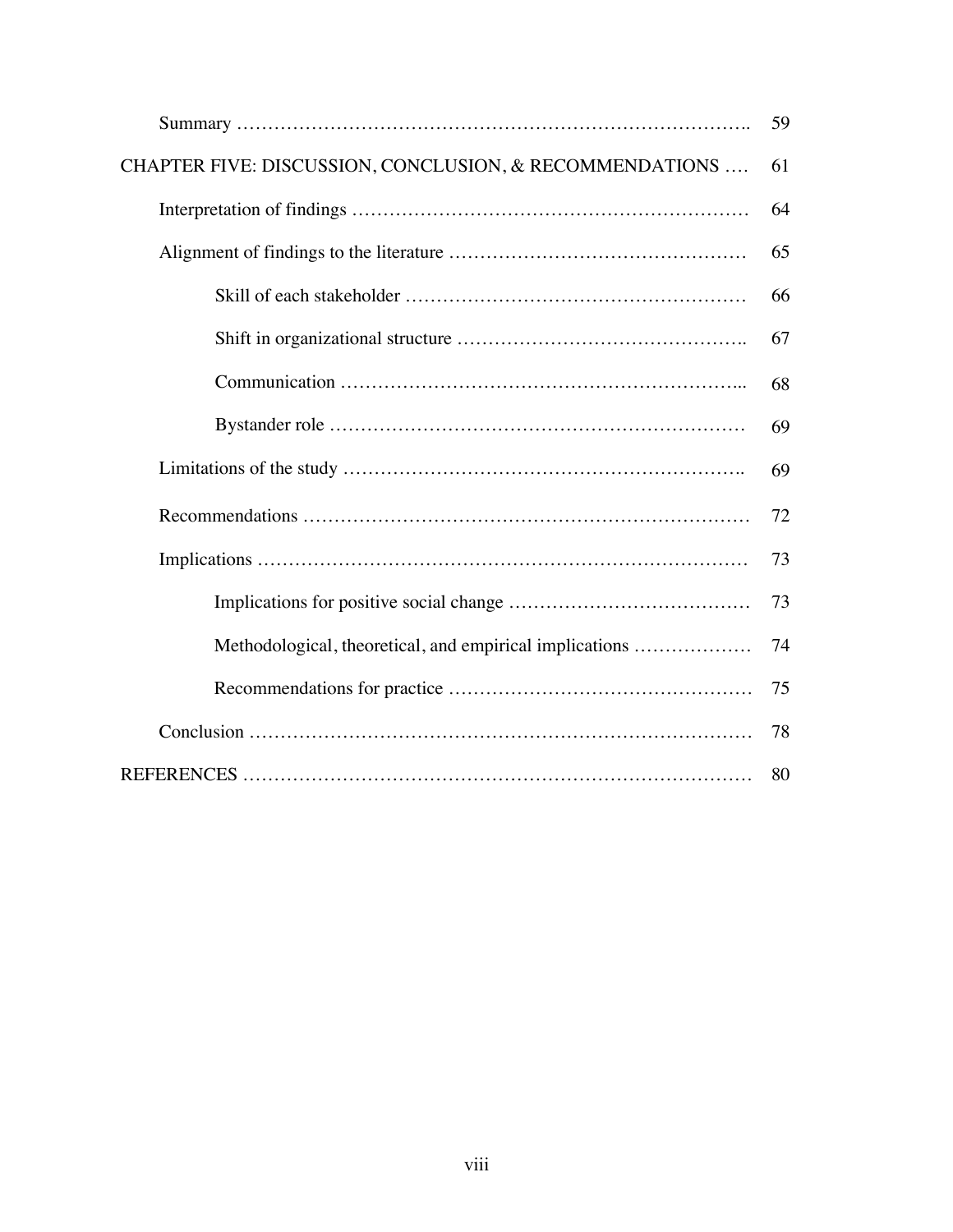# **List of Tables**

| 1 | Participants' Pseudonyms and Stakeholder Categories | 43 |
|---|-----------------------------------------------------|----|
| 2 | Using the Skill of Each Stakeholder                 | 50 |
| 3 | Shift in Organizational Culture                     | 52 |
| 4 | Communication                                       | 55 |
| 5 | Bystander Role in Implementation of Changes         | 57 |
| 6 | Perception of Leadership Performance                | 65 |
|   | Alignment of Findings to Literature                 | 66 |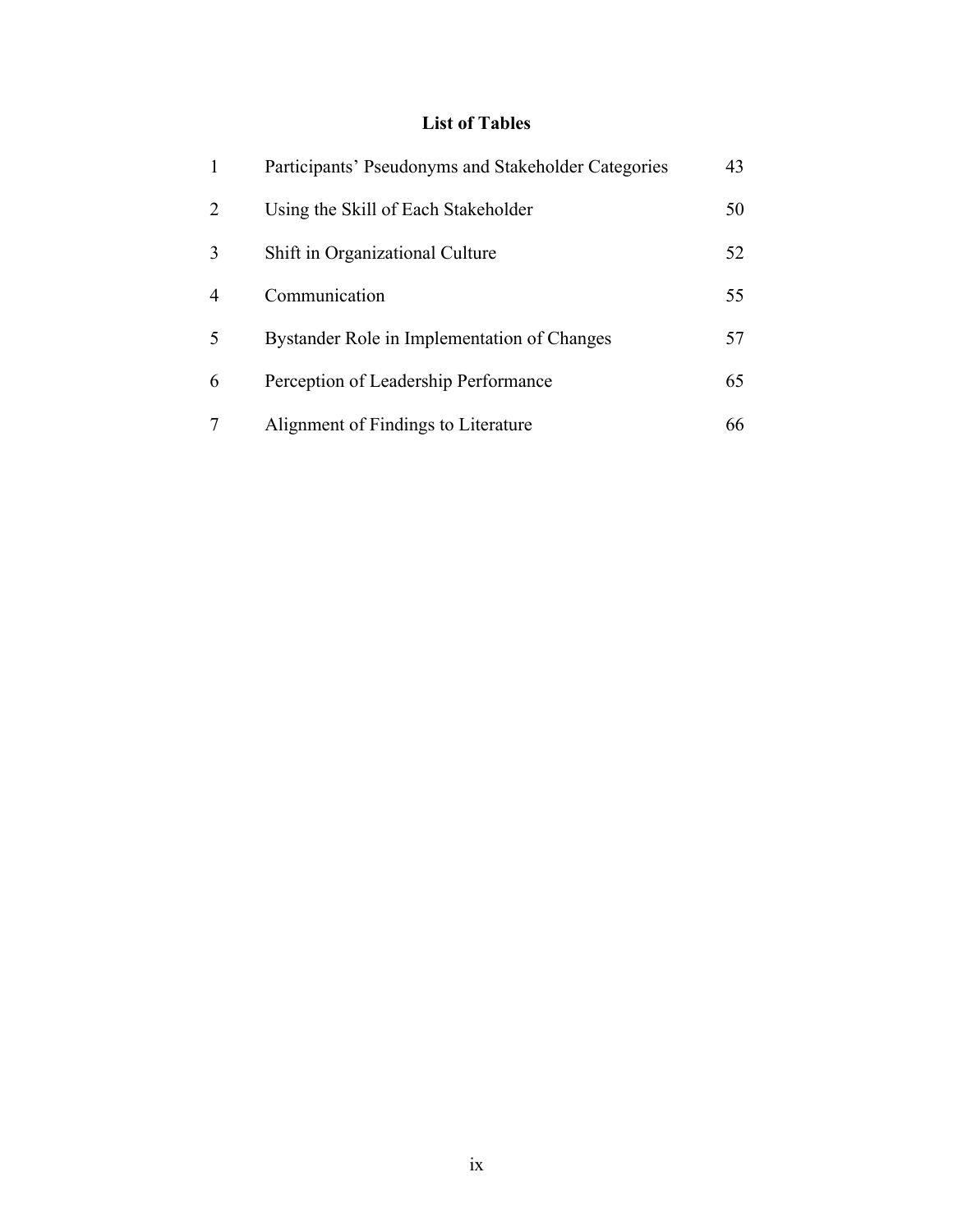#### **CHAPTER ONE: INTRODUCTION**

Organizational culture is often defined by successes or failures. Leadership styles can also affect how institutional effectiveness is measured or perceived. When looking at implementation of large-scale initiatives like competency-based education programs, there is an ongoing debate among many about the leadership necessary for success and their influence on the organizational culture (Dragoo & Barrows, 2016). Kotter (2012) describes how implementing a strategy without proper planning and execution not only jeopardizes the initiative but could also have long-term residual effects on the overall health of an institution.

Higher education institutions around the country are working diligently to remain competitive and maintain enrollment levels (Laitinen, 2012; Commonfund Institute, 2017). Colleges and universities alike are required to be more fiscally accountable to help curtail the rising student debt (U.S. Department of Education, 2019; U.S. Senate Committee on Health, Education, Labor, and Pensions, 2018). As organizations strive to develop cost-effective ways to attract students, community colleges and universities must also ensure that students are getting the knowledge and training they need to prepare for the workforce (Mintz, 2019). Discussions regarding educational value, cost of a college degree, and the type of delivery of instruction required to develop skills graduates need to become successful in their careers dominate the literature. Such pressures may cause policy makers and leaders to implement initiatives without necessarily having an adequate strategy.

Scholars and policymakers alike are using this type of information as a springboard to look both extrinsically and intrinsically at the efficacy of their curriculum to gauge how their respective institutions prepare students for employment. A concern noted in the literature relates to the content in the curricula being taught. Laitinen (2012) identified significant gaps in the

1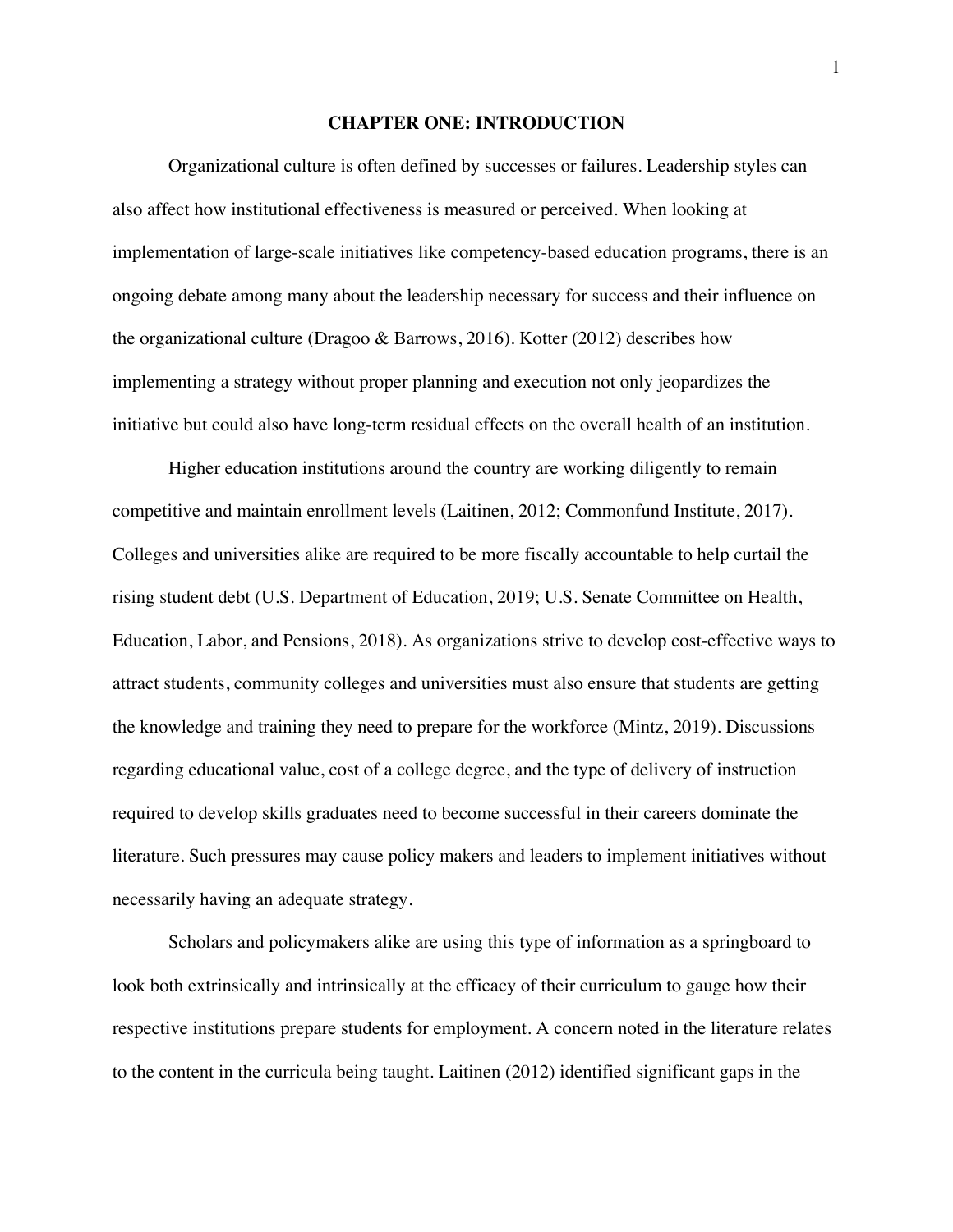knowledge two-year and four-year students are learning and retaining in a 2001 study called *Academically Adrift*. The study suggested that there is no statistically significant improvement based on the amount of time a student spends in a classroom concerning critical thinking and other pertinent skills commonly associated with success and positive outcomes.

One curriculum method that has been debated for decades and is reemerging is competency-based education (Nodine & Johnstone, 2015). The U.S. Department of Education, or D.O.E. (2016), defined competency-based education (CBE) as a method of instruction and learning that transitions students away from traditional lecture-style classes into a more studentcentered modality. CBE focuses on mastery of a skill or achievement by allowing students to progress through content at individual paces without accounting for a narrowly defined prescribed length-of-time, making this option very attractive to schools and colleges. Unlike typical credit hours assigned to course work, CBE is not rooted in seat time and can lend itself to various modes of instruction. The pace allows gifted learners to progress through the curriculum while students requiring remediation to receive more attention from an instructor (Laitinen, 2012). Marcus (2017) reported the results of Western Governor's University's (WGU) survey of graduates and employers between 2000-2016 regarding preparation for life and the workplace to evaluate CBE preparation. The responding employers and responding graduates from CBE programs reported that CBE graduates were more prepared for their jobs compared to graduates from traditional programs (Marcus, 2017).

Student outcomes using competency-based education may provide a mechanism with incentives for schools in the form of performance funding. Universities and colleges have recognized this potential and placed new emphasis on developing or exploring options. CBE in two-year colleges is appealing because it could potentially mitigate several shortfalls including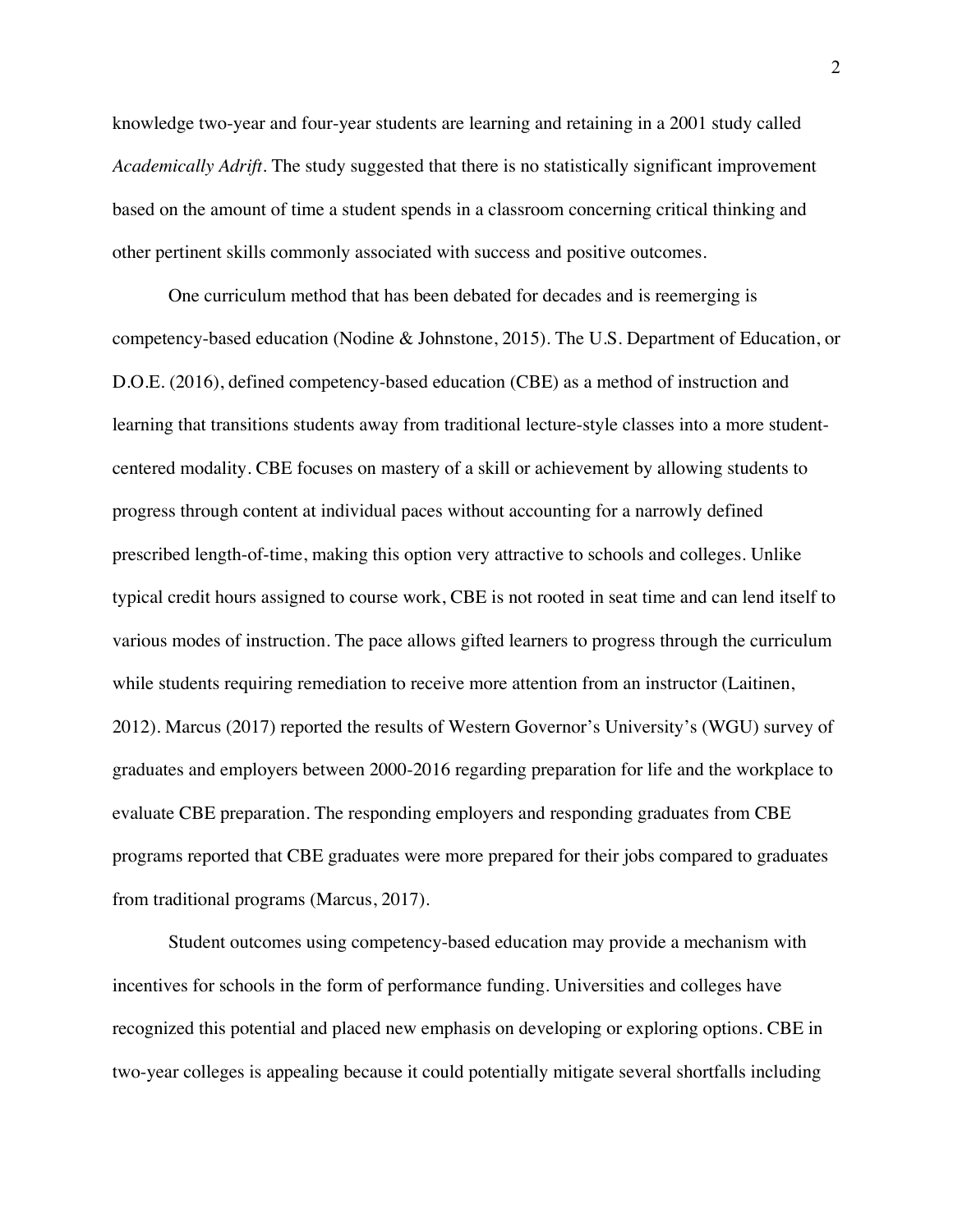enrollment, funding, and student outcomes. Since there is little evidence in these organizations about CBE efficacy, implementing an initiative this complex could also potentially add layers of leadership challenges through all departments (Flowers, 2017). According to Daugherty, Davis and Miller (2015), the existing literature lacks a connection between the notion of utilizing CBE and the leadership style best suited for it.

## **Problem Statement**

Although the measurable benefits of competency-based education are well documented among elementary, secondary, and postsecondary institutions (Ordonez, 2014), many examples of utilization involve hands-on skill acquisition in vocational areas. There is lack of evidence in the literature that demonstrates consistent perception among stakeholders about CBE efficacy that leads to support for implementing CBE in academic areas such as philosophy, social science, business, and English. Failure to fully comprehend the risks and benefits of CBE implementation could cause significant residual long-term effects on perceptions of leadership and organizational culture. While there are many positive results of CBE implementation, potential negative impacts could be financial, cultural, or accreditation related. Further, much of the research regarding CBE is geared toward understanding the perceptions of administrators and faculty (Clerkin & Simon, 2014; Cross, 2017; Flowers, 2017; Lurrie, Mason, Parsons, 2019; Sullivan, 2015).

Higher education leaders must consider the immediate impact of not only the students and faculty, but also the residual effect CBE implementation may have on ancillary departments (Flowers, 2017). There are other stakeholders potentially impacted by CBE implementation who should be considered. Some of them include those departments or individuals responsible for delivery of content, regional or programmatic accreditation standards, compliance with federal and state regulations, fiscal or budgetary personnel, policymakers, and technology. The problem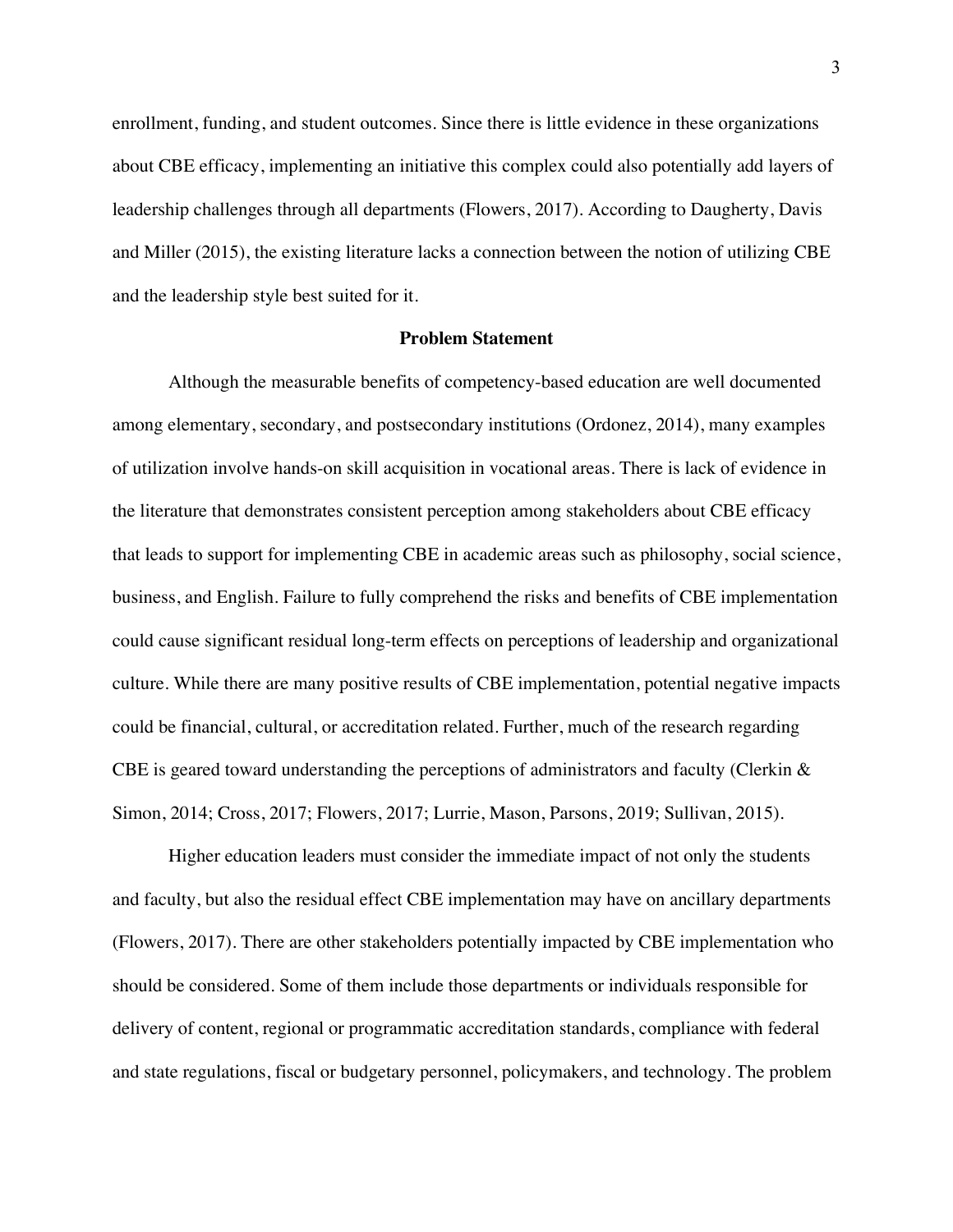to be studied here is that despite the growing extrinsic pressure to implement a district-wide initiative, the perception of leadership at a two-year junior college when implementing competency-based education is not well understood. Lack of information about their beliefs may have unforeseen consequences.

#### **Purpose**

As demonstrated in the literature, there continues to be support for CBE in vocational areas such as medically related careers (Morke, Dornan & Eika, 2013). However, the support for CBE in academic areas such as humanities, social sciences, business, and finance are less prominent by comparison. The purpose of this study in a two-year community college in the southern region of the US, is to examine leadership when considering the implementation of an initiative such as CBE by analyzing perceptions among five groups of stakeholders. Through expanded careful research and analysis described by Flowers (2017) and Lurrie, Mason,  $\&$ Parsons (2019), one can deduce why higher education representatives in specific departments are reluctant to adopt CBE based on perceptions. Understanding how all stakeholders view CBE and leadership would likely provide greater chances for success when coupled with an appropriate leadership style. Careful planning using information gained from interviews, various publications, and overall improved awareness can potentially increase the likelihood that leaders will be successful in establishing or preserving a cohesive culture, whether or not CBE is an appropriate strategy (Kotter, 2012).

## **Research Questions**

Two-year community college leaders continue to explore ways to deliver quality education in efficient and cost-effective manners that cater to working adults. The primary research question is: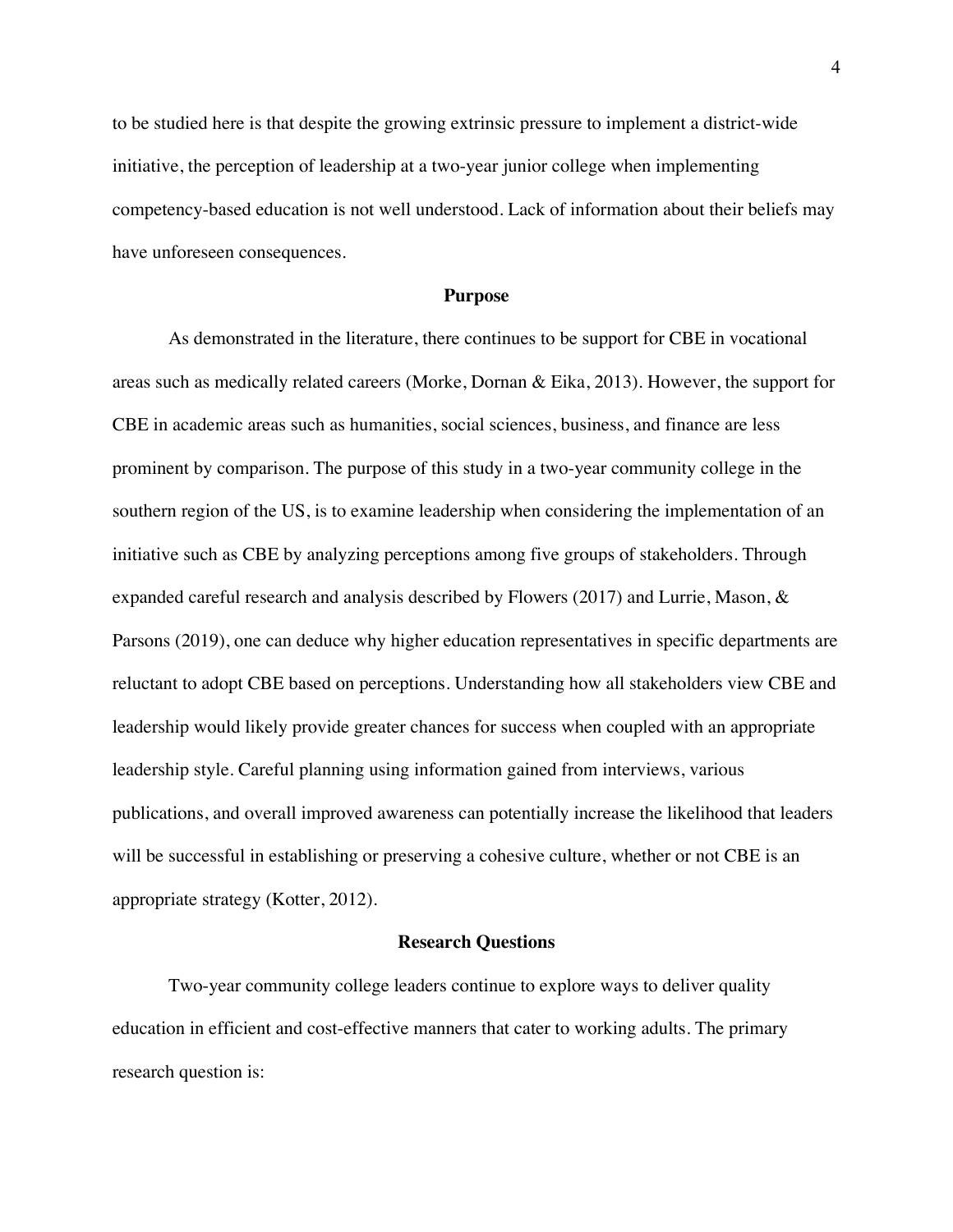How do five stakeholder groups (administrators, faculty, business specialists, information technology, and student support services) perceive the leadership style practiced within the institution when implementing an initiative such as CBE? Also, when looking at the stakeholders responsible for implementation of CBE, a related question would be: What are the challenges and opportunities perceived by the five stakeholder groups when institutional leaders implement an initiative such as CBE?

With success shown in prominent vocational areas like medical education in all types of postsecondary institutions, it is not fully understood why more academic programs are not adopting CBE in higher education. Flowers (2017) suggests that to appreciate this question fully, five groups of stakeholders should be studied: faculty, administrators, student support specialists, financial specialists, and information technology representatives. A qualitative approach using an interview protocol and selected theories seen in the literature regarding leadership styles, serve as the foundation of this research. Coupled with the comprehension of CBE for this study is a broader understanding of appropriate transformational leadership techniques.

### **Significance**

An ongoing push for higher education institutions to make education more affordable is an impetus for developing new strategies or initiatives (Ordonez, 2014). Increasing enrollment and ultimately increasing the number of awards an institution confers in a climate of fiscal uncertainty forces organizations to regularly assess its content, delivery, affordability, and marketability to its constituents (Musto, 2019). With this in mind, transformational leaders should carefully consider all stakeholders within an organization before employing any initiative. According to Kotter (2012), there are eight primary reasons why organizations fail at change. These failures are consistent among many different types of organizations including healthcare,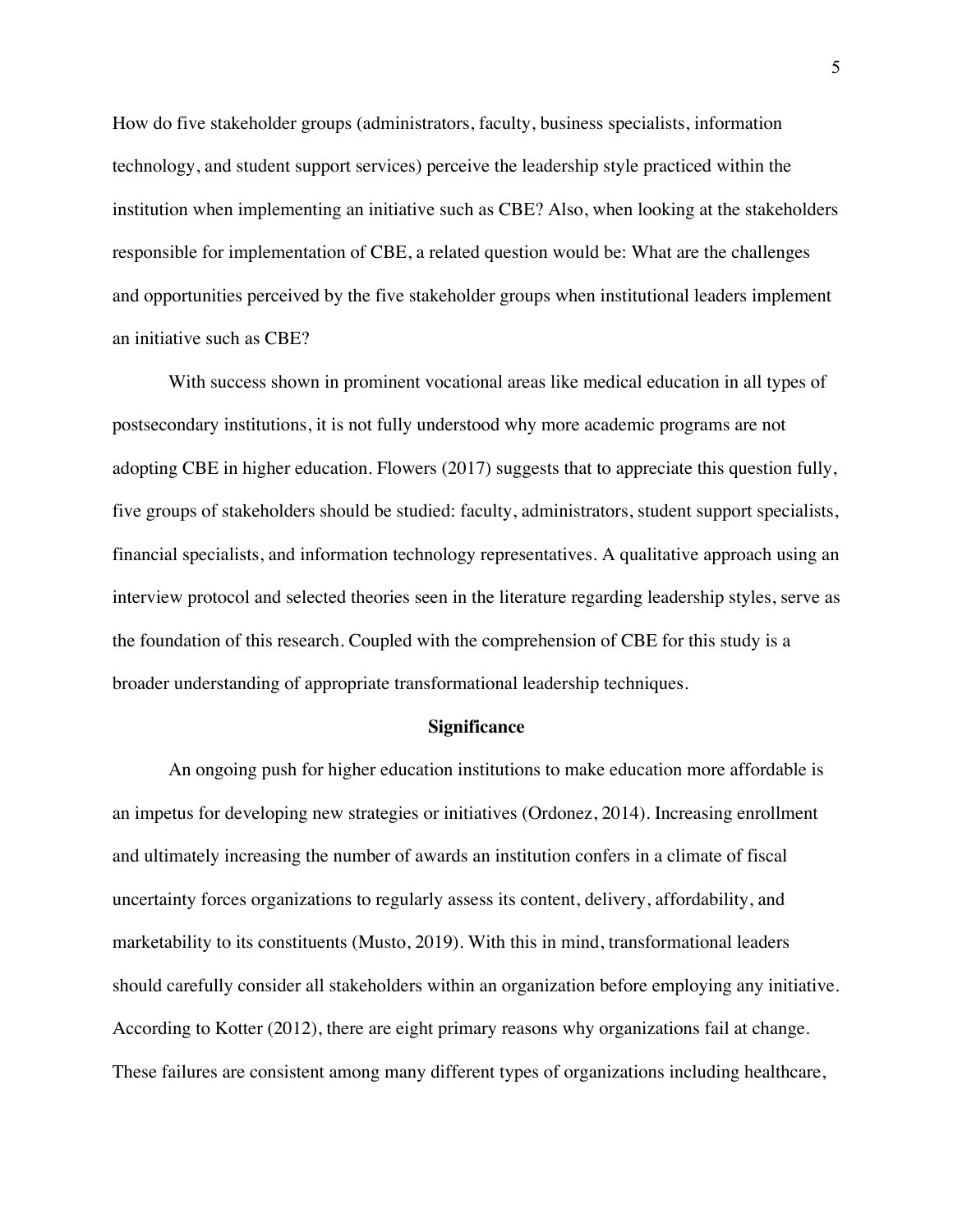business, and education. CBE is an example of an initiative where significant change occurs, and despite evidence of varying success, the notion may cause some leaders to be reluctant to adopt CBE. A combination of determining the required resources that must be allocated to an initiative like CBE versus the level of reimbursement of federal funding, both influence the decision process (Foresman, 2019). The results of this study may provide a perspective among five specific groups of stakeholders about what CBE is and the risks and rewards to consider before embarking on implementing CBE programs (Flowers, 2017). Policymakers and leaders focusing on economic outcomes without a comprehensive understanding of the risks involved with implementing CBE specific to organizational culture may manifest undesirable results and upset harmony with those involved.

#### **Conceptual Framework**

Path-goal leadership and leader-member exchange theories (Northouse, 2016) serve as the conceptual framework for this case study. Some leaders may seek to utilize different leadership approaches when implementing CBE in their organizations. The risk of selecting and deploying a leadership style is equally significant as the initiative itself (Northouse, 2016). Varying leadership styles focus on the behaviors of leaders as well as their innate characteristics. Two key methods described by Northouse (2016) include path-goal and leadership-member exchange. Path-goal leadership describes how leaders motivate followers to complete tasks. For this study, the assumption here is that CBE is a worthwhile endeavor. Motivation in higher education from an organizational perspective is often centered on student outcomes. Academic CBE is gaining momentum, so using potentially inaccurate data to support implementation may be considered a risk. Without adequate information, garnering support among stakeholders requires change agents to find all angles and develop clear goals.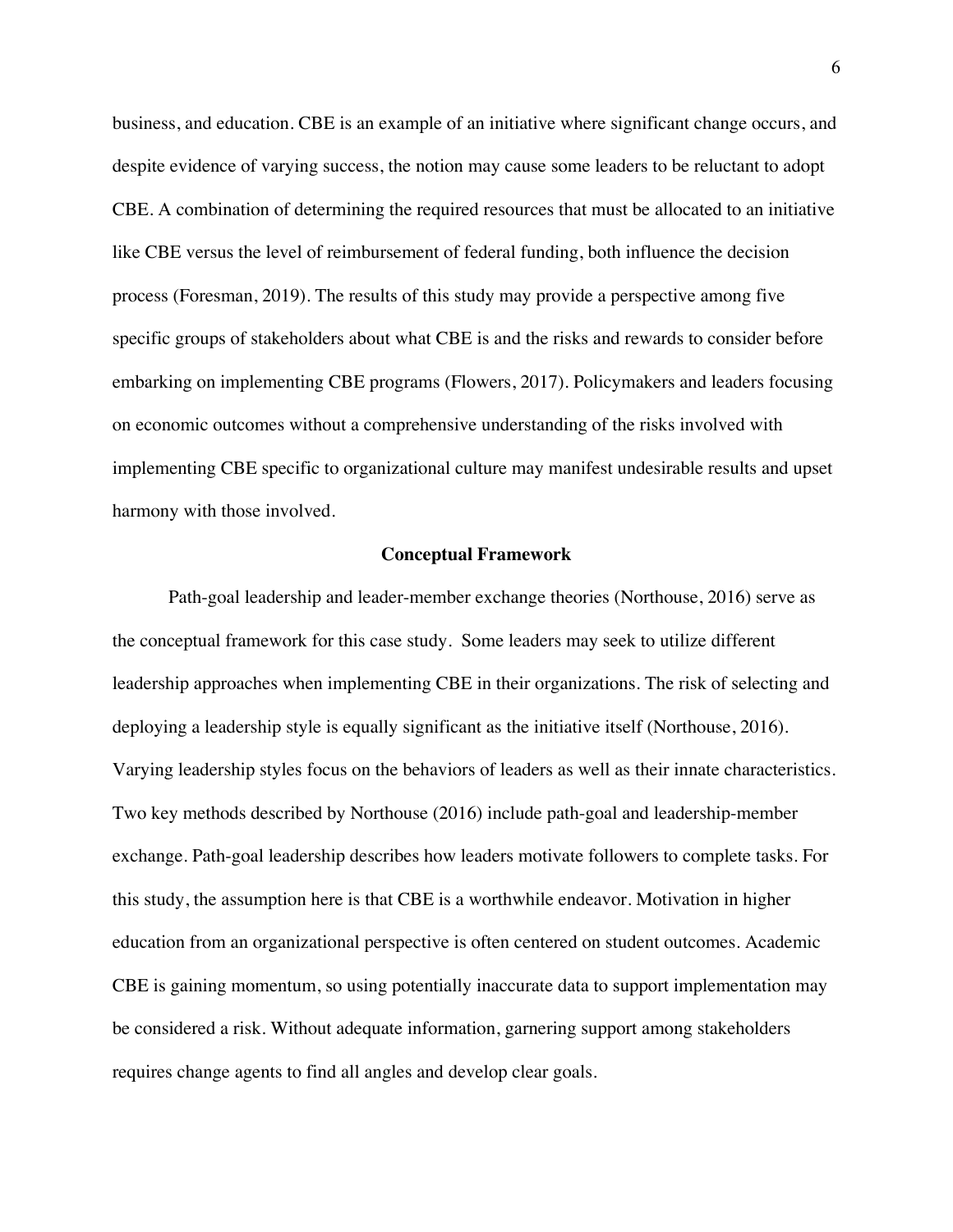Perhaps leadership-member exchange (LMX) theory would be appropriate. In short, LMX theory (Northouse, 2016) explains the processes and interactions that take place between leaders and followers during an initiative rather than the attributes of leaders or followers themselves. concentrates on followers willing to work diligently to implement CBE and support the initiative (Northouse, 2016). These followers are referred to as the *in-group*. Leaders may delegate these tasks to the in-group because of the likelihood of completing them. The LMX model may or may not naturally and consequently create an *out-group*, thus forming fault lines in the culture within the organization manifesting potential fairness issues. Such topics related to fairness may lead to negative perceptions of promotions and pay opportunities (Northouse, 2016). It is conceivable that organizational behaviors are unique to particular circumstances, especially concerning the type of leaders tasked with considering CBE.

Kotter (2012) describes an eight-step process for implementing change that leaders in various industries have successfully embraced. The risks and benefits of CBE implementation in higher education are unique to an organization and can only be genuinely identified with some assessment involving all constituents. Perception of CBE is paramount during the evaluation process, and in this case, it expands beyond faculty and administration to business specialists, information technology, and student support (Flowers, 2017). Although Kotter's (2012) description of a process is readily applicable to CBE implementation, the theoretical framework that guides this study is aligned with Kotter's first step in the process - developing a sense of urgency. All stakeholders must fully understand CBE and its benefits to the students. All of those departments and individuals should also be aware of the effort required to meet objectives.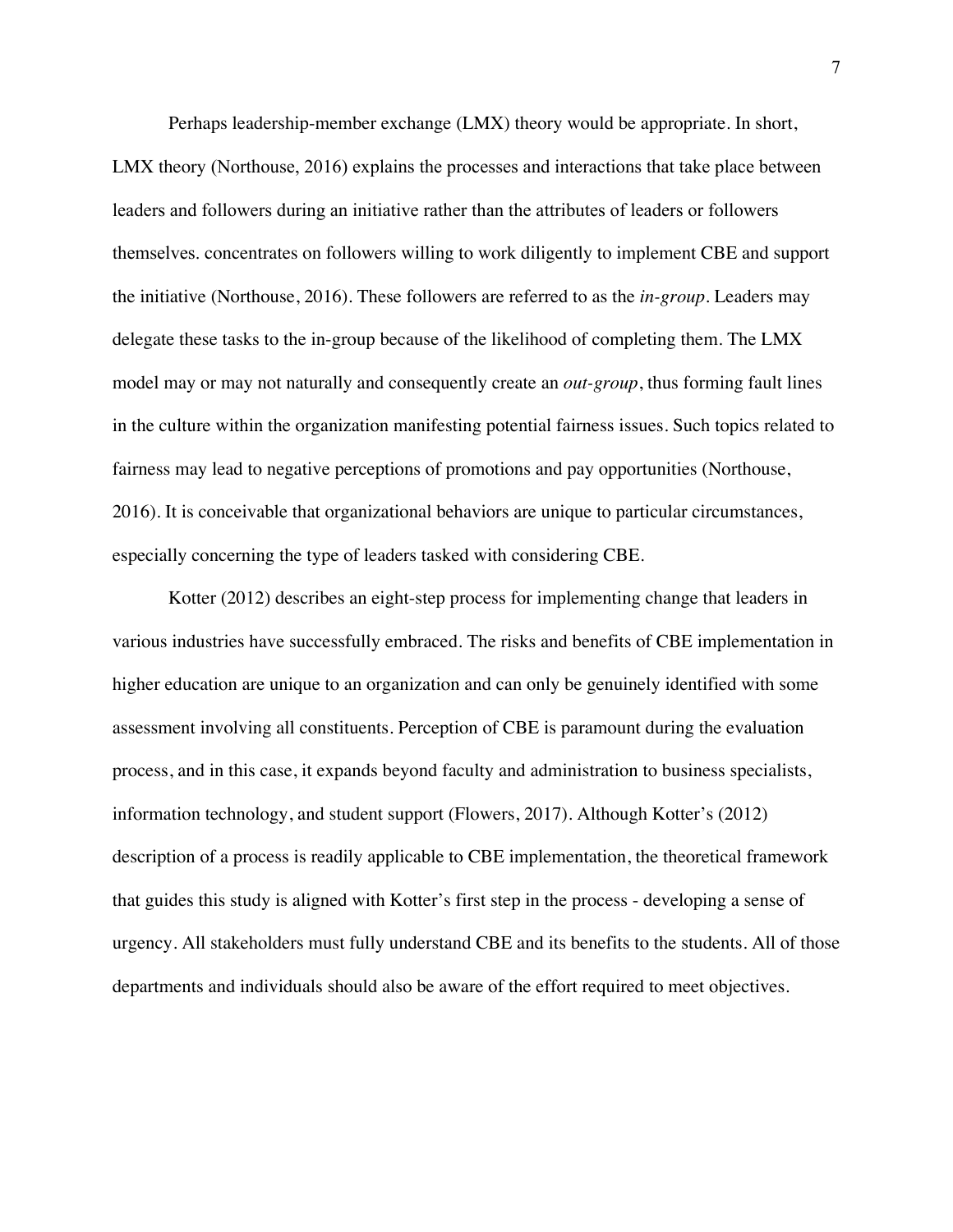# **Assumptions**

The primary assumption entering this study is that most stakeholders in this two-year public junior college fully understand what CBE is and its benefits. Faculty and administrators are responsible for designing curricula and understanding student learning outcomes. Student support specialists know about learning styles, learning disabilities, and other areas related to student outcomes. However, business specialists and information technology representatives may not have the same or even similar levels of knowledge or understanding about teaching and learning (Flowers, 2017). The primary responsibility of business specialists is to analyze financial and business transactions (Flowers, 2017). Their training excludes curriculum design, teaching, or learning methodologies. As with business specialists, information technology representatives may not have training related to pedagogy or andragogy but perform specific tasks related to computer hardware and software (Flowers, 2017). Their focus is narrow and may be a disadvantage in this research. Additionally, another assumption is that all participants will respond honestly and freely without any expectation of any reward or incentive.

# **Limitations**

When considering theories about leadership, the researcher is compelled to reference the literature and identify tacit theory, or personally-held ideas about how things work (Ravitch & Riggan, 2017). The principal investigator's previous and current work experiences may cater to supposition, inference, and occasional interpolation and may be tied directly to results.

Based on the confinement to one location, organizational culture may be seen as a limitation. The site of the study does not currently have any CBE programs. To the contrary, it is the opinion of the principal investigator that such circumstances manifest an ideal situation to navigate the process with minimal impedance yielding better data to analyze. The principal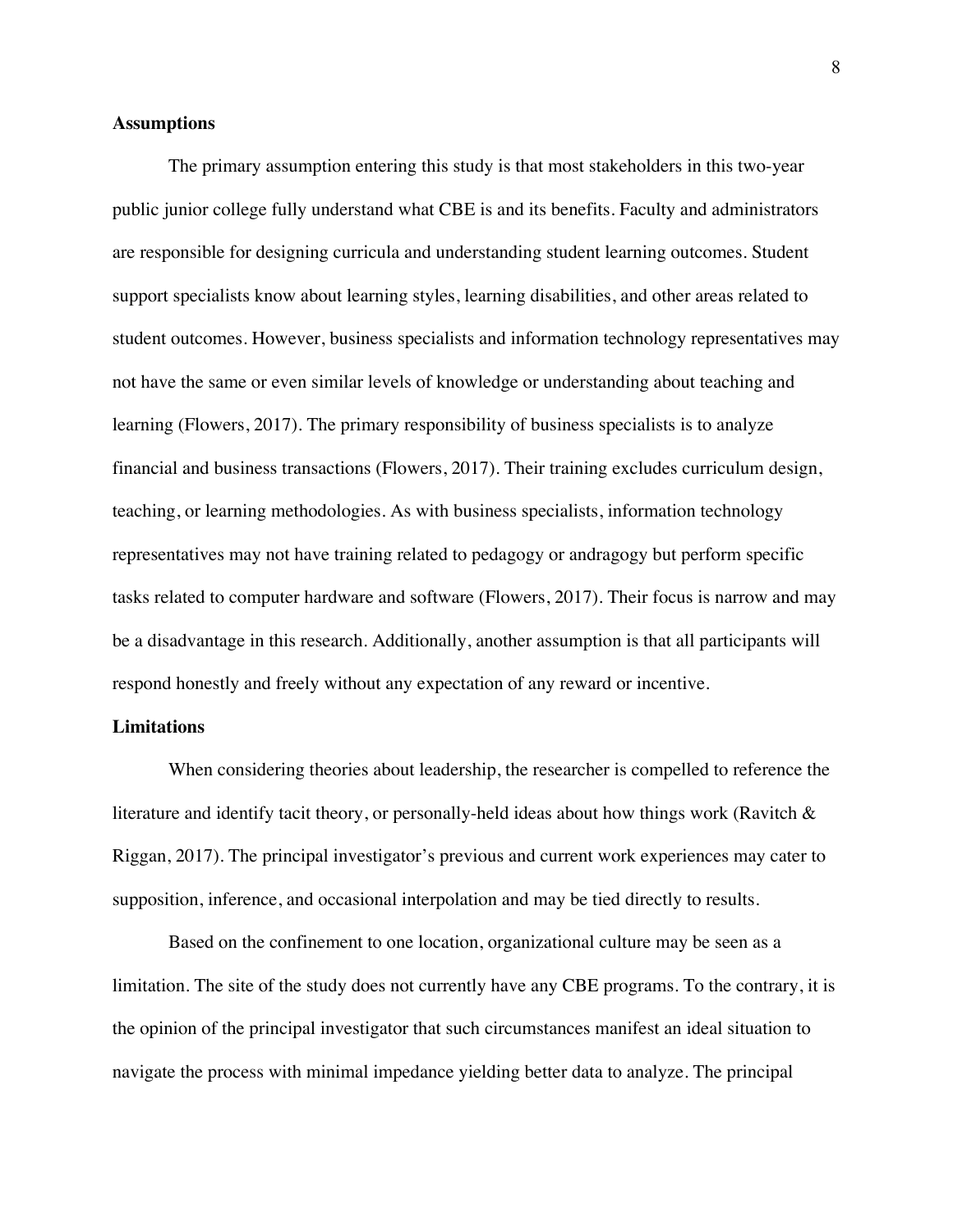investigator's role within the research site is the supervision of academic instruction concentrated in the health science area and may cause bias. Although health science programs are vocational and competency-based in nature, there are additional duties of the principal investigator adjacent to all other academic divisions and programs. The strongest bias relates to developing, implementing, and typically requiring CBE for healthcare-related vocational fields where CBE has shown consistent results for decades (Morcke, Dornan & Eika, 2013). Some readers may speculate that the principal investigator functioning as a higher education administrator and professor within the research site may support such perception. However, significant effort is required to conduct the research with a detached perspective when narrating the results. The discussion of the methodology of this study includes descriptors of the researcher's positionality and how it relates to the validity of the study.

Many governmental agencies frequently provide testimony to legislators about CBE. This qualitative study does not include data to quantify CBE in any specific category above. Neglecting state-sponsored data typically used to guide decision making for organizations considering CBE, is not included in this study. Such data are persistence, completion, and graduation rates within programs that adopted CBE. Since the research question is centered around perception and culture, responses are descriptive.

Additionally, using representatives from all five categories of stakeholders provides a heterogeneous sample for focused critical analysis. The site's regional accreditor, the Southern Association of Colleges and Schools Commission on Colleges, or SACSCOC, requires institutions to petition for approval of CBE programs under the substantive change policy (SACSCOC, n.d.). There is a significant amount of documentation necessary to meet this standard. An endeavor such as this may be an example of a limitation of why more institutions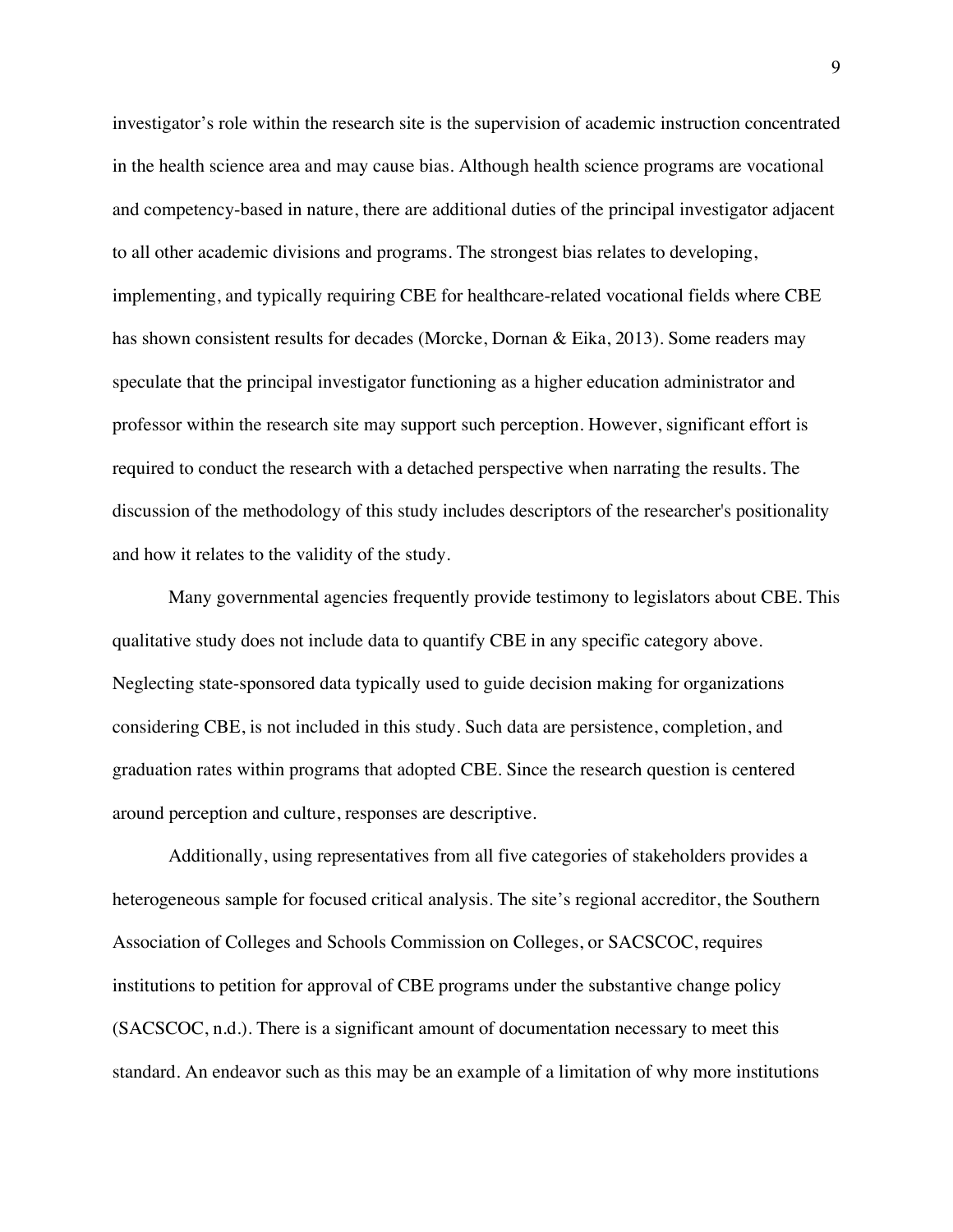do not adopt CBE. Since the literature is fragmented regarding CBE among academic programs, another limitation may be that is not fully understood in academic settings due to the lack of required manipulative skills acquisition. Many entry level certificates and degree awards include a combination of both academic and technical courses, thus creating a convergence of pedagogy and andragogy.

Finally, the sample size of the participants may be seen as inadequate to some observers. The site of the study is categorized as a junior college and has five total campuses with an overall enrollment of approximately 20,000 students. The site contains four campuses typical of a community college setting, meaning students travel to the campus as commuters. However, the main campus includes residence halls that mimic a university. The enrollment and two campus types make the site an optimal choice.

**Delimitations.** The research excludes students from participating in the study. It also included curricula with degree programs with traditional plans that use the credit hour distinction. The site does not have any full competency-based programs; the site does implement competency-based concepts related to workforce programs in the form of laboratory sections, as well as experiential learning such as clinical externships and practicums.

#### **Definitions**

The following definitions are listed for informational purposes. Andragogy: the art and science of helping adults learn; it differs from pedagogy because it allows the student to assist with determining the learning methods in collaboration with the instructor dynamically and fluidly. Pedagogy, in contrast, places full responsibility on the teacher to design the teaching methodology, timing, and evaluation (Knowles, Holton & Swanson, 2012).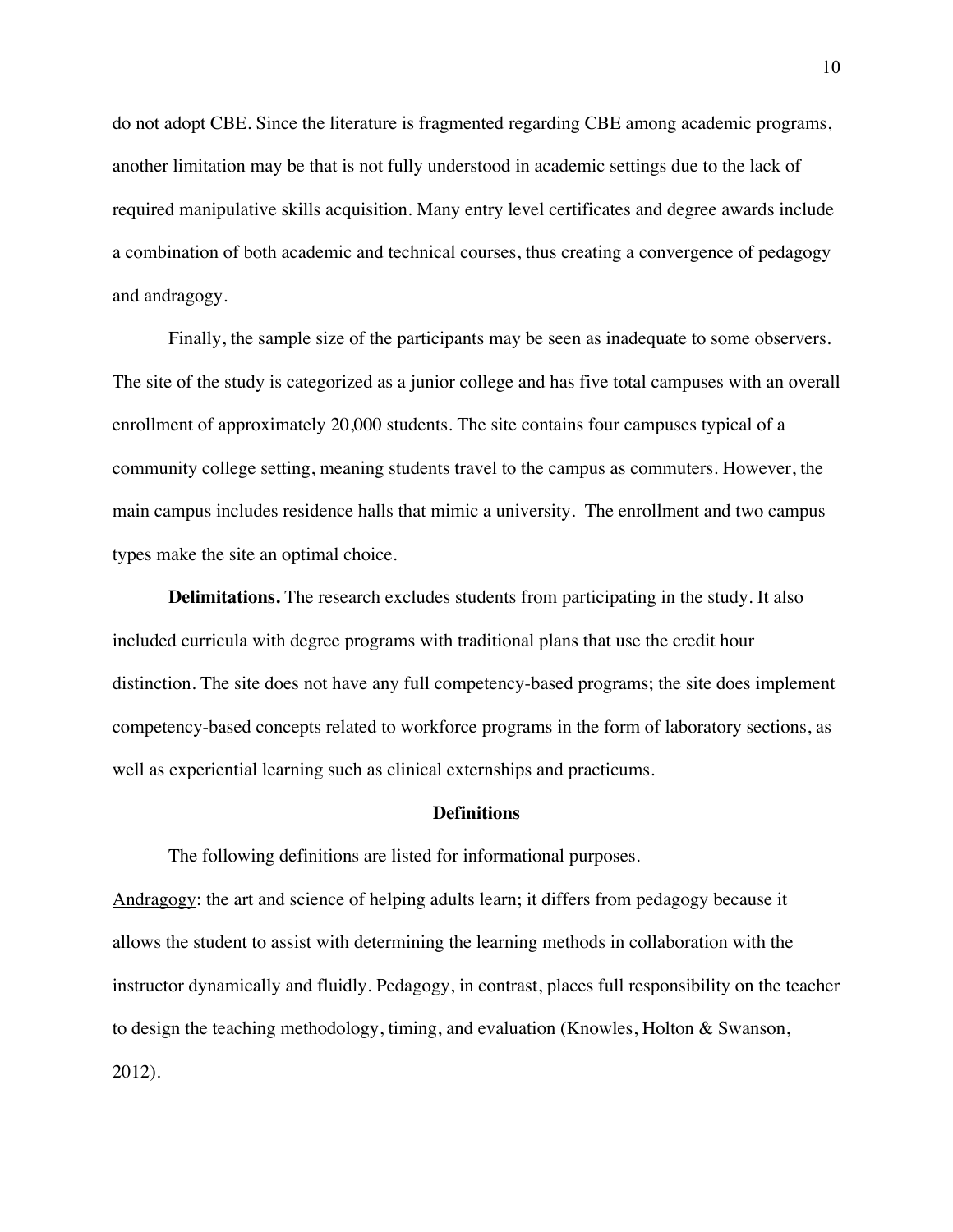Business specialists: Representatives tasked with accounting for all areas of finance within higher education institutions. Examples include financial aid representatives and Chief Financial officers (Flowers, 2017).

Competency: A competency is a clearly defined and measurable statement of the knowledge, skill, and ability a student has acquired in a designated program (SACSCOC, 2018).

Competency-Based Education (CBE): A method of instruction and learning that transitions students away from seat time, in favor of a structure that creates flexibility, allows students to progress as they demonstrate mastery of academic content, regardless of time, place, or pace of learning (U.S. Department of Education, 2016).

Direct Assessment: Direct assessment is a measure of student performance based on a variety of types of actual student work (Sorensen-Irvine & Kevar, 2017).

Information Technology: The department whose responsibility is focused on the digital infrastructure for delivery on content, development, assessment, maintenance, networking, and operation of computer hardware and software (Flowers, 2017).

Limited Direct Assessment: Creates flexibility for an institution to provide a mix of direct assessment coursework and credit or clock hour coursework in the same program (U.S. Department of Education, 2016).

Seat time: The amount of time a student spends physically present in a traditional classroom in a traditional lecture (U.S. Department of Education, 2016).

Student Support Specialists: Representatives responsible for services rendered to students including advising, tutoring, and disability services (Flowers, 2017).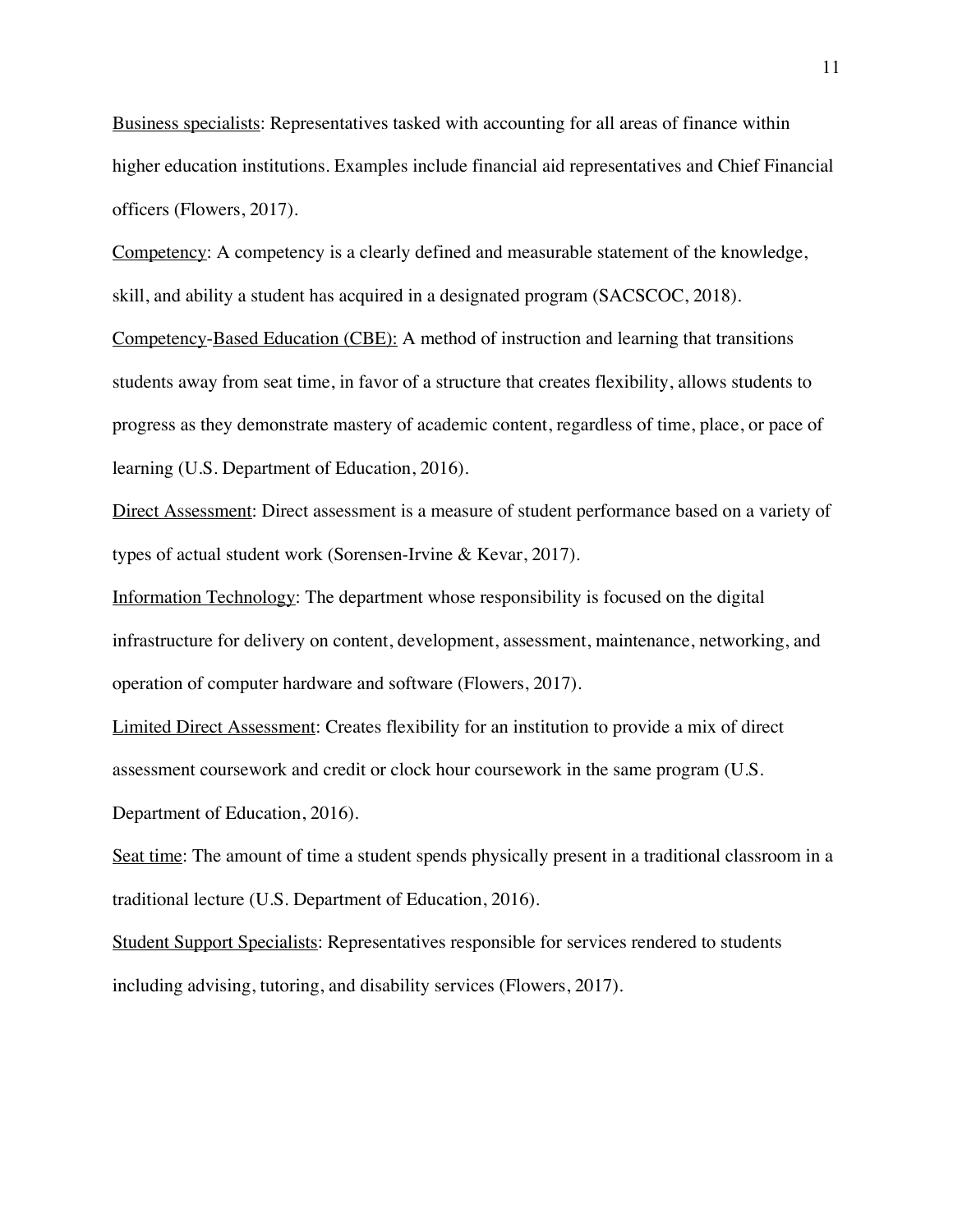Vocational Education: Training that focuses on occupationally specific programs. Examples include trade and industry, health, and technical careers (National Center for Education Statistics, 2019).

# **Conclusion**

CBE success in vocational areas of higher education is well-documented (Nodine & Johnstone, 2015). However, academic areas have not enjoyed the same successes for various reasons and are subject to perception and interpretation. Literature about utilizing CBE in all areas of higher education areas is evolving daily. There are new studies that show signs of peaked interest and momentum (Berrett, 2015; Clerkin & Simon, 2014; Lurrie, Mason, & Parsons, 2019, Nodine & Johnstone, 2015). Transformational leaders with aspirations of implementing CBE at their institutions must carefully review the impact of not only the efficacy of CBE but must consider other stakeholders and how implementation may ultimately impact organizational culture. Incentivizing completion of milestones and different student outcomes in the form of performance-based funding and success points for most community colleges have created a sense of urgency and the need for institutions to consider CBE (THECB, 2018). A holistic approach that includes feedback and involvement from faculty, administrators, business specialists, information technology, and student support services (Flowers, 2017) provides leaders with vital information that may assist in developing a robust strategic plan surrounding CBE. Organizational culture can dictate the success or outcome of any initiative (Kotter, 2012). The results of this research may serve to provide critical feedback on organizational perception.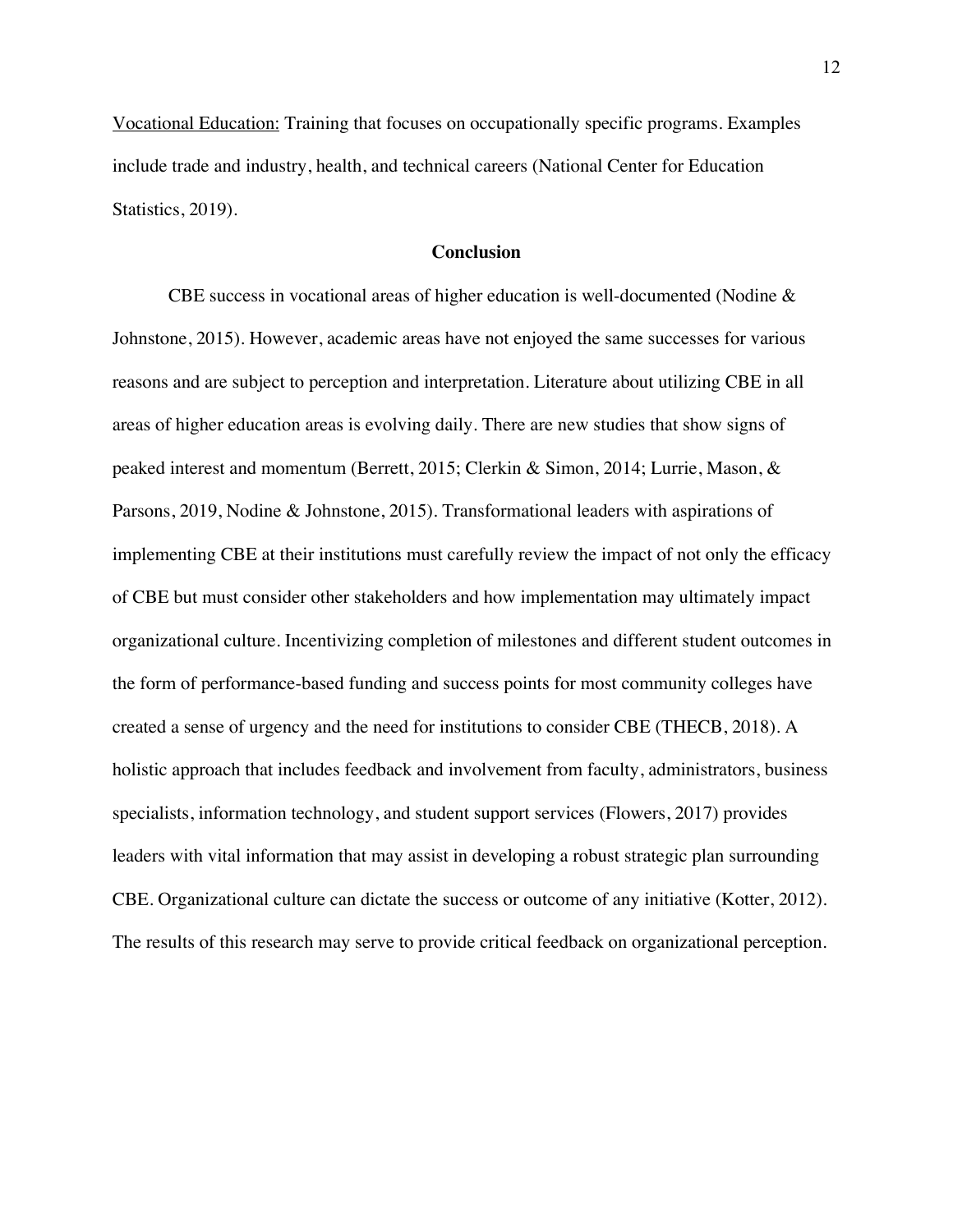#### **CHAPTER TWO: LITERATURE REVIEW**

Community colleges enroll far more nontraditional students than universities (Sutton, 2016). Programs at community colleges account for nearly half of all postsecondary students and make up a majority of minorities and students-of-color (Mintz, 2019). Nontraditional students are often working adults with many responsibilities outside of their schoolwork such as employment and family (Porter & Umbach, 2019). They have fewer hours to spend sitting in a classroom away from their home (Sutton, 2016).

Lack of flexibility is another obstacle for community college students. Since most students are nontraditional or are employed, they must have access to the same courses during various shifts (Sutton, 2016). Courses must be offered in the evening and on weekends to reach the broadest target groups. Such obstacles warrant additional delivery methods such as online programs and competency-based education (CBE). One of the most common challenges though, relates to the cost of attendance and students' ability to pay. Students often struggle to find ways to pay for their education and student loans remain a primary source for both two-year and fouryear students. As previously stated, the U.S. Senate Committee on Health Education Labor and Pensions reports that the average student debt is nearly \$30,000 (U.S. Senate Committee on Health Education Labor and Pensions, 2018). However, only half of those students pursue a 4 year degree.

Moreover, only 21 percent of students are pursuing a two-year degree (U.S. Senate Committee on Health Education Labor and Pensions, 2018). Institutions are pressured to deliver the product to its consumers with these challenges at the heart of its mission. Declining enrollment, increased costs, decreased resources, and current political climate are all factors that

13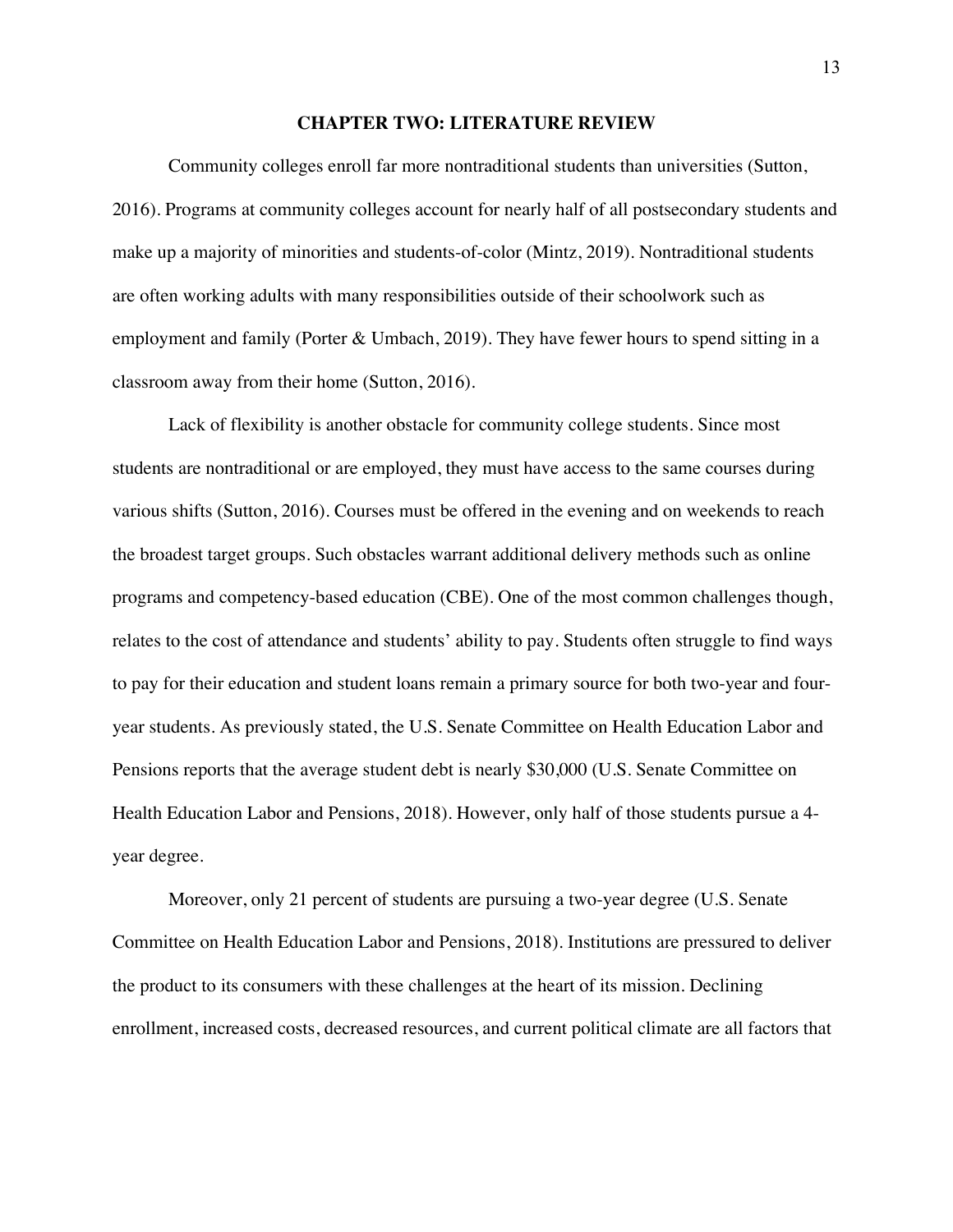can impede progress and influence an organization's strategic plan. In turn, such challenges could erode morale and an organization's culture based on its perceptions of any initiative.

Institutions are continuously looking for ways to attract new students, provide costeffective ways to deliver content, and maintain a high level of quality training employers need for their employees (Hodge, Atkins & Simons, 2016). One method to deliver training with these criteria in mind is competency-based education (CBE) (Berrett, 2015; Nodine & Johnstone, 2015). The Southern Association of Colleges and Schools Council on Colleges (SACSCOC), defines competency as a clearly defined and measurable statement of the knowledge, skill, and ability a student has acquired in a designated program (SACSCOC, 2018). Students move through a set of predetermined competencies in a way that differs from traditional degree programs. Most degree or certificate plans use hours of instruction in a didactic, laboratory, or experiential manner. Competency-based education, or CBE, is a method of teaching and learning that transitions students away from seat time, in favor of flexibility, allows students to progress as they demonstrate mastery of academic content, regardless of time, place, or pace of learning (U.S. Department of Education, 2016). Progression is not tied to clock hours in this CBE model. The reduced seat time makes it attractive to the nontraditional student, especially those in community colleges (Cavanaugh, 2015). CBE has been around for decades but is gaining momentum across the country (Berrett, 2015). The literature illustrates that the burgeoning interest and implementation of CBE as a way to mitigate some of the challenges community college students face is vast. While the excitement is demonstrated, full adoption is not well documented among academic programs and some schools have abandoned it altogether (U.S. Department of Education, 2016). For example, there are only six colleges in the same state as the research site that offer CBE programs and only two are community colleges (Daugherty, Davis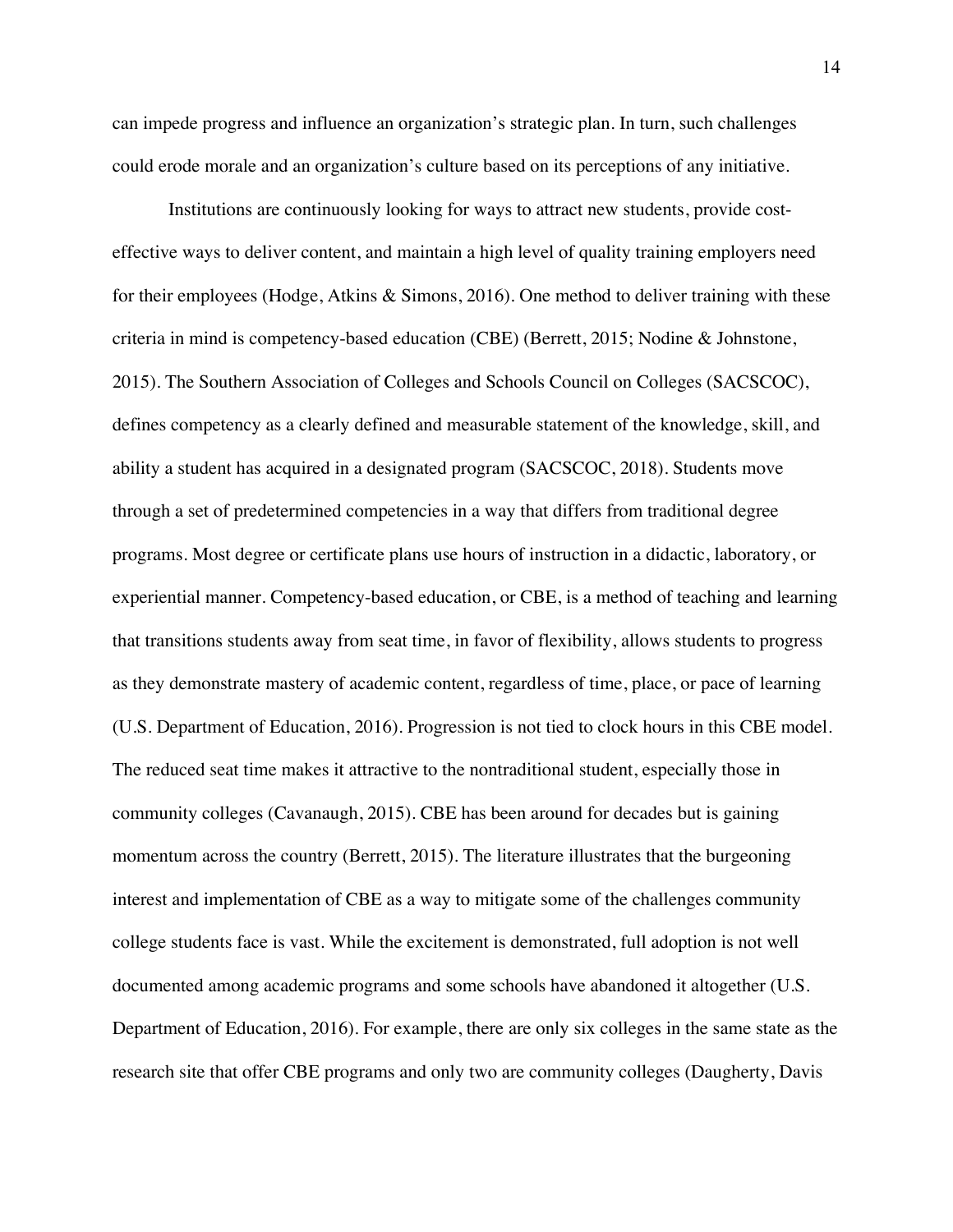& Miller, 2015). Such fragmented dispositions among two-year colleges lack evidence of rationale and perception through research.

As with any initiative, leaders tasked with determining if CBE is a worthwhile endeavor in their respective institutions must consider all implications of an initiative like CBE on an organization. Kotter (2012) suggests that there are specific reasons why different organizations fail at implementing a strategic plan. "Among those reasons include allowing too much complacency among stakeholders, failing to create a guiding coalition, and undercommunicating a vision," (p. 16). Kotter (2012) also identifies consequences of these errors such as "eventual failure to implement strategies well, reengineering (course design in this case) takes too long and costs too much, and results that do not meet expectations" (p. 16). The costs of delivery of content and developing the material are considered the most profound. As such, despite the growing popularity of interest in CBE, leaders should consider the impact such an initiative has on all stakeholders in an organization other than students, administration, and faculty (Flowers, 2017). A literature review illuminates how the perception of CBE can influence these challenges and provide readers varying perspectives on CBE and the leadership challenges that exist when considering implementation.

Leadership theories such as path-goal are attributed to the faculty responsible for implementing a large-scale initiative (Dewan & Dewan, 2010). Whereas leader-member exchange theory is not easily identified in the literature. Additionally, the information available on CBE changes daily making it difficult to incorporate leadership theory into a literature review (Hodge, Atkins, & Simons, 2016). Despite the evolution of CBE at such a rapid rate, there is still ambiguity and reluctance on adopting CBE and it is not completely understood why. This chapter will discuss CBE trends, potential financial impact, and define the stakeholders affected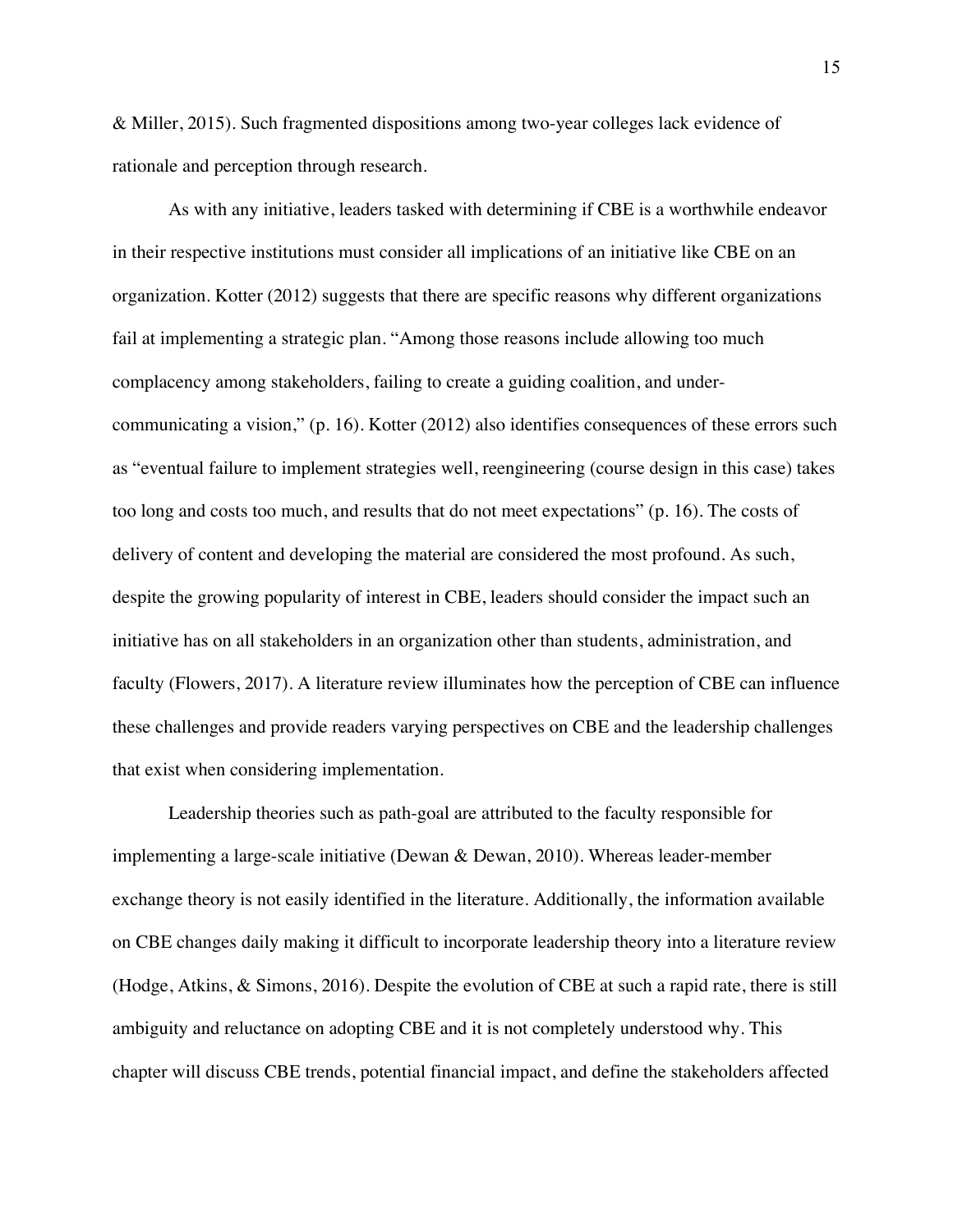by implementation in a two-year college. The overarching theme is understanding how a largescale initiative affects organizational culture among the five stakeholder groups.

#### **Understanding CBE**

Competency-based education (CBE) programs are tailored to working adults because they do not have the same classroom lecture clock hours as in a typical degree program. CBE programs are more flexible, and progression through the curricula is based on achievement of skill or competency (Nodine & Johnstone, 2015; U.S. Department of Education, 2016). Such programs also provide opportunities for students to progress at their own pace, making CBE attractive to some students. The general perspective in the literature is that competency-based education is a method of instruction that may be beneficial for student success (Berrett, 2015; and Clerkin & Simon, 2014; Lurrie, Mason & Parsons, 2019). Student-centered benefits include the ability to work at an individualized pace. For areas where knowledge acquisition occurs rapidly, the student can move along the lessons faster as compared to other areas where more intense instruction is needed. The naturally occurring differentiated instruction for both the instructor and learner caters to both ends of the learning spectrum (U.S. Department of Education, 2018a). Gifted students are not impeded by students requiring more attention and vice versa.

Theorists and researchers alike demonstrate a common thread – CBE is useful but not fully understood when utilized for both academic and vocational-type programs (Hodge, Atkins & Simons, 2016). However, it is evident that the primary purpose of CBE programs is to prepare graduates for jobs and careers (Hodge, Atkins & Simons, 2016). Measurement of student success throughout the process involves a formative and summative assessment as well as employer feedback. Feedback from graduates and employers confirms that CBE can work in a variety of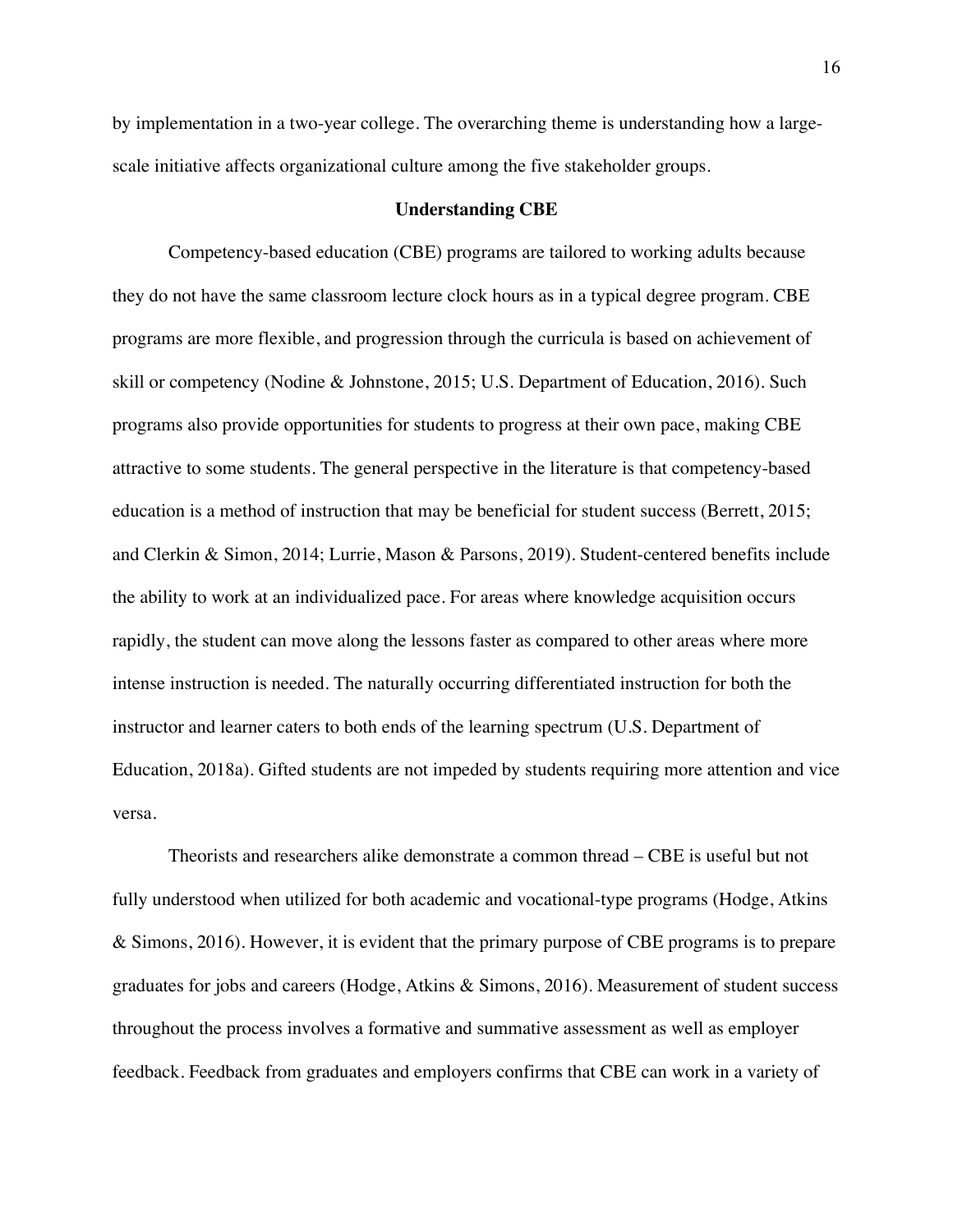programs (Marcus, 2017). These attributes are shared between both academic and vocational programs. Direct assessments (Sorensen-Irvine & Kevar, 2017) are sometimes categorized into formative and summative assessments. Formative assessments are activities designed to provide feedback to the learner about progress at particular checkpoints. If they do not pass the assessments, they do not move on, and there is no grading curve (Marcus, 2017). Examples include interactive worksheets, discussion questions, daily quizzes, or presentations. The results of the formative assessments may warrant remediation activities and have the potential to correct information before a capstone assignment or summative evaluation. Summative assessments allow the student to demonstrate mastery of content. While the purposes of achieving defined student-learning outcomes are identified for both vocational and academic programs, it is the type, frequency, and consistency of those assessments that vary (Clerkin & Simon, 2014). Beliefs about the complexity of implementing CBE were more interconnected among stakeholders than anticipated (Dragoo & Barrows, 2016). However, an in-depth look into the minutiae of assessing student achievement at schools such as Western Governor's University, or WGU, provides a better understanding of why CBE has garnered support recently. Ninety-eight percent of employers surveyed between 2000 and 2016 say that WGU students were prepared for the jobs for which they were hired (Marcus, 2017). These assessments are competency-based and students must meet a prescribed set before they move on to the next set.

The most common modality to meet these criteria is the use of technology in the form of online or distance education (Nodine & Johnstone, 2015). A recent survey in Tennessee showed that there is a similar perception about success (and results) among communities of online programs versus traditional classroom delivery (Western Governor's University, 2019). Therefore, WGU's (2019) research suggests that the ease of access, flexibility, and lower costs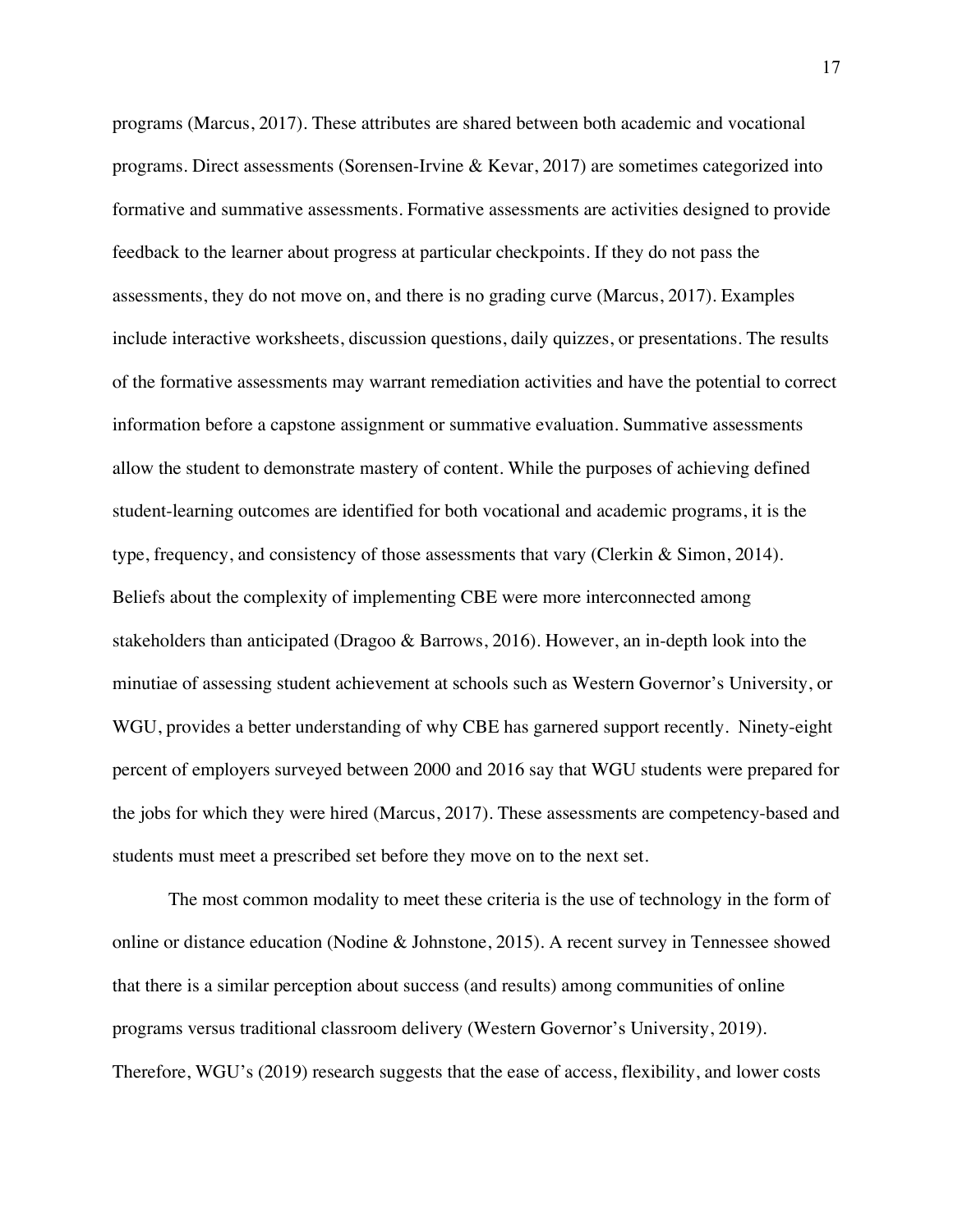are attracting more students. Students are now using technology to achieve their educational goals. The industry has shown a response to digital access as a way of obtaining a degree and certificate awards (Nodine & Johnstone, 2016). There is a significant decline in the sales of traditional textbooks and print media from one of the nation's leading textbook providers, and a shift to digital platforms and available media. The decline is between approximately eight to nine percent (Mackenzie, 2017). A concurrent (and future) increase in the use of digital platforms such as Blackboard and Brightspace has significantly increased the use of competency-based education programs across all levels of education and the recent data illustrating a significant push toward using digital technology in place of traditional textbooks and other print media is profound (McKenzie, 2017).

#### **Funding Pertaining to CBE**

Due to the rising costs of higher education (Sheets, Crawford & Soares, 2012), school leaders around the country are seeking better options for students by using innovation. Since traditional lecture programs use mainly credit-based models of curricula, time, resources, and costs can be evaluated and predicted with relative certainty. However, CBE aims to reduce time in the traditional classroom, is self-paced, and difficult to quantify based on individual learning needs (Nodine & Johnstone, 2016). As fiscal viability, enrollment management and student outcomes remain at the forefront of strategic planning for two-year postsecondary schools, leaders are tasked with providing quality education at an affordable price using two primary funding sources to support CBE programs (Daugherty, Davis & Miller, 2015). The first is through tuition and fees provided by the student. The second is based on state and local municipal support.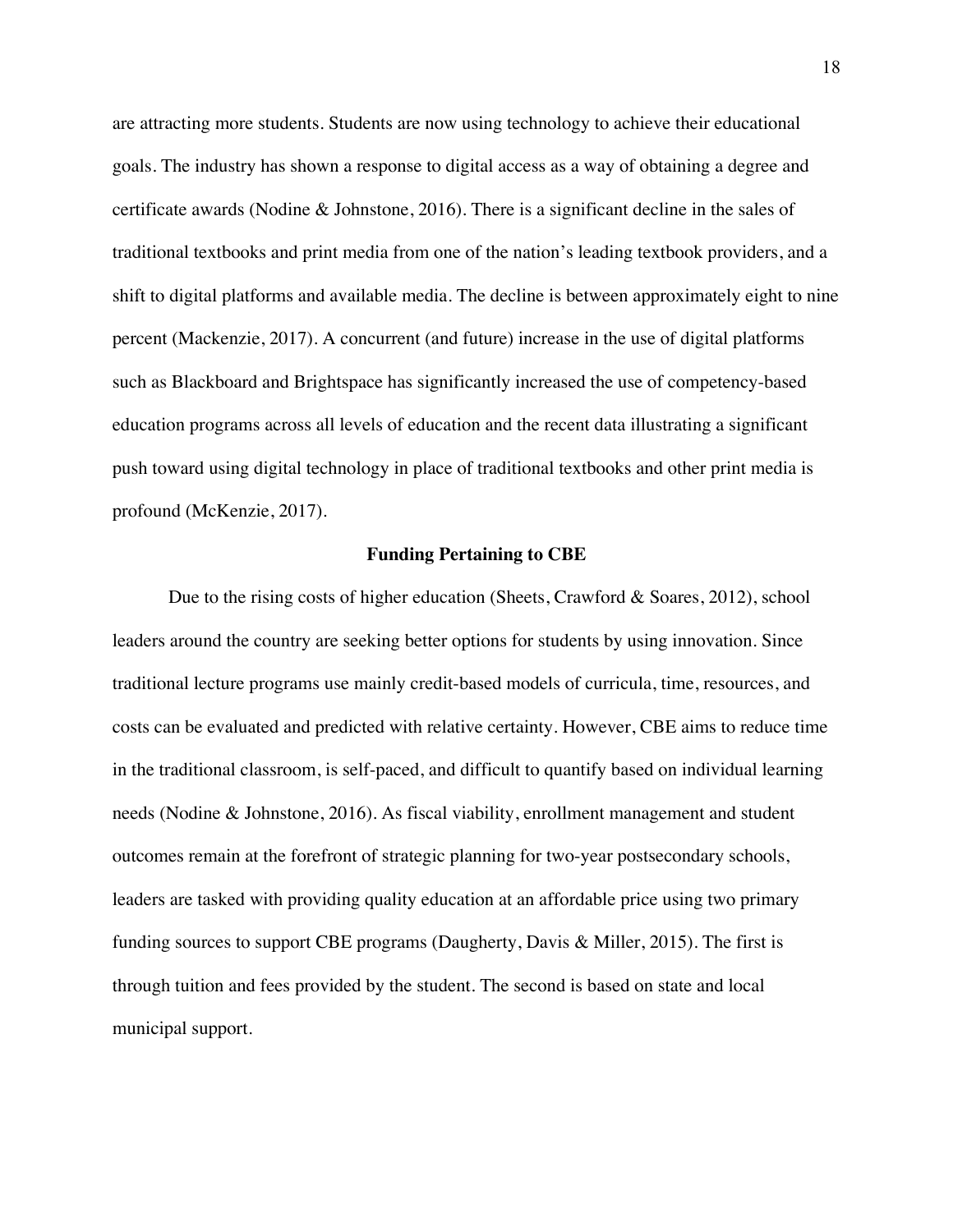# **Tuition-based Structures**

The cost of attending a CBE program is a primary factor for both the student and the institution. Just as curricular components of CBE diverge from seat time in a classroom, tuition is set differently for some schools (U. S. Department of Education, 2018b). Traditionally, students are charged based on credit hours. However, a new subscription-based model charges the students a set fee for a term. During the term, the student may progress through the competencies at their own pace. (Daugherty, Davis & Miller, 2015). If a student reaches a set level of competency, they can progress to the next module. A subscription-based model allows a student that has previous experiences to demonstrate competency without the expectation of sitting in class relearning content. As such, it attracts those targeting learners with expanded skills learned in the workforce and allows them to translate them into a degree plan (Ordonez, 2014).

# **Municipal Supported Programs**

Many states offer funding appropriations to schools based on their performance and student outcomes. As previously discussed in chapter one, progress is incentivized by success points, where the state awards dollars for every success point earned (THECB, 2018a). The performance-based funding model remains a pillar of supplemental funding to tuition, fees, and local taxes. As part of their strategic plans, colleges and universities are working diligently to meet that goal in many ways (THECB, 2018a). CBE is one method of awarding degrees and certificates by accelerating the timeline from start-to-finish, thus increasing the success points awarded (U.S. Department of Education, 2018b).

Public institutions and their students rely more heavily on federal funding. Before 2015, the Federal Government did not holistically recognize CBE, so financial aid could not be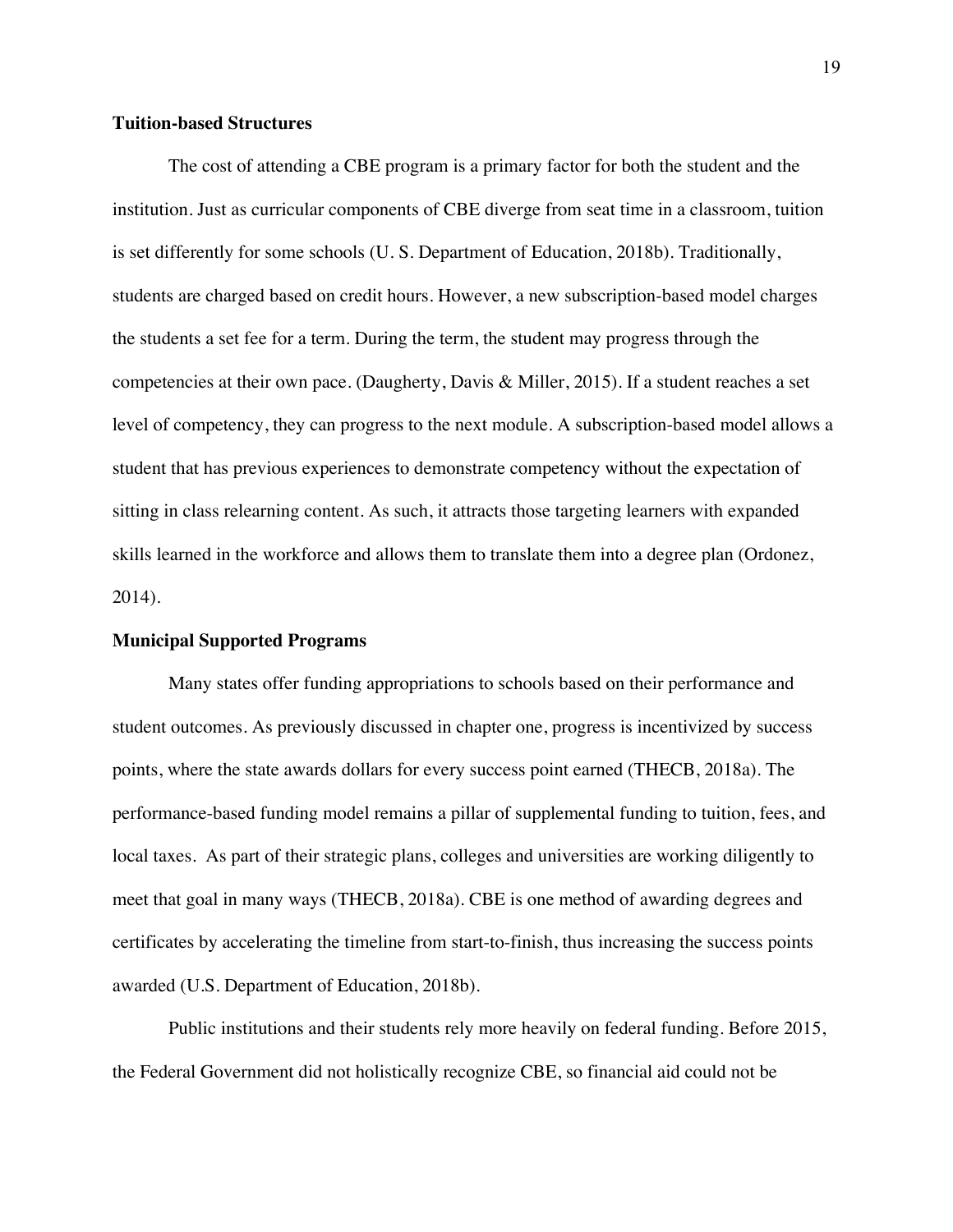awarded for such programs under Title IV of the Higher Education Act of 1965 (U.S.

Department of Education, 2019). The primary reason is that regional accreditors did not have clear parameters for CBE. As such, one can speculate that this is precisely why colleges were financially discouraged from embracing it (Berrett, 2015). Since then, the political climate has stifled reauthorization of the Higher Education Act. It was last reauthorized in 2013. It was extended by Congress and is currently under review (U.S. Senate Committee on Health, Education, Labor, and Pensions, 2018).

# **Accreditation**

Regional accreditation is one requirement for institutions to receive Title IV funding, but federal funding has shifted recently. Betsy DeVos, Secretary of Education under the Trump Administration, is leading the effort to place the onus of defining and ensuring these educational programs meet specific standards onto regional accreditors (Kreighbaum & Fain, 2019). The recent changes were entertained but precluded by the Obama Administration. The U.S. D.O.E. loosened some of these traditional restrictions by redefining how regional accreditors review innovative programs like CBE (Kreighbaum & Fain, 2019). The new eligibility standards allow institutions to consider adopting CBE programs to provide the ability to offer Title IV funding to students. Ultimately, the effort serves to bolster enrollment strategies and access. Opponents of this effort are concerned because the changes include other allowing other programs such as correspondence courses the same advantages (Kreighbaum & Fain, 2019). For-profit companies typically offer correspondence courses that have a reputation of being watered-down and less rigorous. The government traditionally prohibits any institution from outsourcing more than 50% of its content within a program. These changes leave some believing that the new proposal opens the door to for-profit companies because it does not distinguish between CBE and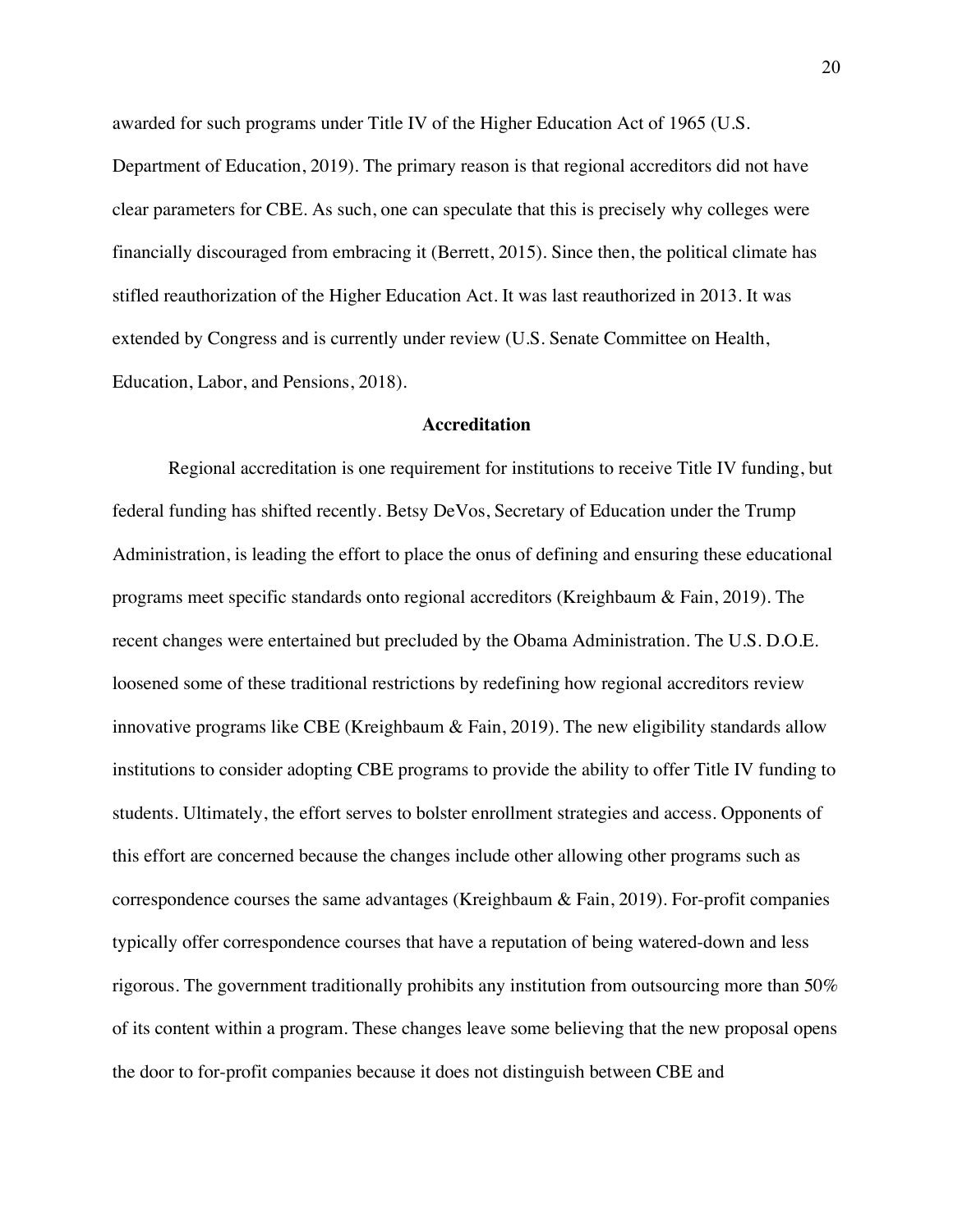correspondence approaches (Lieberman, 2019). As such, for-profit companies would be compensated for funds earmarked for non-profit organizations.

Western Governor's University (WGU) led the initial effort to promote full competencybased programs early, but in 2013, Southern New Hampshire University (SNHU) became the first institution to receive approval to be reimbursed via Title IV funding for such programs and paving the way for others (Berrett, 2015). At first glance, the financial discussion appears to be a linchpin. In states where this research is being conducted, the six institutions participating in CBE have varying costs associated with these programs (Daugherty, et al., 2015). While some of the programs show the costs are reduced, others show that it can take several years for institutions to recover those costs (Daugherty, et al., 2015). As such, the schools offer different payment models including a subscription-based model and a more traditional per credit model.

In a plea to legislators during the discussion about the Higher Education Act reauthorization in 2007, Western Governor's University provided testimony in an attempt to convince the government to revise language that determines eligibility for Title IV funding for CBE programs. Legislative members of the U.S. Senate Committee on Health Education Labor and Pensions listened to these arguments. As a result, a new definition called direct assessment now exists and aids in considering CBE as a viable option for students (Berrett, 2015). The interpretation of the original language was further developed while the U.S. D.O.E. also worked with regional accreditors to clarify and loosen some of their standards in an attempt to springboard the idea. With the financial implications of funding, developing, and implementing CBE in institutions at center stage, additional challenges surfaced fostering more in-depth discussions.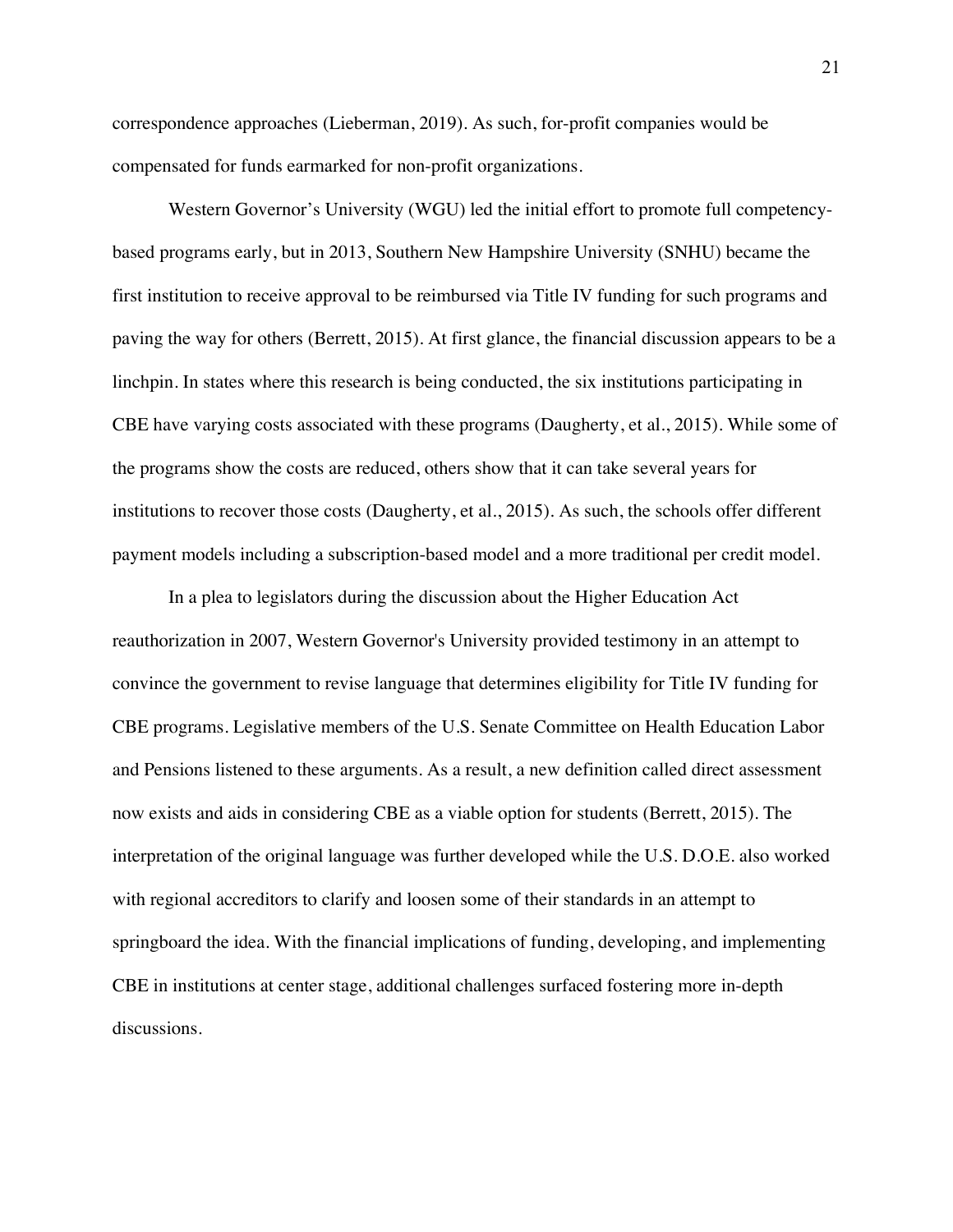Through a series of grants between the Lumina Foundation, Bill and Melinda Gates Foundation, and the Department of Education, fifteen higher education institutions made up of both two-year and four-year schools, received *Experimental Sites Initiative* (ESI) designation, providing some protection while implementing CBE (Lumina, 2015). Four of those institutions were two-year schools, and one was from Texas. The designation allows the schools to continue to receive federal funding as they developed the programs. Since then, some other institutions followed suit including the University of Wisconsin, University of Phoenix, Texas A&M Commerce, and South Texas College. Each offer CBE degrees in areas such as business and leadership. "Currently, there are thirty (30) institutions participating in the CBE experimental site program, and less than half are two-year institutions," (U.S. Department of Education, 2018, p. 2). The University of Wisconsin, University of Phoenix, Texas A&M Commerce, and South Texas College have either discontinued pursuit of CBE or have fully developed programs with consistent outcomes.

# **Ongoing Research**

When there are promising results of CBE reported by institutions like Western Governor's University (WGU) and Southern New Hampshire University (SNHU), it stimulates in-depth discussion about potential reasons why other institutions are not intrigued by converting traditional credit hour programs into CBE (American Institutes for Research, 2016; American Institutes for Research, 2018; Berrett, 2015; Clerkin & Simon, 2014). Such a shift could, however, impact a wide range of institutional stakeholders. Beyond faculty and administrators, representatives including financial specialists, information technology, and student support services ought to be considered and part of the decision-making process (Flowers, 2017). The literature presented in this review illustrates the momentum CBE is gaining across higher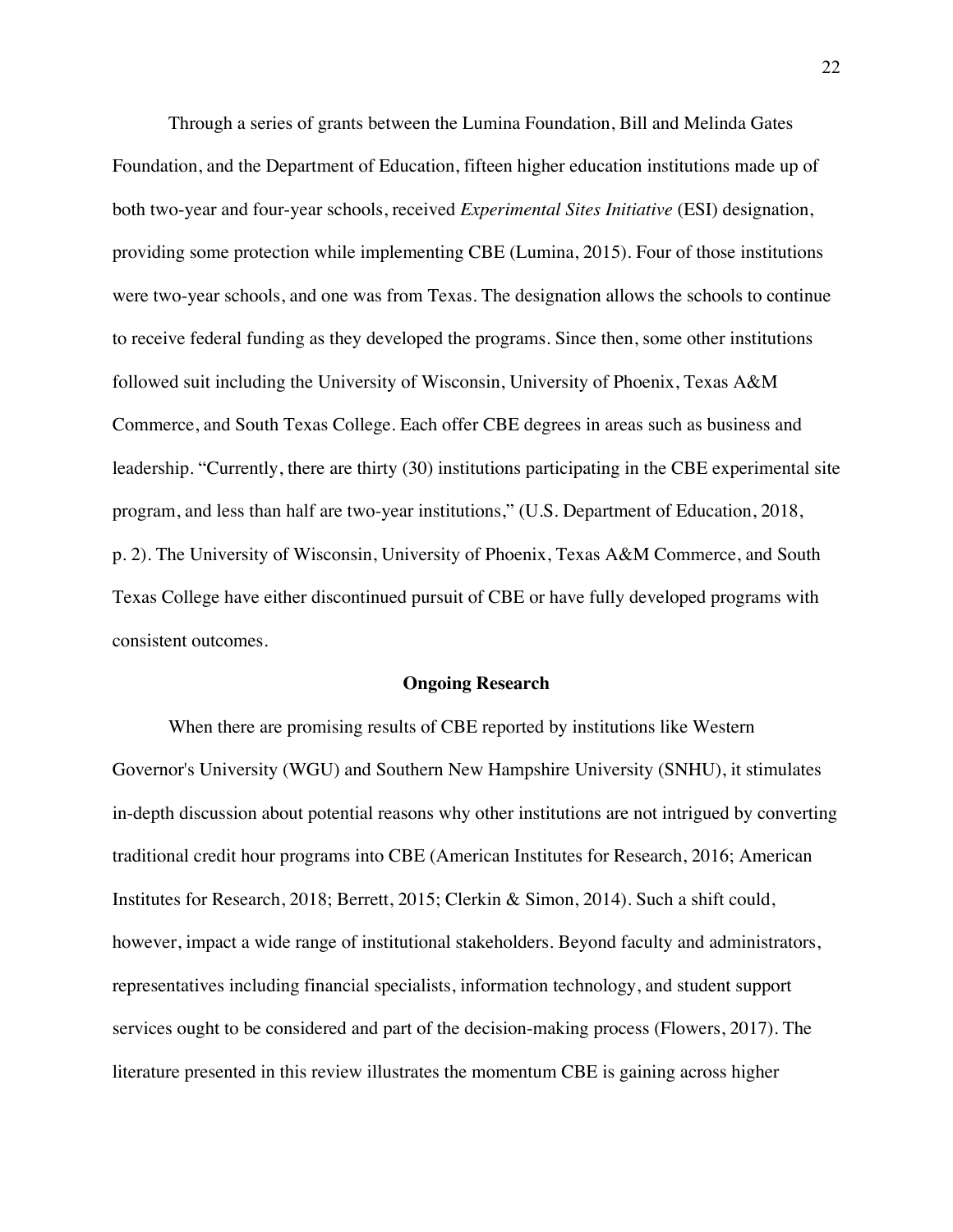education making it impossible to ignore. Student debt (Berrett, 2015), perceived value of education (Laitinen, 2012), rising costs and adjacent factors (Commonfund, 2018), and the sudden burgeoning increase in organizations either offering CBE in some way or considering CBE (American Institute of Research, et al., 2019) corroborates the popularity. Shrinking budgets reduced reimbursement, and declining enrollment have forced schools to consider alternative educational pathways. The studies cited here and the articles presented elucidate how organizations seek to demonstrate the importance of providing quality education at a reasonable cost through innovation.

According to Nailos (personal communication, 2018), higher education institutions in Texas recently began collecting data regarding CBE in annual reporting data (U.S. Department of Education, p. 11). These data identify CBE as a new field, but none of these data are available yet (U.S. Department of Education, 2018a). Nailos recognized that higher education institutions in Texas are showing an interest in further developing these programs pending review of published data.

The American Institutes for Research with Eduventures (2018) studied the climate of CBE among postsecondary schools in the U.S. Eighty-six percent of the respondents reported that they were in the process of implementing or considering CBE programs with nursing and computer science being the most popular. When policymakers look deeply into potentially adopting a CBE model, the literature supporting it for academic areas is also scarce. The opposing polar viewpoint leaves many believers puzzled. Where is the disconnect? There may be a misconception among academic leaders about the rigor of CBE versus an established traditional program (Berrett, 2015). Evidence of those perceptions and how such decisions determine culture for an organization may influence whether or not employing CBE is in the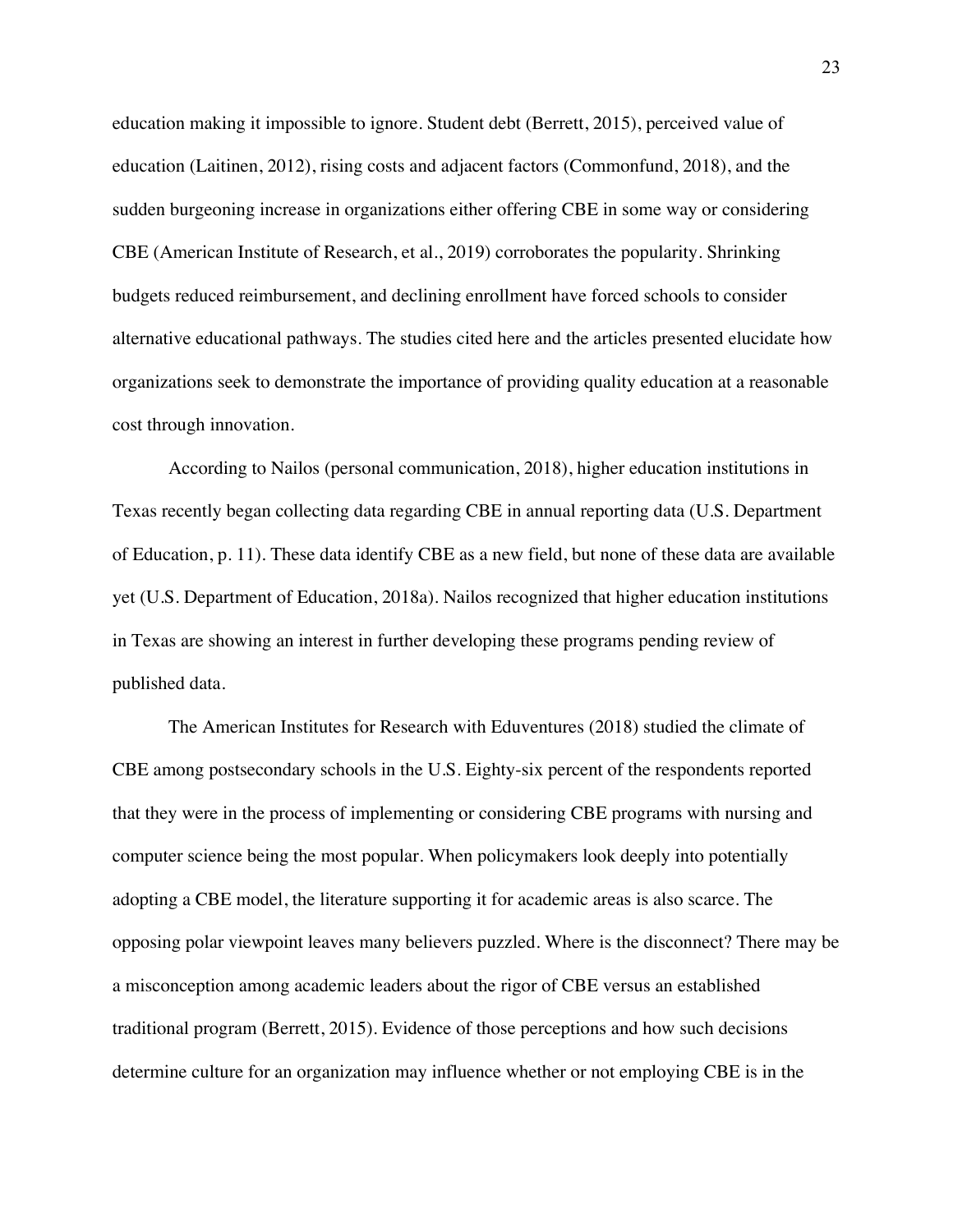foreground. An ethnographic approach to understanding the risks and benefits provides vital information (Fetterman, 2010).

#### **CBE and the Future**

The most visible field in CBE-related literature is medical training (Morcke, Dornan & Eika, 2013). There has been research related to physician training, nursing, and allied health both in the United States and across the world advocating for CBE (Ferguson, Caverzagie, Nousiainen & Snell, 2017). From unlicensed assistive personnel like nursing assistants over to licensed patient care providers, the value is evident. Entry-level, mid-level, and advanced-level practitioners have all documented the use of CBE for training in their respective fields (Morcke, Dornan & Eika, 2013). Until now, there hasn't been a concerted effort in understanding how CBE is perceived in two-year postsecondary colleges. The National Survey for Postsecondary Competency-Based Education (NSPCBE) distributed by the American Institute for Research with Eduventures published a report titled *State of the Field* (American Institute for Research, 2018). There are two primary reasons why two-year schools are motivated to adopt CBE or are *currently* using CBE programs. The biggest reason is the desire to expand opportunities to nontraditional learners (70%) and second reason is the response to workforce needs (68%). Data from this report further show that the interest in *consideration* of adopting CBE in two-year colleges with the desire to expand opportunities to nontraditional learners and responding to workforce needs is slightly higher than those currently using CBE. Interestingly, a third metric worth noting here from the NSPCBE is a desire to improve completion rates.

Porter and Umbach (2019) reported that students place online learning as one of the biggest challenges with their community college experience. In a survey of over 50,000 community college students in ten different schools (Porter & Umbach, 2019), respondents were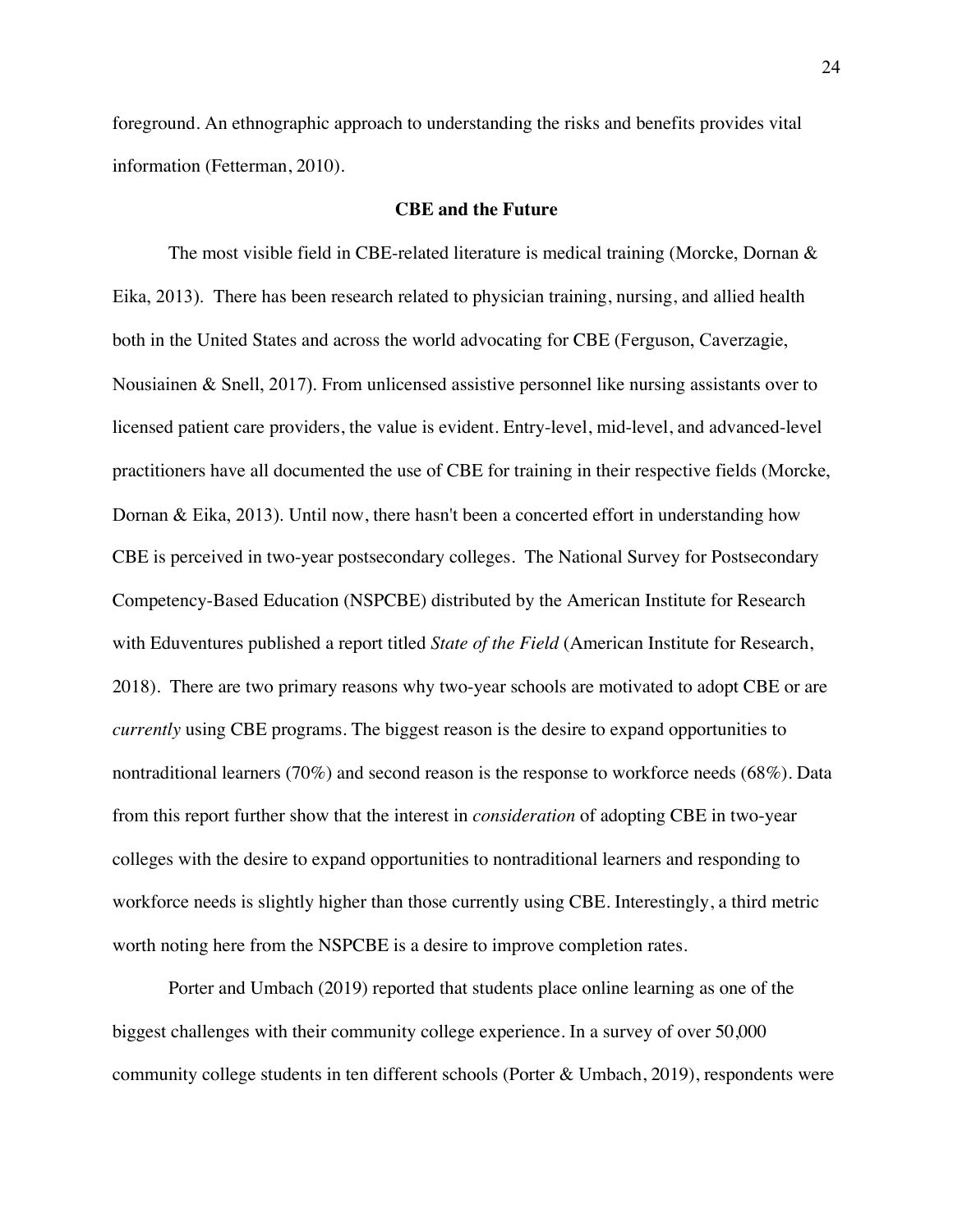asked about the challenges they face. Twenty-one percent (21%) of the students that responded to the survey placed online courses as the most significant challenge behind work, paying expenses, and family and friends. Subcategories of this section noted difficulty learning the material on their own and lack of interaction with faculty as primary reasons. Additionally, a related area that could severely impact the perception, development, or success of a CBE program is interaction with faculty teaching the courses. Sixteen percent (16%) indicated that faculty competence was a challenge to their success. They cited concerns about their ability to teach well and provide feedback on assignments (Porter & Umbach, 2019). Transformational leaders may see these data and become discouraged at considering implementing CBE. The primary vehicle for CBE is digital learning via learning management systems (American Institutes for Research, 2018; Berrett, 2015; Burgstahler 2017; Clerkin & Simon, 2014; Daugherty, Davis & Miller, 2015).

Unlike courses that require the development of competency involving hands-on skills, there are academic courses that often support these areas and do not have the same competencybased components. Degree plans seek to incorporate these academic courses to help the students increase critical thinking, broaden the understanding of related knowledge, or introduce students to adjacent cultures (Clerkin & Simon, 2014). Southern New Hampshire University created College for America, designed specifically for CBE programs. It seemingly has the most popular and abundant programs available. Even so, findings are still ambiguous as to the success or failure of the programs and data on educational outcomes is scarce (Hensen, 2018). There are two CBE Associate of Arts degrees with three concentrations, three Bachelor of Arts degrees with seven concentrations, and a certificate program (College for America, 2020). As more data become available on outcomes, audiences can make more informed decisions about CBE.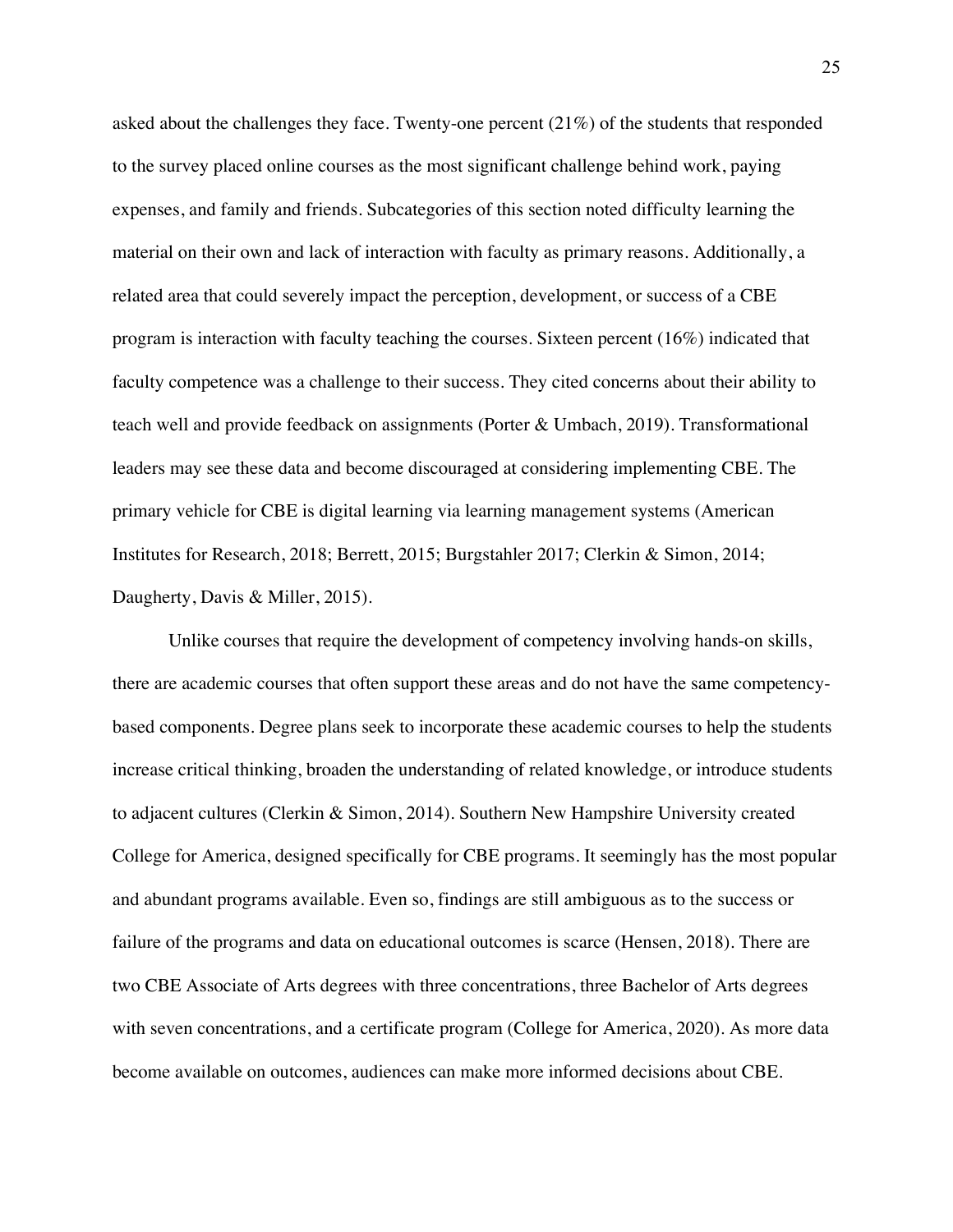#### **Stakeholders in CBE Implementation**

Flowers (2017) and the American Institute for Research (2018) studied factors that potentially influence CBE implementation. Students, administrators, and faculty are obvious stakeholders noted by both. However, each published information and asserted that there are some key departments adjacent to academic instruction responsible for carrying out competencybased education initiatives. Including these stakeholders' perceptions may be beneficial.

The survey asked respondents to identify their role to clarify their perspective on CBE. Thirty-four percent identified as a chief academic affairs officer (provost or vice president of learning), 30% identified as the institutional research officer, and  $11\%$ identified as a dean. The remaining 25% of respondents identified as presidents/ chancellors, vice provost/provost's office staff, department chairs, faculty members, or other (AIR, et al., 2018, p. 5).

Although this survey is the most current and complete look at CBE across the country, it still lacks the identification of adjacent stakeholders as Flowers does (2017).

**Information technology (IT)**. Beyond administrators and faculty, IT representatives may be the most critical stakeholder after students and faculty in implementing CBE initiatives (Berrett, 2015; Burgstahler 2017; Clerkin & Simon, 2014; Daugherty, Davis & Miller, 2015, Dickerson, Coleman & Geer, 2012). As technology evolves at a burgeoning pace, aligning outcomes may prove to be difficult. Technology research is vast, and software solutions are designed to cater to different teaching and learning styles (Dickerson, Coleman & Geer, 2012). There are additional factors that organizations must analyze related to technology, instruction, and today's student needs (Nodine & Johnston, 2015). Distance education initiatives as fully online or hybrid – blended modalities can influence the direction of an organization. Instant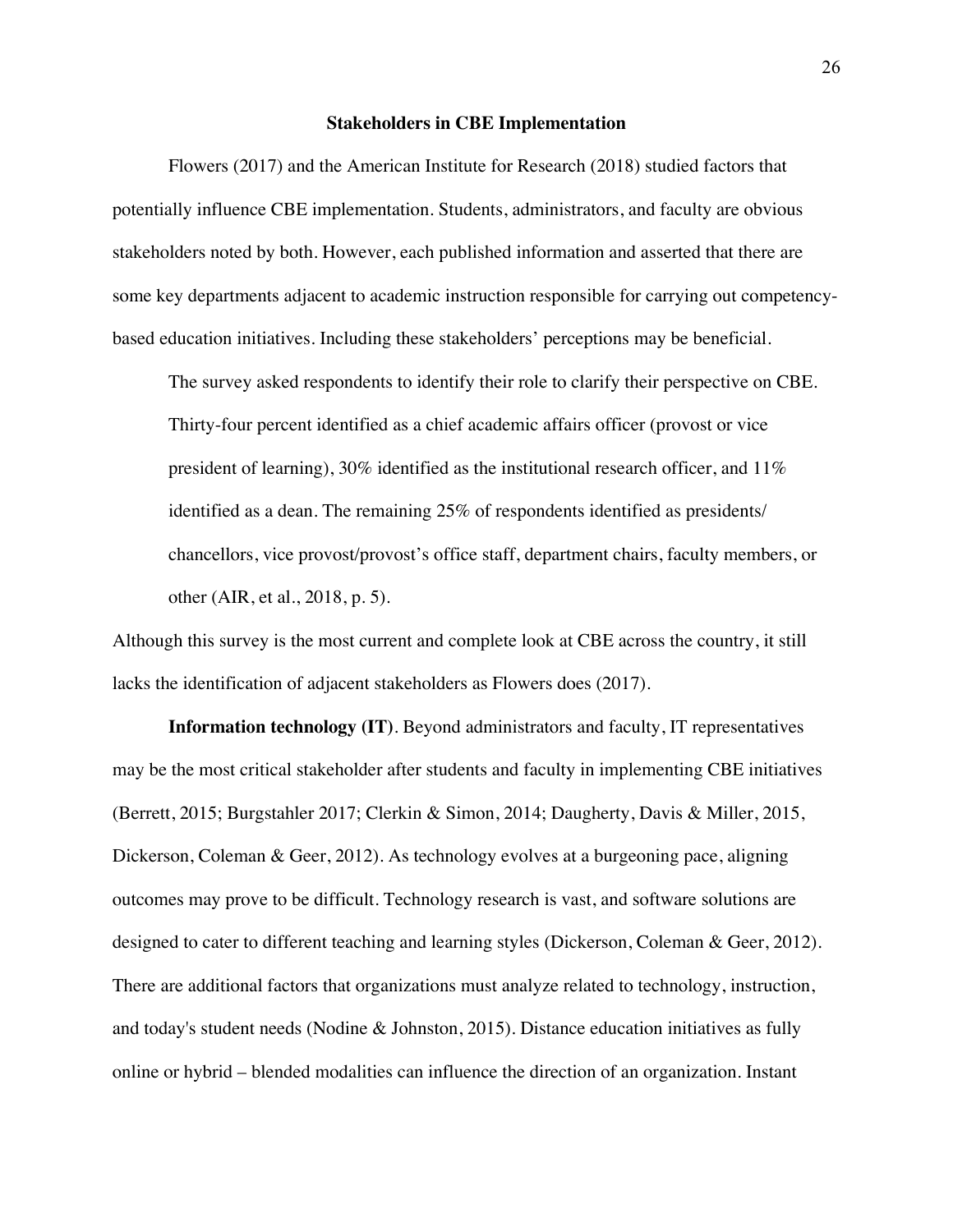respect and credibility are given to the administrators that understand the technology they ask the faculty to use (Dragoo & Barrows, 2016).

Equally crucial to organizational harmony is an adequate representation of the sense of urgency as it relates to technology and CBE. Creating a sense of urgency and communicating to IT stakeholders the rationale for including them in the process is part of the first step (Kotter, 2012). Professionals knowledgeable in learning management system capabilities and limitations may have a profound impact on implementing CBE by identifying potential obstacles. For instance, if an instructor uploads a video or exercise for students for a particular lesson, those formative or summative assessments take space on a server. One can speculate that for a program that utilizes a self-paced online format, the number of videos and other resource material would increase substantially. As such, the increase in storage, online grading, communication, tracking, and deployment of these limited direct assessments could tax the software and hardware (Nodine & Johnston, 2015). Only an expert would be able to perform risk-benefit analyses.

Great leaders can see potential problems beforehand and act because waiting for a problem to occur can have disastrous results. Proactivity serves as an essential characteristic when implementing technology in the curriculum (Dickerson, Coleman & Greer, 2012, p. 55). As students proceed through various stages of learning, it must be determined if advanced students have what they need to challenge them with increased rigor and those lagging behind have the necessary resources to meet objectives. Balance is required to cater to both ends of the learning spectrum and technology can provide real-time evidence to the students and their instructors. Therefore, technology experts must work with instructional designers and faculty to ensure alignment of curriculum and also CBE outcomes can be supported (Nodine & Johnston, 2015). A comprehensive understanding of learning management systems, web-based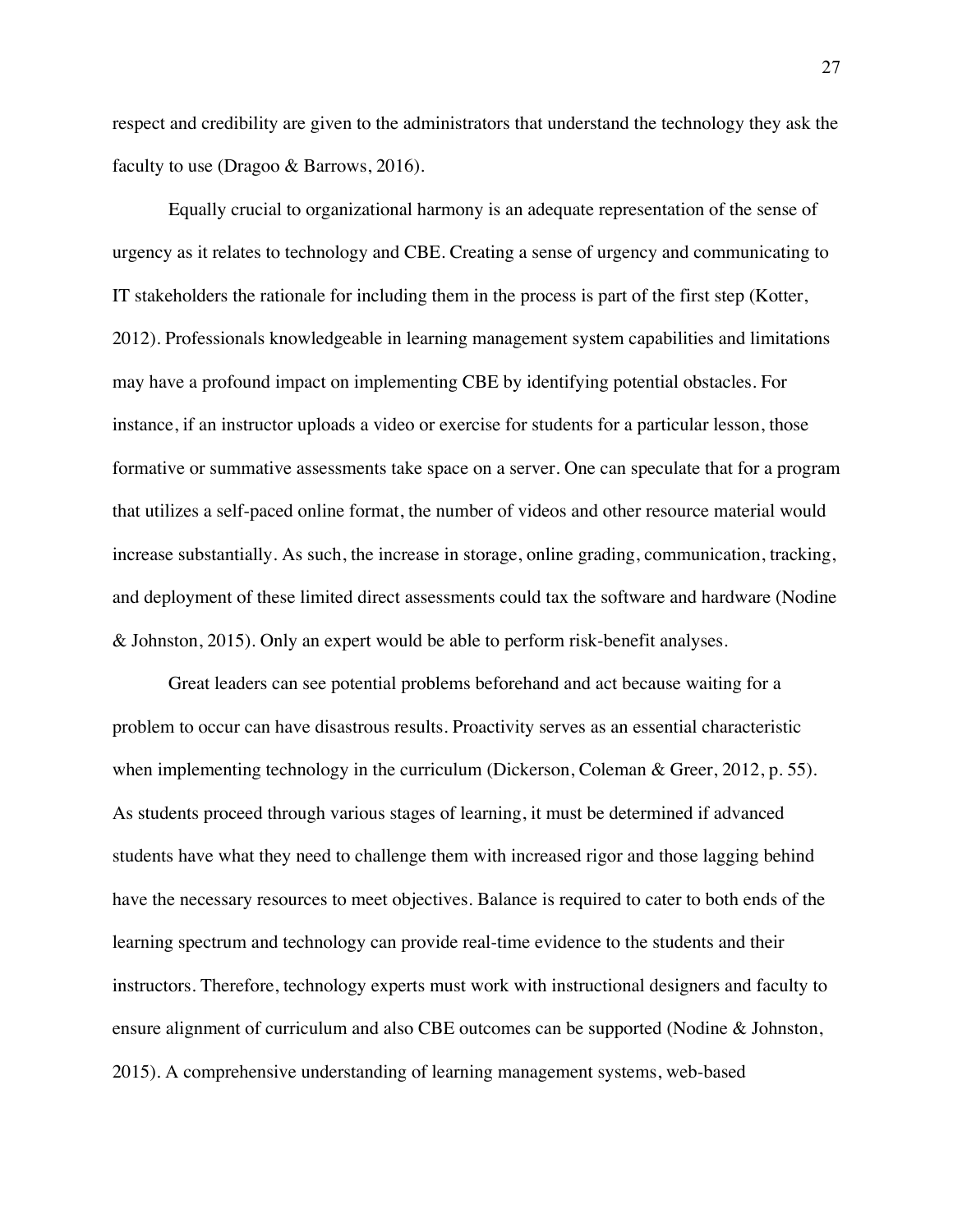assessments, document management, troubleshooting, hardware and peripheral devices, and various adjacent software solutions is critical to the decision-making process (Dickerson, Coleman & Greer, 2012). Analytics plays an equally important role in technology and its capabilities. Feedback to the student and instructor is essential to evaluate if competency is to be achieved and skill and knowledge about technology that goes beyond teaching and learning is to be developed (Fullan, 2001).

**Student support services**. As with any educational program, representatives from student services are legally bound to assist students with learning disabilities (U. S. Department of Education, 2018). The Americans with Disabilities Act of 1990 and Section 504, Rehabilitation Act of 1973 prohibits discrimination against students with disabilities. Curriculum and resources must consider all limitations and institutions are obligated to mitigate these obstacles to the best of their ability (Burgstahler, 2017). Since the delivery of CBE typically involves a learning management system, the same stipulations apply to students with disabilities. Text to voice, transcription, and audio-visual accommodations are required and are standard for all courses. Additional support measures may be needed that are specific to CBE students.

**Business specialists.** Competency-based degrees are a fraction of the cost of a 4-year traditional college degree. For example, Southern New Hampshire University charges \$5000 for their two-year associate degree (\$2500 per year), while Western Governors University charges approximately \$3000 for a six-month subscription (Ordonez, 2014). Fiscal years are planned with specific budgets in mind based on traditional credit hours. Cost analyses are conducted with particular reimbursement and appropriation formulas. Since CBE uses an unpredictable pace per course among student completers, coupled with the likely reduction in cost as described above when compared to typical tuition and fees, the impact may have a detrimental effect on an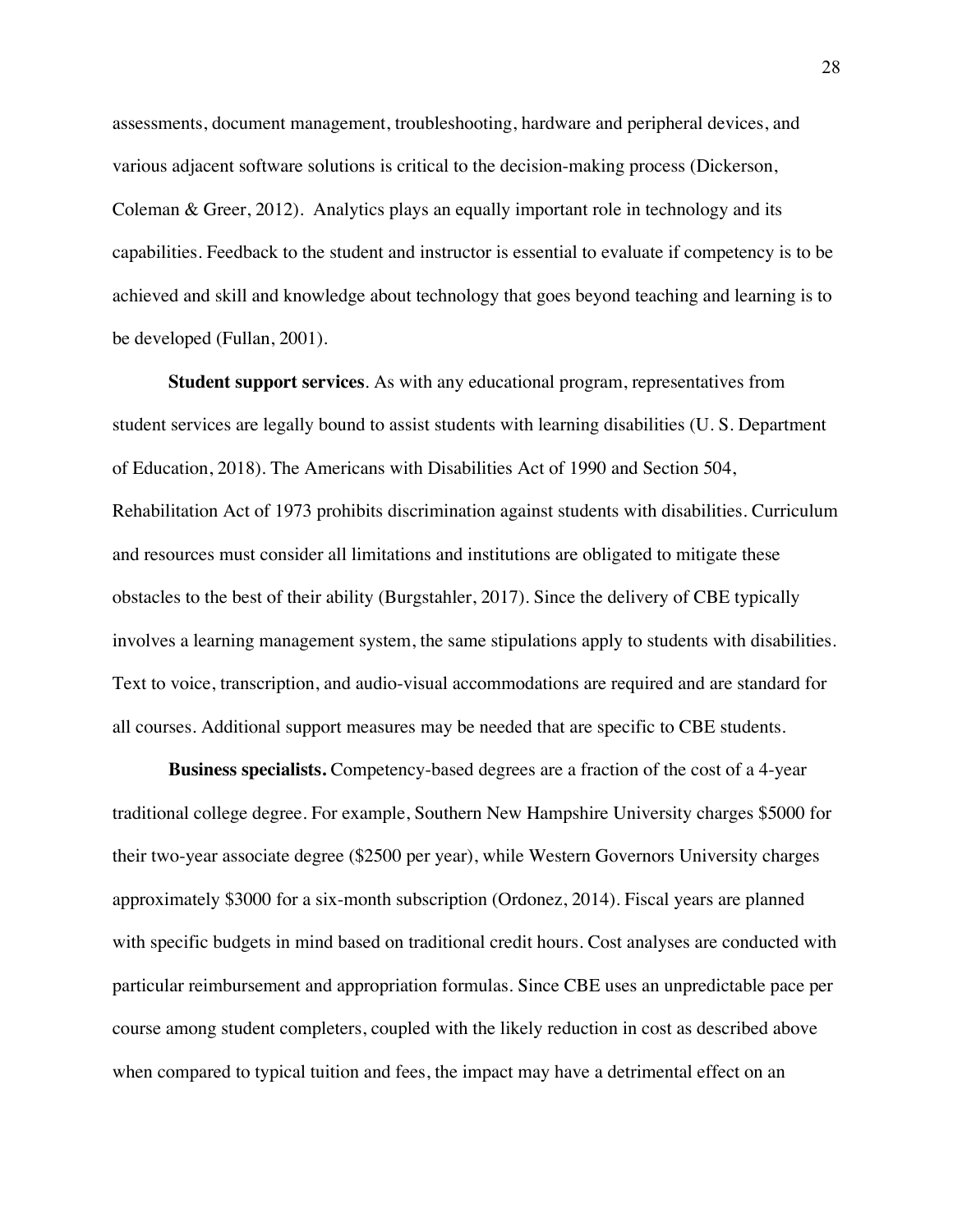institution (Laitinen, 2012). Balancing costs and revenue may create situations where decisions affect resources (Eaton 2016).

The Lumina Foundation along with the Bill and Melinda Gates Foundation (2015) provided institutions with gap funding to subsidize the work. Additionally, the U.S. Department of Education (2018b) continued to work with regional accreditors to establish an experimental site period to fund these programs similarly to traditional credit-bearing programs. Title IV funding is available to eligible schools. Both measures provide a temporary safe haven for organizations to implement CBE. Excluding this group from discussions about feasibility could be unfavorable.

### **Application of Leadership Theory**

Choosing the best leadership approach is critical to organizational culture (Goodenough, 1963). No two schools are the same and, therefore, one leadership style may not work better than another. Transformational leadership styles would likely be more appropriate because the implementation of CBE is transformational by nature. The literature suggests that, due to the confluence of political outcomes, fiscal challenges, complex organizational cultures and competitive marketability, transformational leaders deal with the flux daily causing uncertainty for CBE (Barrett, 2015; Clerkin & Simon, 2014; Commonfund Institute, 2017; Cross, 2017; Flowers, 2017; Laitinen, 2012; Lurrie, Mason & Parsons, 2019; Ordonez, 2014; Sullivan, 2015).

Kotter (2012) describes his eight-step process that is systematic, evidence-based, and can be applied in numerous settings. The most critical step for any organization, regardless of the existing culture, is creating a sense of urgency. Most two-year schools are made up of nontraditional students (Ordonez, 2014). CBE is self-paced and may be better suited for nontraditional students (Clerkin & Simon, 2014; Ordonez, 2014). Therefore, the culture of a two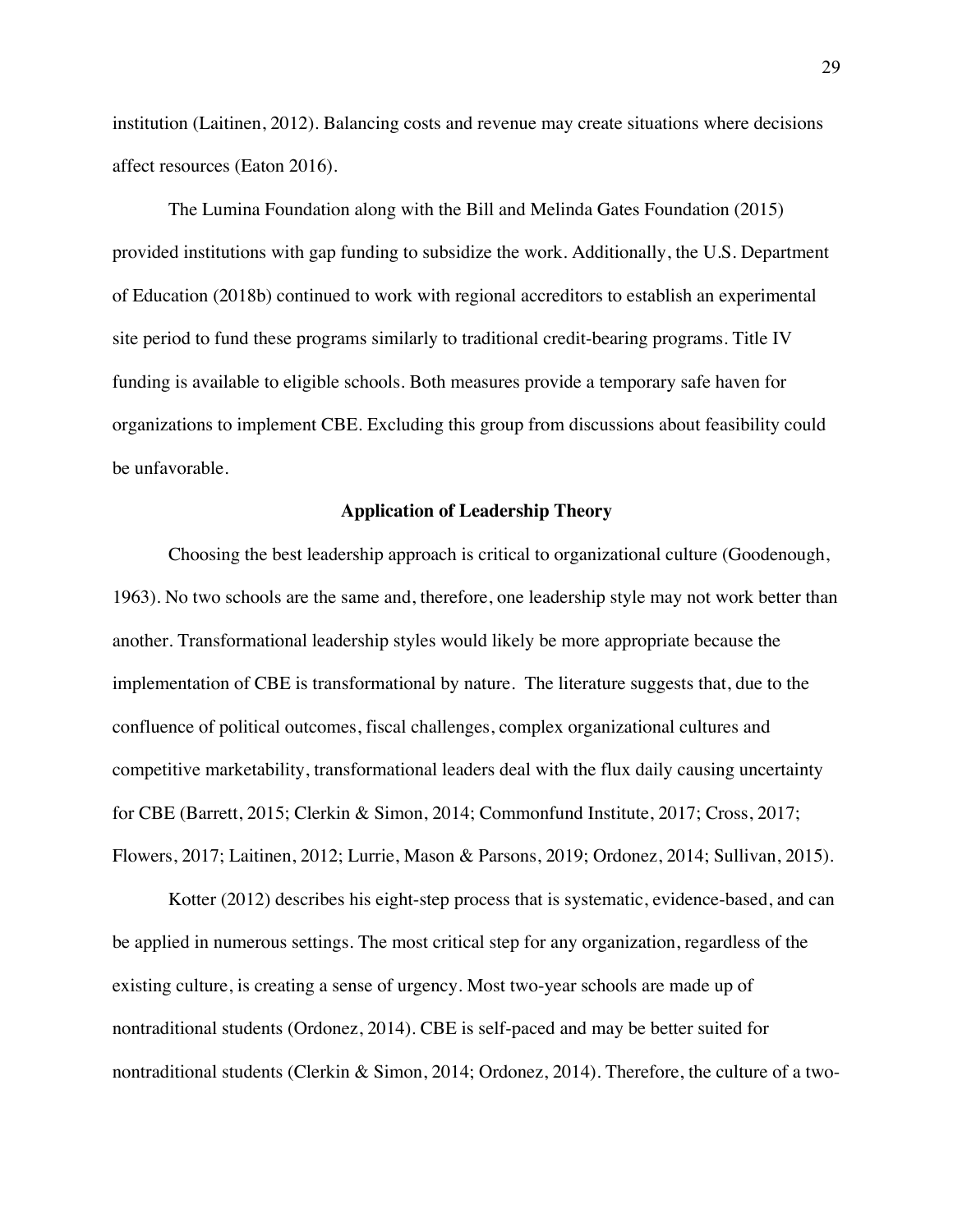year school considering a CBE program may be more conducive to success. The sense of urgency to create such programs may be greater in some areas.

Indeed, one could envision how motivation plays a key role in the success or failure of a program, and the path-goal leadership style is rooted in motivation (Northouse, 2016). In this style, leaders try to augment followers' goal accomplishments by providing rewards. There are some criticisms with this approach that may impede the success of the program. For example, one particular institution may not be able to illustrate expectancy among all participants adequately. As such, this approach has only received partial support through empirical studies. Until all stakeholders are identified, the feasibility is determined, and each step in the implementation process is carefully considered, motivation may be a significant factor (Kotter, 2012; Northouse, 2016).

Leader-member exchange theory uses the skills of the members to achieve goals (Northouse, 2016). At first glance, this seems like a reasonable approach to implementing CBE. By capitalizing on the followers' abilities to meet deadlines and complete tasks, others may feel left out. The result may be an incidental formation of an "in-group" and an "out-group." Such artificial or naturally occurring groups may divide an organization and stifle progress (Northouse, 2016).

# **Conclusion**

Community and junior college settings are prime locations for CBE because learners enter college with varying capabilities, ages, lifestyles and experiences, and circumstances. The fundamental purpose of CBE is to reduce seat time and allow learners to progress through material at their own pace, potentially reducing the overall costs. The primary student population attracted to CBE programs are typically working adults in both university and community/junior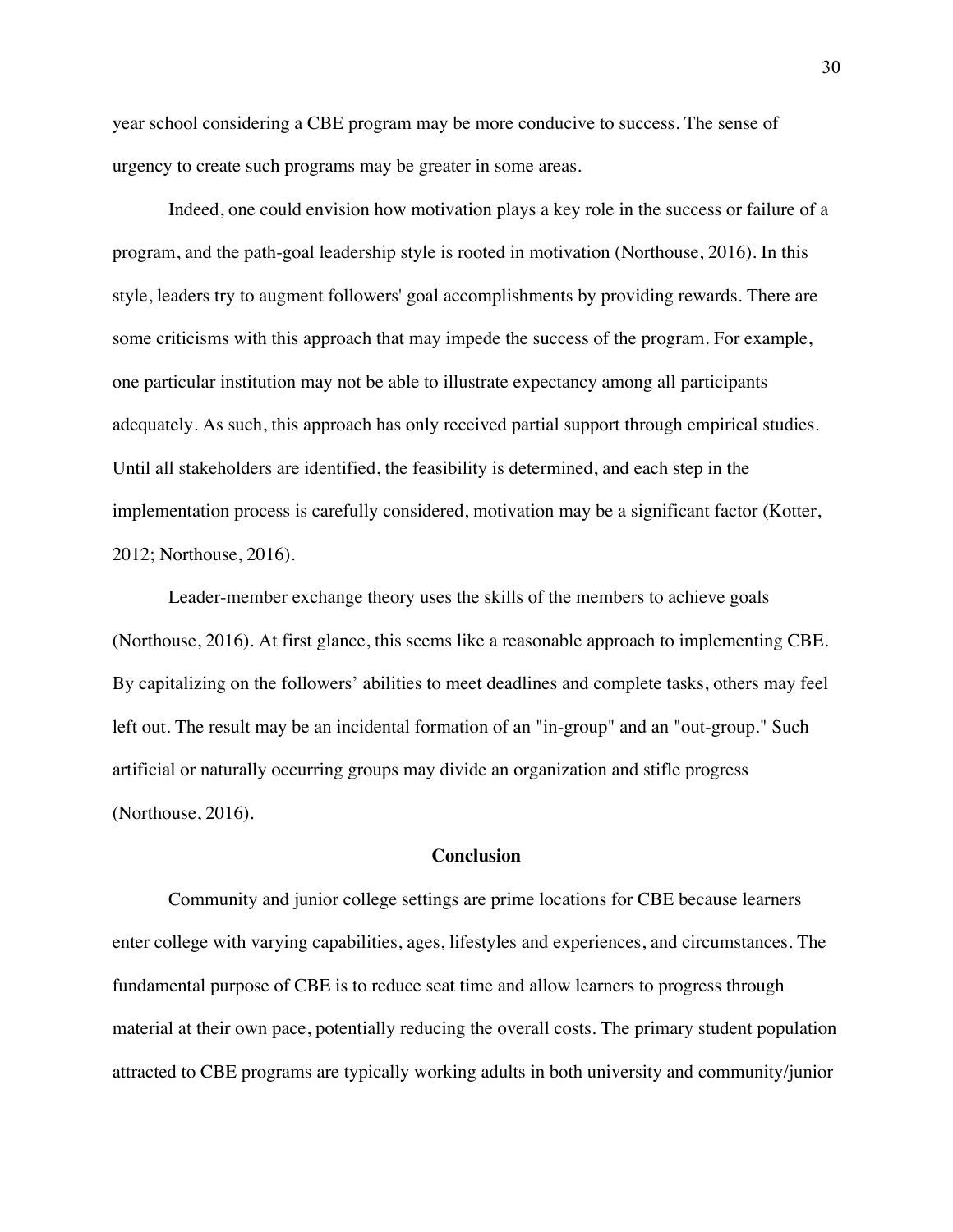college settings (Clerk & Simon, 2014; Lurrie et al., 2019; Ordonez, 2014). According to the American Institute for Research (2018), more than 75 percent of students enrolled in CBE programs are aged twenty-five or older.

The general literature provides a robust survey about CBE in a variety of educational settings related to vocational programs. The outcomes programs seek such as completion and speed-to-competency are easily relatable to even the novice researcher. To the contrary, a literature review illustrates there isn't the same depth in understanding the holistic benefits to students (or an organization) with academic CBE programs.

The literature discussed here related the financial concerns among leaders regarding costs of implementation of CBE and the potential returns-on-investment are not fully understood (Hansen, 2018). This study serves as a representation of analyzing how stakeholders perceive the goals of CBE. The recent surge in interest coupled with the ability to fund CBE programs and lack of outcome data has manifested ambiguity surrounding CBE. By looking at perception of CBE among specific stakeholders and the potential affect implementation of CBE can have on two-year organizations, audiences can develop a more in-depth understanding of CBE and choose the necessary leadership strategy that is best suited for them (Kotter, 2012; Northouse, 2016).

This literature review illustrates evidence-based research about successful organizational change processes (Kotter, 2012), cultural theory (Anfara & Mertz, 2015), and leadership theories (Northouse, 2016) that may contribute to dealing with various perceptions about CBE. Community colleges and junior colleges provide valuable settings to gain insight from key stakeholders. The attitude of CBE among these five key stakeholders may ultimately determine the success or failure of a program and how adoption may disturb organizational culture.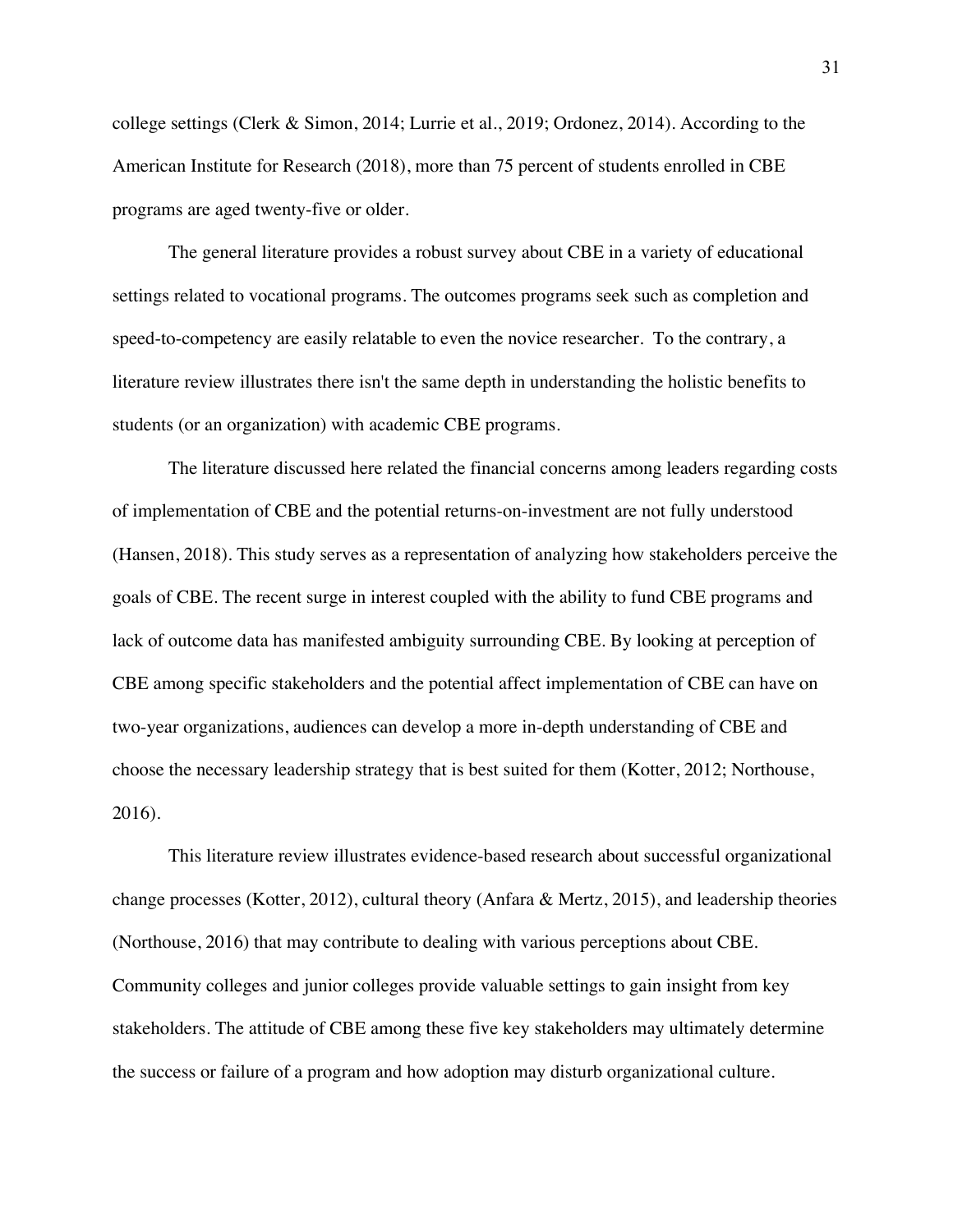The site of the study currently has no formal competency-based program. However, there are many programs in the technical workforce areas that have hands-on learning activities that are competency-based in nature. Much of the research site's focus is on traditional transfer degree and certificate programs with enrollment at the center. Literature and legislative efforts around the country often focus on student learning outcomes such as completion. Completion of degrees and certificates are incentivized for schools with performance funding (THECB, 2018). Students can focus on areas they need to learn while progressing through content they are comfortable with at a faster pace (Daugherty, Davis & Miller, 2015; Latinen, 2012). The flexibility and access of CBE caters to working individuals making it attractive to the market. Currently, there are limited prior learning assessments outside of the College Level Examination Program (CLEP). CBE programs would provide those opportunities for students otherwise not available. Additionally, depending on the cost structure of a CBE program, it could potentially be a significant cost-saving measure. At the same time, assuring accreditation standards are met makes the programs eligible for title IV federal funding.

The site in this study enjoys a high transfer rate to four-year colleges. However, the completion rates for certificates and degrees lags behind peer institutions in the state. CBE is a potential solution to mitigating this challenge and is burgeoning. However, for an institution with no existing CBE infrastructure, a large-scale initiative like this could be detrimental to organizational culture and future initiatives (Kotter, 2012). Understanding perceptions of what CBE is, evaluating risks versus benefits of implementation, and looking at adjacent stakeholders are imperative for transformational leaders.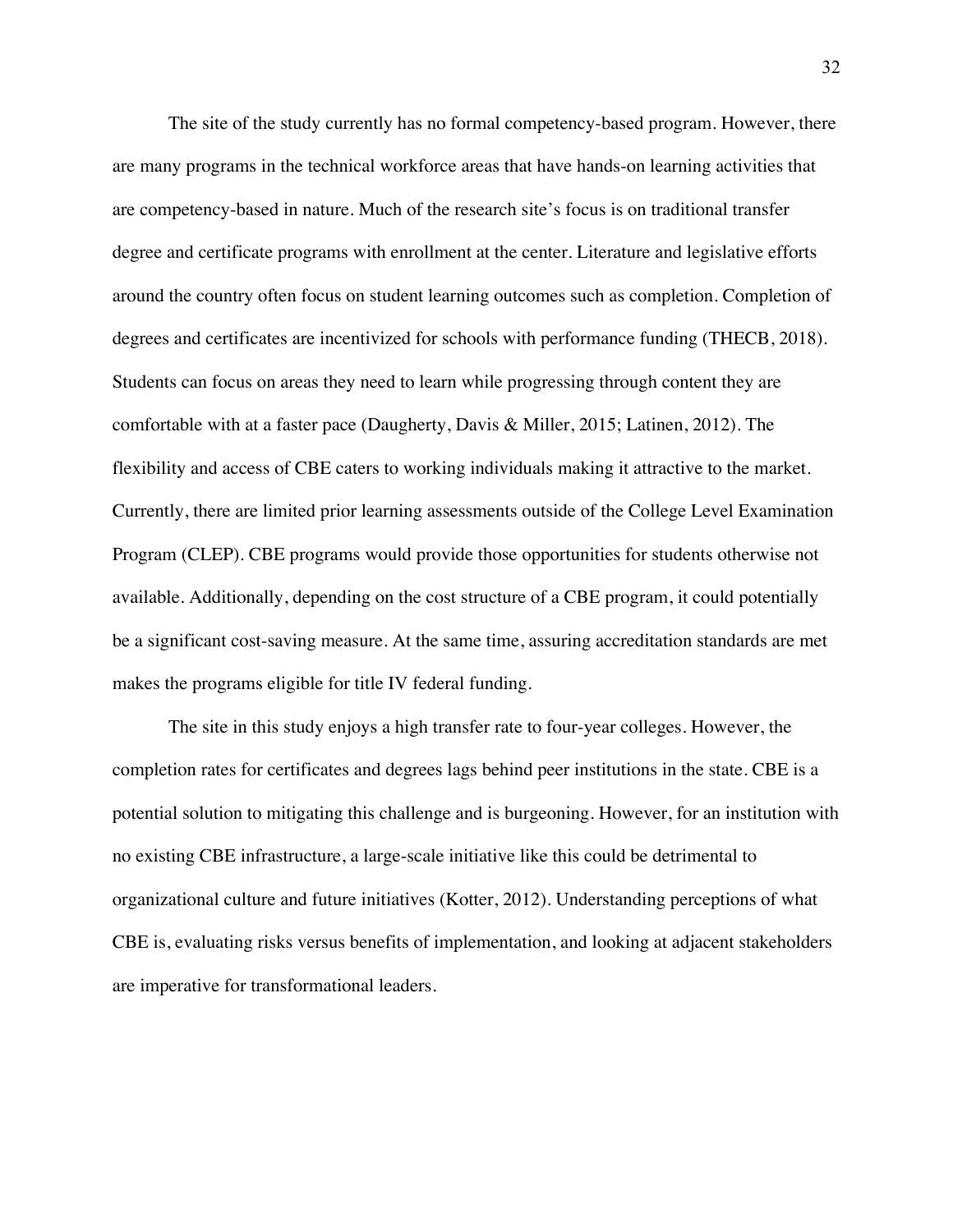# **CHAPTER THREE: METHODOLOGY**

Competency-based education (CBE) has shown in the literature to be successful for specific higher education programs in medicine, business, and other occupational-specific programs. With a long history of success in vocational programs coupled with the rising cost of postsecondary education, there is a recent push for institutions to consider implementing CBE in academic programs such as business degrees (Nodine & Johnstone, 2016). Flowers (2017) suggested that CBE implementation ought to be carefully considered among all stakeholder groups and not just administration, students, and faculty. Further examination of the most recent literature illustrates there is still some disparity between perception, purpose, efficacy, motivation, and relevancy (Lurie, Mason, & Parsons, 2019).

Through thoughtful research, researchers can seek to determine why some individuals in higher education institutions are reluctant to adopt CBE and analyze the potential effects of leadership styles on organizational culture. The methodology of this case study described here includes the participant setting and sample, the connection between the information sought after and the type of data, and analysis planned to interpret results. This chapter also discusses limitations, delimitations, and ethical considerations as part of a narrative. Finally, chapter three will summarize and connect the concepts related to how the research contributes to the general body of knowledge.

# **Setting**

A two-year institution serves as the setting for this research. This institution offers competency-based concepts within its workforce training programs but does not have fully implemented CBE programs or initiatives. This institution offers programs with a variety of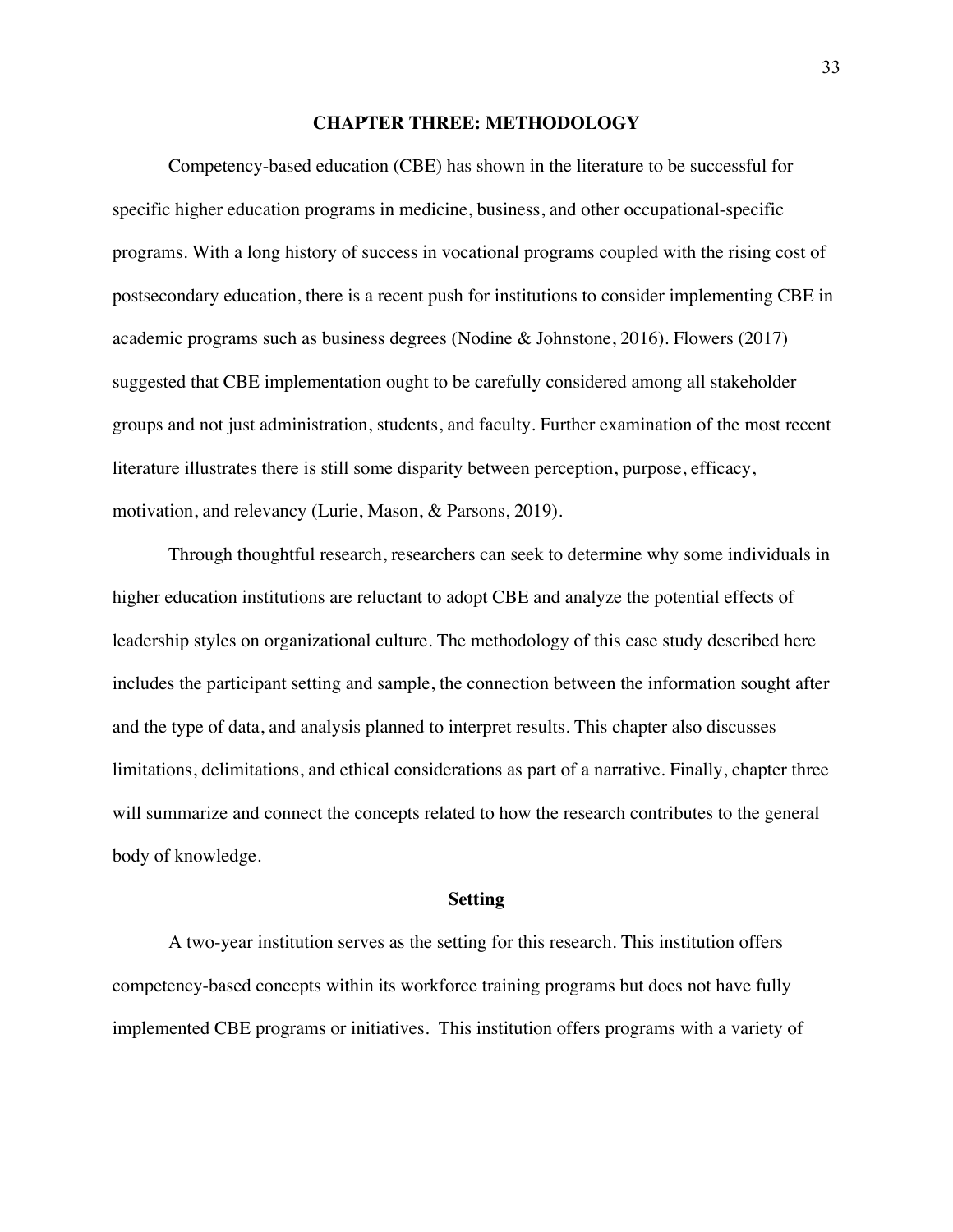credit bearing academic and technical areas, non-credit workforce and continuing education courses, and certificates.

The site has one of the highest transfer rates in the state among academic degree awards including associate degrees in science and art. The number of students enrolled in the college is approximately 20,000, making this institution attractive for the study. It is the only two-year school in the area and is adjacent to several major universities. There are no full CBE programs offered by the site but there are workforce programs that include CBE components. These programs include laboratory settings and experiential learning opportunities such as internships, practicum, and apprenticeships.

# **Site Profile**

All public institutions have a web-based published profile by the appropriate governing body (THECB, 2019). These data from this online resume explain some key demographics for this site. In 2017, the total enrollment at the institution where the study took place was 18,465 students. White students made up 60% of the student population, African Americans 11%, and Hispanic/Latino 22%. The number of associate's degrees awarded by the institution in 2017 was 2,170, and there were 326 certificates awarded. The transfer rate of students to four-year colleges and universities was around 27%. The high transfer rate can be attributed to the college's proximity to major universities and remains the single greatest accomplishment for this site.

# **Participants**

Flowers (2017) identified five stakeholder groups to consider when implementing CBE: administrators, faculty, business specialists, information technology, and student support services. Participants of this research are from these five groups employed at the institution studied. Participation in the study was not restricted to part-time or full-time status. Twenty-five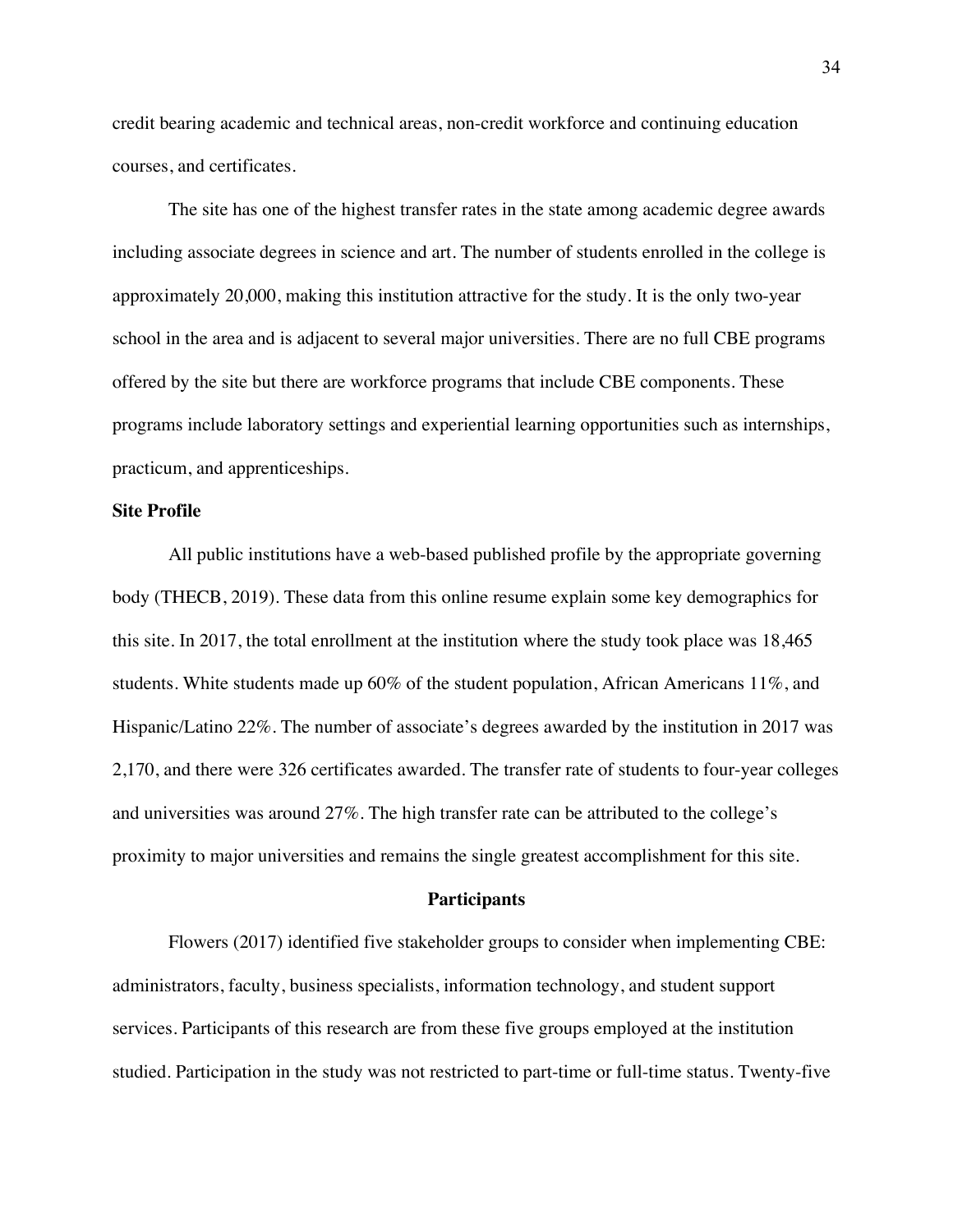employees, with five employees from each one of the stakeholder groups, were invited to participate. Based on the title of each participant's job description found in an institutional directory or through direct work experience with the researcher, participants were recruited for the study. A purposeful sampling strategy was employed to select the participants. Yin (2011) defined purposeful sampling as "The selection of participants or sources of data to be used in a study, based on their anticipated richness and relevance of information in relation to the study's research questions" (p. 311). Purposeful sampling was appropriate for this study to be able to recruit participants who were considered experts in the social phenomenon being investigated. A set of inclusion criteria ensured that the selected participants have first-hand experience on the phenomenon being studied, which contributed to richer and thicker data (Gentles, Charles, Ploeg & McKibbon, 2015). The inclusion criteria for this study were: employee of the two-year institution, employee who holds a position with job descriptions in one of the five stakeholder groups (administrators, faculty, business specialists, information technology, and student support services), and an employee familiar with CBE.

The faculty and staff of the institution are diverse in terms of their ages, years of experience in the workforce, position descriptions, educational backgrounds, cultural identification and beliefs. Data saturation in qualitative studies may be accomplished with as little as five to six participants (Fusch & Ness, 2015; Malterud, Siersma & Guassora, 2016); however, given the diversity and size of the population, a larger sample size is needed to gather richer and thicker data (Boddy, 2016; Ness, 2015). Therefore, five participants from each of the five stakeholder groups were selected.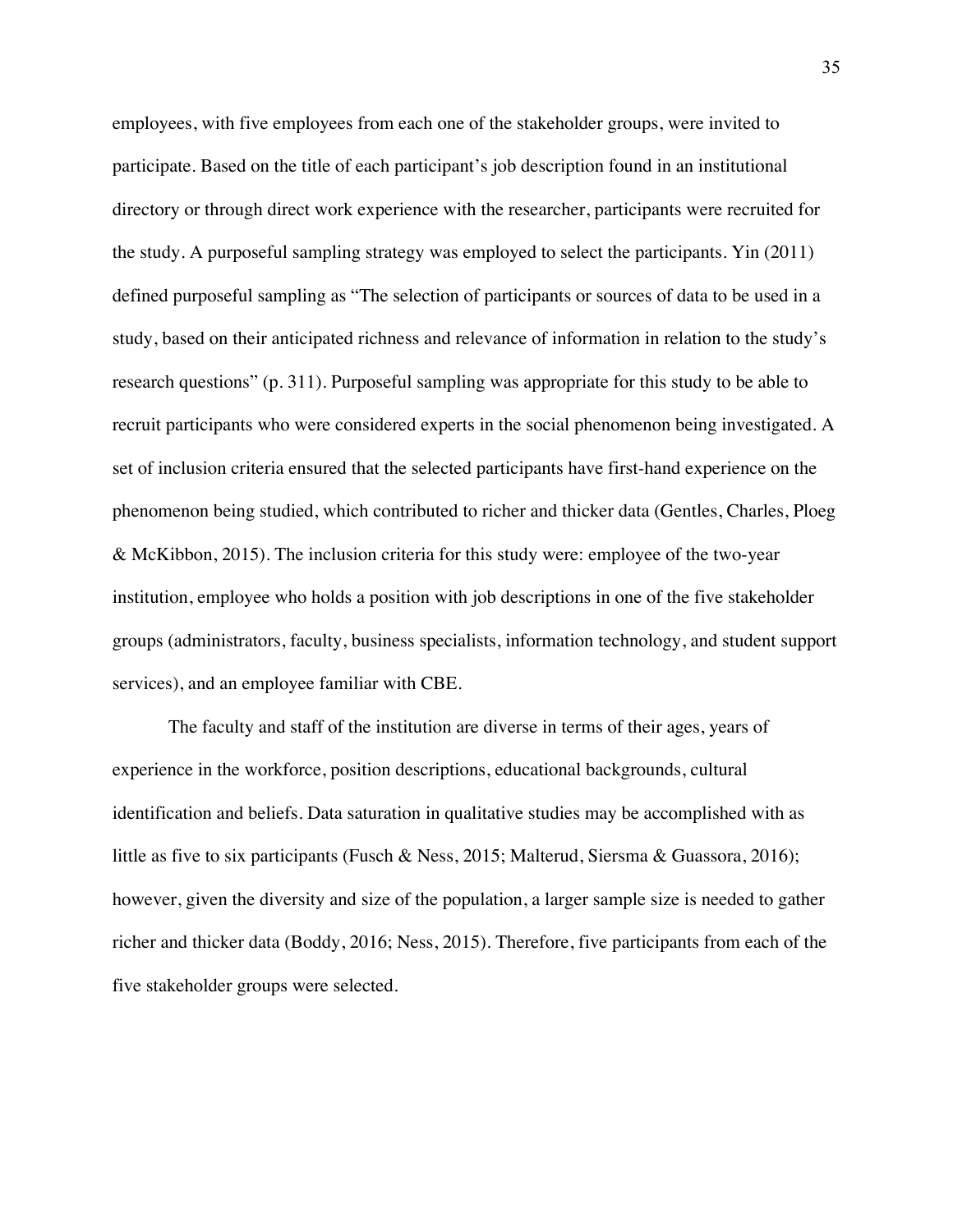### **Type of Data**

The primary source of data was from interviews conducted with a member of each stakeholder group. The interviewees are from each of the five groups representing faculty, administration, business specialists, information technology, and student support. Perceptions of CBE and leadership from each stakeholder within the five categories are central. The interview items are designed with the assumption that all participants have some level of knowledge about competency-based education. Additional prompts may be related to the category from which the participant functions. For instance, a follow-up question or item about business specialists would not be the same as one aimed toward staff from information technology.

Finally, coded data collected in the interview responses were triangulated with the literature and institutional documents for validity. Information from the respondents from the interviews were verified for reliability.

# **Analysis**

Respondents' recordings were transcribed into an MS-Word ™ document. Thematic codes related to the content from the interviews sought to discover participants' perceptions of CBE in their institution. Additionally, there was potentially a disconnect between participant attitudes and the advantages and disadvantages in a CBE initiative. Results were also aligned with the hypotheses stated in chapter one. Use of NVivo software provided an objective look at common threads and themes throughout the responses, thus eliminating forms of bias.

The analysis strategy was based on theoretical propositions (Yin, 2014). For this study, the theoretical propositions were based on the leader-member exchange (LMX theory) or pathgoal leadership theories (Northouse, 2016). Data analysis was based on one of the techniques proposed by Yin (2011), which was pattern-matching. The steps involved in the analysis were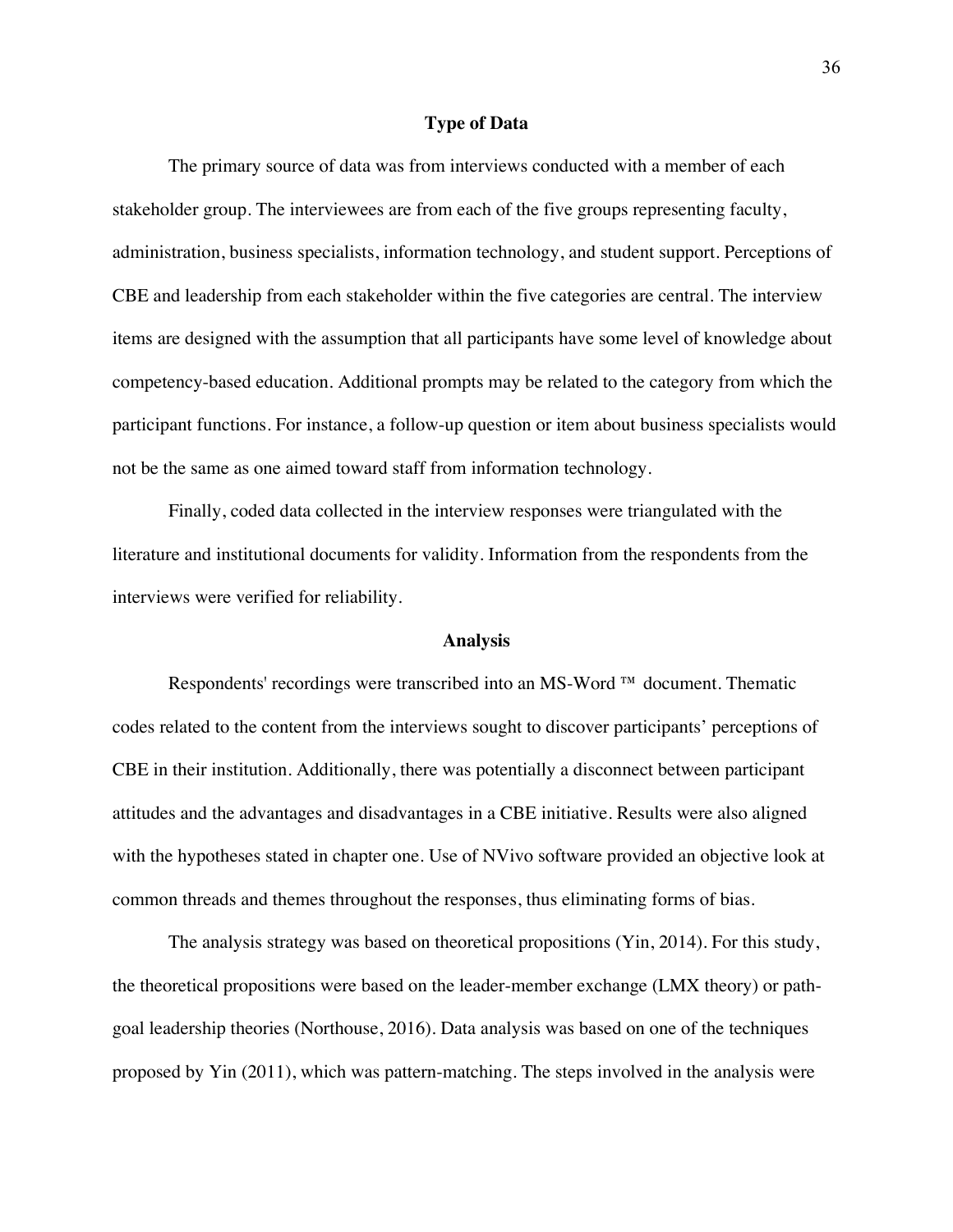examining, categorizing, tabulating, and creating a data display. The data were first read and reread until the researcher formed main concepts. With these concepts in mind, the researcher began coding the interview and institutional data. The researcher employed the use of NVivo software to aid with the coding process. The coding was not automated, but rather manual. The use of the software was for easier management, organization, and storage of the data. Furthermore, the software provided counts for number of references, that is, the number of times the code occurred; hence, identifying patterns among the data became more efficient. The counts allowed the researcher to categorize data based on similarities and/or differences among the patterns. Tabulating and creating a data display were also achieved with the assistance of the software. Reports were generated to extract tables and figures to show patterns among the data.

The patterns that emerged from the analysis were used to develop the themes addressed the research questions. The patterns that emerged from interview data were triangulated with the patterns that emerged from the documentation; thus, increasing the validity of this study. The final themes were compared with propositions gathered from the LMX and path-goal theories, such as leaders delegating tasks while members are willing to work diligently to implement CBE and support the initiative (Northouse, 2016).

### **Participant Rights**

All participants involved in this study were adults and therefore, served as their own legally authorized representative for this study. Components of the consent process comply with 45 CFR 46, Protection of Human Subjects. Informed consent was obtained for each participant in written or oral formats for the interviews. The consent forms and statements provided descriptions of how any audio and/or video recordings would be used and the method of safe destruction of these files upon completion of the study. Voluntary participation was emphasized,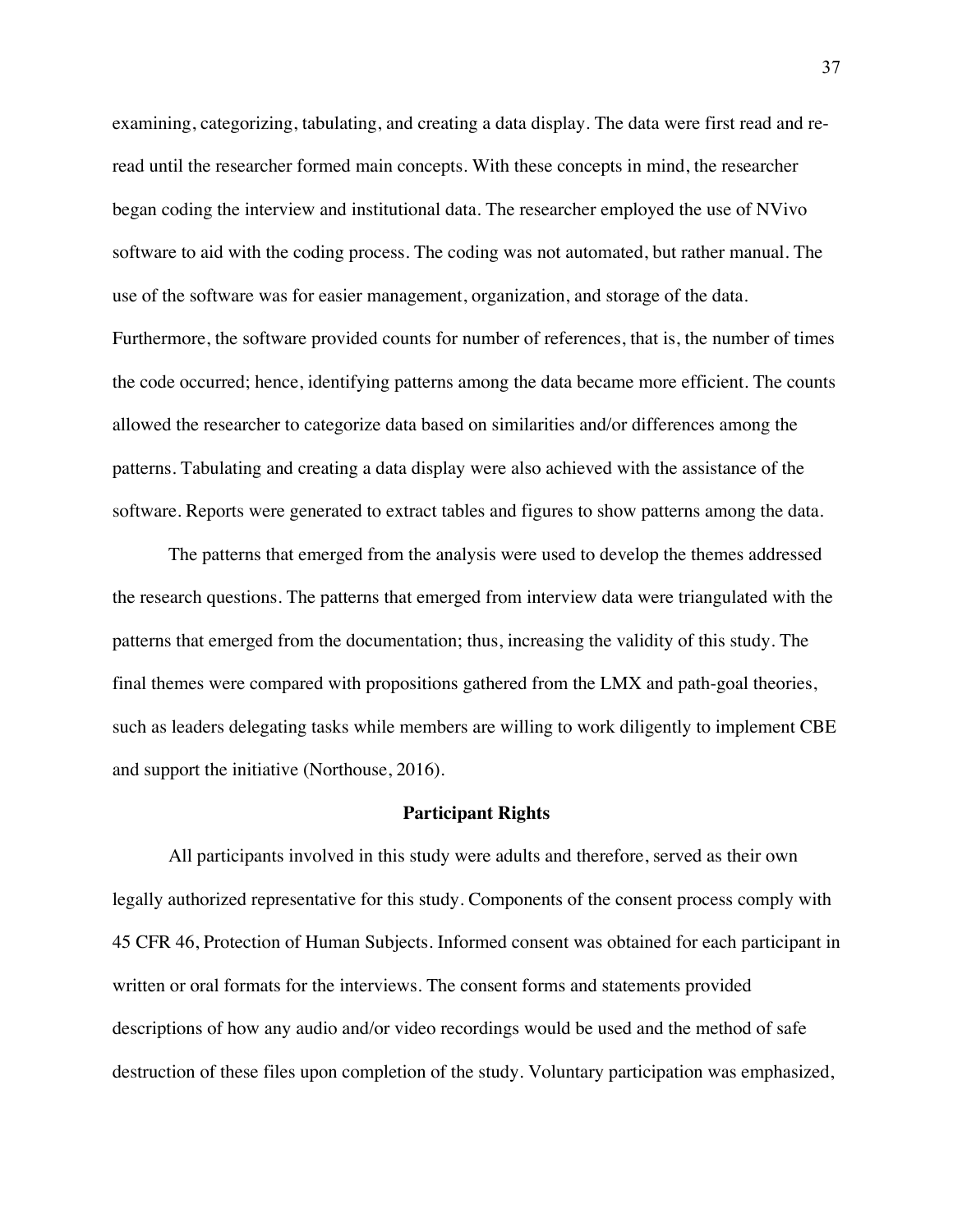and each participant confirmed his or her understanding he or she may opt out of the research at any time by affixing his or her name to the consent form (face-to-face) or responding to the oral statements (video only). Confidentiality was fostered through the use of a pseudonym chosen by the participant and used throughout the collection and analysis phases.

Interview recordings were transcribed immediately after the interviews. The transcripts were sent to the participants for member checking, allowing the participants to review the accuracy of the transcripts. Once the participants verified that the transcripts were accurate, the interview recordings were deleted. The transcripts will be saved in a password-protected computer with only the researcher having access. The transcripts will be backed up in an encrypted flash drive and will be stored under lock and key in the researcher's residence. All of the collected data will be destroyed within three years after the conclusion of this study.

# **Potential Limitations**

The site is an open-access institution for a majority of its programs, meaning students can enroll in courses after they have been assessed for college readiness. However, many competitive-entry workforce degree programs require specific prerequisites and minimum grade point averages. Although the setting for the study is ideal for stakeholder groups, the perceived lack of a substantially diverse student population may be seen as a limitation of the study. Data throughout the literature show that students from more socioeconomically disadvantaged areas may require more student services (Porter & Umbach, 2019). Since the study participants are not students, their perception of student success may vary based on their roles and experiences.

The researcher was embedded in the culture of the participants and, therefore, may have encountered biased responses. Strict objectivity, interpretation, and analysis were required to mitigate researcher bias. Care to avoid misleading participants during inquiry is vital to the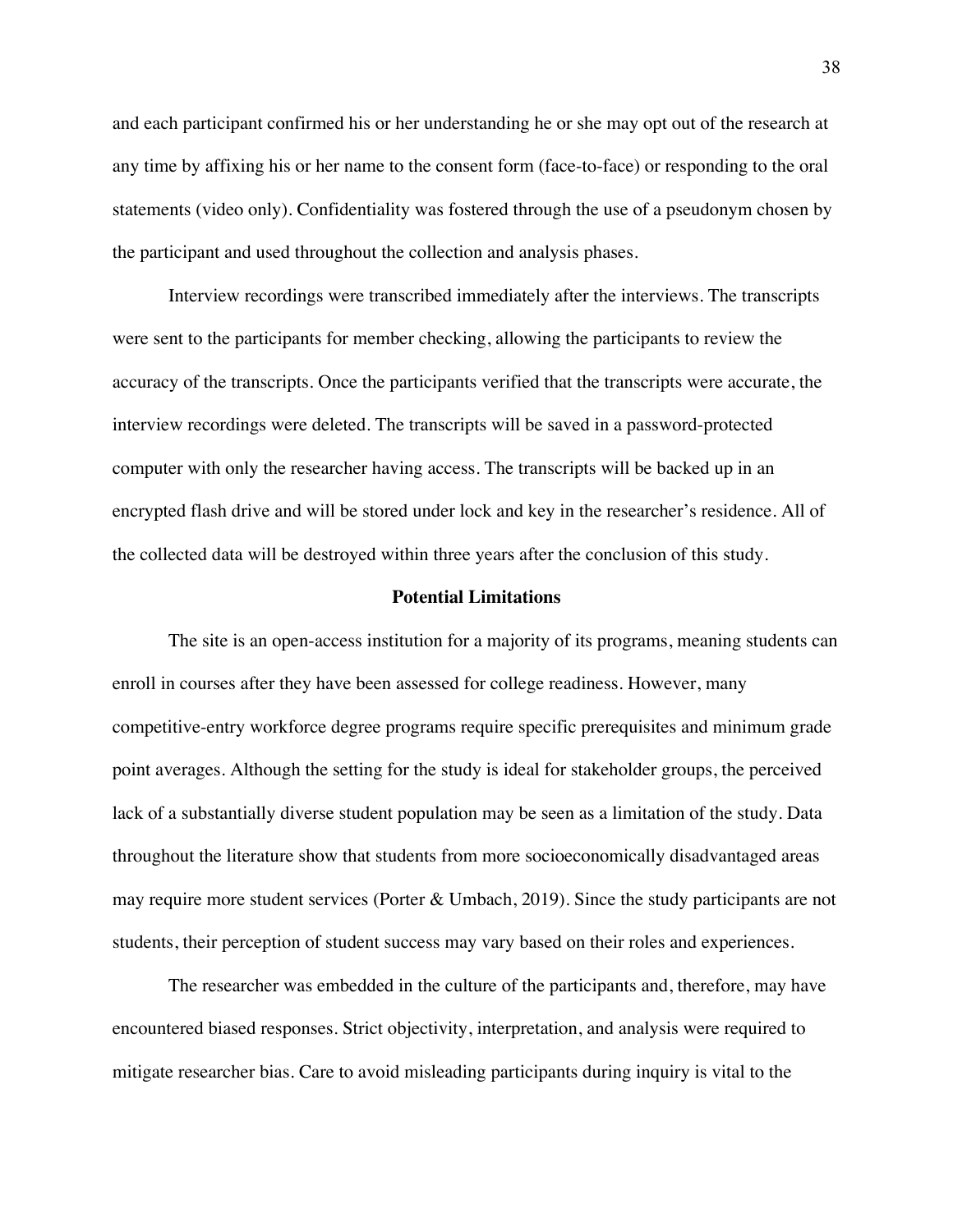validity. The interview protocol must be objective and the follow up prompts must not lead the participant in a particular direction. It is conceivable that tacit participant bias could be present in responses. Participants might answer questions based on expectations of their employer rather than how they feel. While all higher education stakeholders have an interest in the outcome of the study, there are no recognized conflicts of interest. The results, settings, or participants have no known connection to a company or organization beyond the institution.

#### **Summary**

The purpose of this study conducted in a two-year community college in the southern region is to examine leadership styles when considering the implementation of an initiative such as CBE by analyzing perception among five groups of stakeholders. The research design most appropriate for this study is a qualitative single case study. The case study focused on a two-year community college. Twenty-five employees – five from each of the stakeholder groups: administrators, faculty, business specialists, information technology, and student support services – were selected purposefully for this study. The data was collected using a semi-structured interview protocol to illustrate directly what the perceptions of five distinct categories of stakeholders were across the institution when considering implementing CBE. The data was analyzed and triangulated using the analysis strategy of relying on theoretical propositions based on the LMX and path-goal theories (Northouse, 2016). The analysis technique was patternmatching (Yin, 2011). Steps were taken such as member checking and triangulation to establish validity and reliability, and ultimately increase the quality of this study (Yin, 2014). The results provide readers with specific information to better prepare them when considering CBE for their institutions. Such information is vital in designing a leadership strategy that best fits their setting.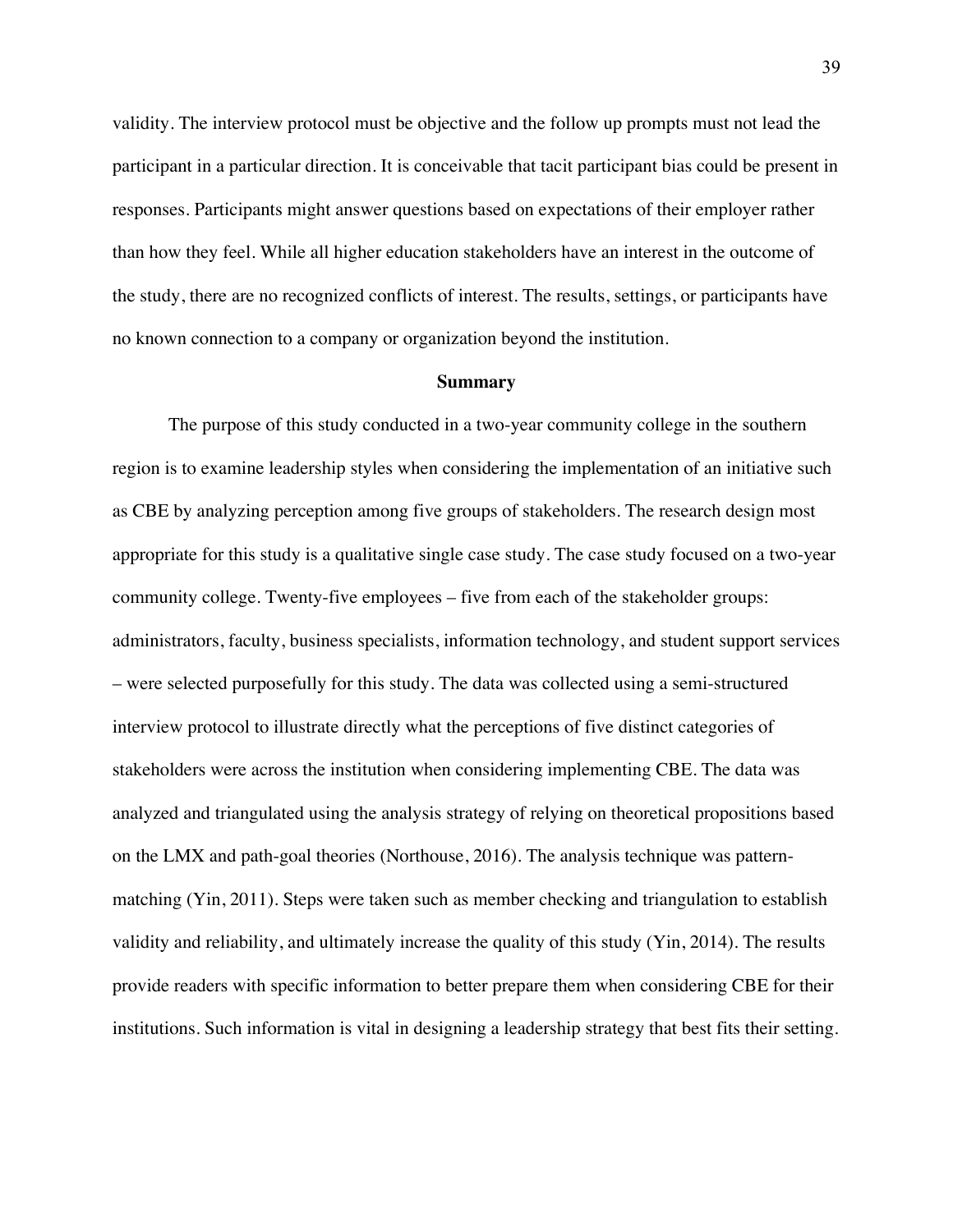# **CHAPTER 4: RESULTS**

Chapter 4 contains the presentation of the results for this study. Two-year community colleges continue to explore ways to deliver quality education in efficient and cost-effective manners that cater to working adults (Ordonez, 2014). The two-year institution in this study is exploring the implementation of competency-based education (CBE). Despite the documentation describing CBE initiatives among elementary, secondary, and postsecondary institutions, a lack of evidence in literature exists regarding the perceptions of stakeholders on efficacy and implementation of CBE (Ordonez, 2014).

Understanding the perspectives of different stakeholder groups may contribute to the success of implementing CBE (Flowers, 2017). The purpose of this study of a two-year community college in the southern region of the U.S. was to analyze the perceptions of five stakeholder groups (faculty, administration, business specialists, information technology, and student support) on leadership styles when considering the implementation of an initiative such as CBE. The following research questions guided this study:

**RQ1**. How do the five stakeholder groups (administrators, faculty, business specialists, information technology, and student support services) perceive the leadership style practiced within the institution when implementing an initiative such as CBE?

**RQ2**. What are the challenges and opportunities perceived by the five stakeholder groups when institutional leaders implement an initiative such as CBE?

To understand the context of the study findings, the setting of the study will first be described. Then, the data collection and data analysis methods will be provided. The results will be presented in the forms of themes, descriptions of the themes, and excerpts from the data to support the themes in an attempt to answer the research questions. Evidence of trustworthiness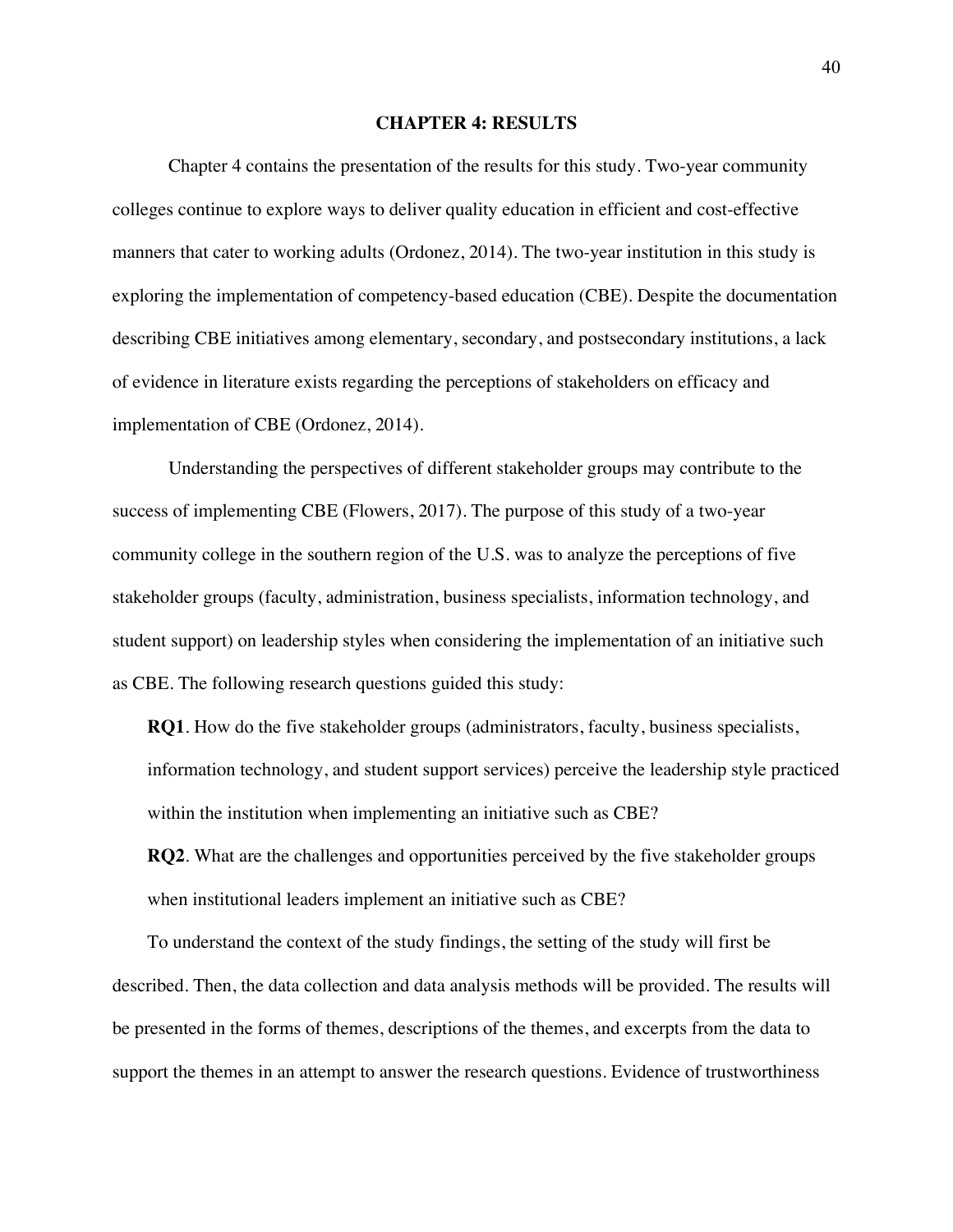will be included in this chapter in order to show the strength of the results. A summary will be provided to conclude the chapter.

### **Setting**

The setting of this study was a two-year institution in the southern region of the U.S. The setting is adjacent to several major universities. The student population of the institution is approximately 20,000. The two-year institution in this study offers a variety of academic and technical programs, as well as non-credit workforce and continuing education courses and certificates. The institution utilizes competency-based concepts in the training programs; however, CBE initiatives have not yet been fully implemented. The institution has one of the highest transfer rates in the state among academic degree wards including associate degrees in science and arts. White students made up 60% of the student population, African Americans 11%, and Hispanic/Latino 22% (THECB, 2019)

# **Data Collection**

Multiple sources of data were utilized in this case study. The primary source of data was information collected from interviews with members of each stakeholder group. Members from the following five stakeholder groups were interviewed: faculty, administration, business specialists, information technology, and student support. These stakeholder groups were selected for the study to provide a holistic view based on Flowers' (2017) recommendations. Secondary sources of data included documents such as organizational charts, faculty handbook, policies, and memos.

The data collection process began after securing permissions from the UNE Institutional Review Board and the community college that served as the study site. The participants were selected using purposive sampling using the following inclusion criteria: employee of the two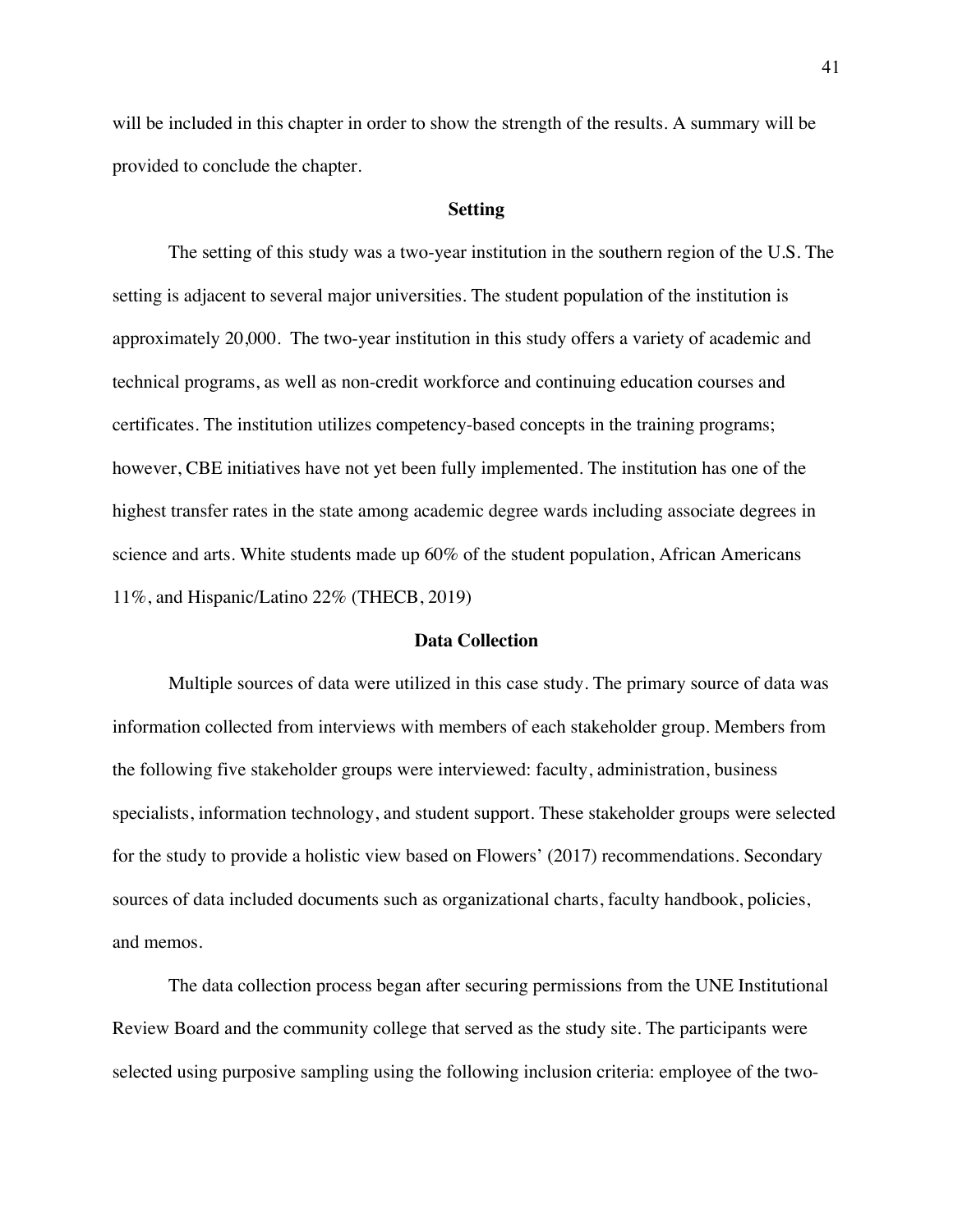year institution, employee who holds a position with job descriptions in one of the five stakeholder groups (administrators, faculty, business specialists, information technology, and student support services), and employee familiar with CBE. The researcher requested a list of contact details and positions of employees in the institution to begin participant selection. The researcher used e-mail to contact the participants. The initial contact highlighted introduction of the researcher and the study, as well as the inclusion criteria, and setting an interview schedule. After the conversation, a confirmation of the interview schedule and an attached informed consent form were e-mailed to the participants. Five administrators, four faculty members, four business specialists, five IT specialists, and five student support services stakeholders participated in this study. The target number of participants was five from each group for reliability and validity (Yin, 2014). Two participants that originally consented later declined bringing the participant rate to 23 of 25 recruited (92%).

The interviews were conducted face-to-face on the premises of the institution. Prior to the interview, the researcher reviewed the contents of the consent form to ensure that the participants understood their rights, and the scope and limitations of their participation in the study. Pseudonyms were assigned to each participant to protect their identities and uphold confidentiality, as stated in the consent form. Consent forms signed by the participants were collected before the recording of the interview began. A signed consent form was used as an indicator that the participant understood and agreed to its contents. Table 1 contains the pseudonyms and stakeholder category of each participant.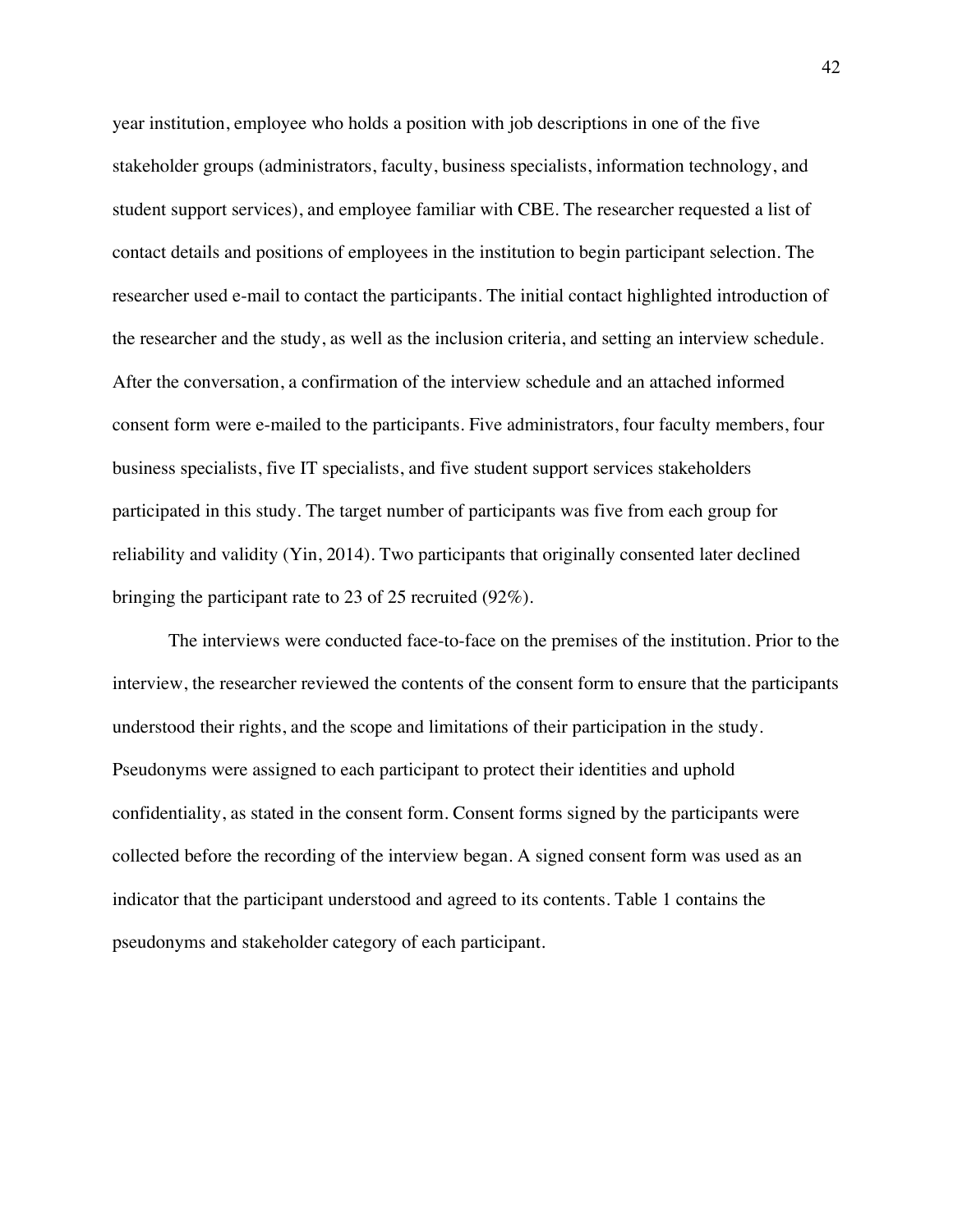Table 1.

| Pseudonym         | Stakeholder category |
|-------------------|----------------------|
| Pink              | Administration       |
| Maggie            | Administration       |
| Henry             | Administration       |
| Cooper            | Administration       |
| <b>Red Raider</b> | Administration       |
| Biper             | Business specialist  |
| Abe               | Business specialist  |
| Good Bob          | Business specialist  |
| <b>Bobbi</b>      | Business specialist  |
| Abby              | Faculty              |
| AggieDoc          | Faculty              |
| <b>Bird</b>       | Faculty              |
| Ann               | Faculty              |
| Bonnie            | <b>IT</b>            |
| Emma              | IT                   |
| Eric              | IT                   |
| <b>Tech Nerd</b>  | IT                   |
| Sam               | IT                   |
| Elena             | Student support      |
| Bailey            | Student support      |
| Cindy Lou Who     | Student support      |
| Toby White        | Student support      |
| Daisy             | Student support      |

*Participants' Pseudonyms and Stakeholder Categories*

The interviews were audio recorded using the researcher's recording device. The recordings were immediately transferred to the researcher's encrypted computer and backed up in the researcher's encrypted flash drive. The researcher proceeded to transcribe the recordings immediately. The transcripts were saved as Microsoft Word files and were e-mailed to participants to review the accuracy of transcription. Participants were allowed to revise their responses as needed. Once the participants had agreed that their transcript was accurate, data analysis began.

The researcher obtained various documents to triangulate with the interview data. The documents included organizational charts from 2012, 2013, 2014, and 2019. Organizational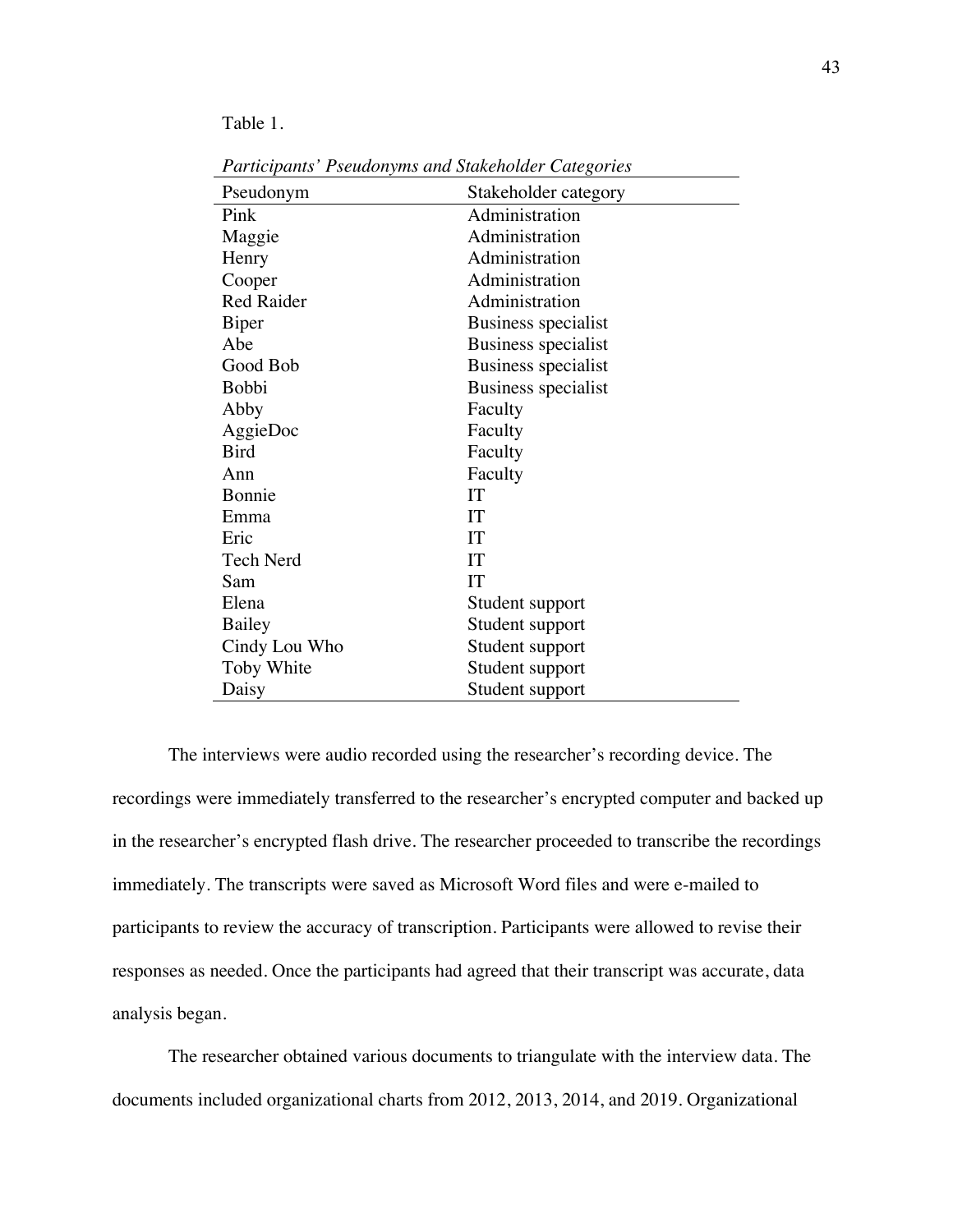charts depict hierarchy before a major reorganization with many leadership changes in 2015 and the current hierarchy. The changes to the organizational chart for 2016, 2017, and 2018 illustrated changes in personnel and not structure. Those changes are deemed insignificant to the study and intentionally excluded. Reports about statistics, regulations, policies, news, memos, and the faculty handbook were collected. The reports included were the 2018 National Survey of Postsecondary Competency-Based Education (NSPCBE), Online Resume for Prospective Students, Parents and the Public 2014-2018, current and past Faculty handbooks, Administrative Organization Plan – Councils and Committees memo, Board Policy/Administrative Regulations Development and Approval memo, Degree plan section of the Education Code, and two newsletters. There is no evidentiary documentation to support programming for CBE. Degree plans and Board Policy sections confirm no additions involving CBE instruction.

#### **Data Analysis**

The data analysis procedures were based on Yin's (2011) pattern matching and theoretical propositions (Yin, 2014). The theory used in this study was the leader-member exchange (LMX theory) or path-goal leadership theories (Northouse, 2016). In pattern matching, the analysis involves examining, categorizing, tabulating, and creating a data display (Yin, 2011). NVivo 12 was used to aid in the data analysis through the use of nodes and node hierarchies. The automatic coding feature was not used, as the researcher was trained and equipped to analyze the data.

The transcripts and documents were imported to NVivo 12. Examining the data involved reading and re-reading the data, keeping in mind the concepts of the LMX theory and path-goal leadership theories. As such, broad concepts in the data were identified by the researcher. Two broad concepts were initially identified by the researcher during the examination phase. The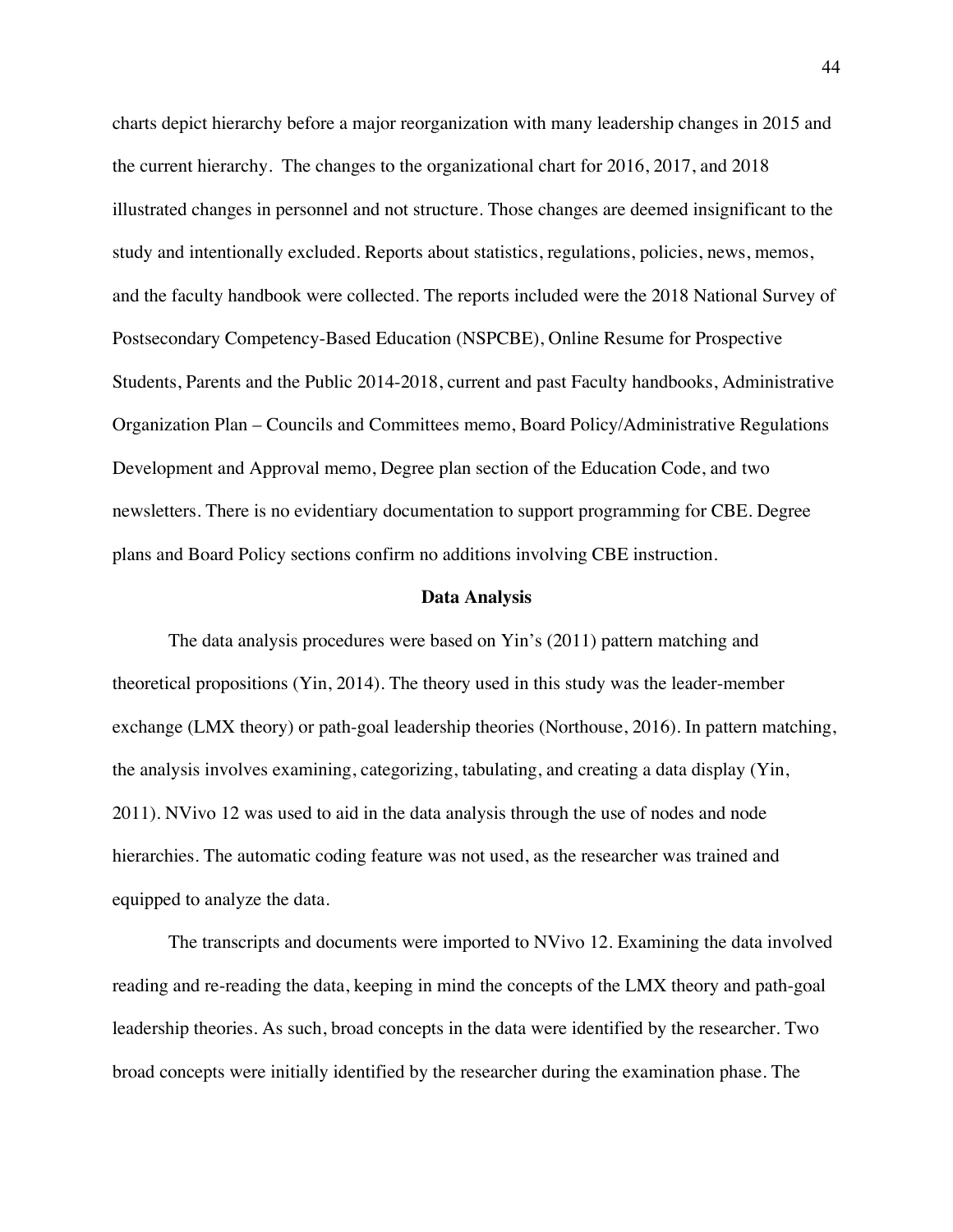concepts were role of members and role of leaders. The concepts guided the categorizing phase of the analysis. Each transcript and document were closely read, and chunks of data that appeared to be related to the two concepts were assigned to a node. Each node represented one code, in which similar data were assigned to the same node. The nodes were examined for similarities and differences based on the theoretical propositions. Similar nodes were categorized into the same node hierarchy. The node hierarchies, at this point, represented the initial themes. The data were then tabulated with the use of the reference count in the NVivo software, and the LMX and path-goal leadership theories. The final themes emerged from the tabulating phase. The themes were finalized in the creation of data display, in which the final themes were reviewed with the raw data, taking into consideration the node hierarchies and reference counts. The themes are presented in the next section.

# **Results**

This section contains the results of the study. The results are presented in the form of themes. Description of the themes and excerpts from the transcripts and documents will be included to serve as evidence of the results. The themes were developed using pattern-matching based on the theoretical proposition of LMX theory and path-goal leadership theory (Northouse, 2016). The development of the themes was based on the coding process and guided by the research questions. To help answer the research questions, themes that emerged from the data were: using the skill of each stakeholder, the shift in organizational structure, communication, and the bystander role in the implementation of changes.

### **Using the Skill of Each Stakeholder**

Each stakeholder group reported different levels of awareness and involvement in implementing CBE and changes in policies. The stakeholders' awareness and involvement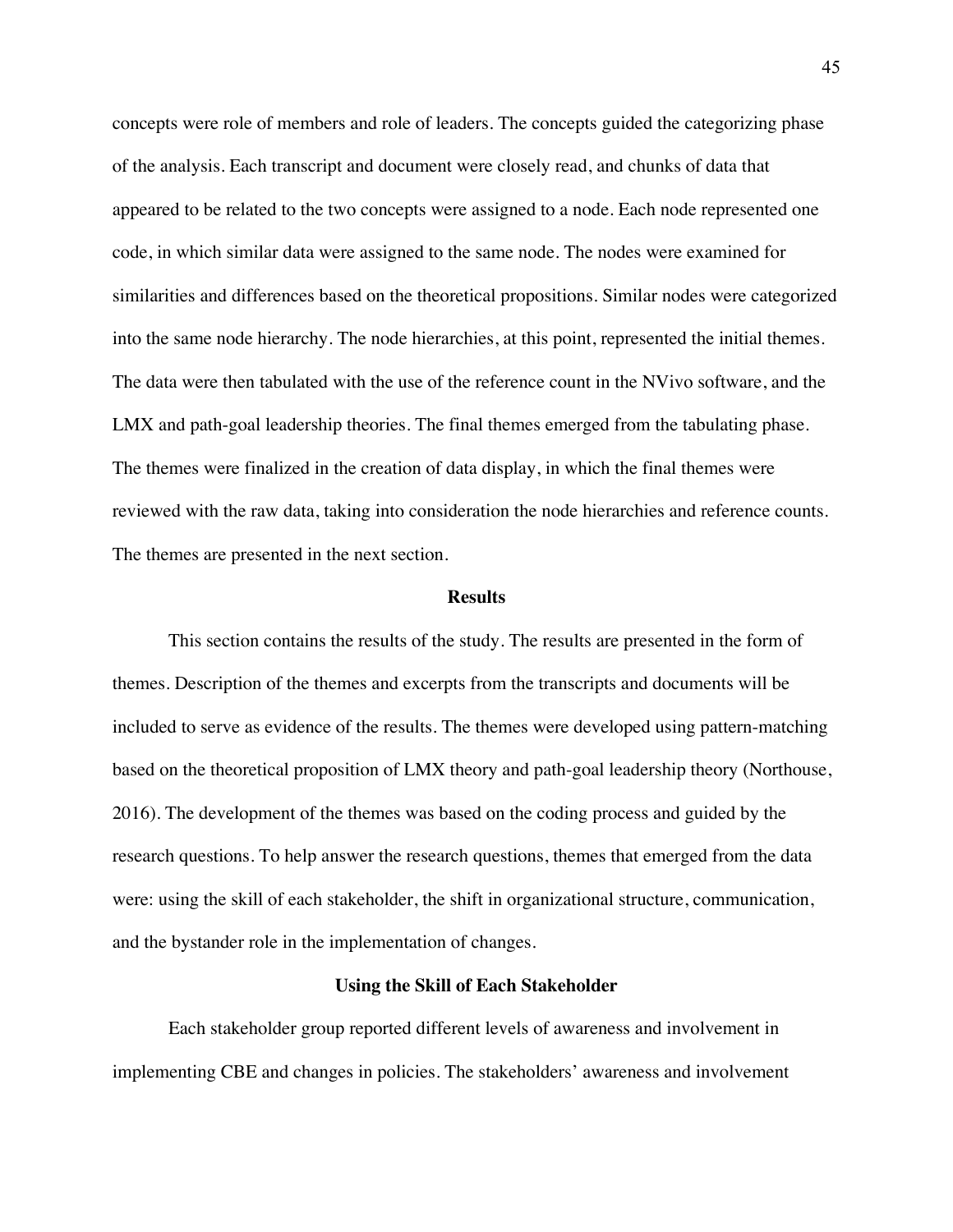appeared to be related to their specialized skills. For instance, changes in the policies related to the curriculum were described by the administrators, faculty, and curriculum designers in the IT department. Student support services and business specialists generally reported being unaware and/or unfamiliar with specific changes related to the curriculum. Changes in the policies related to career development and job placement were more familiar to the student support services staff, with zero citations from administration, one from faculty, three from business specialists, and three from IT, compared to four from student support services. Changes related to accreditation were more familiar to the administrators with two references from the administrators, and none from the other stakeholders. The business specialists were generally involved and aware of the changes related to budget.

Fifteen of the participants were familiar with the CBE despite reporting being unaware of changes in policies, with all four faculty members expressing familiarity. One of the fifteen participants was familiar with CBE due to a previous employer. The participants familiar with CBE, however, did not consider themselves experts in the initiative. Rather, they were familiar with the related tasks assigned to them. Pink, an administrator, shared:

I first heard about CBE with [chancellor]. For office hours and that type of thing. Once I'd been tasked with collecting information from the division leadership council and making a recommendation to her from that body. And so, she brought it to me this issue at CBE. And to be honest I was, I don't know that much about it.

All four faculty participants reported being familiar with CBE; however, AggieDoc and Abby noted that CBE was not entirely applicable to their fields, with AggieDoc teaching psychology courses, and Abby teaching health science courses. Abby explained: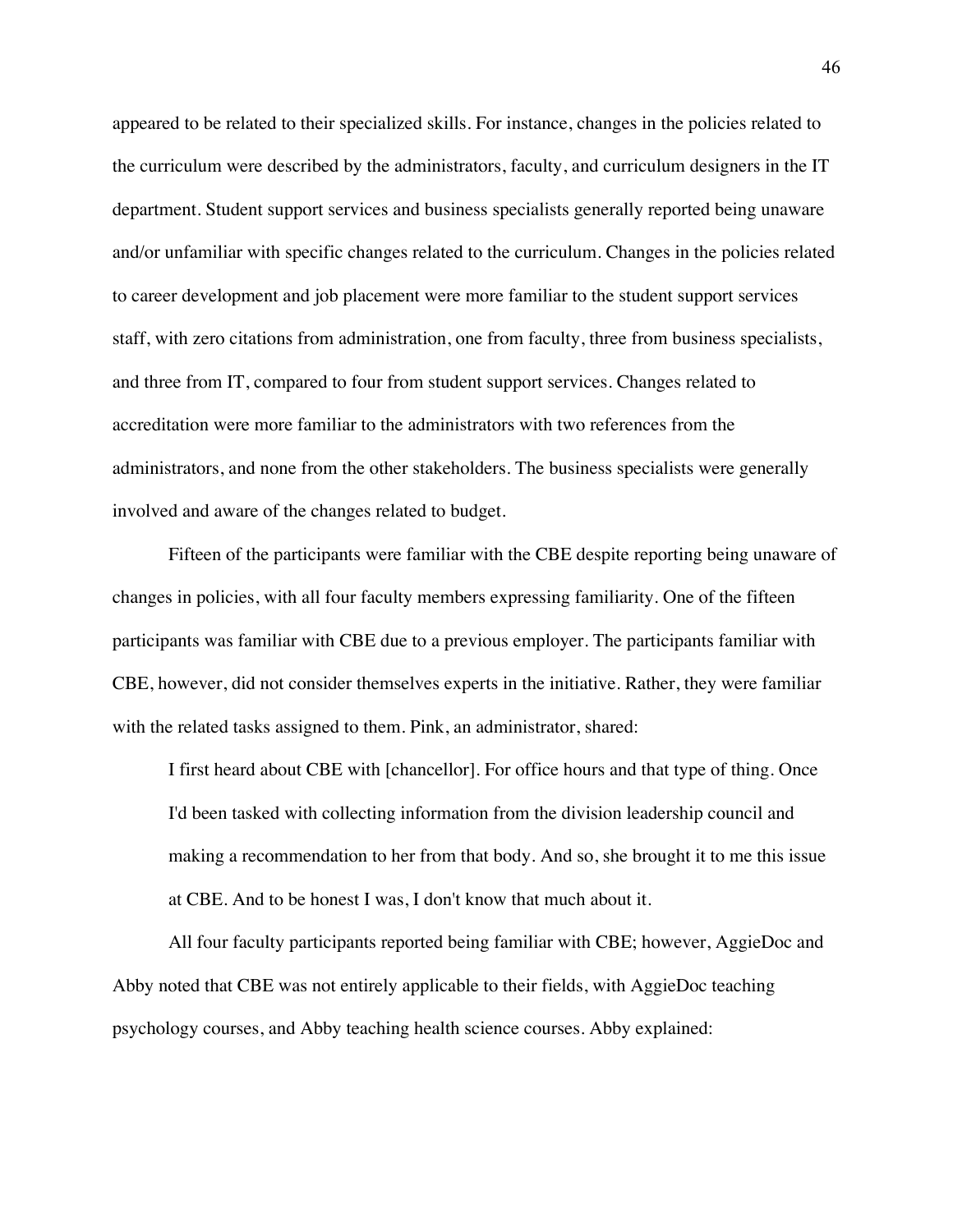Yes, I've heard about it. It is a little bit different in the academic role from what it is in our discipline. But I would think it is getting people to learn the skill set that they need at a little bit, I don't want to say quicker, but in a more precise way to get them to enter the workforce a little bit quicker and more directly.

On the contrary, Ann and Bird stated that CBE could be helpful to the students, especially those who were non-traditional. Ann works as a clinical coordinator, while Bird was a part-time faculty teaching nursing courses. Bird believed that CBE has been applicable in nursing education since the "early 90s." Ann stated:

Because we use a lot of that in what we do, and I feel like it's a great way to truly try to educate students. If you're someone who's willing to do the research and make sure that. You have a good set of standards. And I feel like you've got to be willing to go back every, if it's every year, every couple year, and re-evaluate is this type of competency that we're doing. Do we need to rethink it? Is it working? Do we need to change some things? Because I don't feel like it's like you can just create this type of course using that type of evaluation, and then not ever go back and look at it. So. Because then it ends up really not serving its [purpose].

Some participants who were familiar with CBE perceived that the skillsets required in their jobs were not entirely applicable to the initiative. Bailey from student support services shared, "I have heard of it, but I really don't have an opinion of that. I don't know enough about it to really form an opinion." Three participants were aware of the blended modality of courses, which was part of the CBE initiative. However, four participants were only aware of or only utilize face-to-face modality.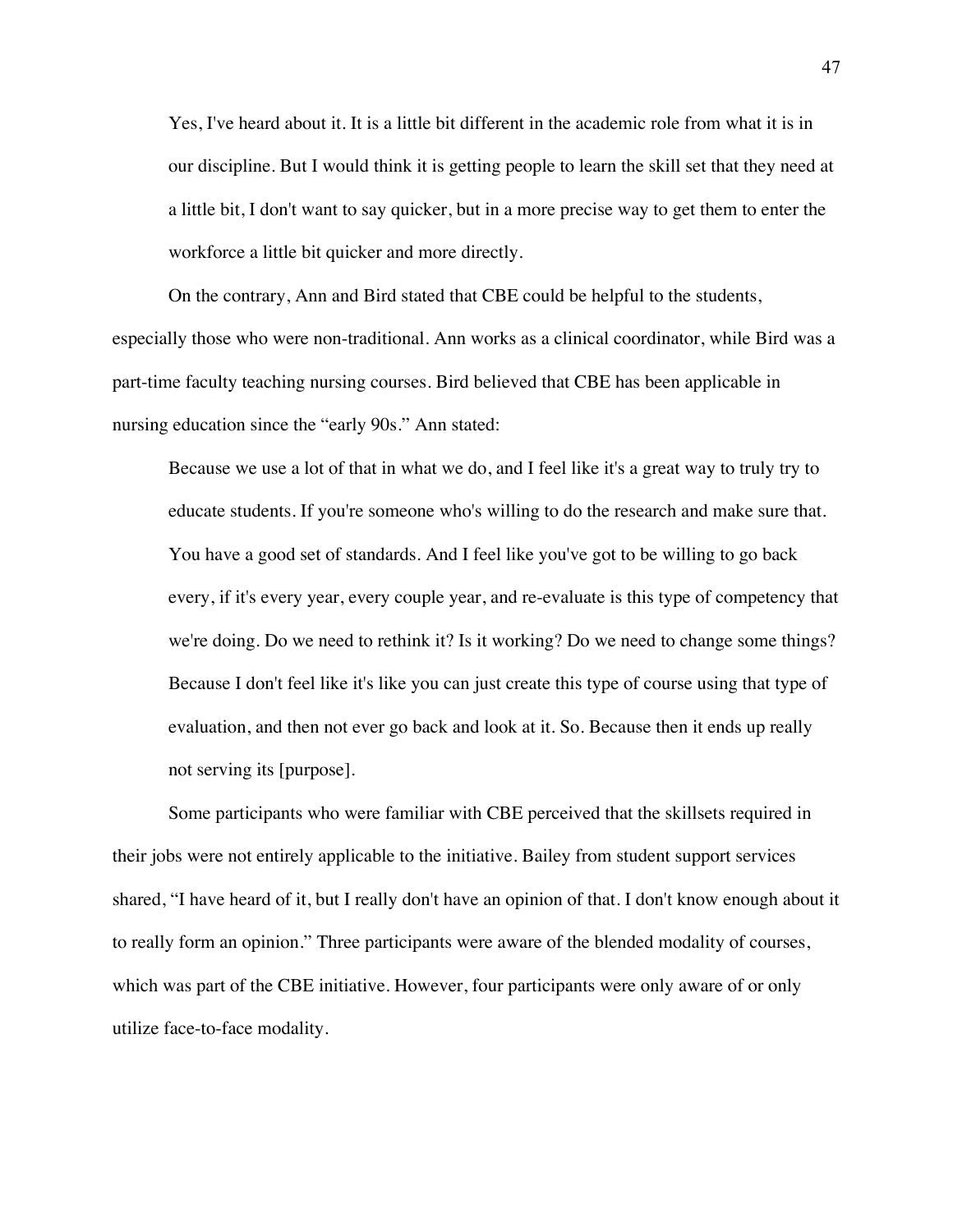Three of the business specialists expressed that they were not familiar with the "academic side" in terms of changes in policies. Nonetheless, they generally felt "indirectly involved" when applying their roles in business to the changes. Abe shared:

I can honestly tell you that no I haven't. I haven't heard of comprehensive-based education. And I guess that's mainly because I don't have, like I said, I don't have, I'm kind of, I have an indirect role with academic side of the school, more on the business side, and I know a whole lot about that other stuff you know the academics to student services.

Bonnie and Eric, both IT specialists, were only aware of changes taking place due to the tasks assigned to them. Both participants were unfamiliar with CBE. Eric completed tasks related to changes in "software." The software may be related to the blended modality of CBE. Bonnie was not familiar with CBE but was aware of the blended modality occurring in the institution, as well as the tasks she completed related to changes in the rubrics. Bonnie narrated:

One of the things that has impacted our online and blended courses is a significant change in the rubric standards that we use within our course review process which has resulted in the requirement that all online curriculum materials and blended course curriculum materials must meet accessibility standards.

Three participants were either unaware of any changes in the curriculum, or only aware of state mandated changes. TechNerd, an IT specialist, claimed, "Curriculum itself? Not so much because that is determined by the state higher ed board. And I haven't seen the curriculum itself shift dramatically. I've seen the delivery methods shift."

In terms of accreditation, nine participants were unaware of any changes in policy related to CBE or any other initiative. Abe believed that the institution has not had an accreditation in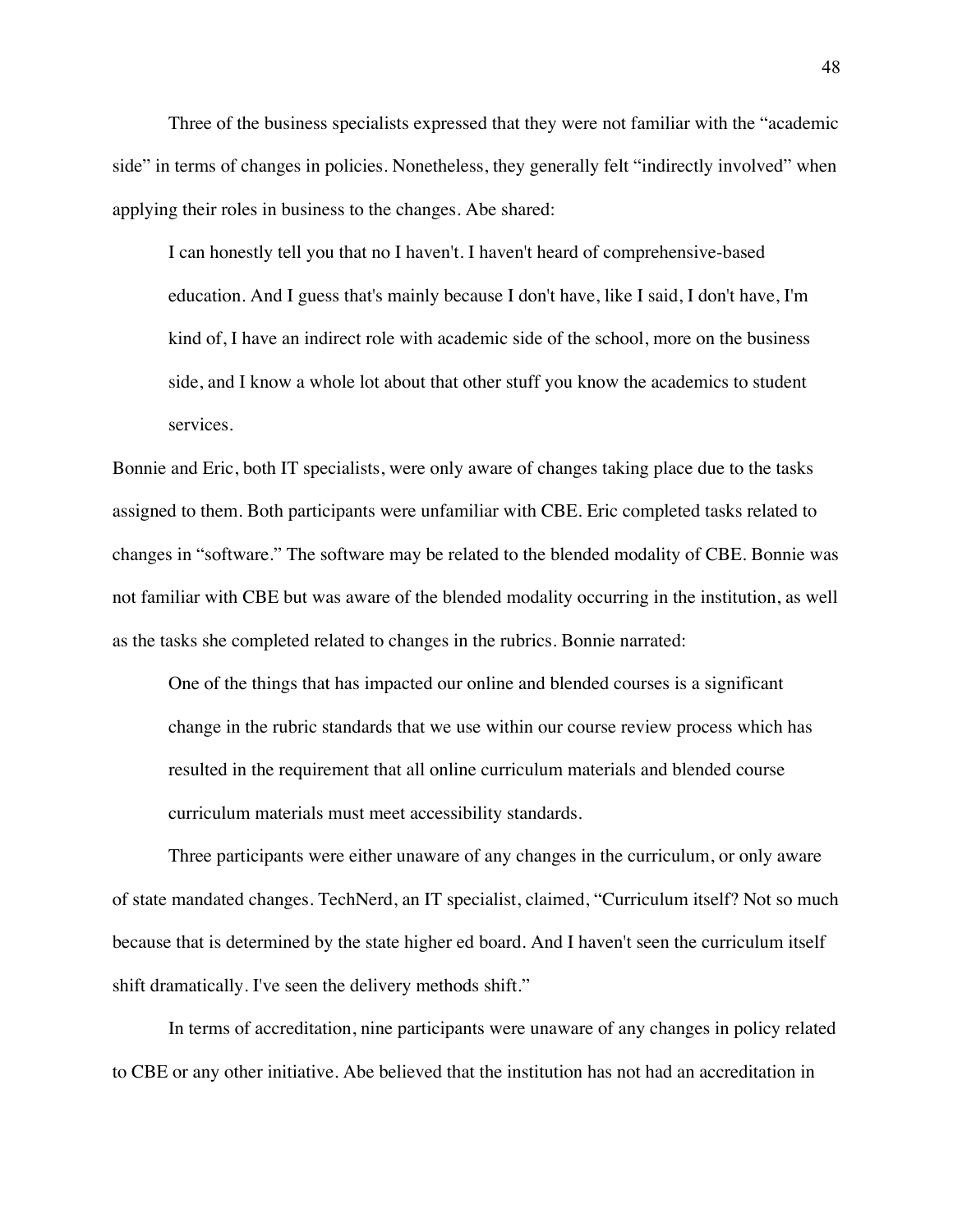recent years. However, the administrators shared otherwise. Cooper from administration perceived that not all stakeholders tend to be aware of accreditation, as not all courses were affected by accreditation. Good Bob, a business specialist, perceived that he contributed indirectly to changes related to accreditation. Good Bob highlighted:

Again, I'm presuming because I'm on the peripheral side of that, that we did have our accrediting agency has come through and had made some recommendations and again I'm presuming that those were being taken care of out of my office. I suspect and as I've been in other institutions that the institution takes those very seriously and has made those changes or is in the process of making.

Similarly, for career development and job placement, seven of the participants reported being unaware of any changes in policy. Bonnie from IT and Elena from student support services expressed familiarity with expansion of courses to include blended modality. With this, the theme reveals how certain roles were tasked with certain assignments, and not all stakeholders were familiar with all the tasks. Some tasks may be overlapping among the stakeholder groups; however, most of the time, a member of the stakeholder group was only aware of the tasks assigned to him/her to contribute to implementing initiatives such as CBE. Table 2 contains a summary of the codes in this theme.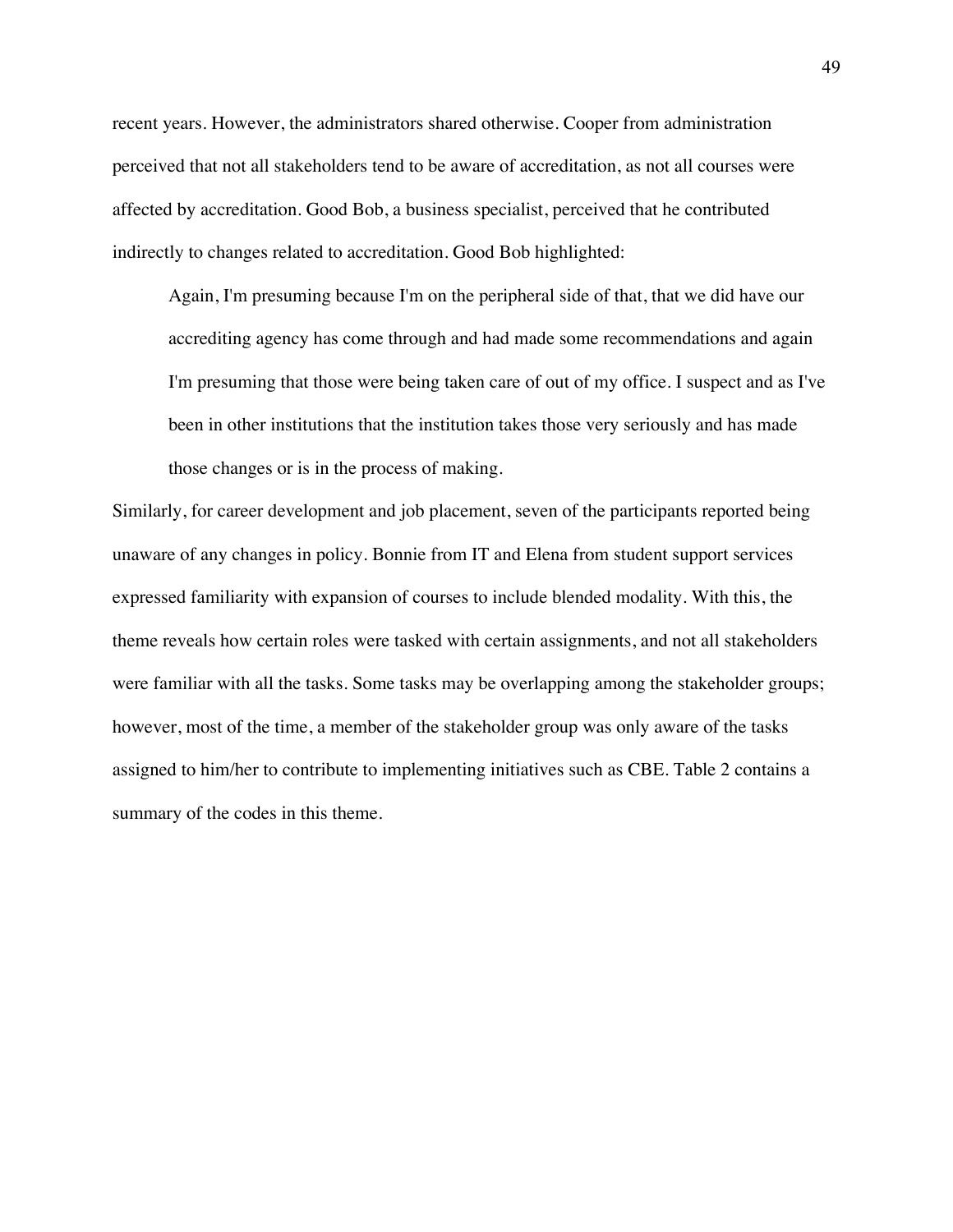## Table 2

|                          |                |         |                    |             | Student  |
|--------------------------|----------------|---------|--------------------|-------------|----------|
|                          |                |         | <b>Business</b>    | Information | Support  |
| Code                     | Administrators | Faculty | <b>Specialists</b> | Technology  | Services |
| Major changes in the     |                |         |                    |             |          |
| curriculum               | 4              |         | 3                  |             |          |
| Major changes related to |                |         |                    |             |          |
| accreditation            |                |         |                    |             |          |
| Major changes to         |                |         |                    |             |          |
| development and job      |                |         |                    |             |          |
| placement                |                |         |                    |             |          |

# *Using the Skill of Each Stakeholder*

# **Shift in Organizational Structure**

Generally, implementation of an initiative such as CBE involves significant changes such as a shift in organizational structure. Despite the lack of awareness among the participants, 17 of the participants noted a shift in organizational structure and none of them identified CBE as the impetus. As can be observed in the secondary documents, particularly the organizational charts, the years 2012, 2013, and 2014 show the chain of command with the board of trustees on top, followed by the president, and then the departments. In the September 2019 update of the organizational chart, the chain of command flows from the board of trustees to the chancellor, then to the vice chancellors of each department. The majority of the participants referenced the shift in the organizational structure with the past year. The shift generally involved positions or job titles to a shift in the hierarchical structure within the institution. Red Raider from administration shared:

I would say an organizational change that was made shortly after my arrival. There was some need to get a chance to make some reassignments and to make some changes within the structure of student affairs. When I was hired to come here, I was hired to be the primary administrator for the flagship campus only just to be an executive dean.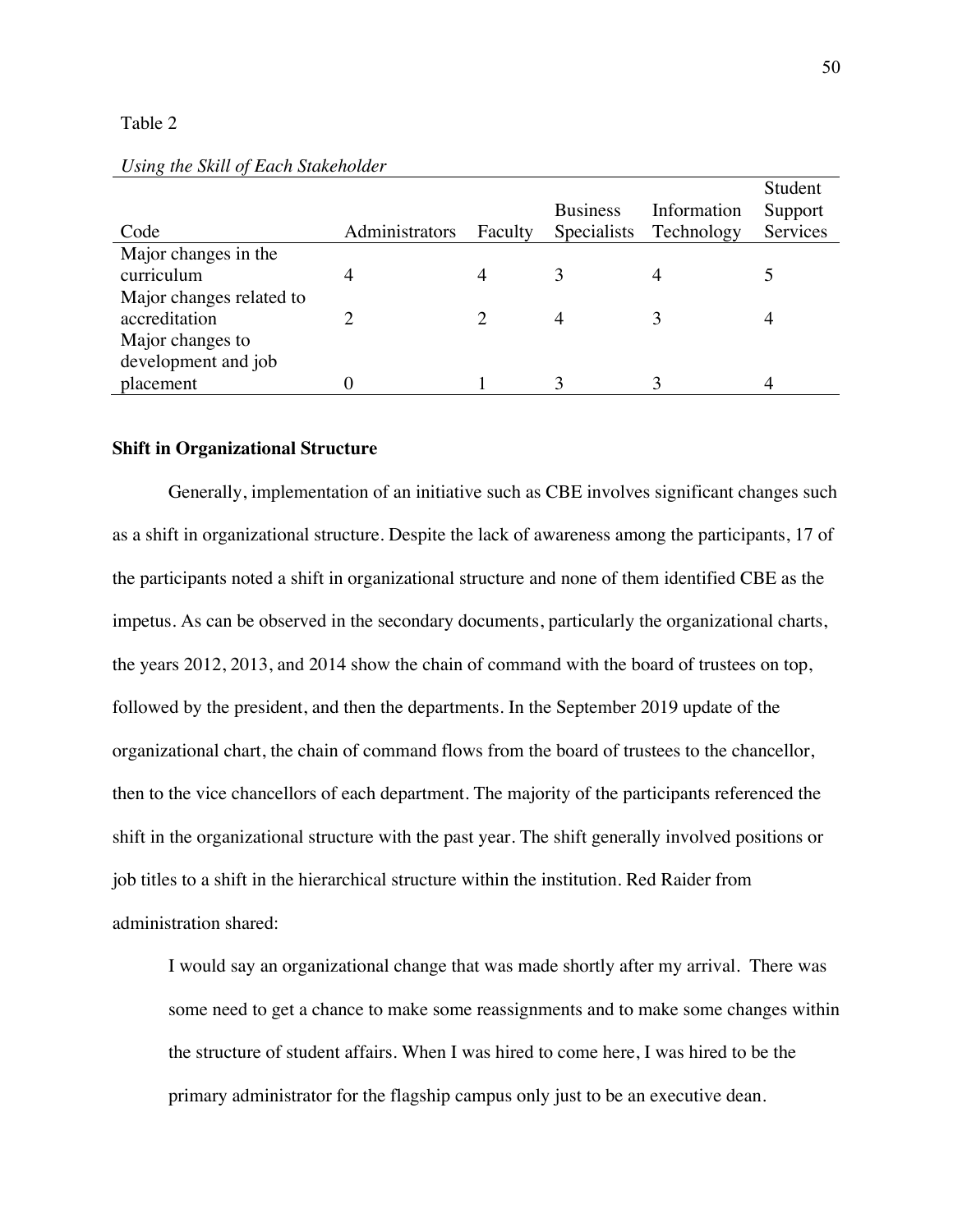However, my background history and training are deeply rooted in all facets of student affairs.

Cindy Lou Who from IT and Maggie from administration believed that a shift in structure occurred in the institution, but the change was not related to CBE policy or accreditation. Cooper from administration explained the change in organizational structure in terms of hierarchy:

Hierarchy from the top down. In the health sciences with the exception of the Dean we talked for a time. We actually had a Vice President that was over the health sciences and then that was moved to the Vice Chancellor. There was a vice chancellor and the title of the vice chancellors and who they represent has as changed a number of times over the last at least five or six years actually. But the levels within the division of Health Sciences started with the director levels and moving down the faculties are pretty simplified.

While Cooper perceived the change in hierarchy to be "simplified," TechNerd from IT, and Bailey and Elena from student support services shared that the shift in hierarchy was their "most dramatic" experience in terms of change. Bailey's immediate supervisor was affected by the change, which in turn affected her. Elena expressed:

I would say organizational changes would be the biggest one or the most dramatic. That was not in my involvement in that I didn't have any decision making on that process. It just happened to be a chain of administration, and the situation created concern for some individuals, and some are still reeling from changes, but others have moved on and accepted the changes as is and adapted.

Bonnie from IT and Toby White from student support services also perceived the shift in organizational structure to be the "biggest" change, but for experiences related to splitting a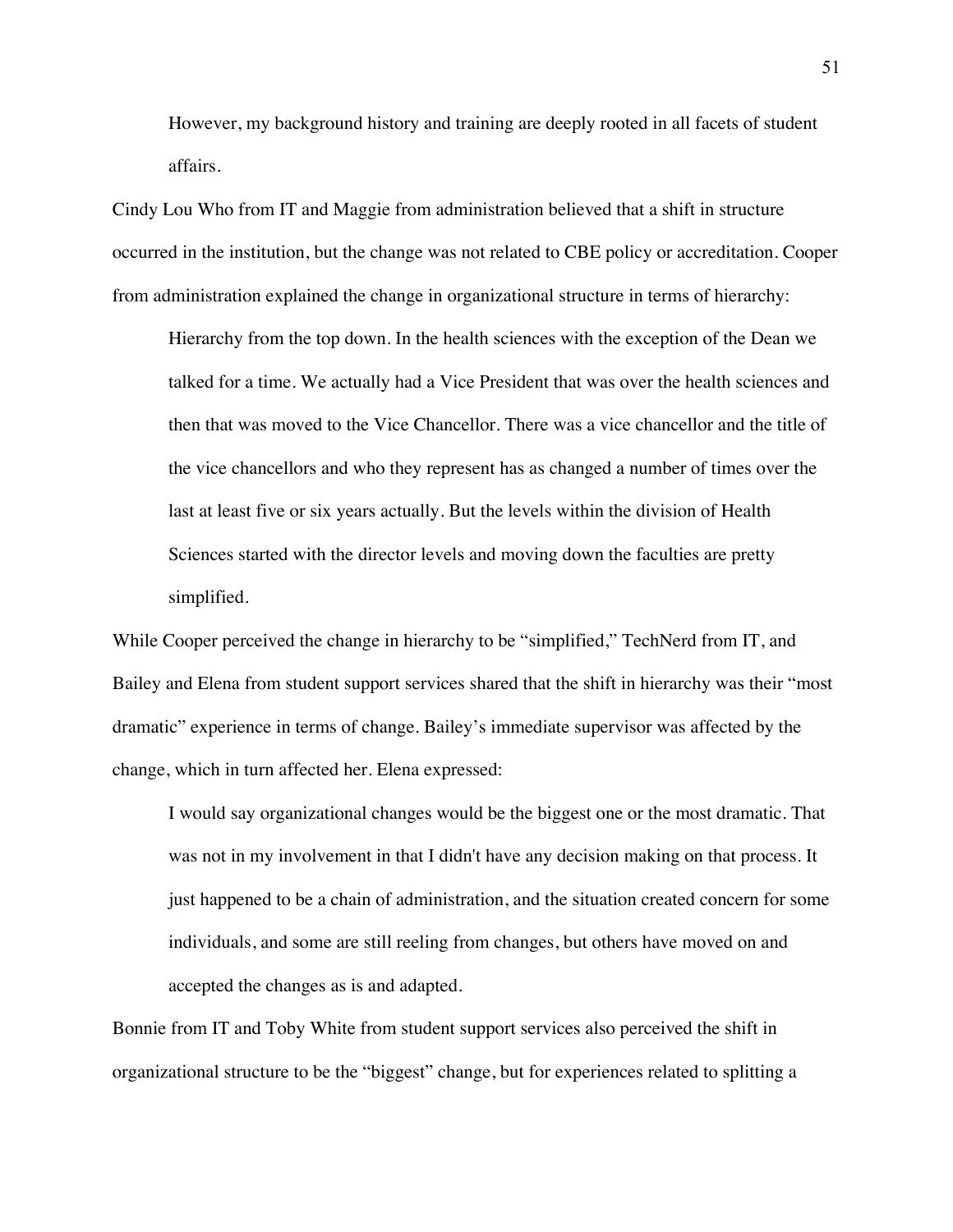department. Toby White stated, "Okay, so I guess the biggest move was my office coming under a different department." Abe from business shared that the shift in organizational structure was most noticeable in the broader role taken on by the chancellor. Abe highlighted:

I would have to say that one of the biggest changes was I think it was last fiscal year when the policies were changed to where the leadership is. Our chancellor if you will. The policy was changed to where she could or that that position could. Determine employment or could determine basically policy changes without going to the administrative board level. And she could do them on her own, if that makes any sense or not.

Administrator Cooper and student support Daisy noted that the shift in the organizational structure affected them when their positions were added to the hierarchy. Daisy's job title was drawn from a department that split. Daisy stated, "OK. Yes. I just don't know which one to put it under so simply opening up my job position. It didn't change the hierarchy it just added to it." Bonnie and Eric claimed to be unaware of any changes in the organizational structure, while Daisy believed that the change in the organizational structure was unrelated to policies and initiatives, particularly CBE. Therefore, it is unclear from the responses if the changes made to the organizational hierarchy presented challenges and/or opportunities when the CBE initiative was being discussed or implemented. No evidentiary documents support the connection between reorganization and CBE.

Table 3

|                          |                        |                 |                        | Student  |
|--------------------------|------------------------|-----------------|------------------------|----------|
|                          |                        | <b>Business</b> | Information            | Support  |
| Code                     | Administrators Faculty |                 | Specialists Technology | Services |
| Major shifts experienced |                        |                 |                        |          |

## *Shift in Organizational Culture*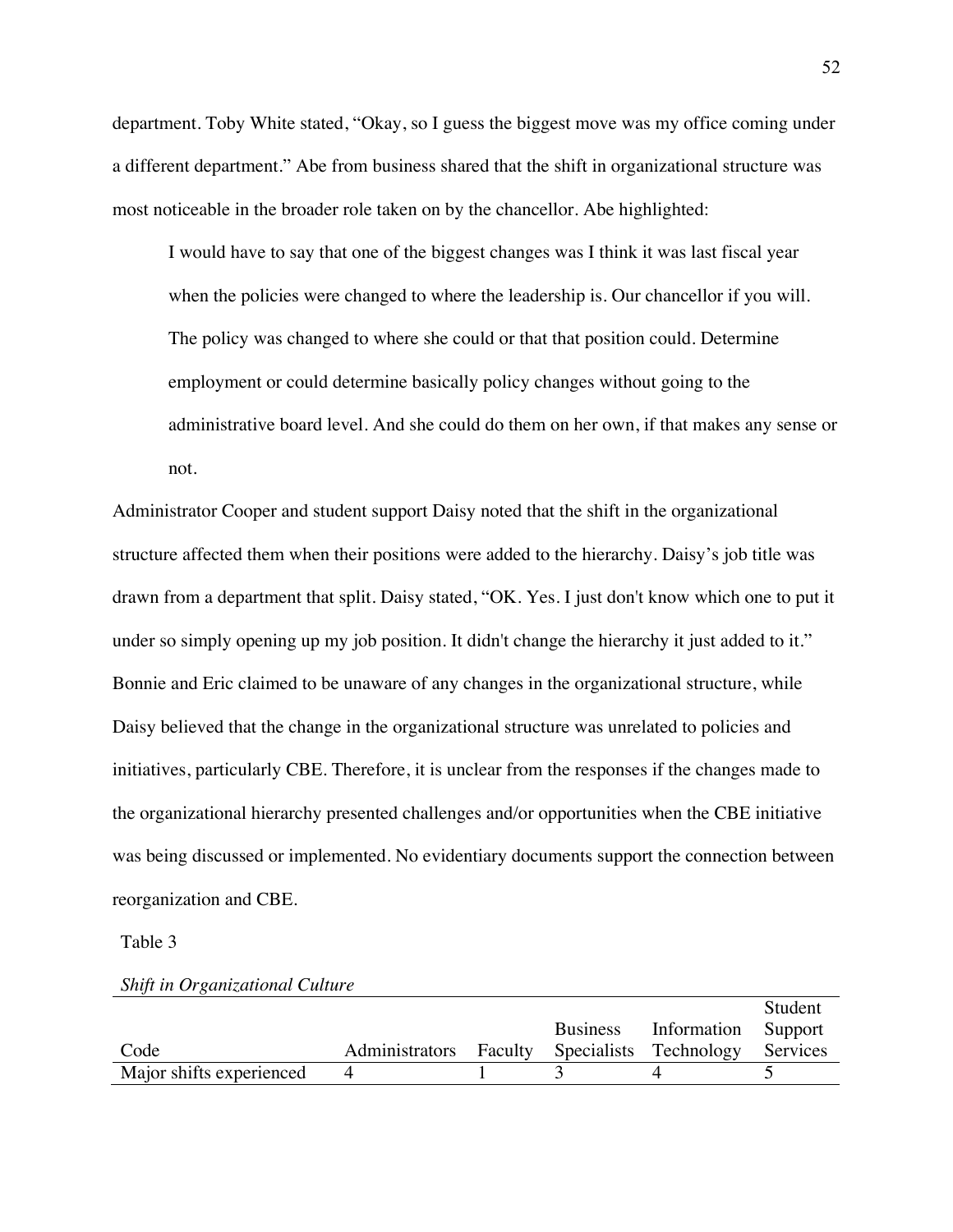# **Communication**

Communication when implementing any changes or any discussions regarding CBE initiatives was believed to be top-down. Nine participants shared that the president and vice president used to have the most authority. TechNerd shared, "I would say that at the time it was the president of the [college] that made the decisions." Two participants perceived that, while the president and vice president did their best to communicate and make decisions, some issues remain unresolved, including launch of any CBE programs. Abby, a faculty member, narrated:

They said that they were hearing what we were saying, and that they were listening to what we were saying, but not a lot was going on to change or to rectify that situation at all. So, we had a couple of health science directors that quit as a result of that, and there were about five more who were on the verge of quitting but thankfully we got a new dean before that happened.

In the shift of the organizational structure, the president and vice president were replaced by the chancellor and vice chancellors in both title and person. Abby believed that the communication did not improve despite the change in leadership. Abby continued:

Sadly, we are close to being back to where we were before but not quite there yet. Our current dean has resigned and there is a real possibly that the old interim dean may be put in charge of us again until a new dean is hired. Again, the health science directors have voiced our concerns to the Vice Chancellor and at this time she is doing all that she can to "assist us" during this transition but she was told that she could not serve as the interim dean.

Nonetheless, seven participants believed that the current leadership including the chancellor, vice chancellors, directors, and deans had "good performances." Bird from faculty,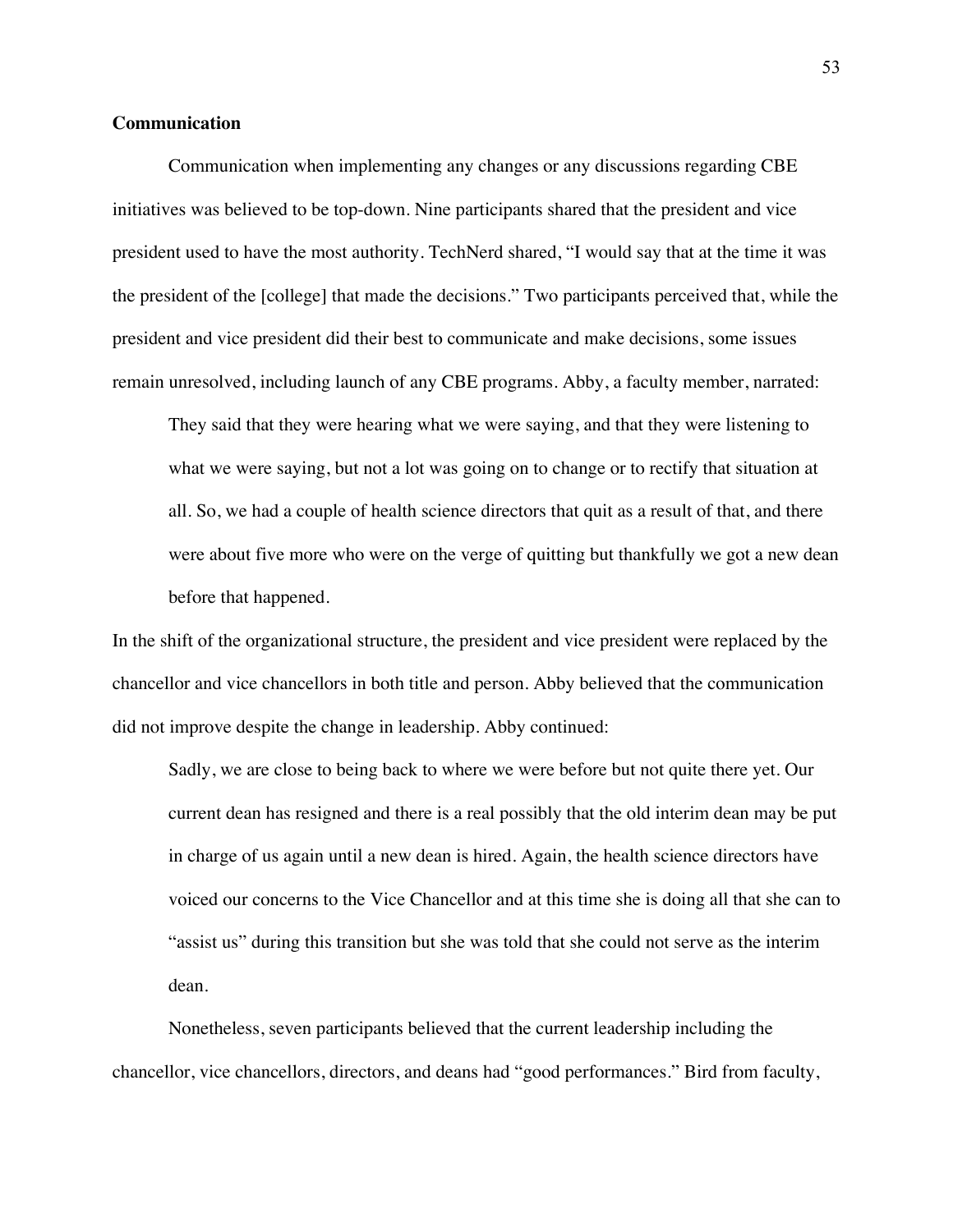and Eric from IT perceived that the top-down communication in the current leadership was effective in keeping subordinates informed. Eric believed that communication was effective due to delegation of tasks. Eric emphasized:

On performance I would say the Dean of [campus] was very good. Keeping us informed. As far as our Dean (Academic Technology) He kinda left it up to our manager to make sure everything was being done and there were really no guidelines except for, "Here's where things go, get them in place and make sure they work."

Good Bob referenced how the current leadership was effective in communicating when getting stakeholders on board. Good Bob explained:

I viewed their performance as...I viewed it very favorably. I did not see... I saw where everybody was on the same path and saw that there was an opportunity to improve the different portions of it. Could have been the travel [referring to a revised travel policy] but I saw that, I don't know what would have been different if I had the naysayers in the group that were saying "that's not going to work" because I think that was part of what we tried to accomplish, was to bring that group in and allow them to tell us what they thought might not work and then we would try to overcome those obstacles, and some of that is that goes back again to just communication again understanding why we're doing some of things we were doing.

However, eight participants believed that communication could still be improved within the institution. Toby White believed:

The only thing, I think the issue is communication from top down, especially at the upper echelon. I think there needs to be a better [effort]. Or in some ways. When things are changed at the upper, or decisions are made at that level, it needs to be passed down to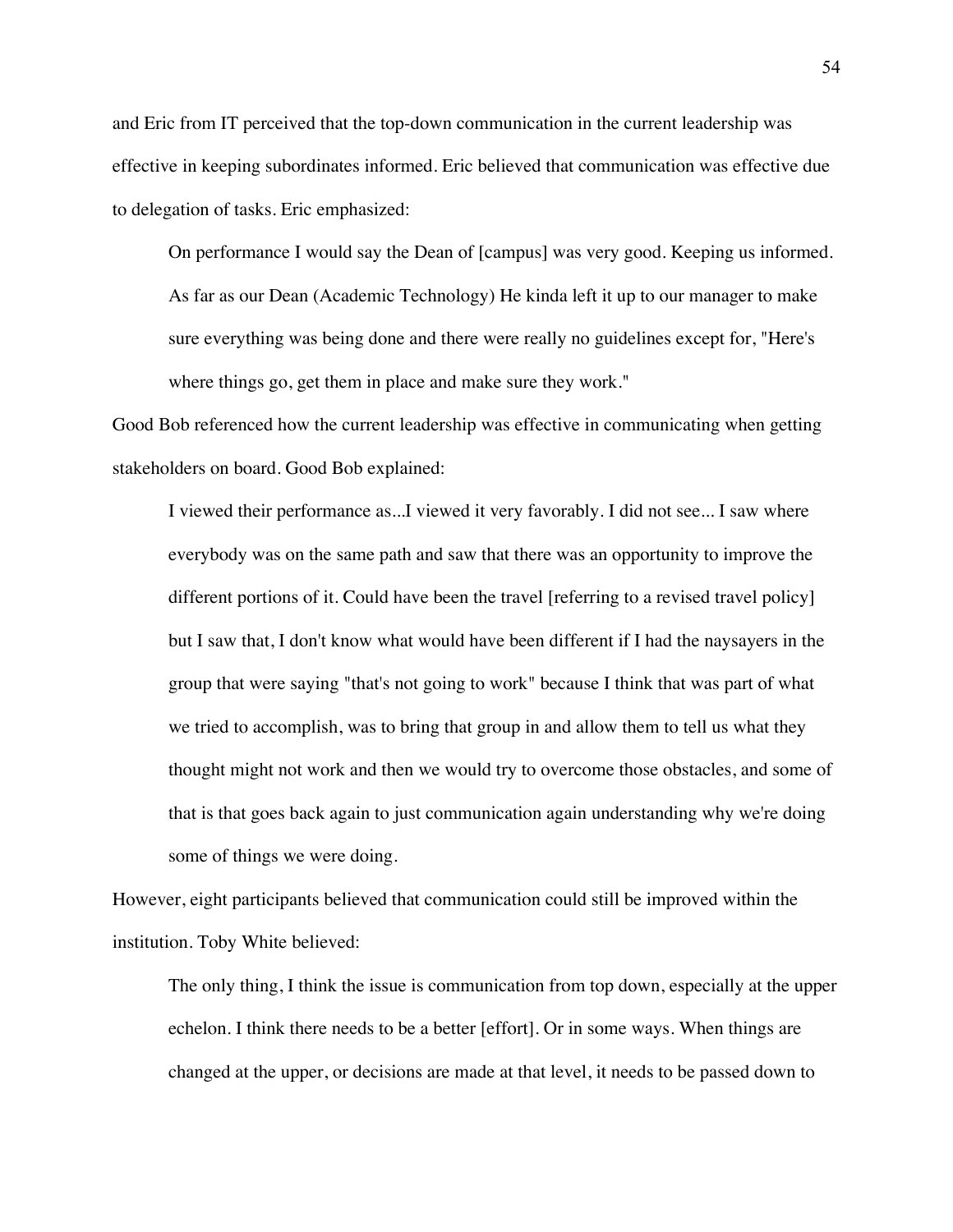middle management. reasons why, things like that. Inclusion would be certainly wonderful if something's changed in my department, I'd sure like to have a say about it. That's the only thing I can think of.

Similar to Toby White, Biper perceived that communication was not only top-down but must also be bottom-up. The participants were suggesting that the communication within the institution may be improved when leaders open the line of communication to their subordinates, at the same time subordinates ought to take the initiative to ask their superiors about the institution. Biper stated:

I think they can, communication could have been better at letting everybody know who was [affected]. I think we have a problem with people [not] knowing who is in charge and listening to the person in charge. They think they can go around the person in charge and go over their head.

Cindy Lou Who shared that communication needed to be more formal in the form of direct reports. Review of the documents showed that some information was circulated in news articles. Reports such as statistics of the student population were also publicly available, but there was no evidentiary documentation of communication protocols regarding implementation of an initiative.

Table 4

*Communication*

|                    |                |         |                 |             | Student  |
|--------------------|----------------|---------|-----------------|-------------|----------|
|                    |                |         | <b>Business</b> | Information | Support  |
| Code               | Administrators | Faculty | Specialists     | Technology  | Services |
| Executive council  |                |         |                 |             |          |
| President and vice |                |         |                 |             |          |
| president          |                |         |                 |             |          |
| Unsure             |                |         |                 |             |          |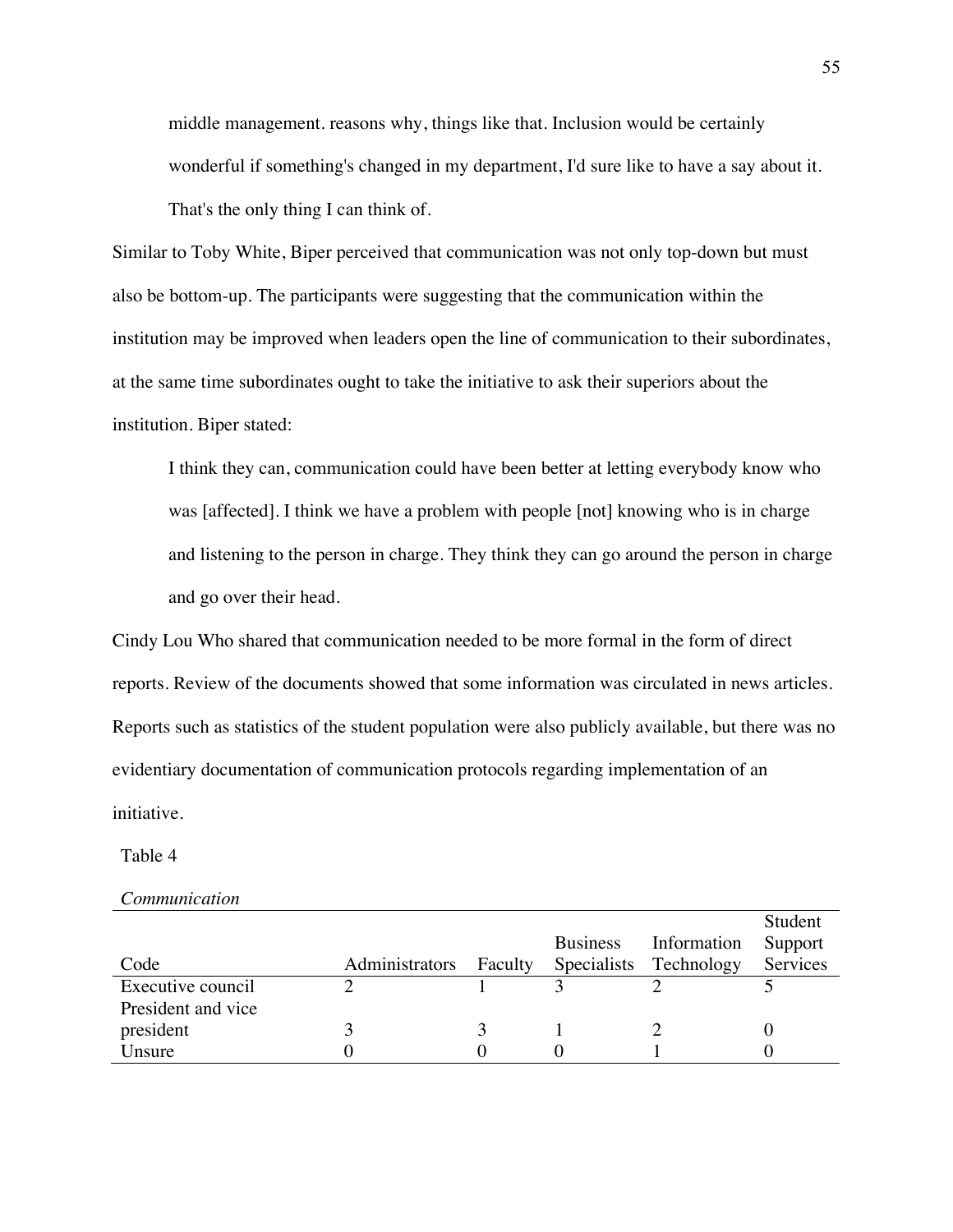### **Bystander Role in the Implementation of Changes**

Thirteen participants perceived being generally not directly involved or were bystanders in the implementation of changes and initiatives. Pink believed that several stakeholders felt like bystanders due to their limited authority in decision making. As an administrator, Pink shared that she only had been able to make decisions when she assumed a leadership role. Biper, a business specialist, shared that she was able to be indirectly involved in initiatives when the changes were departmental. Nonetheless, administrator Red Raider and Maggie still felt like bystanders in certain initiatives. Red Raider mentioned, "I wasn't involved with the decision to make those changes."

In one initiative, Emma from IT believed that she was affected by the change but was not involved in making the change. Emma shared, "So I was I was impacted by it. I was not involved in it. I found out what was going on after it had already occurred." Similarly, Cindy Lou Who from student support services expressed:

I think we had some of the personnel changes that was a big adjustment because it was some of my directed leadership and so we had to adjust to just the new team members coming in. I wasn't directly involved with the change that we were given new personnel to report to.

Abe, a business specialist, perceived that several stakeholders were not involved in making changes, but were being told about the changes. Abe noted, "I don't know that they had a whole lot of, I couldn't honestly tell you how much of a role they had in, it other than just kind of being told what was going to happen." AggieDoc, a faculty member, also believed that most stakeholders were not involved with making changes but had concerns about what was happening. AggieDoc stated, "No authority, but concern." Red Raider and Elena, from the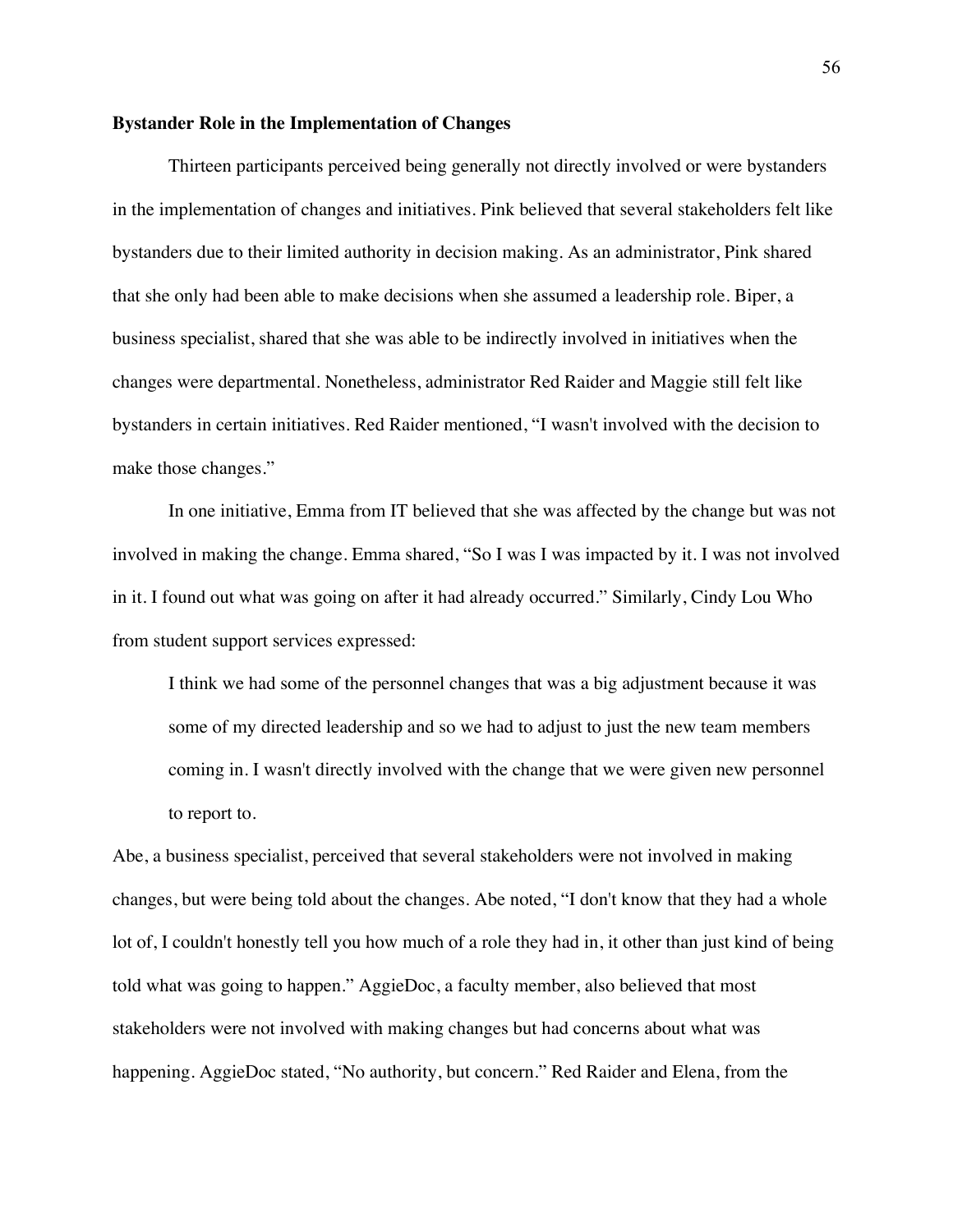administration and student support services respectively, both believed that the majority of stakeholders were on board with changes when informed. Elena reiterated:

Individuals think differently. We have individuals who are very historical, and we also have individuals who are a little bit newer in the organization. So, there's going to be opposing views on how people interpret an event or a direction. I think the majority are on board with the changes.

Data do not support that CBE was a part of the discussion with any of the major proposed initiatives or changes. No administrators reported being a part of the discussions or decisionmaking process for the changes and only one was indirectly involved. Most notably, only one administrator indicated they were "on board" with the changes.

Table 5

|                       |                |         |                 |             | Student  |
|-----------------------|----------------|---------|-----------------|-------------|----------|
|                       |                |         | <b>Business</b> | Information | Support  |
| Code                  | Administrators | Faculty | Specialists     | Technology  | Services |
| <b>Bystander</b>      |                |         |                 |             |          |
| Directly involved     |                |         |                 |             |          |
| On board with changes |                |         |                 |             |          |
| No say                |                |         |                 |             |          |
| Indirectly involved   |                |         |                 |             |          |

# *Bystander Role in the Implementation of Changes*

# **Evidence of Trustworthiness**

To strengthen the quality of the study, the evidence of trustworthiness will be presented in this section. Trustworthiness involves the following components: credibility, transferability, dependability, confirmability (Creswell & Creswell, 2017). Improving each component would improve the quality of the results.

Credibility refers to the establishment of accurate results (Yin, 2011). Techniques used to improve the credibility of this study were triangulation, member checking, and yielding high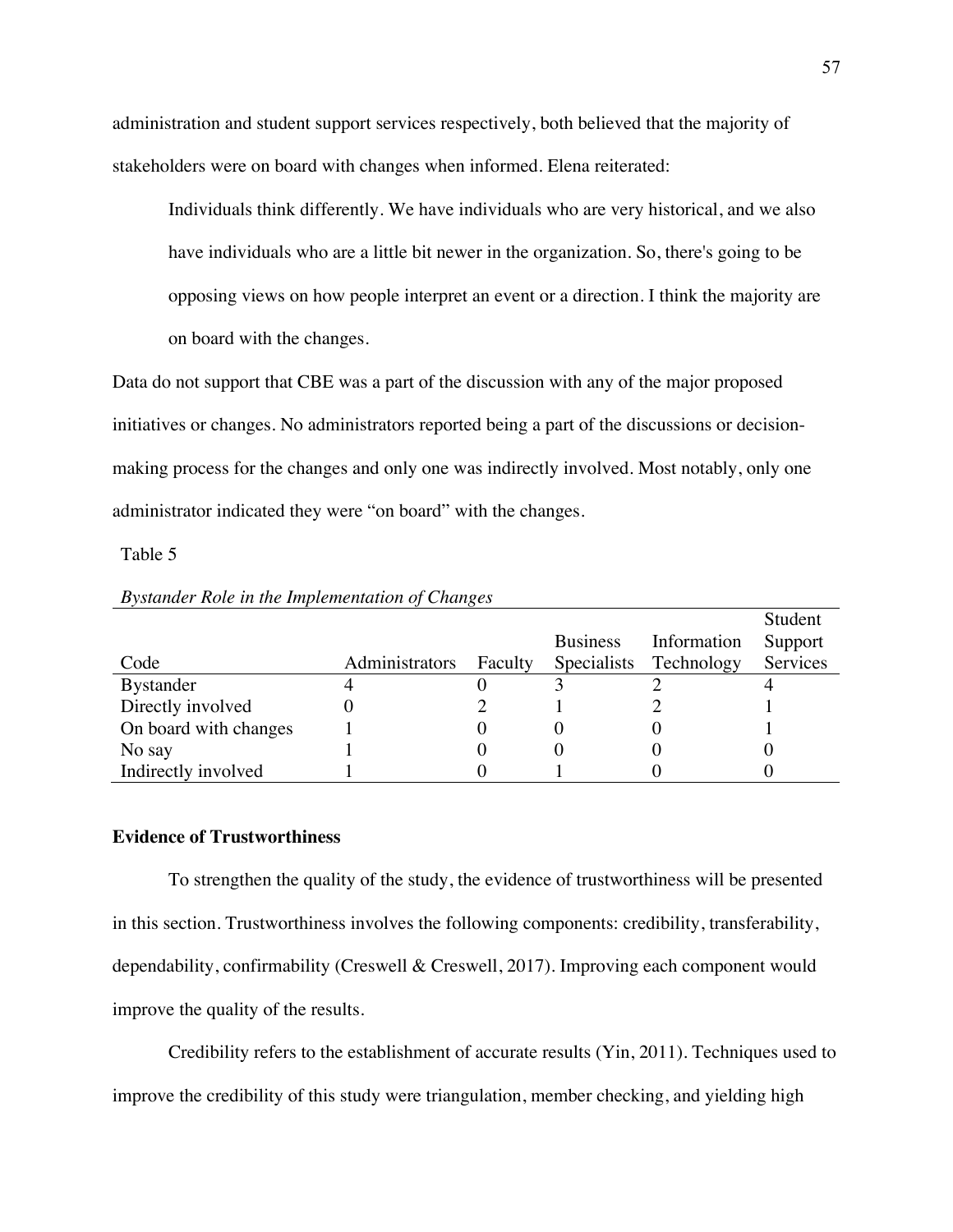quality data. Data triangulation involved comparing the data from different sources. Interview transcripts and various documents were used to determine common themes in this study. Member checking was conducted when the interview transcripts and interpretation of data were e-mailed to the participants for review. High quality data were gathered through systematic engagement of the researcher. The related literature in Chapter 2 was used to inform the structure of the data presentation and analysis.

Transferability refers to the extent in which the research may be applied to a different context (Yin, 2011). The researcher increased the tools that the readers could use to determine whether the results of this study will be applicable to another context, such as an initiative like CBE. Transferability was improved through rich descriptions of the setting of the study, as well as other conditions that may affect the data, such as organizational changes at the time of data collection. Rich descriptions of the context of the study allows readers to make a judgment about transferability.

Dependability refers to the consistency of the results of this study when replicated (Yin, 2011). Dependability was improved through documentation of the processes and procedures involved in this study. The researcher also practiced reflexivity or self-inquiry to minimize personal bias that may influence the results of the study with the researcher being the sole investigator. Reflexivity involved questioning oneself during data collection and data analysis such that the processes and results remain in line with the purpose of the study and the research questions (Yin, 2011).

Confirmability refers to the extent in which the results are supported by the data (Yin, 2011). Improving confirmability included objectivity (Creswell & Creswell, 2017). As such, confirmability was improved through documentation of the processes and procedures, including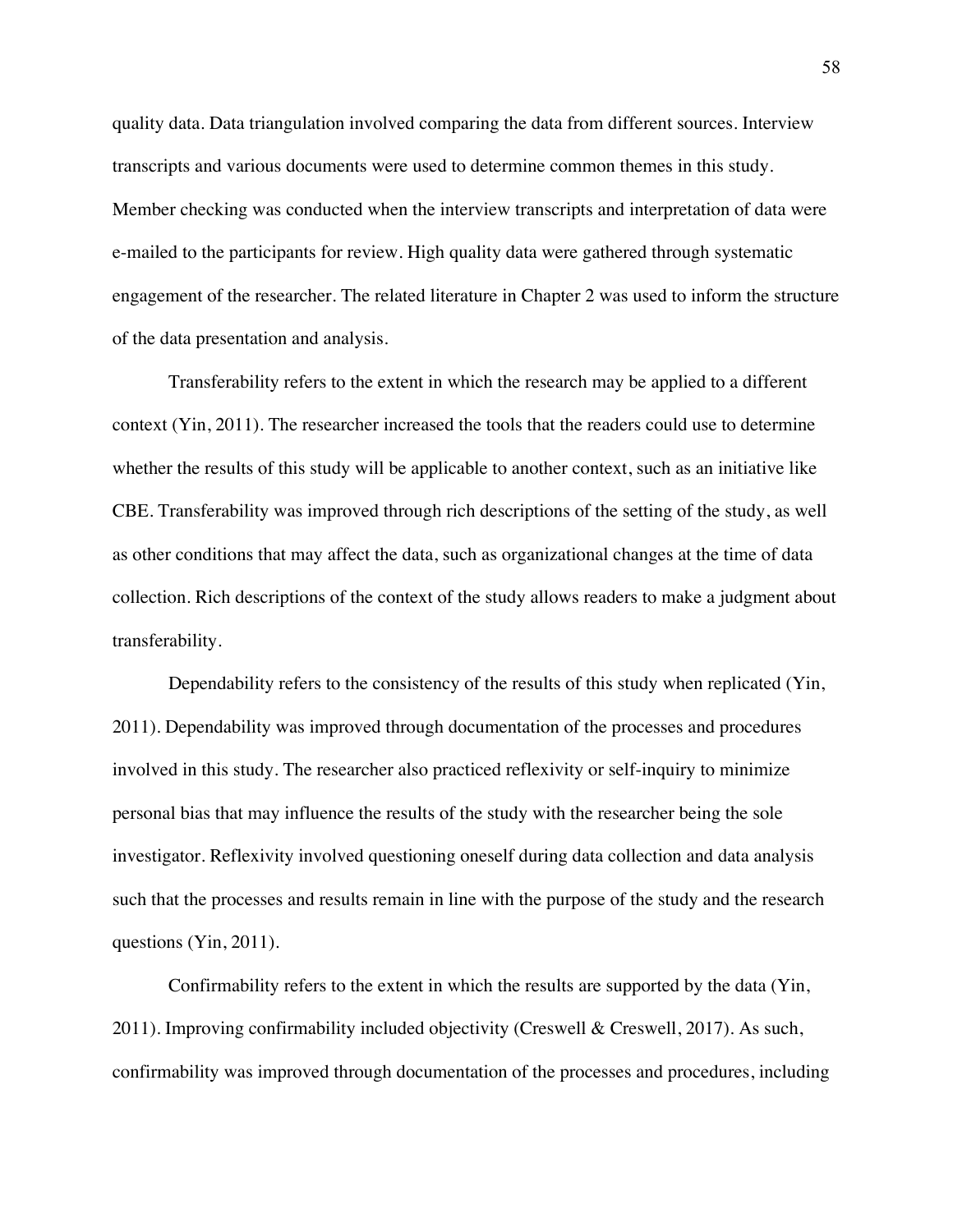how the researcher arrived at decisions during data collection and analysis. The additional documentation included in the triangulation process served to confirm the complexity of the reorganization, change in job descriptions, and the residual effects of the changes. The most profound evidence was the reporting structure of both individual employees and departments.

### **Summary**

This chapter contained the presentation of the results of this study in an attempt to answer the research questions. The purpose of this study in a two-year community college in the southern region of the U.S. was to examine leadership styles when considering the implementation of an initiative such as CBE by analyzing perceptions among five groups of stakeholders (faculty, administration, business specialists, information technology, and student support). The participants of this study were five administrators, four faculty, four business specialists, five IT, and five student support services stakeholders. Interviews from the stakeholders served as the primary source of data for this study. Secondary sources of data were various supporting documents. The data were analyzed using pattern-matching (Yin, 2011) based on the theoretical propositions of LMX and path-goal leadership theories.

The themes that emerged from the data were: using the skill of each stakeholder, shift in organizational structure, communication, and bystander role in the implementation of changes. The majority of the participants believed that each department had a function in the implementation of initiatives such as CBE. However, each stakeholder group appeared to only be familiar with the changes within their departments. The leaders of institution appeared to have been utilizing the skills of each stakeholder group. In the implementation of change, the institution went through changes in the organizational structure. The lack of awareness for change outside the group was associated with the lack of communication from the upper leaders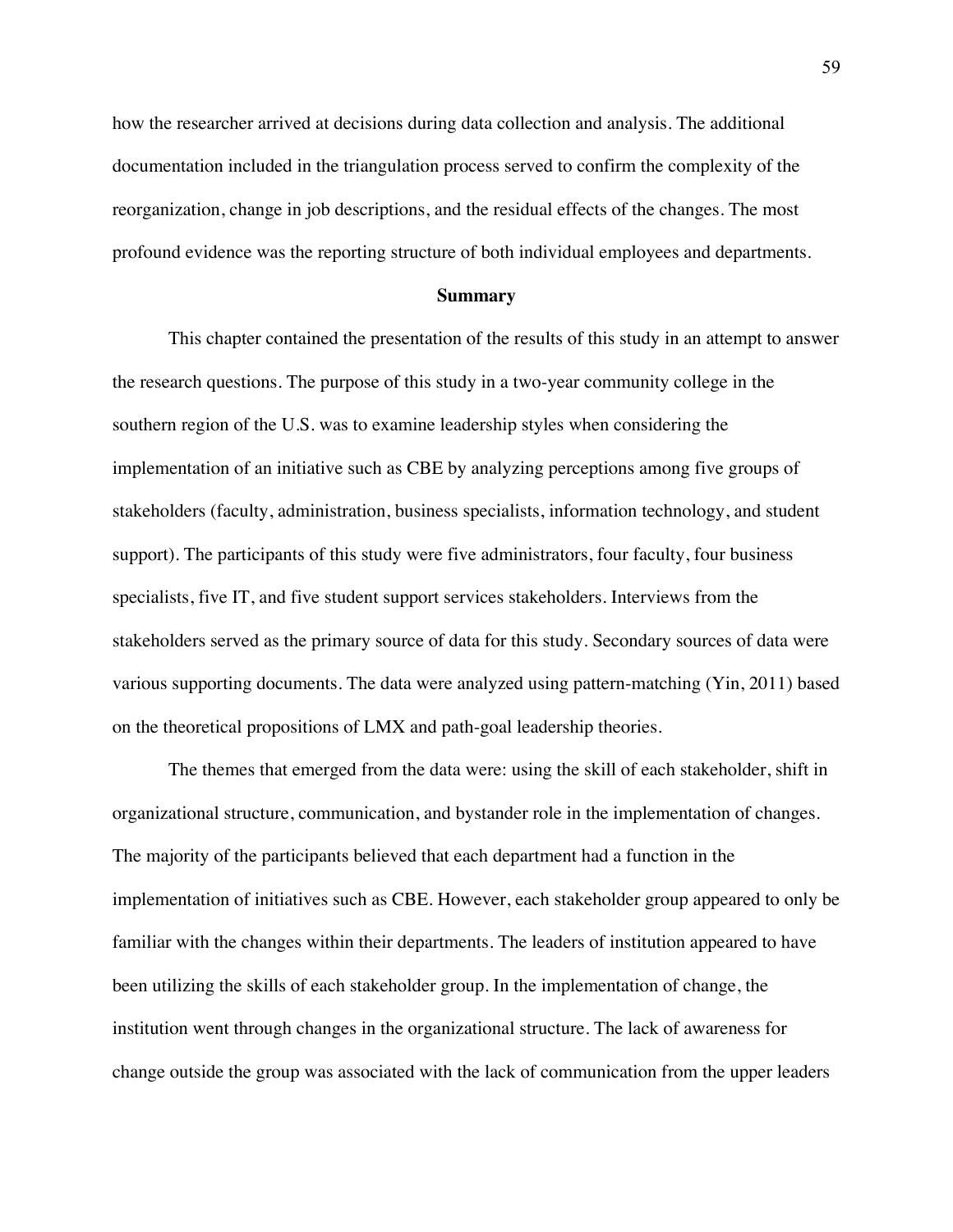to the staff. A top-down method of leadership was perceived to be applied in the institution. The majority of the participants perceived that the chancellor and vice chancellor had the authority and most direct involvement in considering CBE initiatives. The majority of the participants claimed to be bystanders. However, some participants who were part of the administration with positions such as vice chancellor also claimed to be a bystander in some initiatives. Despite being bystanders, the majority of the participants were part of the in-group, who accepted and completed tasks delegated by the leaders (Northouse, 2016). The majority of the participants perceived that the leadership in the institution could be improved with better communication, as the majority of the participants were aware of their tasks to implement changes in policies, but were unaware that the changes were intended to implement any initiative.

The results will be interpreted and discussed in the next chapter. The discussion will include comparisons with the literature presented in Chapter 2. The next chapter also contains the implications, recommendations, and conclusions of the study.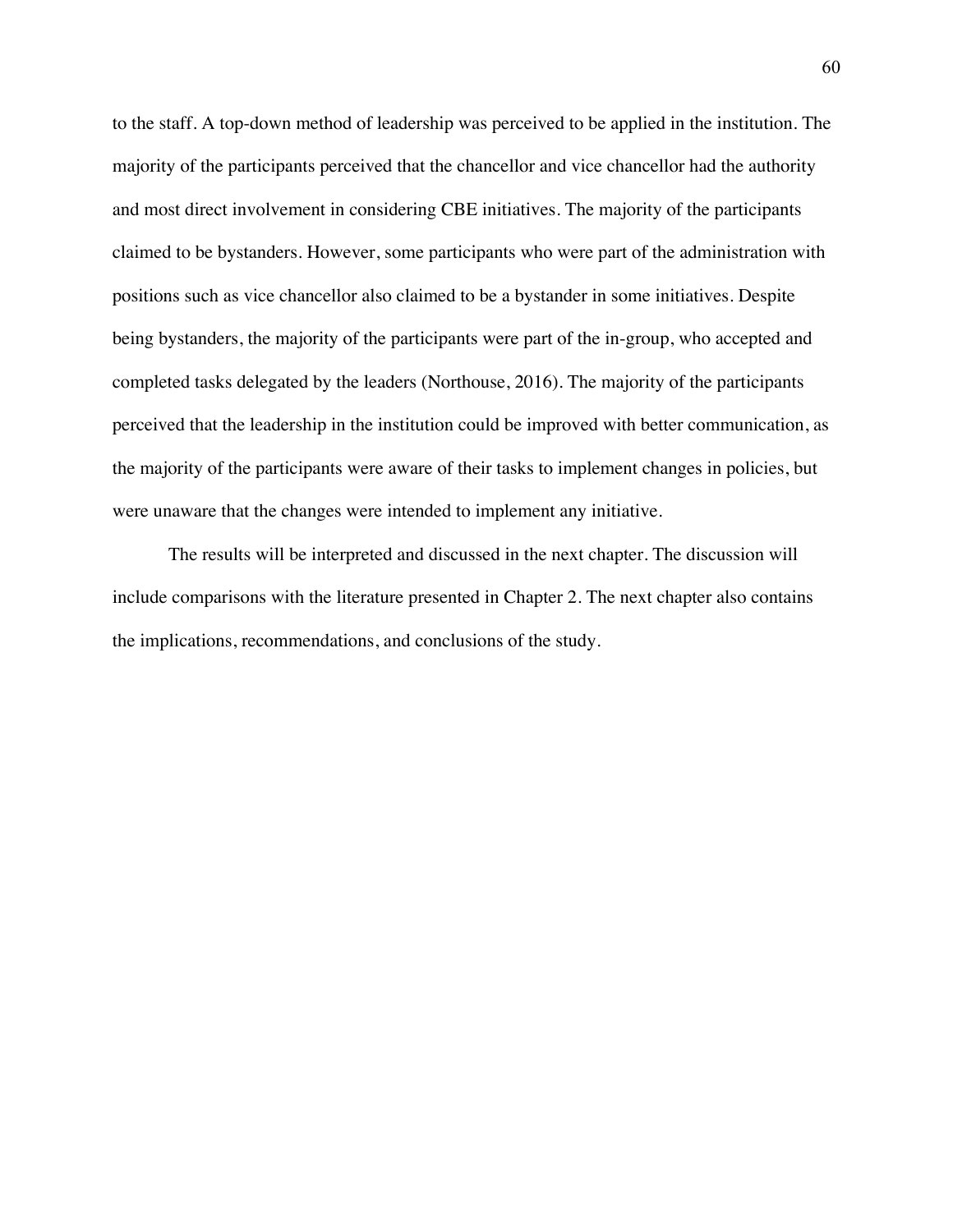### **CHAPTER 5: DISCUSSION, CONCLUSIONS, AND RECOMMENDATIONS**

Despite the documents on CBE initiatives among elementary, secondary, and postsecondary institutions, a lack of evidence in literature existed regarding the perceptions of stakeholders on efficacy and implementation of CBE (Ordonez, 2014). Additionally, much of the research regarding the perception of CBE was found to be geared toward understanding among administrators and faculty (Clerkin & Simon, 2014; Cross, 2017; Flowers, 2017; Lurrie, Mason & Parsons, 2019; Sullivan, 2015). Failure to fully comprehend the risks and benefits of CBE implementation, it was noted, could cause significant residual long-term effects on perceptions of leadership and organizational culture.

The research problem in the current study was that, despite the growing outside pressure to implement a district-wide initiative, the perceptions of leadership at a two-year junior college when implementing initiatives such as competency-based education was not known. This research study was justified on the grounds that there are stakeholders other than those studied in the existing literature who are potentially impacted by CBE implementation and should be considered in research. Higher education leaders must consider the immediate impact of not only the students and faculty, but also the residual effect CBE implementation may have on ancillary departments (Flowers, 2017).

The purpose of this study in a two-year community college in the southern region of the US was to examine leadership styles when considering the implementation of an initiative such as CBE by analyzing perception among five groups of stakeholders. Through expanded careful research and analysis described by Flowers (2017) and Lurrie, Mason, and Parsons (2019), it was possible to deduce why higher education representatives in specific departments are reluctant to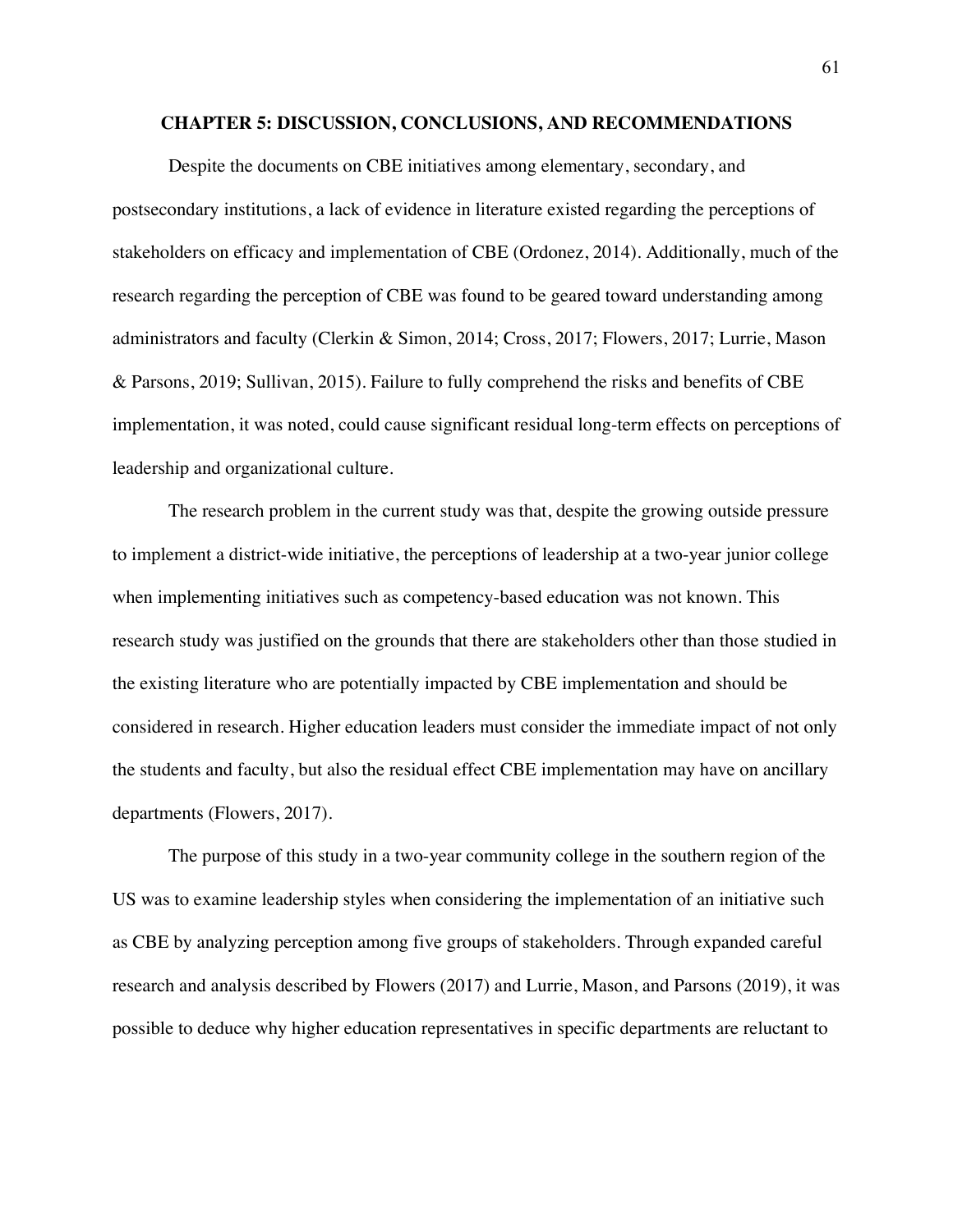adopt CBE based on perception. Understanding how all stakeholders view CBE would likely provide greater chances for success when coupled with an appropriate leadership style.

To conduct the research, a qualitative single case study research design was selected. For the purpose of data collection, purposeful sampling technique was used to select a sample consisting of five administrators, four faculty, four business specialists, five IT, and five student support services stakeholders. Data were collected using a semi-structured interview protocol to illustrate directly what the perceptions of five distinct categories of stakeholders were in institutions when implementing CBE. Secondary sources of data included documents such as organizational charts, faculty handbook, policies, and memos. The data were analyzed through one of the techniques proposed by Yin (2011), namely pattern-matching, and theoretical propositions (Yin, 2014). The theory used in this study was the leader-member exchange (LMX theory) or path-goal leadership theory (Northouse, 2016). In pattern matching, the analysis involved examining, categorizing, tabulating, and creating a data display (Yin, 2011).

The findings of the study showed that, during the implementation of an initiative such as CBE, leadership styles among five groups of stakeholders were characterized by the use of the stakeholders' specialized skills, a shift in organizational structure, top-down communication, and stakeholders' lack of direct involvement or bystander role in the implementation of changes and initiatives.

The first research question that was used to guide the current study was designed to explore how the five stakeholder groups, namely administrators, faculty, business specialists, information technology, and student support services, perceived the leadership style practiced within an institution when implementing an initiative such as CBE. In response to the primary research question, four themes emerged from the analysis, namely: using the skill of each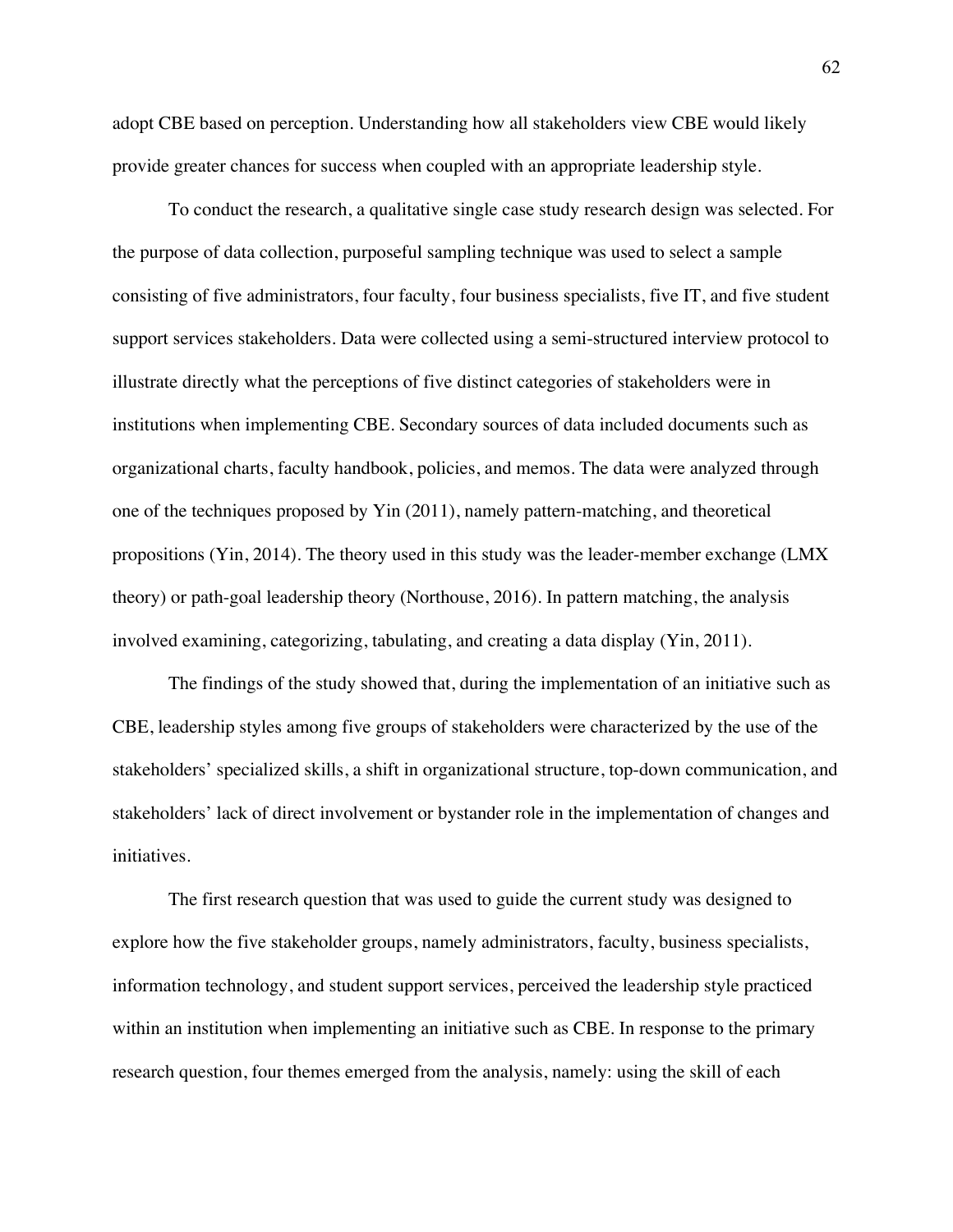stakeholder, shift in organizational structure, top-down communication, and bystander role in the implementation of changes. Regarding the theme of using the skill of each stakeholder, it was found that there were different levels of awareness and involvement in implementing components of CBE and the stakeholders' awareness and involvement appeared to be related to their specialized skills. As each stakeholder group appeared to only be familiar in the changes within their departments, the leaders of institution appeared to have been utilizing the skills of each stakeholder group. Regarding the theme of shift in organizational structure, it was found that despite their lack of awareness, the majority of the participants noted a shift in organizational structure during the implementation of CBE, which generally involved shift in positions and job titles, dismissal, or resignation.

Regarding the theme of communication, it was found that the participants believed the communication during the implementation of changes and initiatives to be top-down, with the majority of the participants perceiving that the chancellor and vice chancellor(s) had the authority and most direct involvement in considering CBE and other initiatives. Regarding the theme of bystander role in the implementation of changes, it was found that the participants were generally not directly involved or were bystanders in the implementation of CBE changes or initiatives. Several stakeholders felt like bystanders due to their limited authority in decision making during the implementation of CBE. Despite being bystanders, the majority of the participants were part of the in-group, who accepted and completed tasks delegated by the leaders when implementing CBE.

The second research question that guided the current study was designed to explore the challenges and opportunities perceived by the five stakeholder groups when institutional leaders implement CBE. In response to the second research question, it was found that the majority of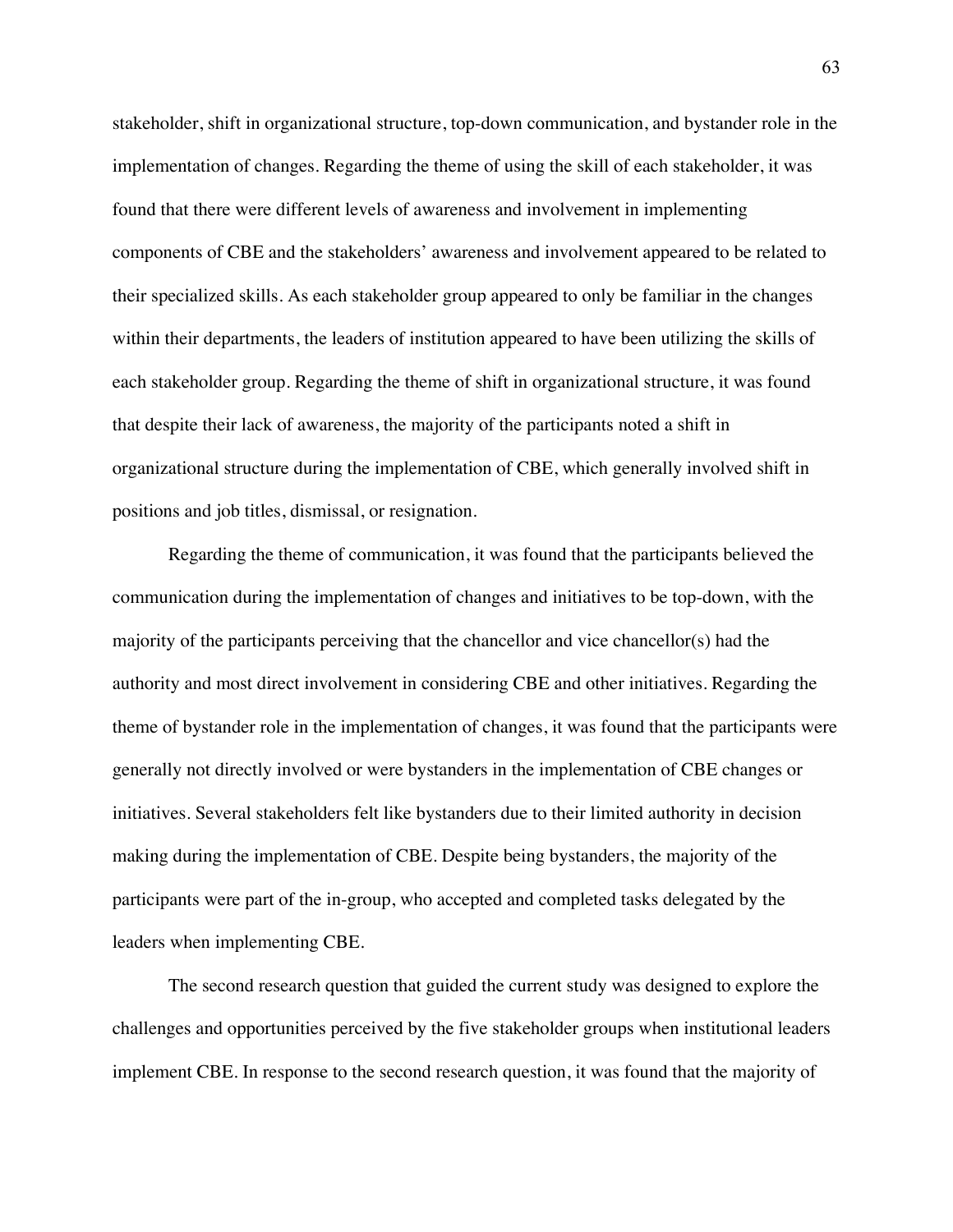the participants perceived that the leadership in the institution could be improved with better communication when implementing CBE, as the majority of the participants were aware of their tasks to implement changes in policies, but were unaware that the changes were to implement any component of CBE.

The remainder of this chapter will consist of interpretation of the findings and a discussion of the relevant conclusions that can be drawn from them. The following section will include an interpretation of the results in relation to the extant literature. This will be followed by a discussion of the limitations and the potential recommendations from the study. Next, implications of the research will be discussed.

#### **Interpretation of the Findings**

In relation to the purpose of the study, the results showed four main themes, namely using the skill of each stakeholder, shift in organizational structure, communication, and bystander role in the implementation of changes. When asked about the performance of leadership, participants' responses were categorized as positive, negative, or null. If the overall performance of leadership was neither positive nor negative, it was categorized as null (Table 7). Three stakeholder groups indicated either an overall positive or negative performance of leadership. The two remaining groups reported being neutral. Therefore, the aggregate perception of leadership performance was negative during implementation or changes in initiatives such as CBE.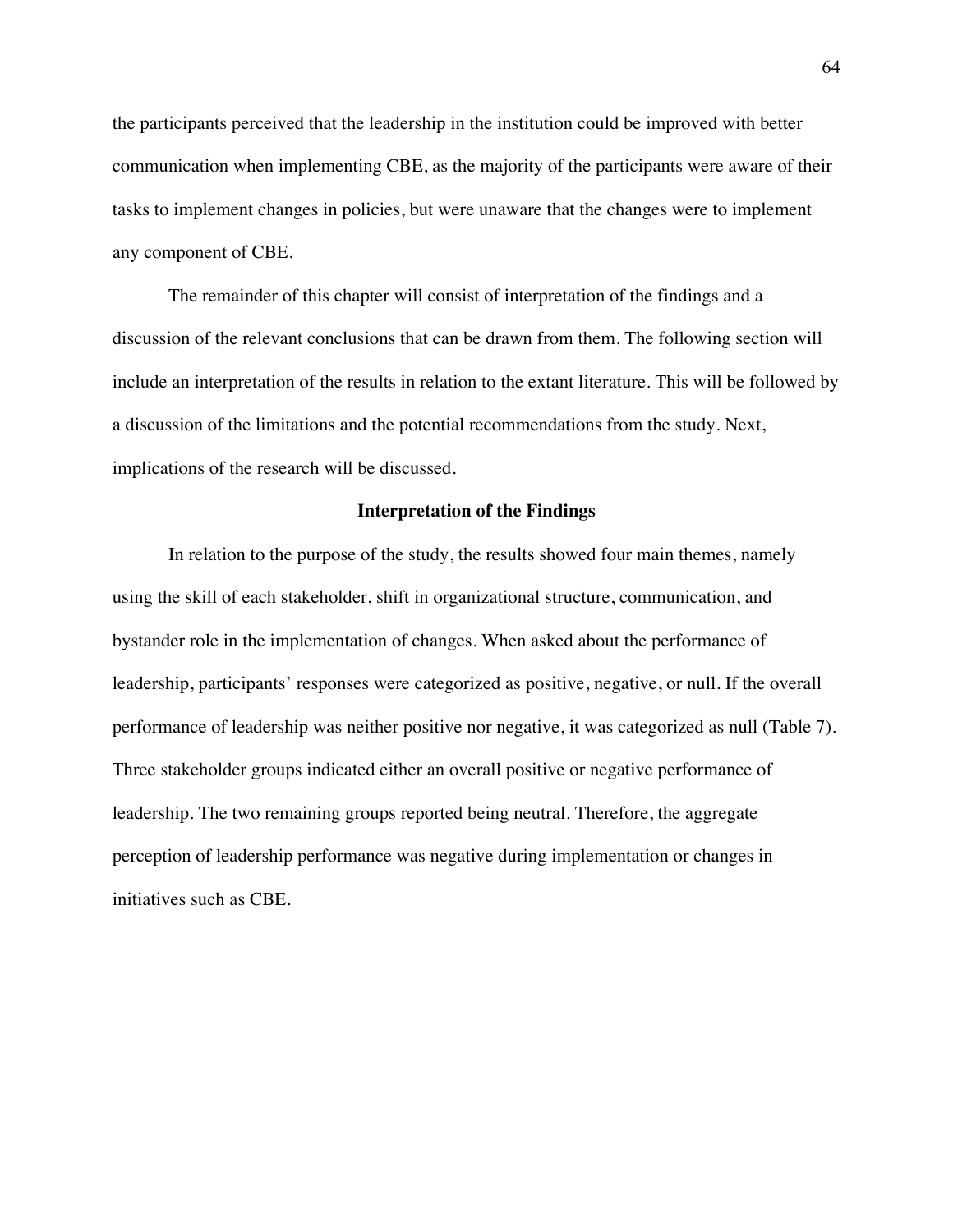## Table 6.

|             | Administrators | Faculty  | <b>Business</b>    | Information | Student  | <b>Total</b>    |
|-------------|----------------|----------|--------------------|-------------|----------|-----------------|
|             |                |          | <b>Specialists</b> | Technology  | Support  |                 |
| Positive    |                |          |                    |             |          |                 |
| Negative    |                |          |                    |             |          |                 |
| <b>Null</b> |                |          |                    |             |          |                 |
| Dominant    | -              | Negative | Positive           |             | Negative | <b>Negative</b> |
| perspective |                |          |                    |             |          |                 |

# *Perception of Leadership Performance*

## **Alignment of Findings to Literature**

The finding regarding the use of the skill of each stakeholder aligned with the recommended practices in the literature regarding the implementation of CBE (Dickerson, Coleman & Greer, 2012; Kotter, 2012). The finding regarding the theme of shift in organizational structure was not supported in the literature, in which the roles of the faculty were found to have remained unchanged (Dragoo & Barrows, 2016). The finding regarding the theme of top-down communication was not supported by the literature, in which a more effective approach in leadership styles within CBE was found to be shared leadership (Marion, Vander Els & Leather, 2017). The finding regarding bystander role in the implementation of changes was also not supported in the existing literature (Marion et al., 2017; Northouse, 2016).

As shown in Table 7, the alignment of the literature to research themes highlight that three of the four thematic findings were not aligned.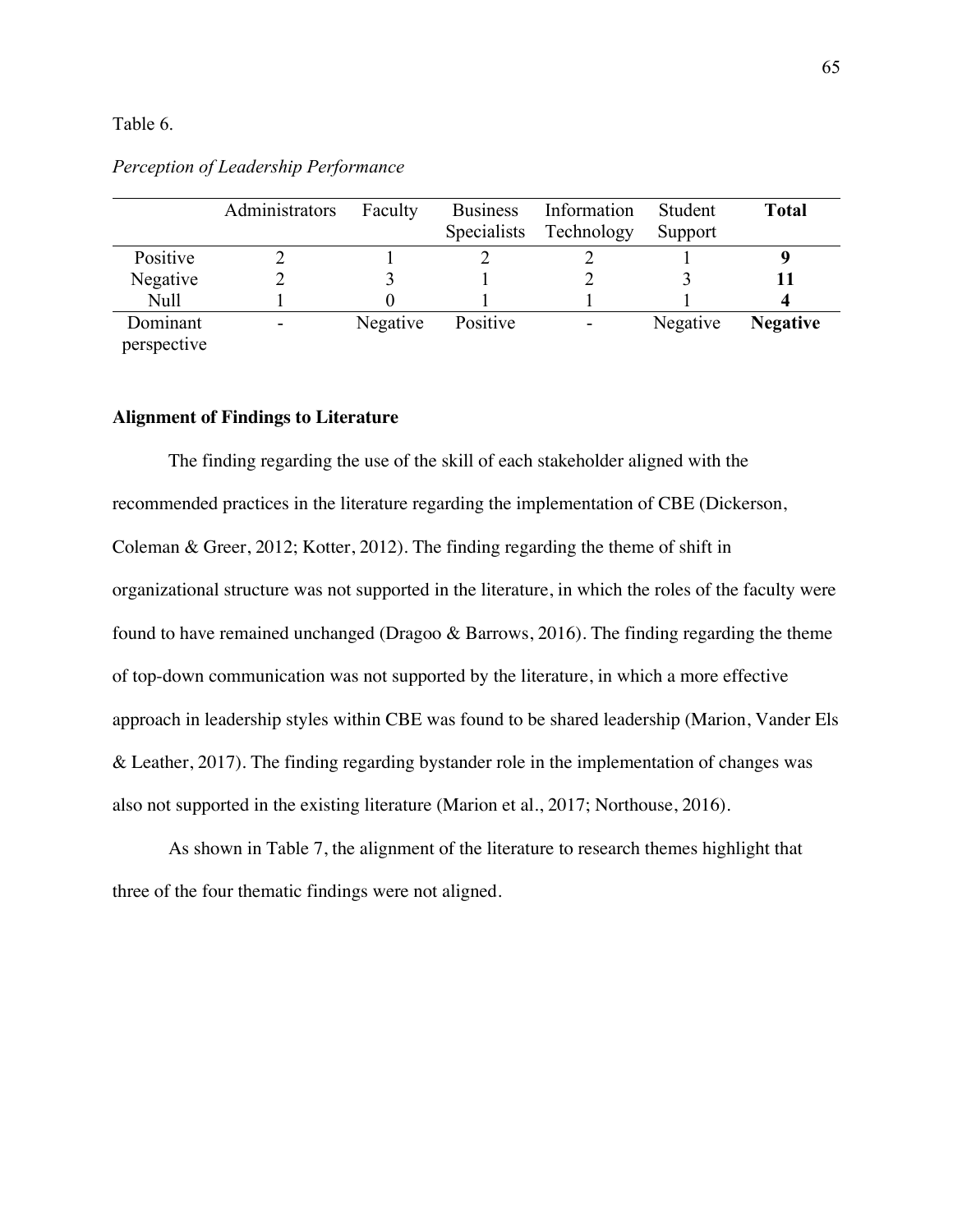## Table 7.

|                          | <b>Skill of each</b>                                                                                                              | Communication                                                                                                                                                                   | Organizational                                                                                                                              | <b>Bystander</b>                                                                                  |
|--------------------------|-----------------------------------------------------------------------------------------------------------------------------------|---------------------------------------------------------------------------------------------------------------------------------------------------------------------------------|---------------------------------------------------------------------------------------------------------------------------------------------|---------------------------------------------------------------------------------------------------|
|                          | stakeholder                                                                                                                       |                                                                                                                                                                                 | structure                                                                                                                                   | role                                                                                              |
| Findings                 | Awareness and<br>involvement<br>during the<br>discussion of<br>CBE appeared<br>to be related to<br>their<br>specialized<br>skills | Participants believe<br>communication was top-<br>down<br>Chancellor and Vice<br>Chancellors had the<br>authority<br>CBE implementation<br>required additional<br>communication | Reorganization,<br>changes at<br>multiple levels,<br>resignations,<br>new hires, and<br>typical daily<br>flux contributed<br>to the process | Participants<br>generally not<br>involved or<br>were<br>bystanders due<br>to limited<br>authority |
| Aligned to<br>literature | <b>YES</b>                                                                                                                        | No                                                                                                                                                                              | No                                                                                                                                          | N <sub>o</sub>                                                                                    |

*Alignment of Findings to Literature*

**Skill of Each Stakeholder.** Regarding the theme of using the skill of each stakeholder, it was found that the stakeholders' awareness and involvement during the discussion of implementing CBE appeared to be somewhat related to their specialized skills. This finding aligns with the recommended practices in the literature regarding the implementation of CBE. CBE involves transitioning students from traditional learning to individualized, student-centered learning (U.S. Department of Education, 2016), which would require collaboration of different stakeholders within the institution to implement. It was noted that great leaders can see potential problems beforehand and act because waiting for a problem to occur can have disastrous results (Dickerson, Coleman & Greer, 2012). Students generally progress through the curriculum in different paces when CBE is implemented (Laitinen, 2012). As such, different stakeholders may need to provide their specialized skills to aid the institution in upholding student-centered learning through minimizing potential issues such as enrollment, funding, and student achievement. In addition, leaders in the institution may need to utilize the specialized skills of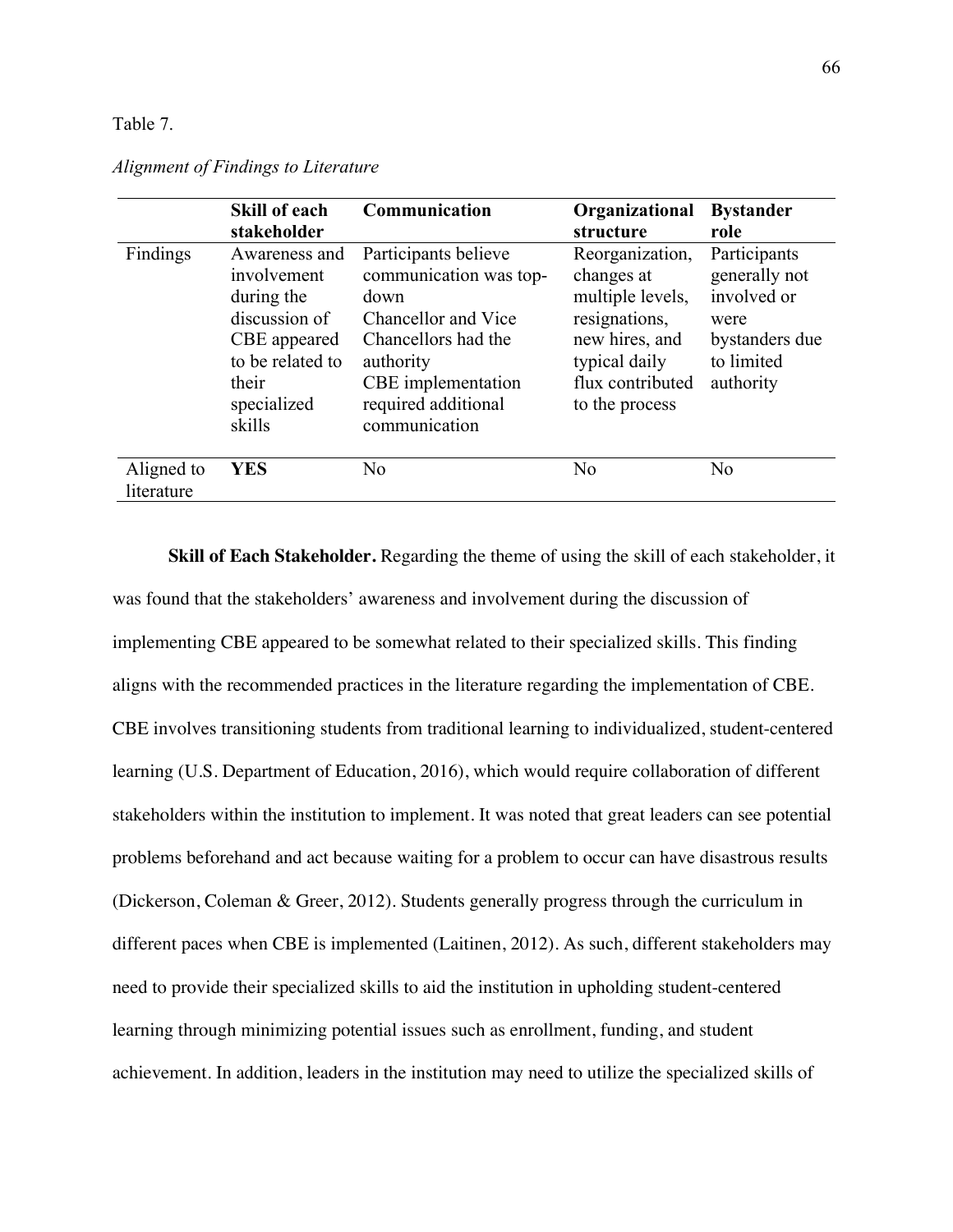each stakeholder and delegate tasks accordingly when implementing CBE initiative (Flowers, 2017). Relatedly, it was found that professionals knowledgeable in learning management system capabilities and limitations can have a profound impact on implementing CBE by identifying potential obstacles (Nodine & Johnstone, 2015). An example of utilizing specialized skills highlighted in the literature review was that of an instructor uploading a video or exercise for students for a particular lesson related to CBE, and those formative or summative assessments taking space on a server (Nodine & Johnstone, 2015). It was noted that, with the increase in the number of videos and other resource material as part of the CBE implementation process, there would be an increase in storage, grading, communication, tracking, and deployment of these limited direct assessments, which could tax the software and hardware (In such situations, only an expert would be able to perform risk-benefit analyses necessary for successfully implementing CBE and would be aligned with LMX theory as well as path-goal). In the current study, it was found that the leaders of the institution appeared to have been utilizing the skills of each stakeholder group when implementing CBE (Nodine & Johnstone, 2015). Motivating each stakeholder group (path-goal) coupled with utilizing their respective skillsets (LMX in-group) were clearly demonstrated in this study.

**Shift in Organizational Structure.** Regarding the theme of shift in organizational structure, it was found that despite their lack of awareness, the majority of the participants noted a shift in organizational structure during initial discussion of a CBE initiative, which generally involved shift in positions and job titles, dismissal, or resignation. Although in the literature it was noted that, due to the confluence of political outcomes, fiscal challenges, complex organizational cultures and competitive marketability, transformational leaders deal with the flux daily causing uncertainty for CBE success. (Barrett, 2015; Clerkin & Simon, 2014;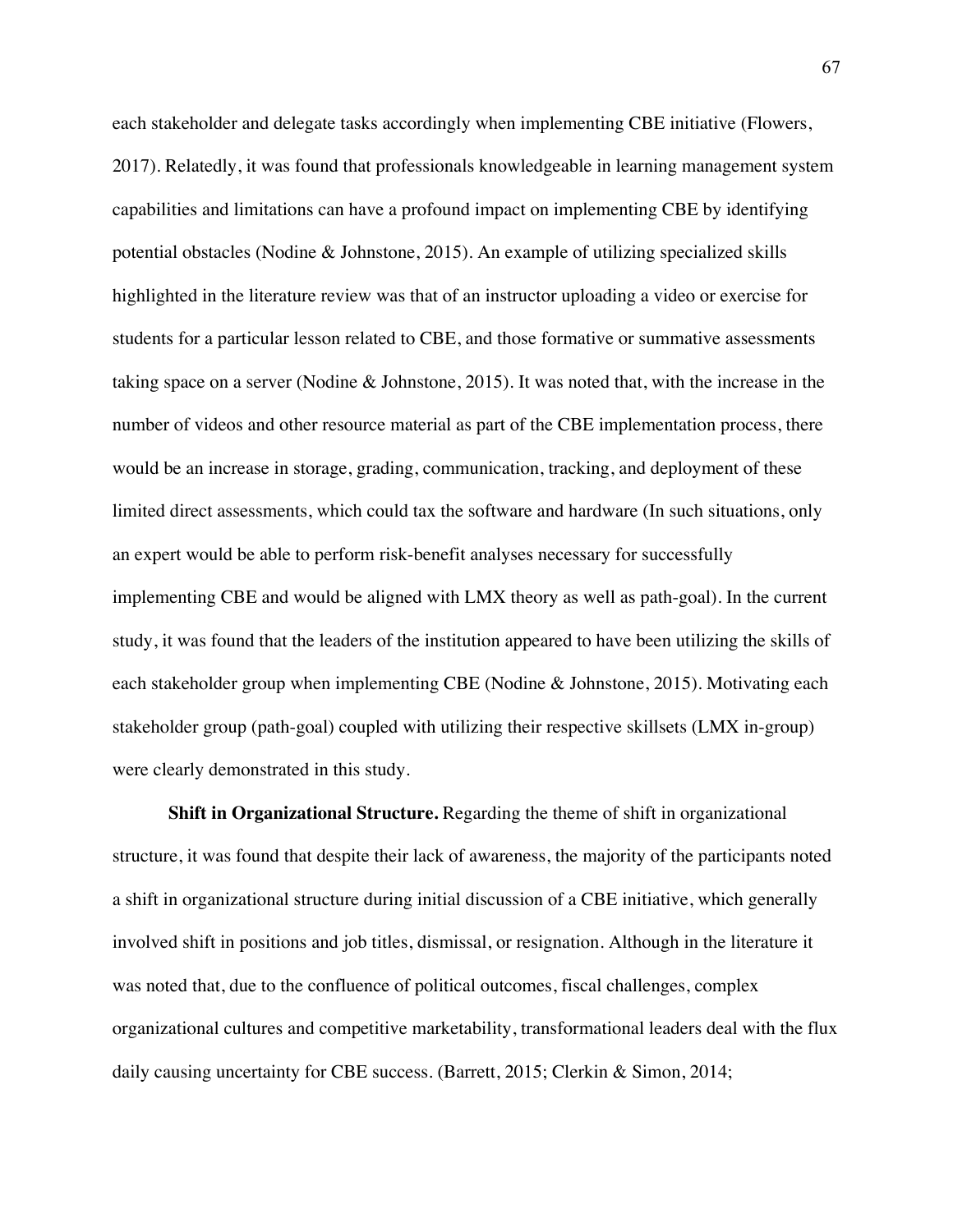Commonfund Institute, 2017; Cross, 2017; Laitinen, 2012; Lurrie, Mason & Parsons, 2019; Flowers, 2017; Ordonez, 2014; Sullivan, 2015), the finding regarding shift in organizational structure was not supported in the literature, in which the roles of the faculty were found to have remained unchanged during that time. Dragoo and Barrows (2016) sought to examine the development of CBE business curricula at universities and found roles of the faculty to have either remained unchanged or unbundled within advising, delivery, and development. The authors noted that the implementation of a large-scale initiative such as CBE was complex and required the collaboration among stakeholders involved. The objective in implementing CBE was to measure student success often through formative and summative assessment, and when they graduate, through employer feedback (Marcus, 2017). Each stakeholder supposedly has a contribution in helping to achieve this goal in implementing CBE through performing their roles as needed (Laitinen, 2012) depending on the transition from traditional to student-centered learning (U.S. Department of Education, 2016).

**Communication.** Regarding the theme of communication, it was found that the participants believed the communication during the discussion of implementation of CBE changes and initiatives to be top-down, with the majority of the participants perceiving that the chancellor and vice chancellor(s) had the authority and most direct involvement in CBE initiatives. Although in the literature, the implementation of CBE was found to be associated with additional communication needs (Fitzgerald et al., 2015), more effective approach in leadership styles within CBE was found to be shared leadership, which enhanced organizational change and learning through targeting intrinsic motivation for self-improvement among employees instead of the top-down leadership approach for communication and compliance (Marion, Vander Els & Leather, 2017). Therefore, the results are not aligned with the literature.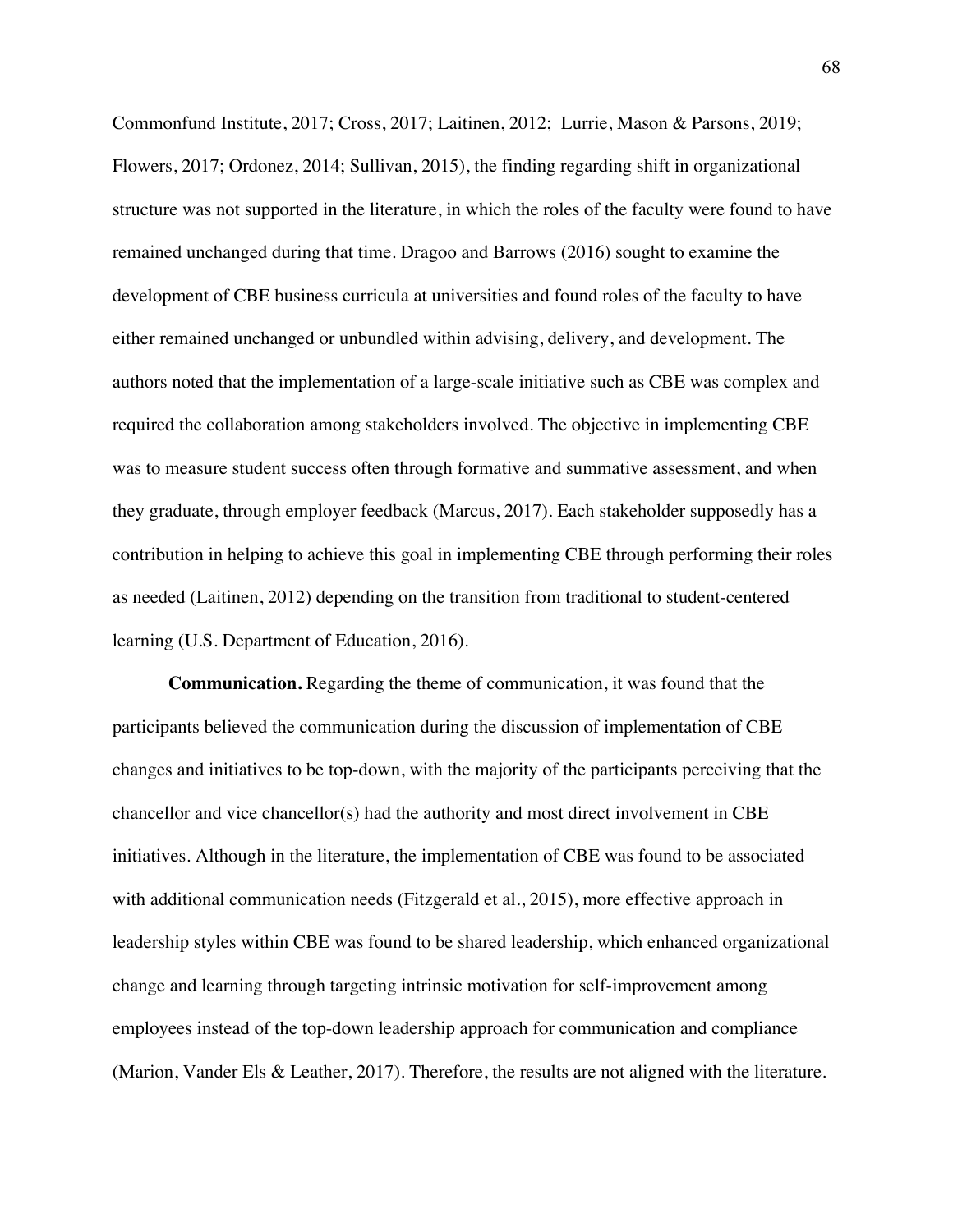**Bystander Role.** Regarding the theme of bystander role in the implementation of CBE, it was found that the participants were generally not directly involved or were bystanders in the implementation of CBE changes and initiatives. Several stakeholders felt like bystanders due to their limited authority in decision making during the implementation of CBE. Despite being bystanders, the majority of the participants were part of the in-group, who accepted and completed tasks related to the implementation of CBE that were delegated by the leaders. The latter finding is contrary to the existing research, in which it was found that, by capitalizing on the followers' abilities to meet deadlines and complete tasks, others may feel left out, and the result may be an incidental formation of an "in-group" and an "out-group" during the implementation of CBE. Such artificial or naturally occurring groups may divide an organization and stifle progress when CBE is implemented. (Northouse, 2016). Additionally, Marion et al. (2017) found a more effective approach in leadership styles within CBE to be shared leadership, which enhanced organizational change and learning through targeting intrinsic motivation for self-improvement among employees, which was contrary to employees feeling like bystanders in the CBE process.

## **Limitations of the Study**

Multiple limitations were identified for the current study before initiating the collection of data. Although these limitations remained throughout the study, their impact on the results was reduced through procedures to increase trustworthiness. At the outset, limitations were identified across three broad categories, namely location, bias, and sample.

The first limitation was with respect to the location. It was noted that the research site that was selected is an open-access institution for a majority of its programs, meaning students can enroll in courses after they have been assessed for college readiness. It was highlighted,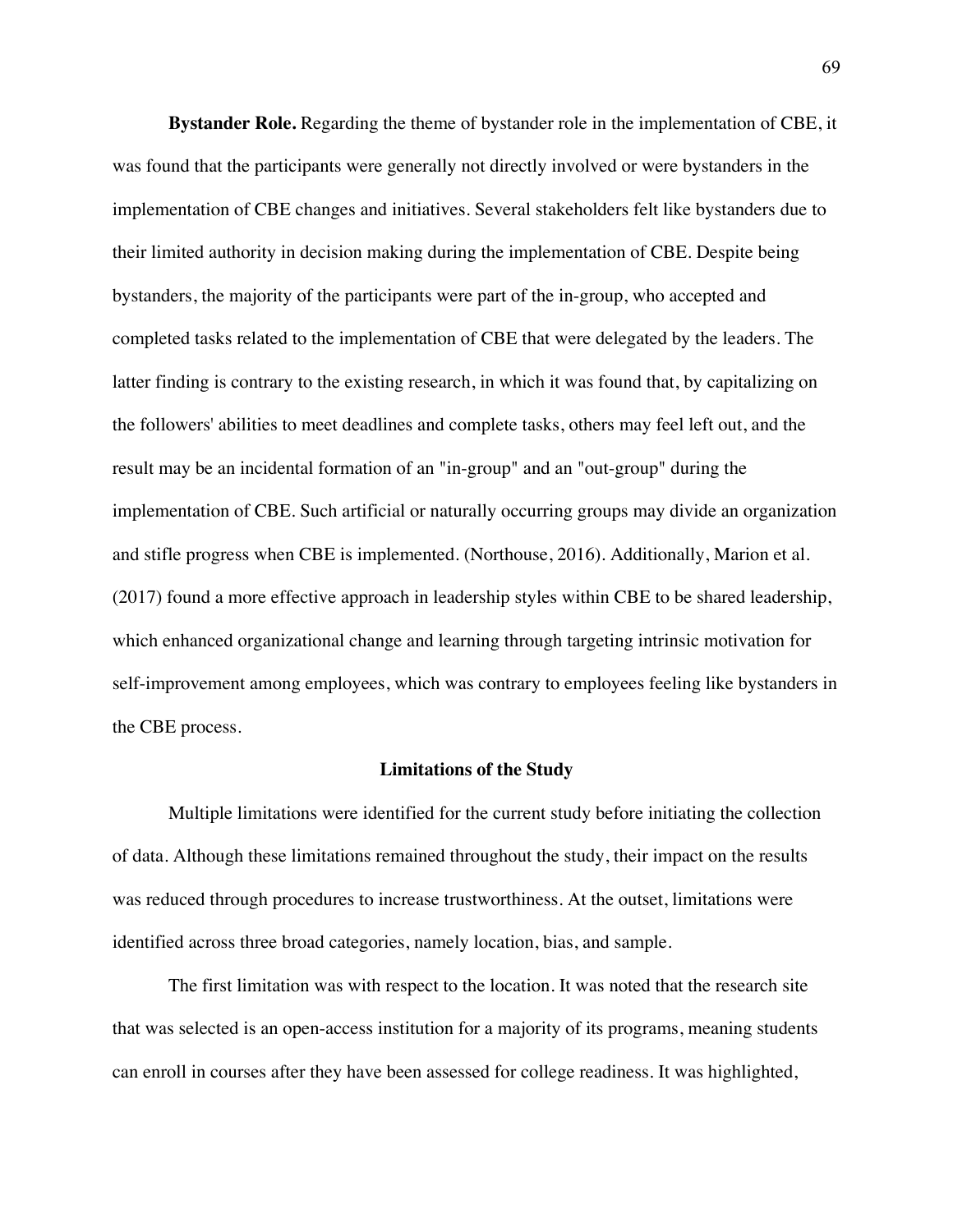however, that many competitive-entry workforce degree programs require specific prerequisites and minimum grade point averages. While the setting for the study was found to be ideal for stakeholder groups, the perceived lack of a more diverse student population was seen as a potential limitation. Based on a review of literature, it was concluded that students from more socioeconomically disadvantaged areas may require more student services (Ordonez, 2014). Due to the lack of students as participants in the current study, the absence of possible perceptions of students regarding success within CBE was not a significant limitation that affected the research findings. However, a lack of diversity within the student population may have had an impact on the perceptions of stakeholders. It is possible, for instance, that the leadership styles at the particular site may be influenced by a lack of students from more socioeconomically disadvantaged areas, since such students require more student services, influencing leadership styles in response to accommodate them. Another related concern regarding location was the homogeneity of the organizational culture, which remained a limitation throughout the study.

The second limitation identified prior to commencing the data collection process was researcher bias. It was noted that, since the researcher is embedded in the culture of the participants there may be a possibility of bias. Concerns related to bias were noted, including the need to avoid misleading participants during inquiry and ensuring the interview protocol remained objective, with follow up prompts not leading the participants. The principal investigator's role within the research site in the supervision of academic instruction concentrated in the health science was also a source of potential bias. The potential for bias, however, was limited through a number of steps. First, the researcher acknowledged that there was no potential for a conflict of interest, since although all higher education stakeholders had an interest in the outcome of the study, there were no pressure on the researcher, as the researcher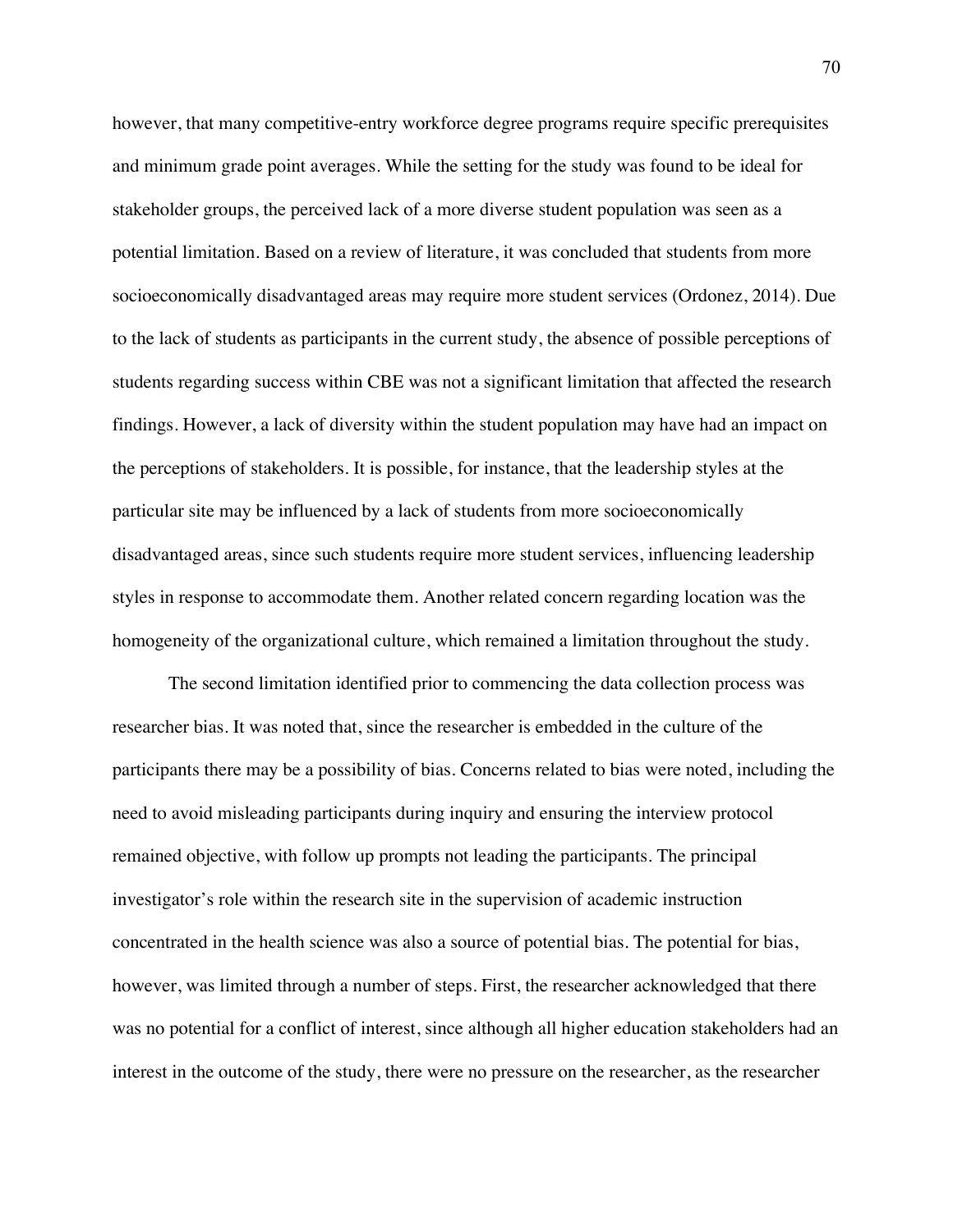did not have a connection to a company or organization influencing the research findings, such as through funding. Although the researcher had personal ideas about work in the field due to familiarity with the research (Ravitch & Riggan, 2017), resulting in the principal investigator's previous and current work experiences leading to supposition, inference, and occasional interpolation affecting the results, steps to increase trustworthiness such as the use of a systematic interview protocol, member checking, and triangulation helped reduce the impact of the potential bias on the findings.

Finally, the third limitation was regarding the sample. It was noted that the sample size of the participants may be seen as inadequate to some observers. The site of the study was categorized as a junior college and had five total campuses with an overall enrollment of approximately 20,000 students. The site contained four campuses typical of a community college setting, meaning students travel to the campus as commuters. However, the main campus included residence halls that mimicked a university. The enrollment and two campus types made the site an optimal choice. However, since the sample was collected from only one institution, there was a lack of diversity that could have come with the inclusion of students from multiple institutions from across the country.

An additional potential limitation that was noted that the beginning of the study was that, although many governmental agencies provide testimony frequently to legislators about CBE, in the current study data to quantify CBE in any specific category and state-sponsored data typically used to guide decision making for organizations considering CBE were not included as the current study was a qualitative study. These included data on persistence, completion, and graduation rates within programs that adopted CBE. This limitation was not anticipated to be a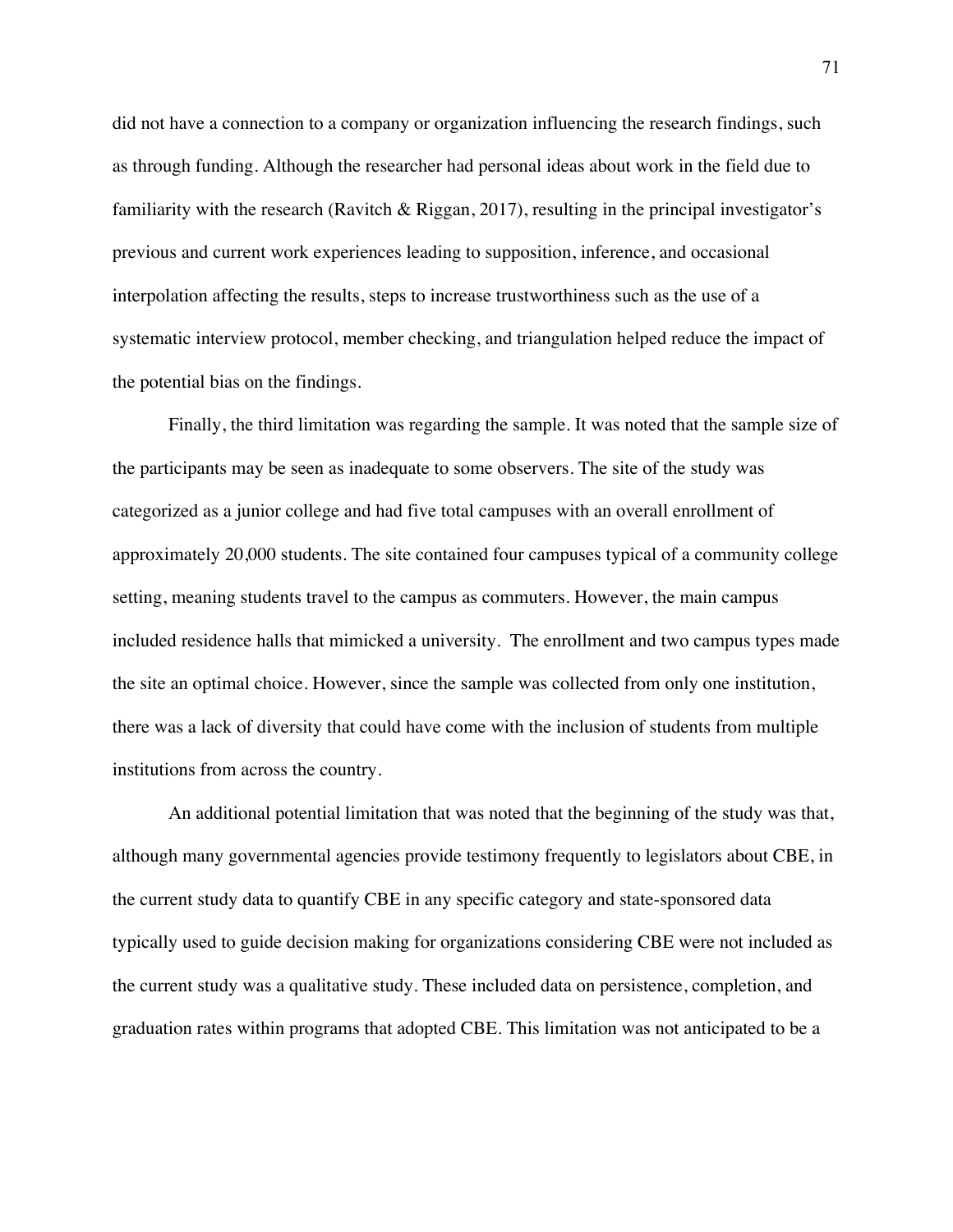major concern, since the research question was centered around perception and culture and did not present as a major concern during the research process either.

### **Recommendations**

On the basis of the review of literature and the limitations noted in the preceding section, the following recommendations are made for future researchers. First, the site of the current study was limited to one institution, and its the perceived lack of a more diverse student population was seen as a potential limitation. It is recommended that future researchers examining leadership styles when considering the implementation of an initiative such as CBE through an analysis of various groups of stakeholders consider including a more diverse setting involving students from more socioeconomically disadvantaged areas. Through an inclusion of such students, impact of working with such students on perceptions of stakeholders during the implementation of CBE may be possible to delineate. Future researchers may be able to identify whether the leadership styles during the implementation of CBE are influenced by students from more socioeconomically disadvantaged areas who require more student services. Additionally, through the inclusion of a diverse workplace, the impact of a heterogenous organizational culture may also be possible to reflect in such a research.

Future researchers may also consider limiting the bias that may have been present in the current study while exploring a similar purpose. In the current study, although multiple steps were undertaken to minimize the impact of the researcher's bias, including acknowledgement of no conflict of interest, systematic interview protocol, member checking, and triangulation, since the researcher was embedded in the culture of the participants, along with the principal investigator's role within the research site in the supervision of academic instruction concentrated in the health science, there remained a possibility of bias. While some bias may be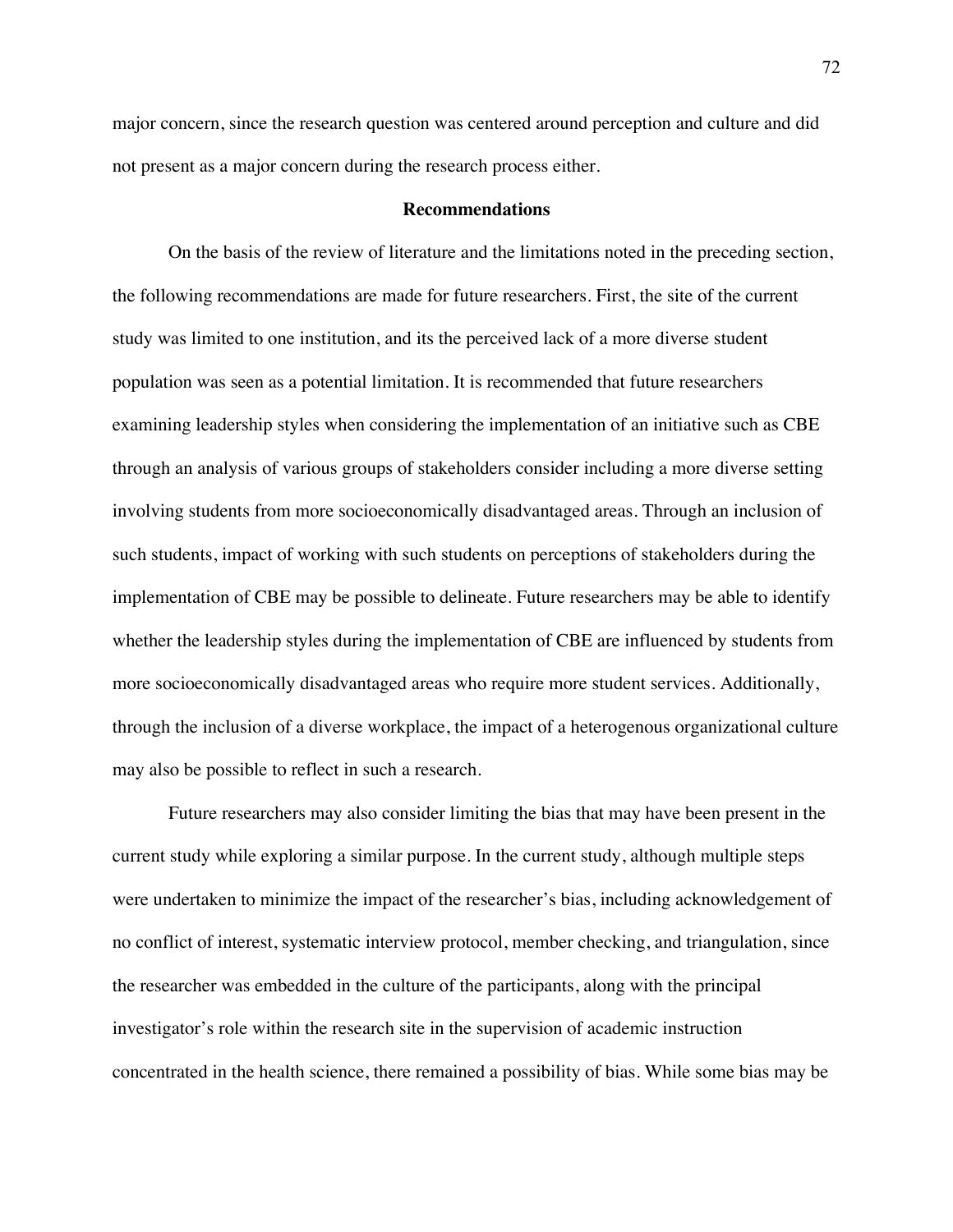impossible to avoid, such as personal ideas about work in the field due to familiarity with the research, future researchers may consider studying institutions with no personal connection to isolate the possible impact of any such bias on the findings.

It is also recommended that future researchers target multiple institutions for conducting an exploration of leadership styles when considering the implementation of an initiative such as CBE. In the current study, the sample was collected from only one institution. Future researchers could introduce more diversity through the inclusion of students from multiple institutions from across the country.

Finally, future researchers my benefit from a critical ethnography framework in a longitudinal fashion to explore more robust qualitative data. Doing so over a period of time may foster more accurate data from direct observations.

## **Implications**

## **Implications for Positive Social Change**

The results of the current study have implications for positive social change through the expansion of the existing knowledge regarding leadership styles when considering the implementation of CBE from the perception of multiple stakeholders, namely administrators, faculty, business specialists, information technology, and student support services. The findings, which suggest that during the implementation of CBE, leadership styles among these stakeholders are characterized by the use of the stakeholders' specialized skills, a shift in organizational structure, communication, and stakeholders' lack of direct involvement or bystander role in the implementation of changes and initiatives, are relevant for social change in part because of the significance of CBE. Additionally, these findings align with the literature with regard to Kotter's (2012) successful transformative leadership and Northouse's (2016)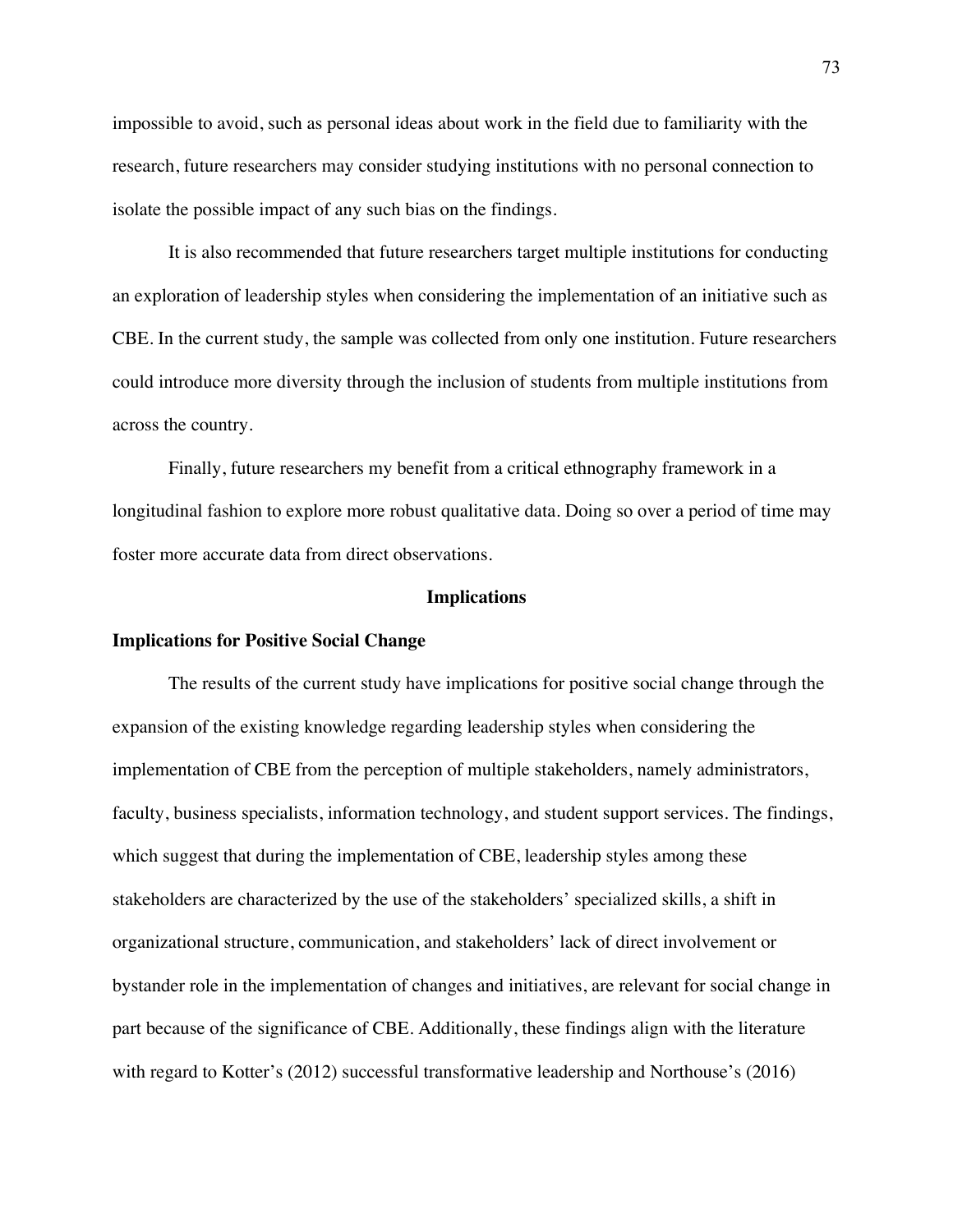LMX and path-goal theories. An ongoing push for higher education institutions to make education more affordable is an impetus for developing new strategies or initiatives (Ordonez, 2014). Increasing enrollment and ultimately increasing the number of awards an institution confers in a climate of fiscal uncertainty forces organizations to regularly assess its content, delivery, affordability, and marketability to its constituents (Musto, 2019). With this in mind, it was important for expanding the understanding of transformational leadership to carefully consider all stakeholders within an organization before employing any initiative. In the case of exclusion of certain stakeholders, initiatives such as CBE which have wide-ranging impact on society through the impact on students cannot succeed. As a result, through the inclusion of such stakeholders as administrators, faculty, business specialists, information technology, and student support services, the current study helps improve the practice of CBE, as there was found to be lack of evidence in the literature that demonstrated consistent perception among stakeholders about CBE efficacy leading to support for implementing CBE in academic areas such as philosophy, social science, business, and English, and it was concluded that failure to fully comprehend the risks and benefits of CBE implementation could have a significant residual long-term effect on perceptions of leadership and organizational culture, with further societal impact.

#### **Methodological, Theoretical, and Empirical Implications**

The results of the current study expand the research on leadership styles when considering the implementation of an initiative such as CBE from the perception of multiple stakeholders, namely administrators, faculty, business specialists, information technology, and student support services. The expansion of the empirical research on leadership styles when considering the implementation of an initiative such as CBE from the perceptions of multiple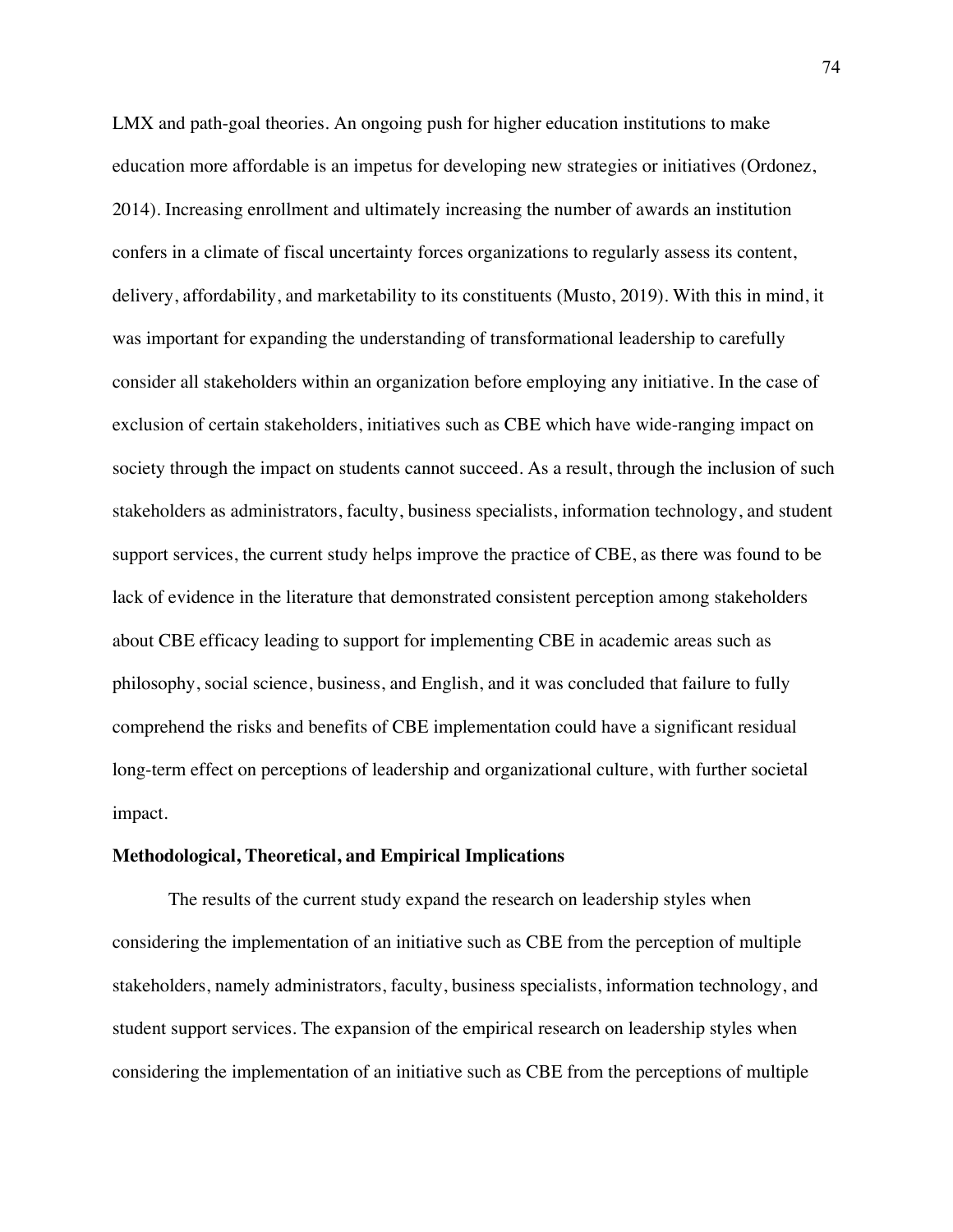stakeholders is in response to a gap in the research in which it was found that, despite the documentation on CBE initiatives among elementary, secondary, and postsecondary institutions, a lack of evidence in literature existed regarding the perceptions of stakeholders on efficacy and implementation of CBE (Ordonez, 2014). Additionally, much of the research regarding the perception of CBE was found to be geared toward understanding among administrators and faculty (Clerkin & Simon, 2014; Cross, 2017; Flowers, 2017; Lurrie, Mason, Parsons, 2019; Sullivan, 2015). Failure to fully comprehend the risks and benefits of CBE implementation, it was noted, could cause significant residual long-term effects on perception of leadership and organizational culture. It was important to address the need to include the stakeholders other than those studied in the existing literature who were potentially impacted by CBE implementation. It was important for higher education leaders to consider the immediate impact of not only the students and faculty, but also the residual effect CBE implementation may have on ancillary departments (Flowers, 2017). Through an exploration of leadership styles when considering the implementation of an initiative such as CBE through an analysis of the perception among five diverse groups of stakeholders, the current study addressed these gaps in the research and contributed to the existing empirical research on the topic.

#### **Recommendations for Practice**

The implications of the current study extend to practice. There is currently an ongoing push for higher education institutions to make education more affordable, which has presented an impetus for developing new strategies or initiatives (Ordonez, 2014). Increasing enrollment and ultimately increasing the number of awards an institution confers in a climate of fiscal uncertainty forces organizations to regularly assess their content, delivery, affordability, and marketability to constituents (Musto, 2019). Against this backdrop, transformational leaders need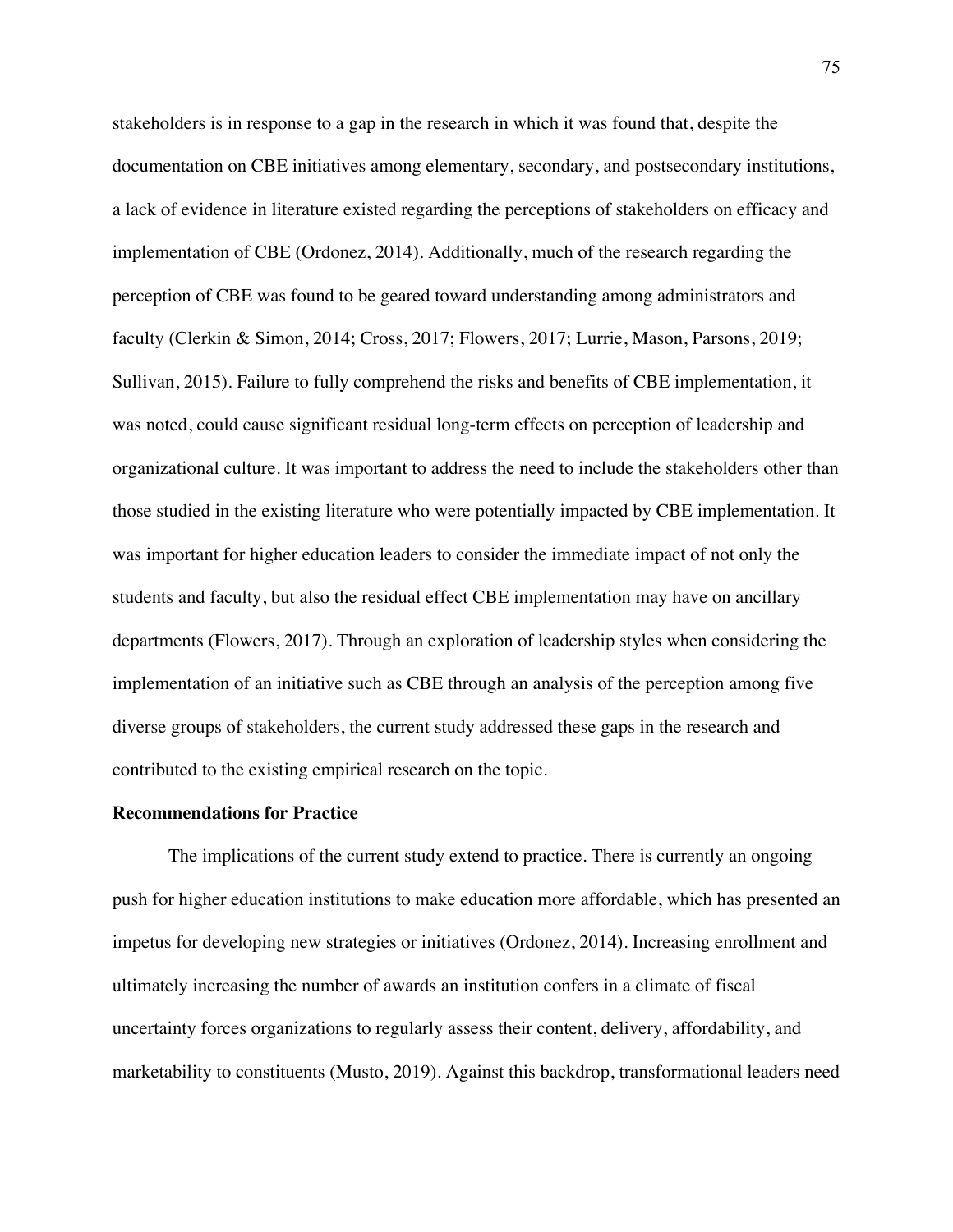to carefully consider all stakeholders within an organization before employing any initiative. CBE presents an example of an initiative where significant change occurs, and despite evidence of varying success, the notion may cause some leaders to be reluctant to adopt CBE. A combination of determining the required resources that must be allocated to an initiative like CBE versus the level of reimbursement of federal funding, both influence the decision process (Berrett, 2016). The findings of this study may help current practice in the field by providing perspective of five specific groups of stakeholders about what CBE is and the risks and rewards to consider before embarking on implementing CBE programs (Flowers, 2017). Specifically, the results suggest a number of insights shared by these individuals that can be used to improve the current implementation of CBE programs to improve their efficiency and enhance their desirability among the various stakeholders. Policymakers and leaders focusing on economic outcomes without a comprehensive understanding of the risks to organizational culture from implementing CBE specifically may manifest undesirable results and upset harmony with those involved. As such, it is important to deploy an appropriate leadership style designed to mitigate potential threats while maximizing institutional effectiveness. On the contrary, understanding the themes identified in the current research, namely that during the implementation of an initiative such as CBE, leadership styles among five groups of stakeholders are found to be characterized by the use of the stakeholders' specialized skills, a shift in organizational structure, top-down communication, and stakeholders' lack of direct involvement or bystander role in the implementation of changes and initiatives, could help reverse the observation that the support for CBE in academic areas such as humanities, social sciences, business, and finance is relatively less prominent. It was found, through careful research and analysis described by Flowers (2017) and Lurrie, Mason and Parsons (2019), that higher education representatives in specific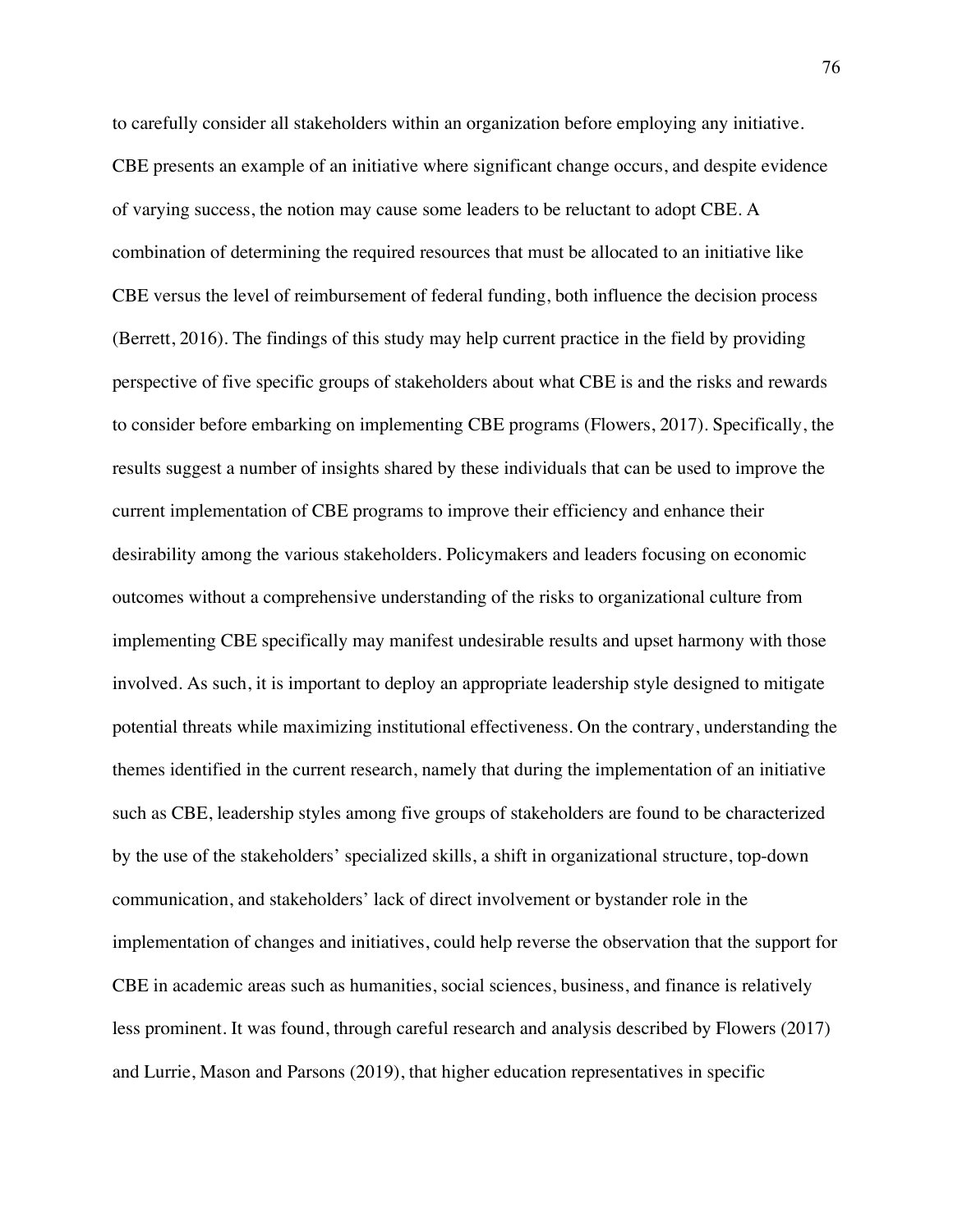departments are reluctant to adopt CBE based on perceptions about the challenges. The findings of the current study provided specific reasons why this may be the case, which could help policymakers increase the adoption of CBE by targeting undesirable implementation effects. One such effect was the shift in organizational structure. The shift was generally found to involve changes in positions and job titles, dismissal, or resignation. Another effect was the practice of top-down communication, which made participants believe that the chancellor and vice chancellor(s) had the authority and most direct involvement in CBE initiatives. The majority of the participants did not believe that communication was bidirectional. The third undesirable effect related to the first two effects was the stakeholders' lack of direct involvement or bystander role in the implementation of changes and initiatives due to lack of authority.

Data from this case study suggest that communication, changes in leadership and personnel, and an institutional reorganization of departments have created a culture unable to adopt CBE. The motivation for employees to complete tasks, or the reason for the organizational changes, are unclear in this study. Based on various leadership theories in the literature, pathgoal and leader-member exchange leadership are evident in the data.

Path-goal leadership theory (Northouse, 2016) is divided into four basic categories. Those categories and their characteristics illustrated as shown in Table 6 represent similar characteristics described by the participants in all five categories of stakeholders within the site of the study. Although data do not show evidence of one particular behavior, they do show evidence that all four leadership styles were deployed in somewhat of a fragmented approach and likely the root-cause. Supportive leadership behavior is the least demonstrated and more transactional in nature.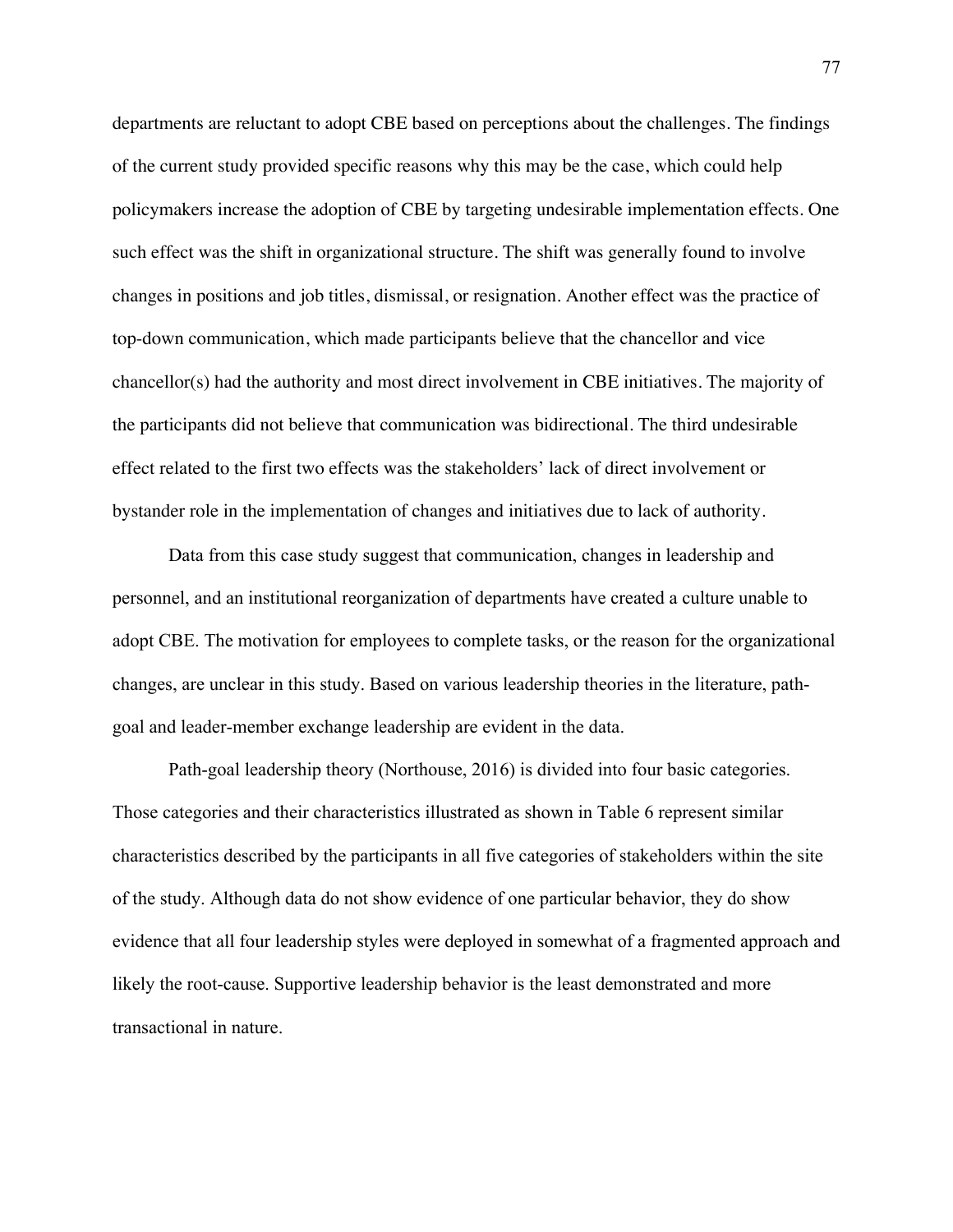LMX theory (Northouse, 2016) explains the processes and interactions that take place between leaders and followers during an initiative rather than the attributes of leaders or followers themselves. Since many of the participants' responses centered more on the results of leaders, communication techniques, and the reorganization of departments, etc., it is also unclear if a specific process was deployed. While the interpersonal relations among leaders and followers were described by some of the participants, but no significant process revealed, there is no evidence that neither a strength nor criticism of LMX leadership theory exists. Perhaps leadership instrument tools such as questionnaires may be useful to determine which leadership style is best suited for these circumstances. Both path-goal and LMX theories have published questionnaires for this purpose (Northouse, 2016). Through an understanding of these perceptions of different stakeholders, the results will help increase the chances for success in the implementation of CBE.

#### **Conclusion**

The purpose of this study in a two-year community college in the southern region of the US was to examine leadership styles when considering the implementation of an initiative such as CBE by analyzing perception among five groups of stakeholders. Data were collected using semi-structured interviews with five administrators, four faculty, four business specialists, five instructional technologists, and five student support services stakeholders at a two-year postsecondary institution. Secondary sources of data included organizational charts, newspaper articles, faculty handbook, policies, and memos. The findings of the study showed that, during the implementation of an initiative such as CBE, leadership styles among five groups of stakeholders were characterized by the use of the stakeholders' specialized skills, a shift in organizational structure, top-down communication, and stakeholders' lack of direct involvement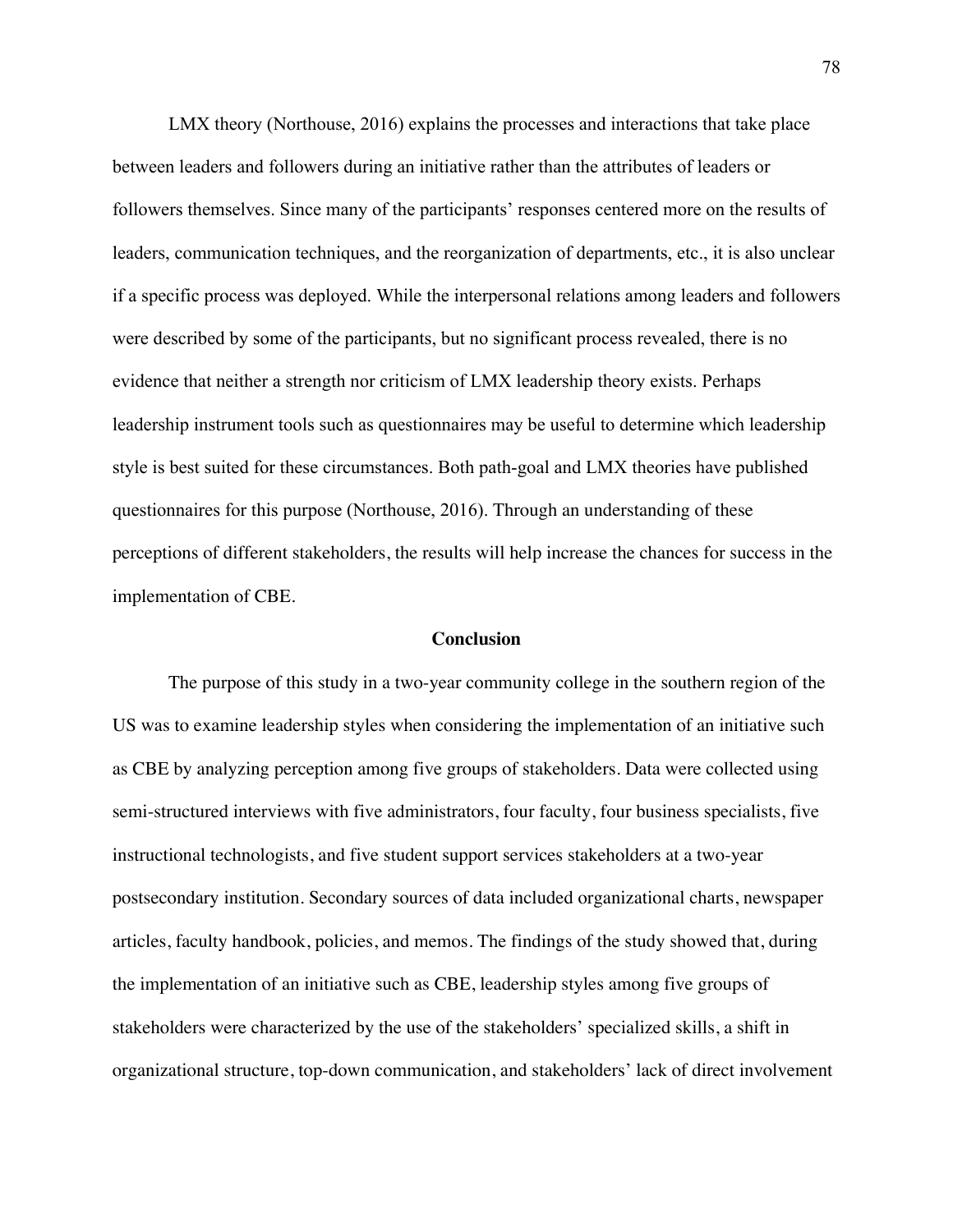or bystander role in the implementation of changes and initiatives. While some stakeholders expressed a neutral position when evaluating leadership performance, the overall perception of leadership performance was negative.

As the current study examined leadership styles when considering the implementation of an initiative such as CBE by analyzing perception among five groups of stakeholders, with results suggesting that, during the implementation of CBE, leadership styles among five groups of stakeholders were characterized by the use of the stakeholders' specialized skills, a shift in organizational structure, top-down communication, and stakeholders' lack of direct involvement or bystander role in the implementation of CBE changes and initiatives, the current chapter concludes the study. The challenges and opportunities identified to improve the likelihood of success implementation included communication among all stakeholders, educating constituents and increasing the knowledge of competency-based education, and inclusion of stakeholders in the processes associated with implementation.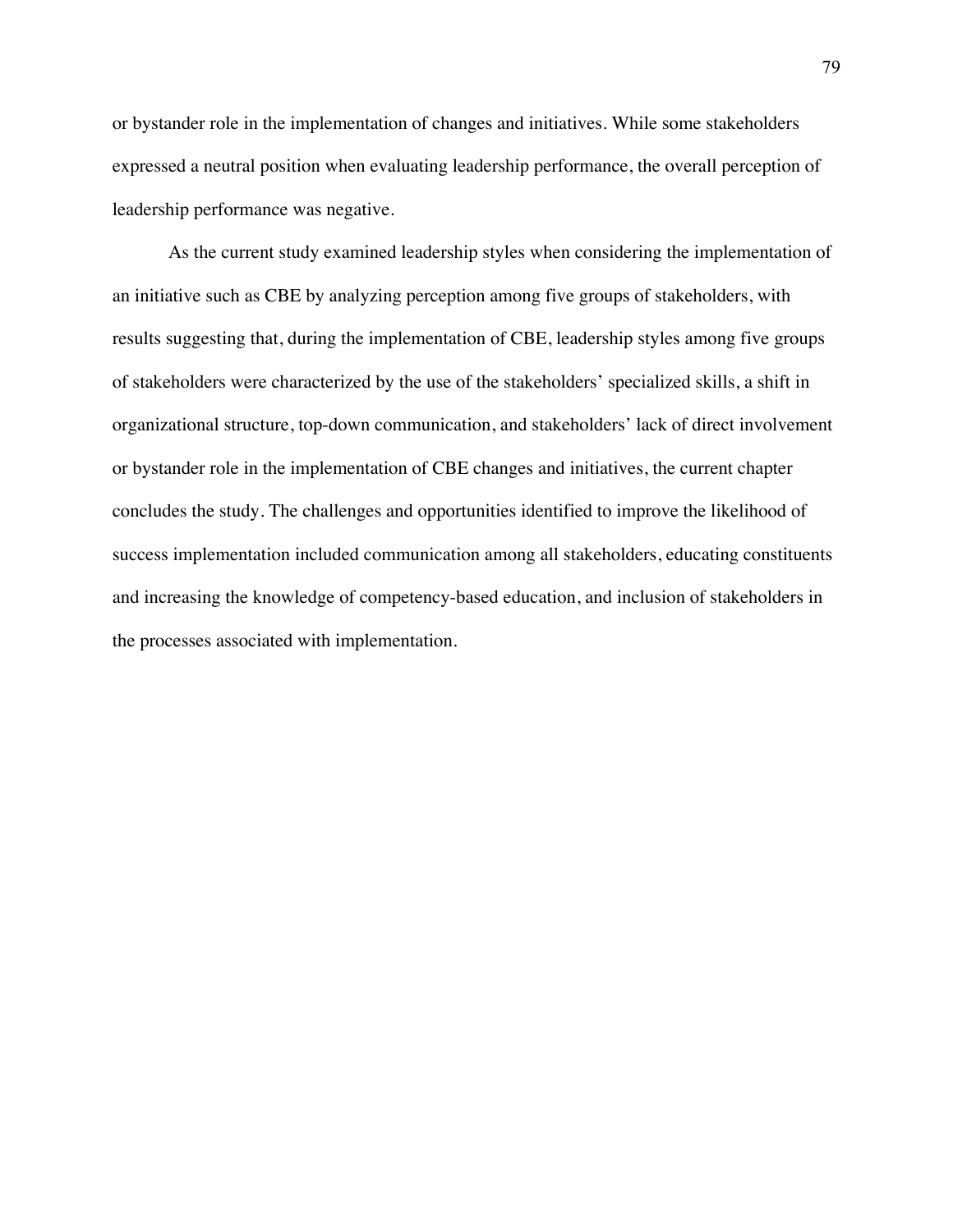## **References**

American Institutes for Research. (11 April 2018). *A Snapshot of Postsecondary Competency-Based Education Students*. Retrieved from https://www.air.org/resource/snapshotpostsecondary-competency-based-education-students

Anfara, V.A., & Mertz, N.T. (2015). *Theoretical frameworks in qualitative research*. Los Angeles, CA: Sage.

Berrett, D. (4 November 2015). Competency-Based Education may disrupt college. *The Chronicle of Higher Education*. Retrieved from

https://collegepuzzle.stanford.edu/competency-based-education-may-disrupt-college/

Burgstahler, S. (30 January 2017). ADA compliance for online course design. Educause.

Retrieved from https://er.educause.edu/articles/2017/1/ada-compliance-for-online-course-

design

Cavanagh, S. (2015). States loosening seat time requirements. Education Week. Retrieved from https://www.edweek.org/ew/articles/2012/03/07/23biz-state.h31.html Clerkin, K., & Simon, Y. (2014). College for America: Student-centered, Competency-Based

Education. *Change: The Magazine of Higher Learning, 46*(6), 6–13.

http://doi.org/10.1080/00091383.2014.969141

primo.hosted.exlibrisgroup.com/openurl/MIL/mil\_services\_page?url\_ver=Z39.88-

Creswell, J. (2015). *Educational research: Planning, conducting, and evaluating quantitative and qualitative research*, 5th ed. Boston, MA: Pearson.

Cross, S. M. (2017). Community college administrator perceptions of the value of competencybased education: A phenomenological study. ProQuest Dissertations and Theses, (May), 157. Retrieved from https://search.proquest.com/docview/1902255002?accountid=35516%0Ahttp://uw-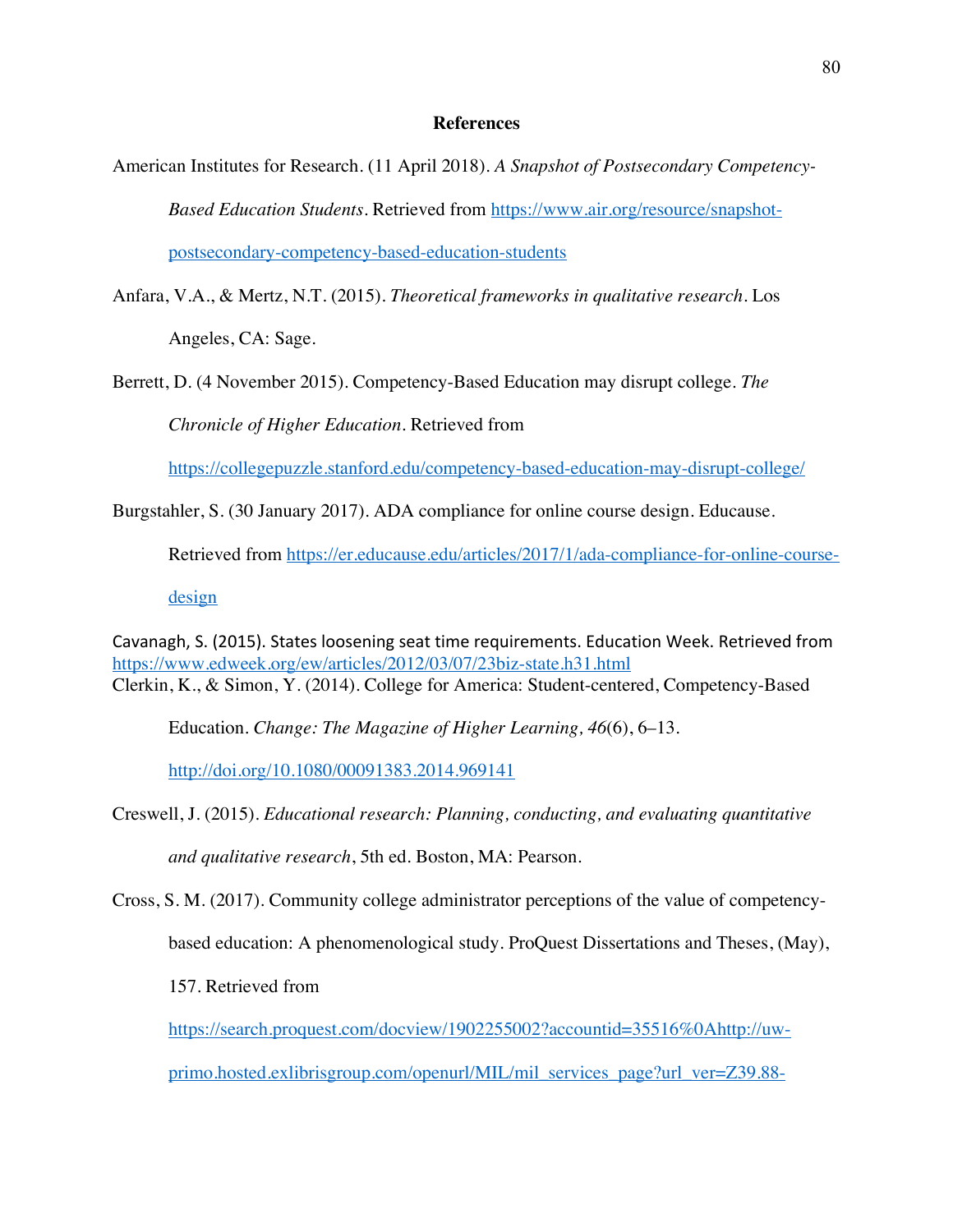2004&rft\_val\_fmt=info:ofi/fmt:kev:mtx:dissertation&genre=dissertations+%26+theses& sid=ProQ:ProQuest+Diss

Daugherty, L., Davis, V., & Miller, T. (2015). Competency-based education programs in Texas. Retrieved from http://www.rand.org/pubs/research\_reports/RR1239.html

Dickerson, J., Coleman, H. V., & Geer, G. (2012). Thinking like a school technology leader. In V. Wang (Ed.), *Technology and its impact on educational leadership: Innovation and change* (pp. 53-63). Hershey, PA: Information Science Reference. doi:10.4018/978-1- 4666-0062-1.ch005

- Dragoo, A., & Barrows, R. (2016). Implementing Competency-Based Education: Challenges, Strategies, and a Decision-Making Framework. *The Journal of Continuing Higher Education, 64*(2), 73–83. https://doi.org/10.1080/07377363.2016.1172193
- Eaton, P. W. (2016). The competency-based movement in student affairs: Implications for curriculum and professional development. *Journal of College Student Development*, *57*(5), 573–589. http://doi.org/10.1353/csd.2016.0061
- Flowers, C. C. (2017). Faculty and administrator attitudes toward competency-based education: A Q methodology approach. North Carolina State University.

Fullan, M. (2001). *Leading in a culture of change*. Hoboken, NJ: Jossey-Bass

- Hansen, S. E. W. (2018). Improving educational and financial effectiveness through innovation: A case study of Southern New Hampshire University's College for America. *International Journal of Educational Development, 58*(May 2017), 149–158. http://doi.org/10.1016/j.ijedudev.2017.04.006
- Hodge, S., Atkins, L., & Simons, M. (2016). Towards an epistemically neutral curriculum model for vocational education: From competencies to threshold concepts and practices.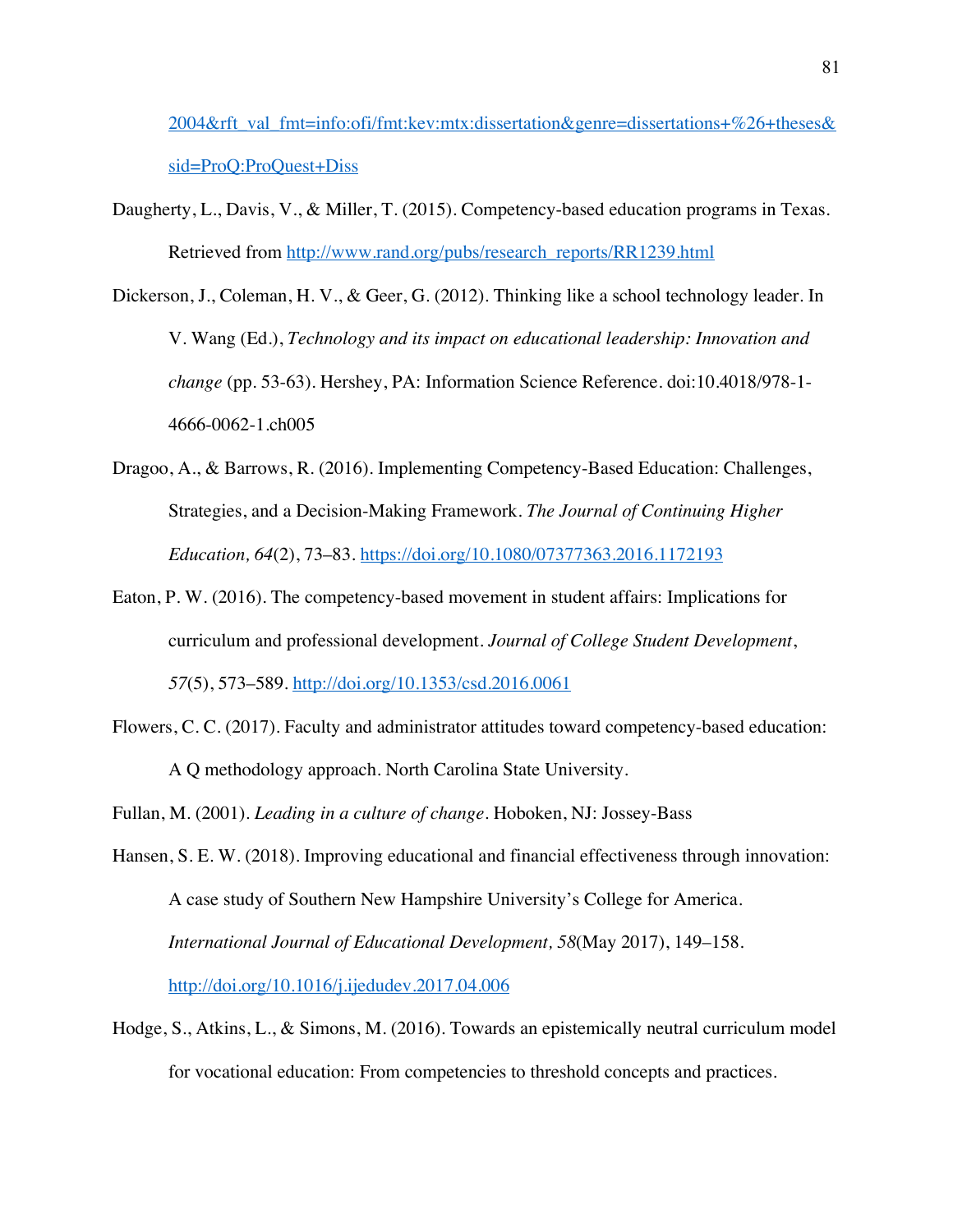*International Journal of Training Research, 14*(3), 230–243.

http://doi.org/10.1080/14480220.2016.1256895

Gentles, S., Charles, C., Ploeg, J. & McKibbon, K. (2015). Sampling in qualitative research: Insights from an overview of the methods literature. *The Qualitative Report, 20*(11), 1772-1789.

Kotter, J. (2012). *Leading change.* Cambridge, MA: Harvard Business Review

- Krieghbaum, A. & Fain, P. (07 January 2019). Overhauling Rules for Higher Ed. *Inside Higher Ed.* Retrieved from https://www.insidehighered.com/news/2019/01/07/trumpadministration-wants-flexibility-accreditors-and-encourage-alternative
- Laitinen, A. (2012). Cracking the Credit Hour. Retrieved from http://prx.library.gatech.edu/login?url=https://search.ebscohost.com/login.aspx?direct=tru e&db=eric&AN=ED540304&site=eds-live&scope=site
- Lieberman, M. (13 March 2019). What's Next for Federal Innovation Rules? *Inside Higher Ed*. Retrieved from https://www.insidehighered.com/digital-

learning/article/2019/03/13/future-federal-rules-online-education-program-outsourcing

- Lumina Foundation. (2015). Convening in Support of Federally Authorized Experimental Sites for Competency-Based Education. Washington, DC. Retrieved from https://www.luminafoundation.org/files/resources/Experimental-CBE-sitesconvening.pdf
- Lurie, H., Mason, J., Parsons, K. (24 January 2019). *2018 State of the field: Postsecondary CBE in the U.S.* American Institutes for Research, Eduventures. Retrieved from https://www.air.org/project/national-survey-postsecondary-competency-based-education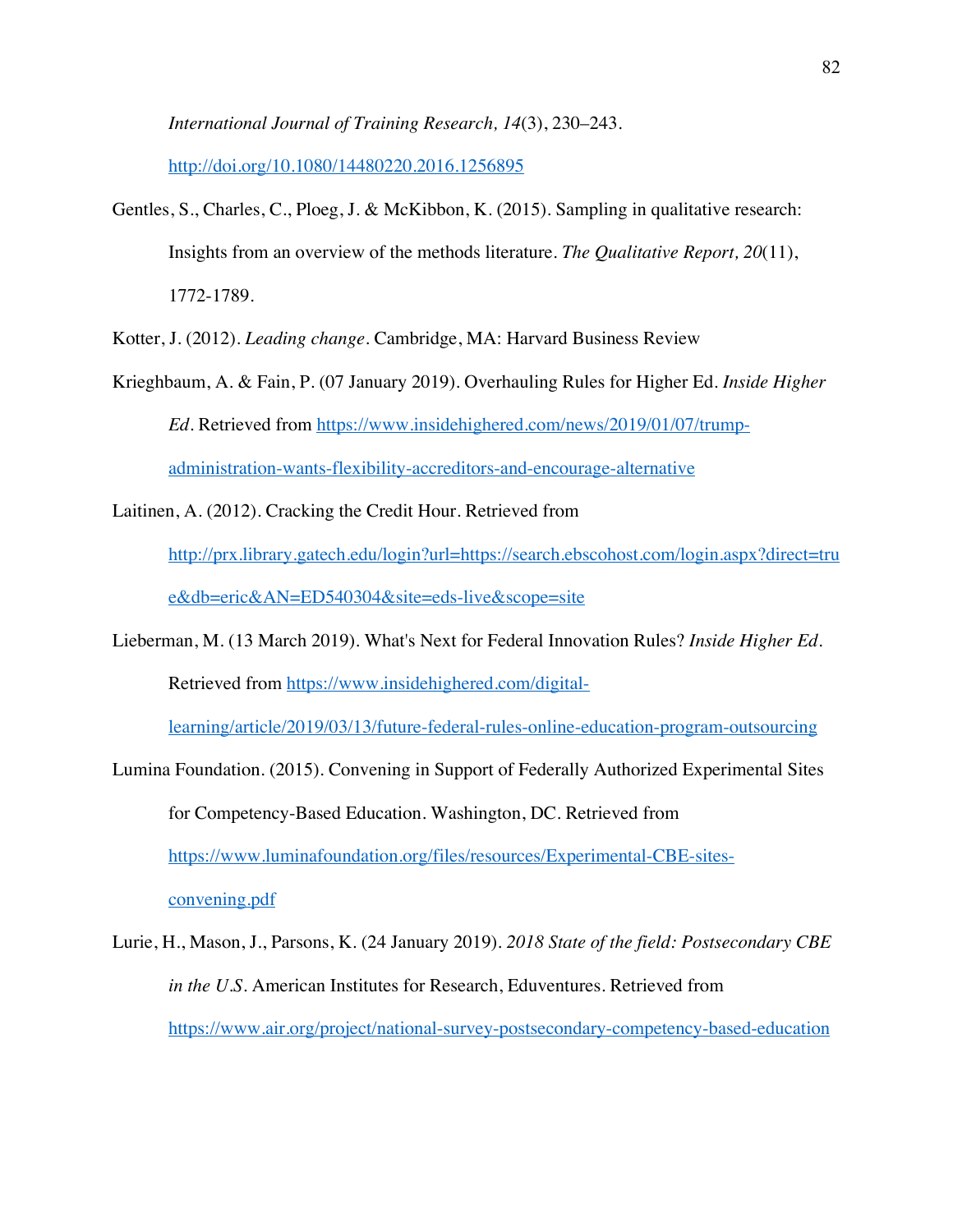- Marcus, J. (2017). Competency-based education put to the test. *Education Next: Cambridge*, *17*(4), 1–7.
- Morcke, A. M., Dornan, T., & Eika, B. (2013). Outcome (competency) based education: an exploration of its origins, theoretical basis, and empirical evidence. *Advances in Health Sciences Education, 18*(4), 851–863. http://doi.org/10.1007/s10459-012-9405-9
- National Center for Educational Statistics. (2019).Vocational education in the United States: The early 1990s. Retrieved from https://nces.ed.gov/pubs/web/95024-2.asp
- Nodine, N., and Johnstone, S.M. (2015). Competency-Based Education: Leadership Challenges. *Change: The Magazine of Higher Learning, 47*(4), 61-66, DOI:

10.1080/00091383.2015.1060101

Northouse, P.G. (2016). *Leadership theory and practice,* 7th ed. Los Angeles, CA: Sage

- Ordonez, B. (2014). Competency-based education: Changing the traditional college degree power, policy, and practice. *New Horizons in Adult Education & Human Resource Development, 26*(4), 47–53.
- Parsons, K. (12 October 2016). *Postsecondary Competency-Based Education.* Retrieved from https://www.air.org/resource/postsecondary-competency-based-education
- Porter, S. R. & Umbach, P. D. (2019). *What challenges to success do community college students face?* Raleigh, NC: Percontor, LLC.

Ravitch, S.M. & Riggan, M. (2017). *Reason and Rigor*. Los Angeles, CA: Sage

Sheets, B. R., Crawford, S., & Soares, L. (2012). Rethinking Higher Education. *EduCAUSE Center for American Progress, 4*(April), 1–18. Retrieved from http://www.americanprogress.org/wp-

content/uploads/issues/2012/03/pdf/higher\_ed\_business\_models.pdf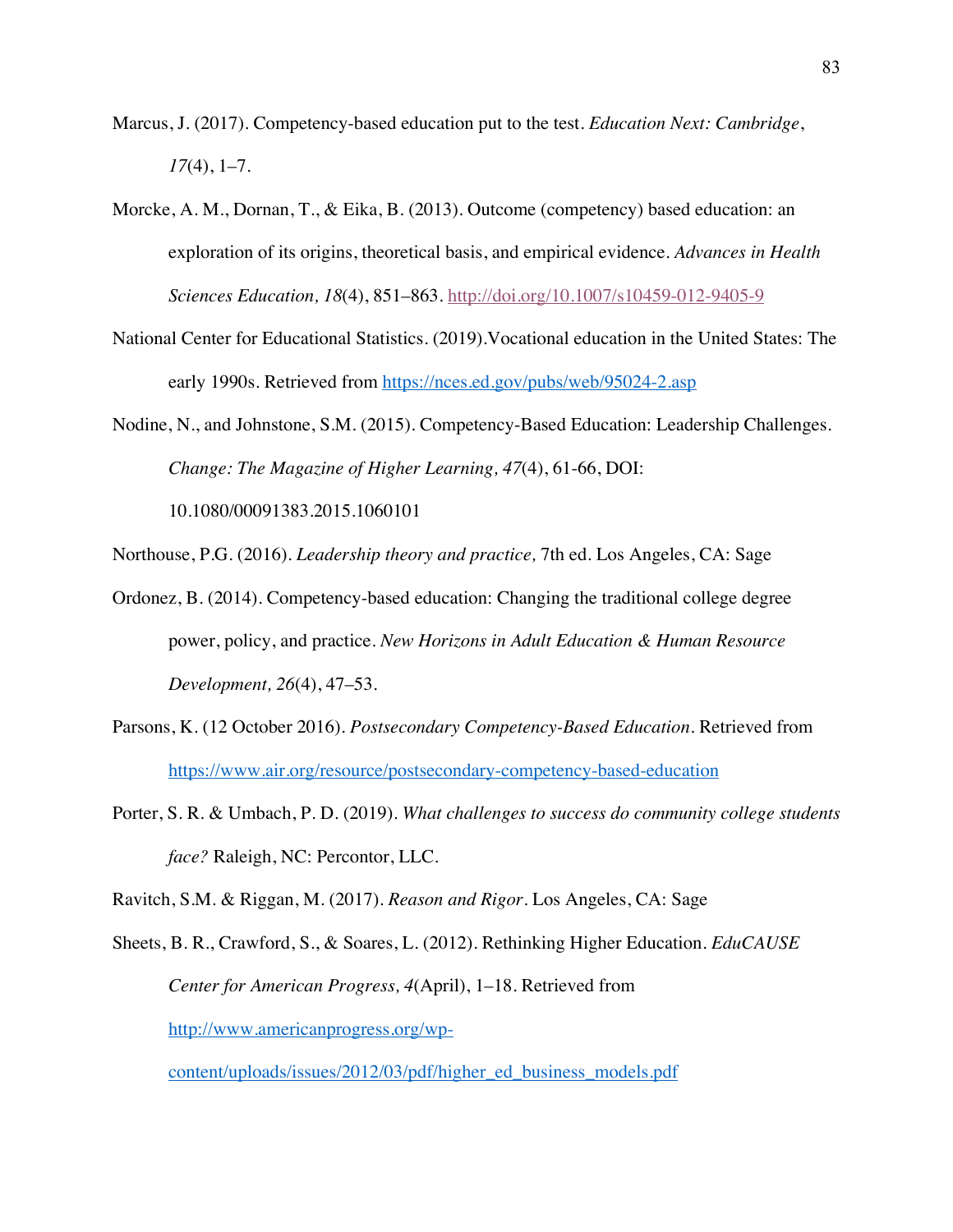- Sorensen-Irvine, C. K. & Kevan, J. M. Competency-based education in higher education. In Rasmussen, K., Northrup, P., and Colson, R. (Eds.), *Handbook of research of competency-based education in university settings* (pp. 1-27). doi: 10.4018/978-1-5225- 0932-5
- Southern Association of Colleges and Schools Commission on Colleges. (August 2018). Direct assessment competency-based educational programs. Retrieved from

http://www.sacscoc.org/pdf/081705/DirectAssessmentCompetencyBased.pdf

- Southern New Hampshire University. (2020). *College for America*. Degree Programs. Retrieved from https://collegeforamerica.org/.
- Sullivan, S. C. (2015). Shifting educational paradigms: From traditional to competency-based education for diverse learners. *American Secondary Education, 43*(3), 4–20.
- Sutton, J. (2016). Anticipating concerns of the adult learner: accelerated path to a degree and intrusive advising. *Community College Journal of Research and Practice*, *40*(5), 456– 458. http://doi.org/10.1080/10668926.2015.1059779
- Texas Higher Education Coordinating Board. (n.d.). 60x30 TX. Retrieved from http://www.thecb.state.tx.us/
- Texas Higher Education Coordinating Board (2018a). Success points calculation. Retrieved from http://www.thecb.state.tx.us/reports/PDF/9595.PDF?CFID=93247600&CFTOKEN=3814 1442
- Texas Higher Education Coordinating Board (2018b). Texas higher education data. Retrieved from http://www.txhighereddata.org/
- U. S. Department of Education. (2019). Laws and guidance. Title IV-21<sup>st</sup> century schools. Retrieved from https://www2.ed.gov/policy/elsec/leg/esea02/pg51.html